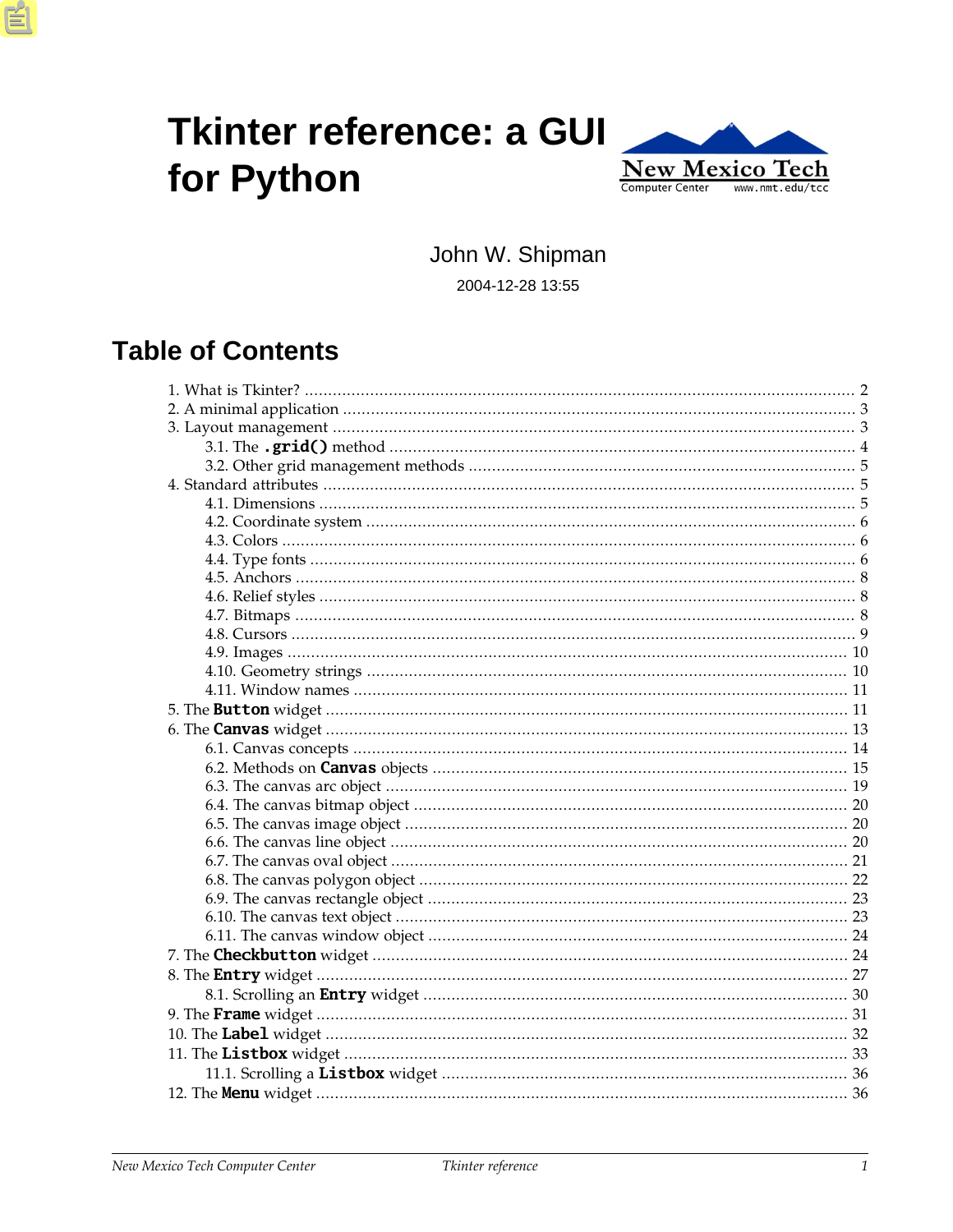## <span id="page-1-0"></span>**1. What is Tkinter?**

Tkinter is a GUI (graphical user interface) widget set for Python. This document contains only the commoner features.

This document applies to Python 1.5 and Tkinter 8.0.4 running in the X Window system under Linux. Your version may vary.

Pertinent references:

- *[An Introduction to Tkinter](http://www.pythonware.com/library/tkinter/introduction/index.htm)* [http://www.pythonware.com/library/tkinter/introduction/index.htm] by Fredrik Lundh
- *Python and Tkinter Programming* by John Grayson (Manning, 2000, ISBN 1-884777-81-3).
- *[Python 2.2 quick reference](http://www.nmt.edu/tcc/help/pubs/python22/)* [http://www.nmt.edu/tcc/help/pubs/python22/]: general information about the Python language.
- This publication is available in [Web form](http://www.nmt.edu/tcc/help/pubs/tkinter/) [http://www.nmt.edu/tcc/help/pubs/tkinter/] and also as a [PDF document \(82 pp.\)](http://www.nmt.edu/tcc/help/pubs/tkinter/tkinter.pdf) [http://www.nmt.edu/tcc/help/pubs/tkinter/tkinter.pdf].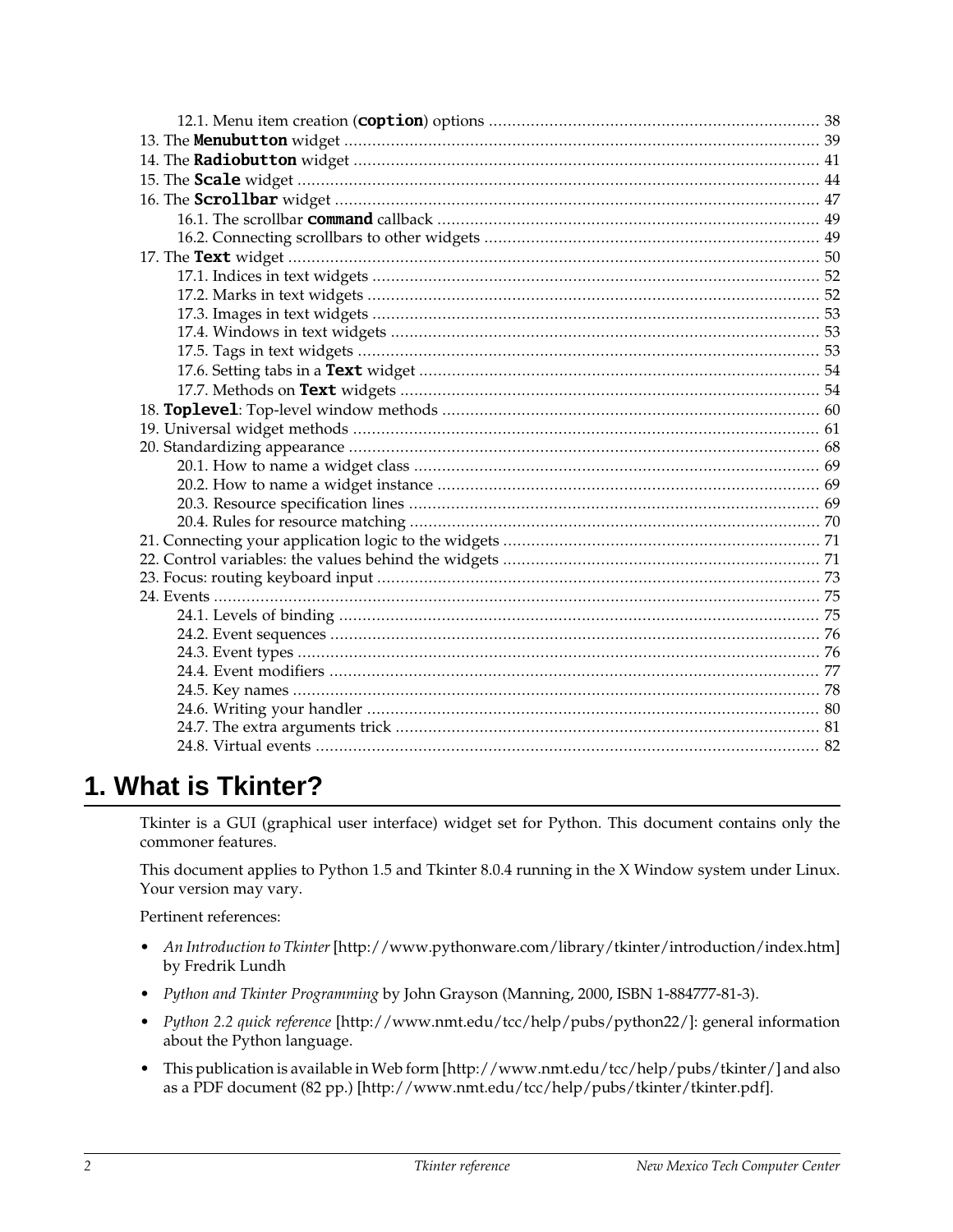<span id="page-2-0"></span>We'll start by looking at the visible part of Tkinter: creating the widgets and arranging them on the screen. Later we will talk about how to connect the face—the "front panel"—of the application to the logic behind it.

## **2. A minimal application**

```
Here is a trivial Tkinter program containing only a Quit button:
#!/usr/local/bin/python 1
from Tkinter import * 2
class Application(Frame): 3
   def __init__(self, master=None):
      Frame.__init__(self, master) 4
      self.grid() 5
      self.createWidgets()
   def createWidgets(self):
      self.quitButton = Button ( self, text="Quit",
          command=self.quit ) 6
      self.quitButton.grid() 7
app = Application() 8
app.master.title("Sample application") 9
app.mainloop() 10
```
- **1** This line makes the script self-executing, assuming that your system has the Python interpreter at path /usr/local/bin/python.
- **2** This line imports the entire Tkinter package into your program's namespace.
- **3** Your application class must inherit from Tkinter's **Frame** class.
- **4** Calls the constructor for the parent class, **Frame**.
- **5** Necessary to make the application actually appear on the screen.
- **6** Creates a button labeled "Ouit".
- <span id="page-2-1"></span>**7** Places the button on the application.
- **8** The main program starts here by instantiating the **Application** class.
- **9** This method call sets the title of the window to "Sample application".
- **10** Starts the application's main loop, waiting for mouse and keyboard events.

## **3. Layout management**

Later we will discuss the widgets, the building blocks of your GUI application. How do widgets get arranged in a window?

Although there are three different "geometry managers" in Tkinter, the author strongly prefers the **.grid()** geometry manager for pretty much everything. This manager treats every window or frame as a table—a gridwork of rows and columns.

- A *cell* is the area at the intersection of one row and one column.
- The width of each column is the width of the widest cell in that column.
- The height of each row is the height of the largest cell in that row.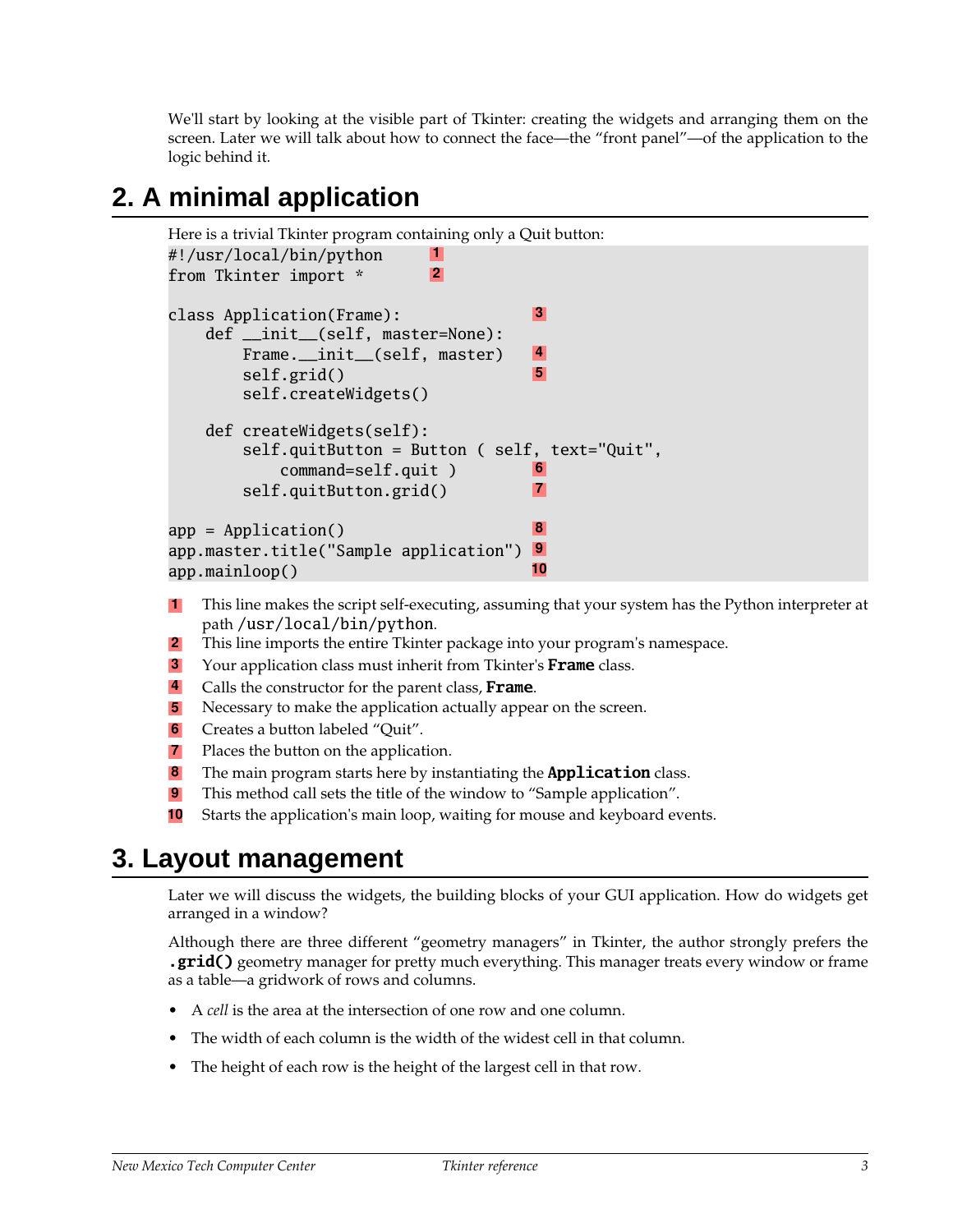- For widgets that do not fill the entire cell, you can specify what happens to the extra space. You can either leave the extra space outside the widget, or stretch the widget to fit it, in either the horizontal or vertical dimension.
- You can combine multiple cells into one larger area, a process called *spanning*.

When you create a widget, it does not appear until you register it with a geometry manager. Hence, construction and placing of a widget is a two-step process that goes something like this:

thing = Constructor(master, ...) thing.grid(...)

<span id="page-3-0"></span>where **Constructor** is one of the widget classes like **Button**, **Frame**, and so on, and **master** is the parent widget in which this child widget is being constructed. All widgets have a **.grid()** method that you can use to tell the geometry manager where to put it.

## **3.1. The .grid() method**

To display a widget *w* on your application screen:

*w*.grid(*option*, ...)

This method registers a widget *w* with the grid geometry manager—if you don't do this, the widget will exist internally, but it will not be visible on the screen.

| column                                                                                                                                                                                                                                                                                                                                                             | The column number where you want the widget gridded, counting from<br>zero. The default value is zero.                                                                                                                                                                                                                                                                                                                                                                  |  |
|--------------------------------------------------------------------------------------------------------------------------------------------------------------------------------------------------------------------------------------------------------------------------------------------------------------------------------------------------------------------|-------------------------------------------------------------------------------------------------------------------------------------------------------------------------------------------------------------------------------------------------------------------------------------------------------------------------------------------------------------------------------------------------------------------------------------------------------------------------|--|
| Normally a widget occupies only one cell in the grid. However, you can grab<br>columnspan<br>multiple cells of a row and merge them into one larger cell by setting the<br>columnspan option to the number of cells. For example, $w$ . $grid(row=0,$<br>column=2, columnspan=3) would place widget win a cell that spans<br>columns $2$ , $3$ , and $4$ of row 0. |                                                                                                                                                                                                                                                                                                                                                                                                                                                                         |  |
| ipadx                                                                                                                                                                                                                                                                                                                                                              | Internal x padding. This dimension is added inside the widget inside its left<br>and right sides.                                                                                                                                                                                                                                                                                                                                                                       |  |
| ipady                                                                                                                                                                                                                                                                                                                                                              | Internal y padding. This dimension is added inside the widget inside its top<br>and bottom borders.                                                                                                                                                                                                                                                                                                                                                                     |  |
| padx                                                                                                                                                                                                                                                                                                                                                               | External x padding. This dimension is added to the left and right outside the<br>widget.                                                                                                                                                                                                                                                                                                                                                                                |  |
| pady                                                                                                                                                                                                                                                                                                                                                               | External y padding. This dimension is added above and below the widget.                                                                                                                                                                                                                                                                                                                                                                                                 |  |
| row                                                                                                                                                                                                                                                                                                                                                                | The row number into which you want to insert the widget, counting from 0.<br>The default is the next higher-numbered unoccupied row.                                                                                                                                                                                                                                                                                                                                    |  |
| rowspan                                                                                                                                                                                                                                                                                                                                                            | Normally a widget occupies only one cell in the grid. You can grab multiple<br>adjacent cells of a column, however, by setting the rowspan option to the<br>number of cells to grab. This option can be used in combination with the<br>columnspan option to grab a block of cells. For example, w.grid(row=3,<br>$column=2$ , rowspan=4, $column=5)$ would place widget win an<br>area formed by merging 20 cells, with row numbers 3-6 and column numbers<br>$2 - 6.$ |  |
| sticky                                                                                                                                                                                                                                                                                                                                                             | This option determines how to distribute any extra space within the cell that<br>is not taken up by the widget at its natural size. See below.                                                                                                                                                                                                                                                                                                                          |  |

Here are the options to the **.grid()** geometry management method:

• If you do not provide a **sticky** attribute, the default behavior is to center the widget in the cell.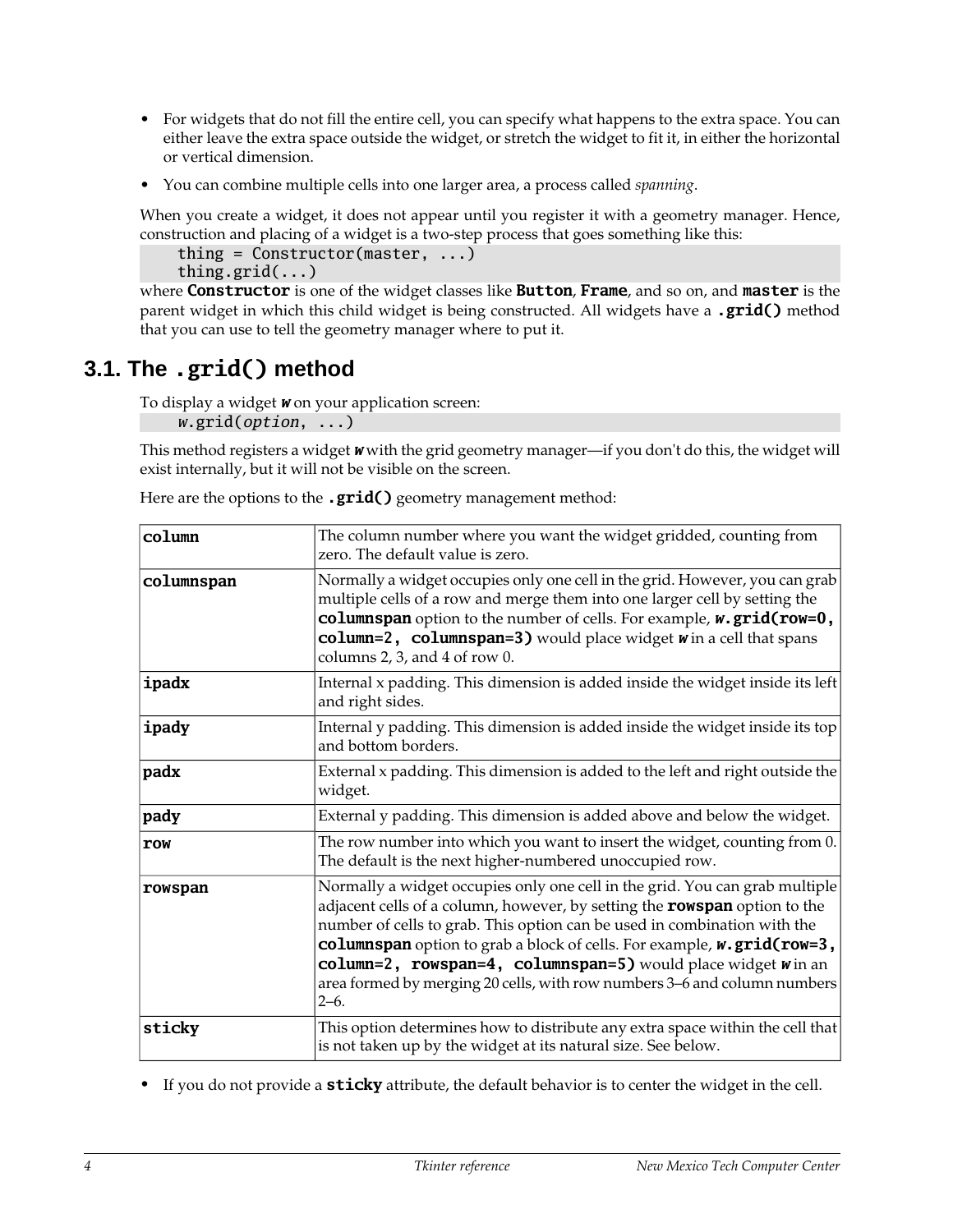- You can position the widget in a corner of the cell by using **sticky=NE** (top right), **SE** (bottom right), **SW** (bottom left), or **NW** (top left).
- You can position the widget centered against one side of the cell by using **sticky=N** (top center), **E** (right center), **S** (bottom center), or **W** (left center).
- Use **sticky=N+S** to stretch the widget vertically but leave it centered horizontally.
- Use **sticky=E+W** to stretch it horizontally but leave it centered vertically.
- Use **sticky=N+E+S+W** to stretch the widget both horizontally and vertically to fill the cell.
- <span id="page-4-0"></span>• The other combinations will also work. For example, **sticky=N+S+W** will stretch the widget vertically and place it against the west (left) wall.

### **3.2. Other grid management methods**

These grid-related methods are defined on all widgets:

#### *w***.grid\_forget()**

This method makes widget *w* disappear from the screen. It still exists, it just isn't visible. You can use **.grid()** it to make it appear again, but it won't remember its grid options.

#### *w***.grid\_propagate()**

Normally, all widgets *propagate* their dimensions, meaning that they adjust to fit the contents. However, sometimes you want to force a widget to be a certain size, regardless of the size of its contents. To do this, call *w***.grid\_propagate(0)** where *w* is the widget whose size you want to force.

#### <span id="page-4-1"></span>*w***.grid\_remove()**

This method is like **.grid\_forget()**, but its grid options are remembered, so if you **.grid()** it again, it will use the same grid configuration options.

## **4. Standard attributes**

Before we look at the widgets, let's take a look at how some of their common attributes—such as sizes, colors and fonts—are specified.

- Each widget has a set of *options* that affect its appearance and behavior—attributes such as fonts, colors, sizes, text labels, and such.
- You can specify options when calling the widget's constructor using keyword arguments such as **text="PANIC!"** or **height=20**.
- <span id="page-4-2"></span>• After you have created a widget, you can later change any option by using the widget's **.config()** method, and retrieve the current setting of any option by using the widget's **.cget()** method. See Section [19, "Universal widget methods" \(p. 61\)](#page-60-0) for more on these methods.

## **4.1. Dimensions**

Various lengths, widths, and other dimensions of widgets can be described in many different units.

- If you set a dimension to an integer, it is assumed to be in pixels.
- You can specify units by setting a dimension to a string containing a number followed by:

| Centimeters |
|-------------|
| Inches      |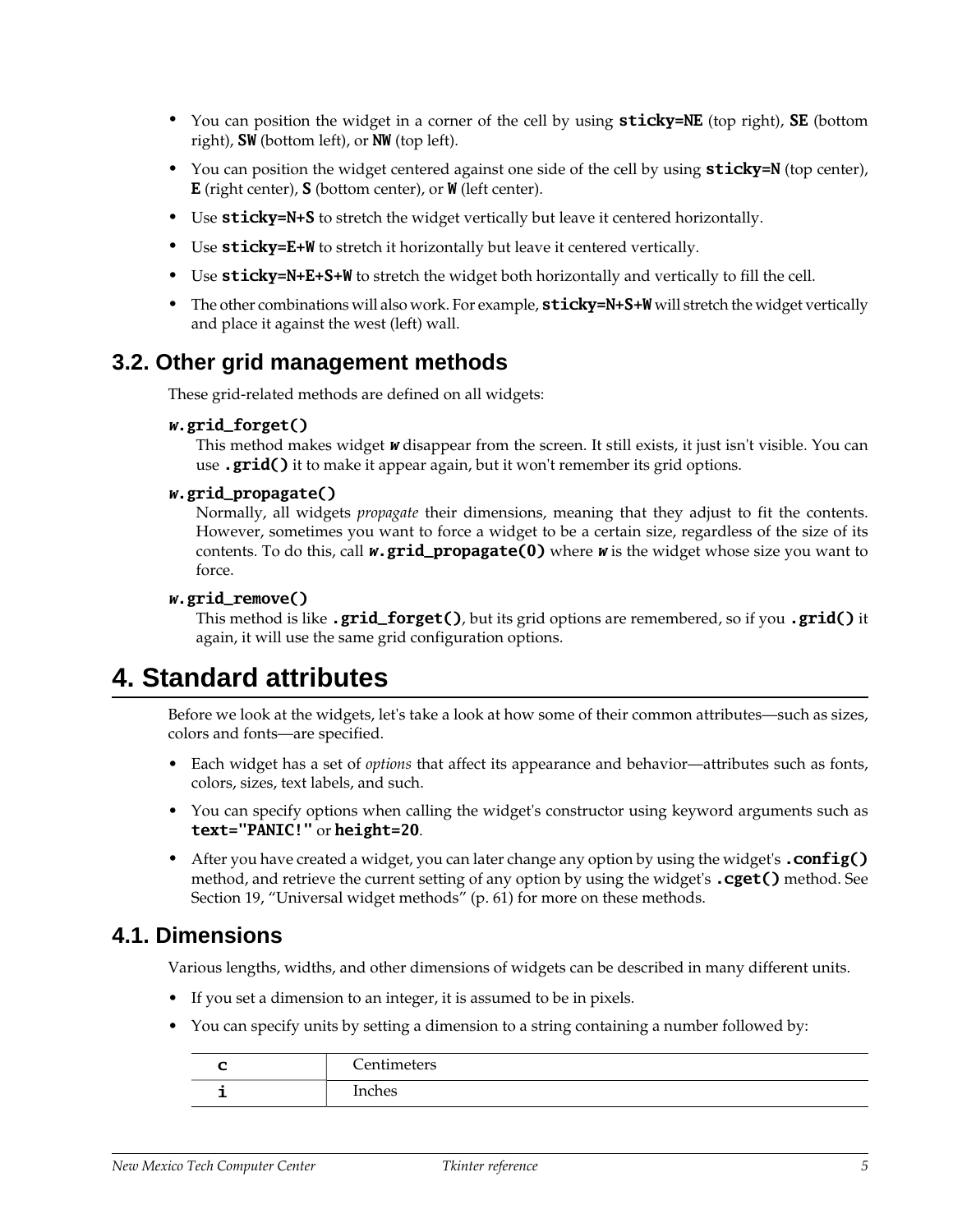| <b>Millimeters</b>             |
|--------------------------------|
| Printer's points (about 1/72") |

## <span id="page-5-0"></span>**4.2. Coordinate system**

As in most contemporary display systems, the origin of each coordinate system is at its upper left corner, with the x coordinate increasing toward the right, and the y coordinate increasing toward the bottom:



<span id="page-5-1"></span>The base unit is the pixel, with the top left pixel having coordinates (0,0). Coordinates that you specify as integers are always expressed in pixels, but any coordinate may be specified as a dimensioned quantity; see Section [4.1, "Dimensions" \(p. 5\).](#page-4-2)

## **4.3. Colors**

There are two general ways to specify colors in Tkinter.

• You can use a string specifying the proportion of red, green, and blue in hexadecimal digits:

| $\# \text{rgb}$ | Four bits per color   |
|-----------------|-----------------------|
| #rrggbb         | Eight bits per color  |
| #rrrgggbbb      | Twelve bits per color |

For example, **"#fff"** is white, **"#000000"** is black, **"#000fff000"** is pure green, and **"#00ffff"** is pure cyan (green plus blue).

<span id="page-5-2"></span>• You can also use any locally defined standard color name. The colors **"white"**, **"black"**, **"red"**, **"green"**, **"blue"**, **"cyan"**, **"yellow"**, and **"magenta"** will always be available. Other names may work, depending on your local installation.

## **4.4. Type fonts**

Depending on your platform, there may be up to three ways to specify type style.

• As a tuple whose first element is the font family, followed by a size in points, optionally followed by a string containing one or more of the style modifiers **bold**, **italic**, **underline**, and **overstrike**.

Examples: **("Helvetica", "16")** for a 16-point Helvetica regular; **("Times", "24", "bold** italic") for a 24-point Times bold italic.

• You can create a "font object" by importing the **tkFont** module and using its **Font** class constructor: import tkFont

font = tkFont.Font ( *option*, ... ) where the options include:

| family | The font family name as a string.                                                       |  |
|--------|-----------------------------------------------------------------------------------------|--|
| sıze   | The font height as an integer in points. To get a font <b>n</b> pixels high, use $-n$ . |  |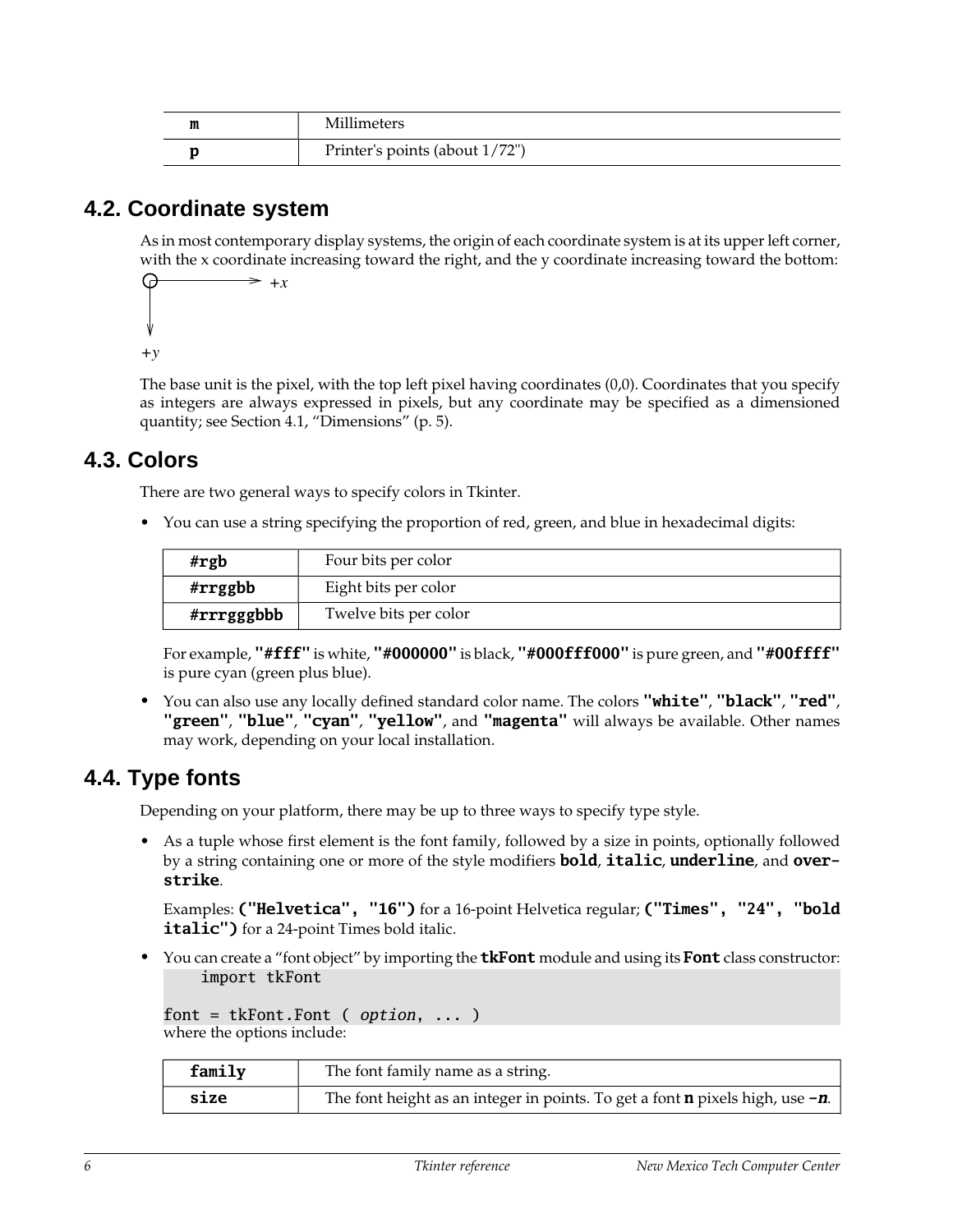| weight                                                           | "bold" for boldface, "normal" for regular weight. |  |
|------------------------------------------------------------------|---------------------------------------------------|--|
| slant                                                            | "italic" for italic, "roman" for unslanted.       |  |
| underline<br>1 for underlined text, 0 for normal.                |                                                   |  |
| overstrike<br><b>1</b> for overstruck text, <b>0</b> for normal. |                                                   |  |

For example, to get a 36-point bold Helvetica italic face: helv36 = tkFont.Font ( family="Helvetica", size=36, weight="bold" )

• If you are running under the X Window System, you can use any of the X font names. For example, the font named **"-\*-lucidatypewriter-medium-r-\*-\*-\*-140-\*-\*-\*-\*-\*-\*"** is the author's favorite fixed-width font for onscreen use. Use the *xfontsel* program to help you select pleasing fonts.

To get a list of all the families of fonts available on your platform, call this function: tkFont.families()

The return value is a list of strings. *Note*: You must create your root window before calling this function.

These methods are defined on all **Font** objects:

#### **.actual (** *option***=None )**

If you pass no arguments, you get back a dictionary of the font's actual attributes, which may differ from the ones you requested. To get back the value of an attribute, pass its name as an argument.

#### **.cget (** *option* **)**

Returns the value of the given *option*.

#### **.configure (** *option***, ... )**

Use this method to change one or more options on a font. For example, if you have a **Font** object called **titleFont**, if you call **titleFont.configure ( family="times", size=18 )**, that font will change to 18pt Times and any widgets that use that font will change too.

#### **.copy()**

Returns a copy of a **Font** object.

#### **.measure (** *text* **)**

Pass this method a string, and it will return the number of pixels of width that string will take in the font. Warning: some slanted characters may extend outside this area.

#### **.metrics (** *option* **)**

If you call this method with no arguments, it returns a dictionary of all the *font metrics*. You can retrieve the value of just one metric by passing its name as an argument. Metrics include:

| ascent    | Number of pixels of height between the baseline and the top of the highest as-<br> cender.    |
|-----------|-----------------------------------------------------------------------------------------------|
| descent   | Number of pixels of height between the baseline and the bottom of the lowest<br> ascender.    |
| fixed     | This value is $0$ for a variable-width font and $1$ for a monospaced font.                    |
| linespace | Number of pixels of height total. This is the leading of type set solid in the<br>given font. |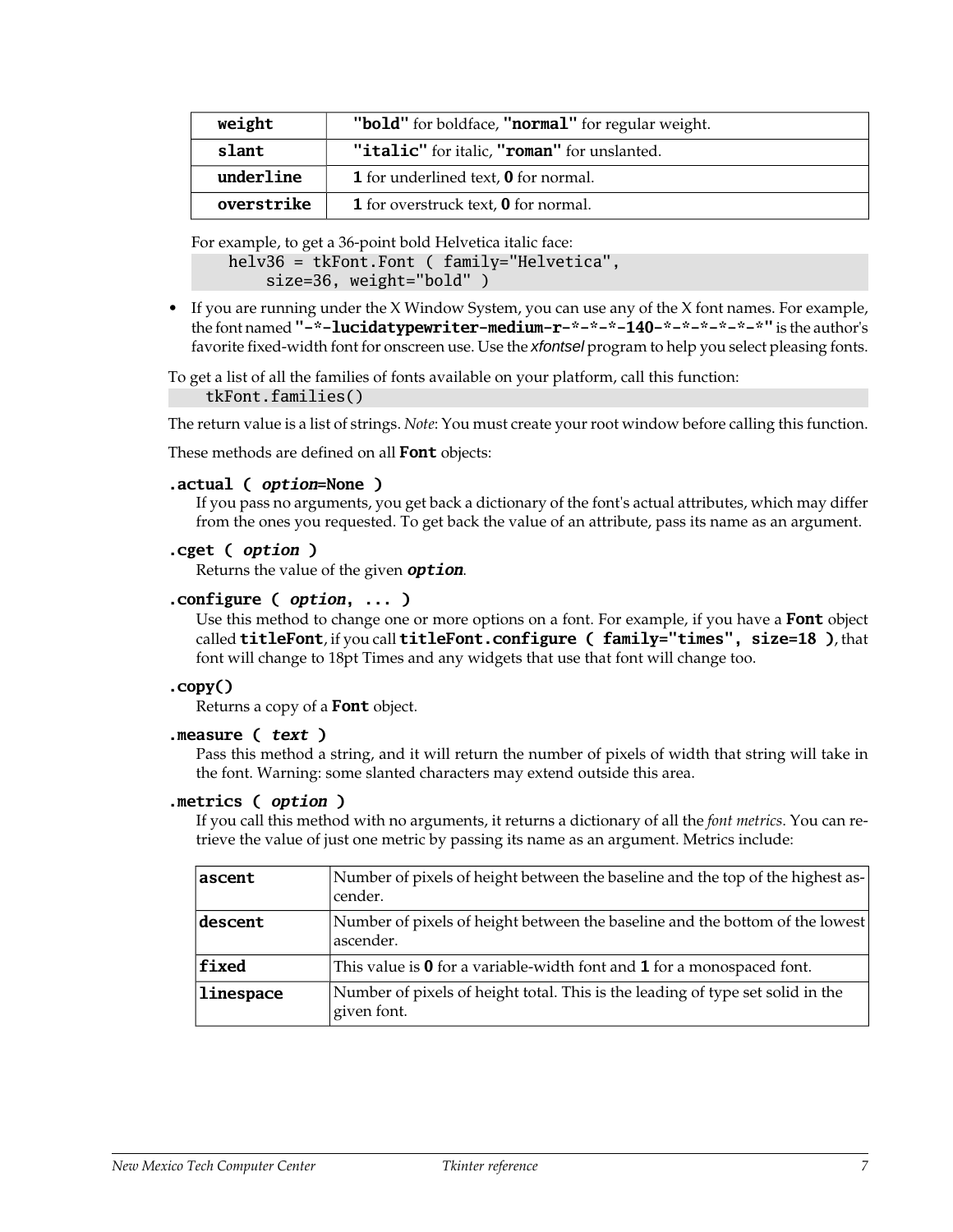## <span id="page-7-0"></span>**4.5. Anchors**

Constants are defined in the **Tkinter** package that you can use to control where items are positioned relative to their context. For example, anchors can specify where a widget is located inside a frame when the frame is bigger than the widget.

These constants are given as compass points, where north is up and west is to the left. We apologize to our Southern Hemisphere readers for this Northern Hemisphere chauvinism.

The anchor constants are shown in this diagram:

| <b>NW</b> | N             | <b>NE</b> |
|-----------|---------------|-----------|
| W         | <b>CENTER</b> | E         |
| SW        | S             | <b>SE</b> |

For example, if you create a small widget inside a large frame and use the **anchor=SE** option, the widget will be placed in the bottom right corner of the frame. If you used **anchor=N** instead, the widget would be centered along the top edge.

<span id="page-7-1"></span>Anchors are also used to define where text is positioned relative to a reference point. For example, if you use **CENTER** as a text anchor, the text will be centered horizontally and vertically around the reference point. Anchor **NW** will position the text so that the reference point coincides with the northwest (top left) corner of the box containing the text. Anchor **W** will center the text vertically around the reference point, with the left edge of the text box passing through that point, and so on.

### **4.6. Relief styles**

The *relief style* of a widget refers to certain simulated 3-D effects around the outside of the widget. Here is a screen shot of a row of buttons exhibiting all the possible relief styles:

<span id="page-7-2"></span>

The width of these borders depends on the **borderwidth** attribute of the widget. The above graphic shows what they look like with a 5-pixel border; the default border width is 2.

### **4.7. Bitmaps**

For **bitmap** options in widgets, these bitmaps are guaranteed to be available:



The graphic above shows **Button** widgets bearing the standard bitmaps. From left to right, they are **"error"**, **"gray75"**, **"gray50"**, **"gray25"**, **"gray12"**, **"hourglass"**, **"info"**, **"questhead"**, **"question"**, and **"warning"**.

You can use your own bitmaps. Any file in . xbm (X bit map) format will work. In place of a standard bitmap name, use the string **"@"** followed by the pathname of the .xbm file.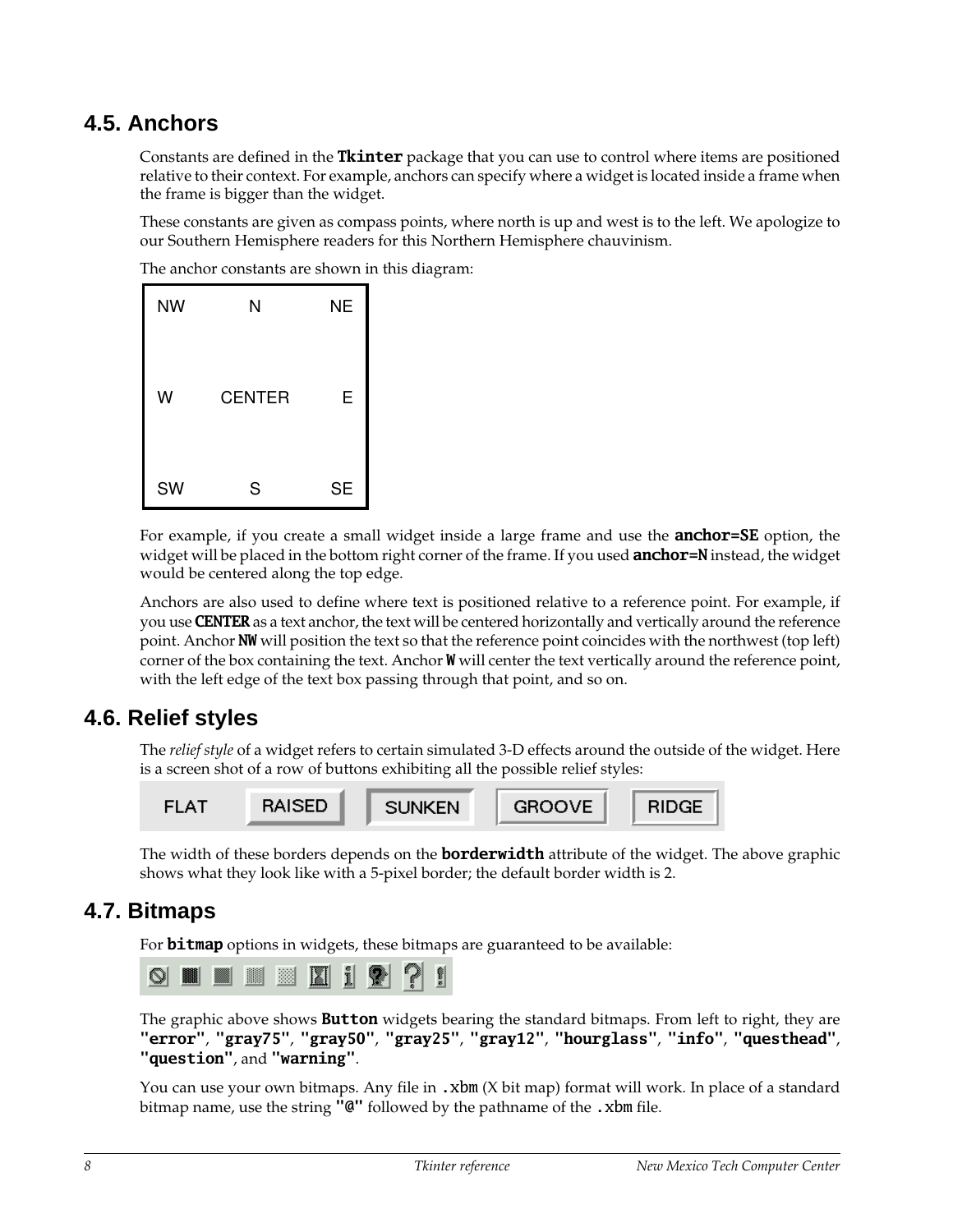## <span id="page-8-0"></span>**4.8. Cursors**

There are quite a number of different mouse cursors available. Their names and graphics are shown here. The exact graphic may vary according to your operating system.

| arrow                                      | ∀n man                          |
|--------------------------------------------|---------------------------------|
| <b>T</b> based_arrow_down                  | <b>TH</b> middlebutton          |
| 1 based_arrow_up                           | ரூ mouse                        |
| $\Rightarrow$ boat                         | Pencil                          |
| the bogosity                               | $\mathbf{\mathbf{\Phi}}$ pirate |
| $\vert\vert$ bottom_left_corner            | $+$ plus                        |
| J bottom_right_corner                      | <b>Q</b> question_arrow         |
| $\downarrow$ bottom_side                   | $\blacktriangleleft$ right_ptr  |
| $\perp$ bottom_tee                         | $\rightarrow$ right_side        |
| $\overline{m}$ box_spiral                  | $\blacksquare$ right_tee        |
| <b>A</b> center_ptr                        | m rightbutton                   |
| $\bullet$ circle                           | $\boxplus$ rtl_logo             |
| $\circledR$ clock                          | A sailboat                      |
| $\Box$ coffee_mug                          | sb_down_arrow                   |
| $\frac{1}{2}$ cross                        | Sole_double_arrow               |
| $\frac{N\mu}{N\hbar}$ cross_reverse        | sb_left_arrow                   |
| . crosshair                                | $\Rightarrow$ sb_right_arrow    |
| $\overline{\Leftrightarrow}$ diamond_cross | sb_up_arrow                     |
| dot                                        | † sb_v_double_arrow             |
| dotbox                                     | $\prod$ shuttle                 |
| $\mathbf T$ double_arrow                   | sizing                          |
| draft_large                                | $\frac{1}{2}$ spider            |
| draft_small                                | spraycan                        |
| <b>B</b> draped_box                        | $\frac{1}{2}$ star              |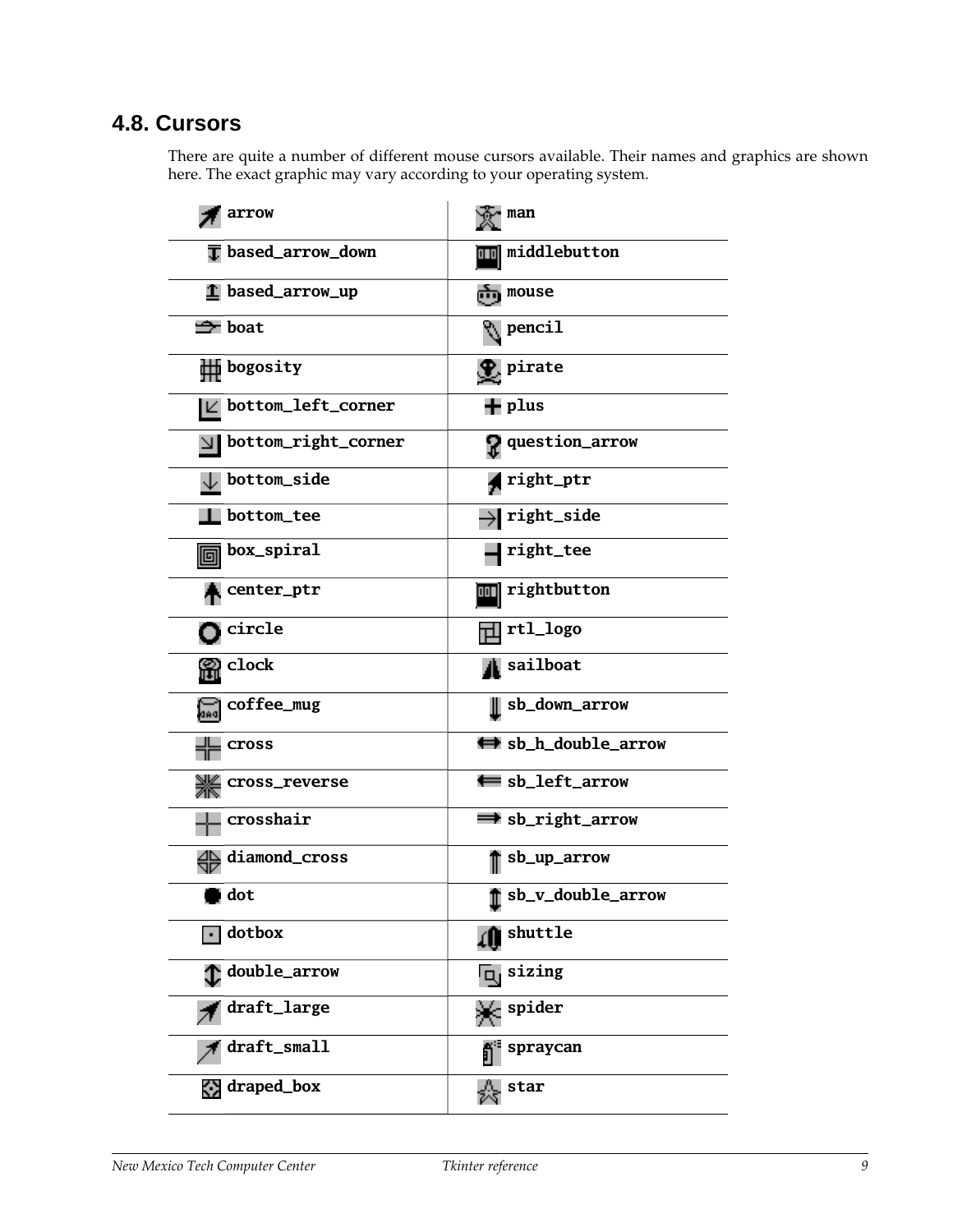| 띡 exchange                                | $\odot$ target                             |
|-------------------------------------------|--------------------------------------------|
| $\bigoplus$ fleur                         | tcross                                     |
| $\blacksquare$ gobbler                    | top_left_arrow                             |
| $\P_{\text{L}}$ gumby                     | $\sqrt{\sqrt{2}}$ top_left_corner          |
| $\blacksquare$ hand 1                     | $\overline{\overline{A}}$ top_right_corner |
| $\overline{\xi}$ hand 2                   | $\overline{\uparrow}$ top_side             |
| (C) heart                                 | $\blacksquare$ top_tee                     |
| $\Box$ icon                               | $\frac{1}{11}$ trek                        |
| $\frac{1}{2}$ iron_cross                  | $\blacksquare$ ul_angle                    |
| $\blacktriangleright$ left_ptr            | <sup>अ</sup> umbrella                      |
| $\leftarrow$ left_side                    | $\blacksquare$ ur_angle                    |
| $\blacksquare$ left_tee                   | $\Phi$ watch                               |
| <b>Fig. 1</b> leftbutton                  | $\parallel$ xterm                          |
| $\blacksquare$ 11_angle                   | $\blacksquare$ X_cursor                    |
| $\blacksquare$ $\operatorname{lr\_angle}$ |                                            |

### <span id="page-9-0"></span>**4.9. Images**

<span id="page-9-1"></span>To use graphic images in a Tkinter application, Tkinter must be configured to include the Python Imaging Library (PIL).

Refer to the author's companion document for PIL documentation: [Python Imaging Library \(PIL\) quick](http://www.nmt.edu/tcc/help/pubs/pil/) [reference](http://www.nmt.edu/tcc/help/pubs/pil/) [http://www.nmt.edu/tcc/help/pubs/pil/]. Objects of the **ImageTk** class can be used in Tkinter applications.

## **4.10. Geometry strings**

A *geometry string* is a standard way of describing the size and location of a top-level window on a desktop.

```
A geometry string has this general form:
     "wxh±x±y"
```
where:

- The *w* and *h* parts give the window width and height in pixels. They are separated by the character **"x"**.
- If the next part has the form **+***x*, it specifies that the left side of the window should be *x* pixels from the left side of the desktop. If it has the form **-***x*, the right side of the window is *x* pixels from the right side of the desktop.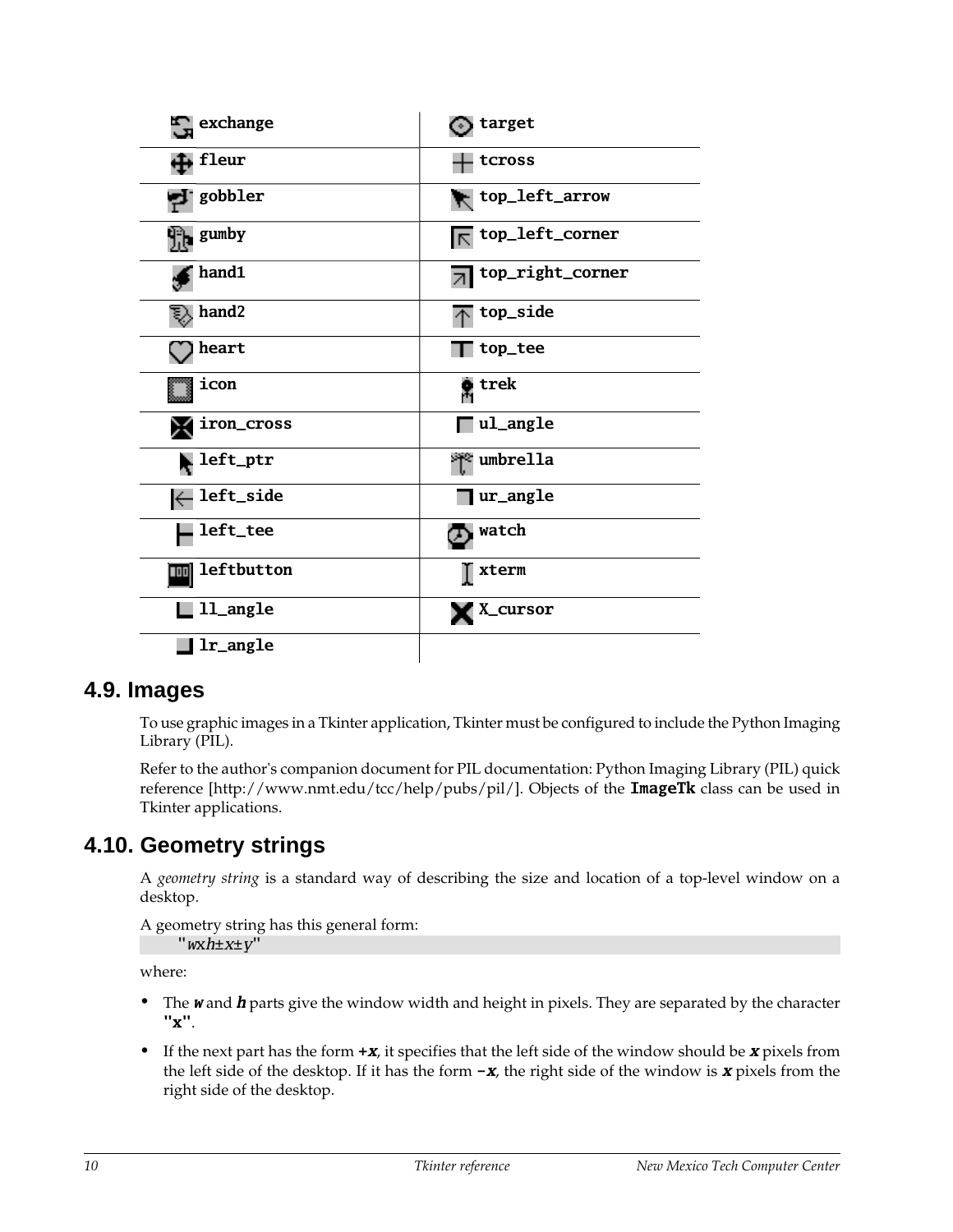• If the next part has the form **+***y*, it specifies that the top of the window should be *y* pixels below the top of the desktop. If it has the form **-***y*, the bottom of the window will be *y* pixels above the bottom edge of the desktop.

<span id="page-10-0"></span>For example, a window created with **geometry="120x50-0+20"** would be 120 pixels wide by 50 pixels high, and its top right corner will be along the right edge of the desktop and 20 pixels below the top edge.

### **4.11. Window names**

The term *window* describes a rectangular area on the desktop.

- A *top-level* or *root* window is a window that has an independent existence under the window manager. It is decorated with the window manager's decorations, and can be moved and resized independently. Your application can use any number of top-level windows.
- The term "window" also applies to any widget that is part of a top-level window.

Tkinter names all these windows using a hierarchical *window path name*.

- The root window's name is **"."**.
- Child windows have names of the form **".***n***"**, where *n* is some integer in string form. For example, a window named **".135932060"** is a child of the root window (**"."**).
- Child windows within child windows have names of the form **"***p***.***n***"** where *p* is the name of the parent window and *n* is some integer. For example, a window named **".135932060.137304468"** has parent window **".135932060"**, so it is a grandchild of the root window.
- The *relative name* of a window is the part past the last **"."** in the path name. To continue the previous example, the grandchild window has a relative name **"137304468"**.

<span id="page-10-1"></span>The path name for any widget *w* can be determined by calling **str(***w***)**.

See also Section [19, "Universal widget methods" \(p. 61\)](#page-60-0) for methods you can use to operate on window names, especially the **[.winfo\\_name](#page-65-0)**, **[.winfo\\_parent](#page-66-0)**, and **[.winfo\\_pathname](#page-66-1)** methods.

## **5. The Button widget**

To create a pushbutton in a top-level window or frame named *master*:

*w* = Button ( *master*, *option*=*value*, ... )

The constructor returns the new button object. Its options include:

| activebackground  | Background color when the button is under the cursor.                                                                                                                               |
|-------------------|-------------------------------------------------------------------------------------------------------------------------------------------------------------------------------------|
| activeforeground  | Background color when the button is under the cursor.                                                                                                                               |
| anchor            | Where the text is positioned on the button. See Section 4.5, "An-<br>chors" (p. 8). For example, <b>anchor=NE</b> would position the text at the<br>top right corner of the button. |
| bd or borderwidth | Border width in pixels. Default is 2.                                                                                                                                               |
| bg or background  | Normal background color.                                                                                                                                                            |
| bitmap            | Name of one of the standard bitmaps to display on the button (instead<br>of text).                                                                                                  |
| command           | Function or method to be called when the button is clicked.                                                                                                                         |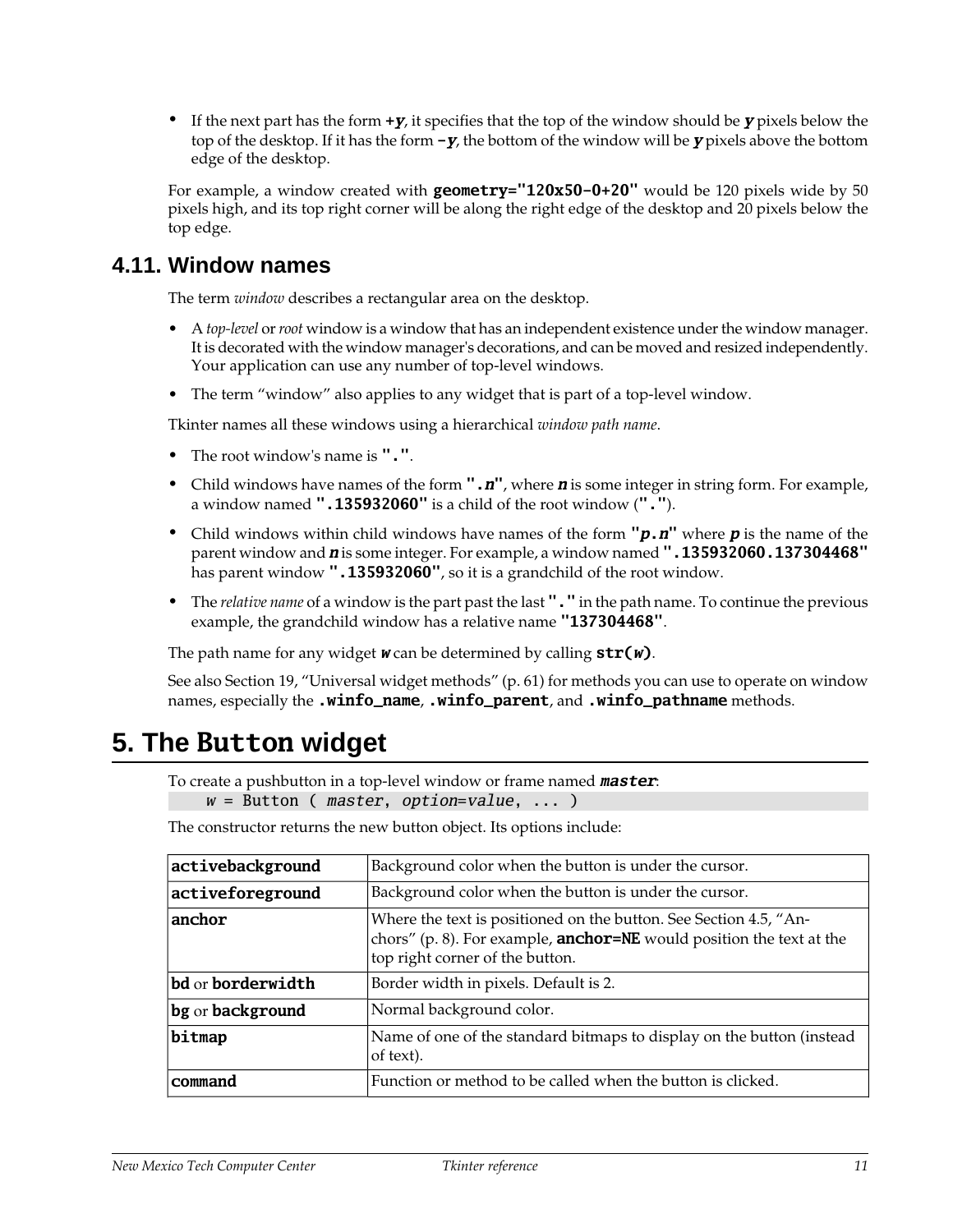| <b>cursor</b>       | Selects the cursor to be shown when the mouse is over the button.                                                                                                                                                                                                                  |
|---------------------|------------------------------------------------------------------------------------------------------------------------------------------------------------------------------------------------------------------------------------------------------------------------------------|
| default             | <b>NORMAL</b> is the default; use <b>DISABLED</b> if the button is to be initially dis-<br>abled (grayed out, unresponsive to mouse clicks).                                                                                                                                       |
| disabledforeground  | Foreground color used when the button is disabled.                                                                                                                                                                                                                                 |
| fg or foreground    | Normal foreground (text) color.                                                                                                                                                                                                                                                    |
| font                | Text font to be used for the button's label.                                                                                                                                                                                                                                       |
| height              | Height of the button in text lines (for textual buttons) or pixels (for images).                                                                                                                                                                                                   |
| highlightbackground | Color of the focus highlight when the widget does not have focus.                                                                                                                                                                                                                  |
| highlightcolor      | The color of the focus highlight when the widget has focus.                                                                                                                                                                                                                        |
| highlightthickness  | Thickness of the focus highlight.                                                                                                                                                                                                                                                  |
| image               | Image to be displayed on the button (instead of text).                                                                                                                                                                                                                             |
| justify             | How to show multiple text lines: LEFT to left-justify each line; CENTER<br>to center them; or <b>RIGHT</b> to right-justify.                                                                                                                                                       |
| padx                | Additional padding left and right of the text. See Section 4.1, "Dimen-<br>sions" (p. 5) for the possible values for padding.                                                                                                                                                      |
| pady                | Additional padding above and below the text.                                                                                                                                                                                                                                       |
| relief              | Specifies the relief type for the button (see Section 4.6, "Relief<br>styles" (p. 8)). The default relief is <b>RAISED</b> .                                                                                                                                                       |
| state               | Set this option to <b>DISABLED</b> to gray out the button and make it unrespons-<br>ive. Has the value <b>ACTIVE</b> when the mouse is over it. Default is <b>NORMAL</b> .                                                                                                         |
| takefocus           | Normally, keyboard focus does visit buttons (see Section 23, "Focus:<br>routing keyboard input" (p. 73)), and a space character acts as the same<br>as a mouse click, "pushing" the button. You can set the takefocus option<br>to zero to prevent focus from visiting the button. |
| text                | Text displayed on the button. Use internal newlines to display multiple<br>text lines.                                                                                                                                                                                             |
| textvariable        | An instance of <b>StringVar()</b> that is associated with the text on this<br>button. If the variable is changed, the new value will be displayed on the<br>button. See Section 22, "Control variables: the values behind the wid-<br>gets" (p. 71).                               |
| underline           | Default is $-1$ , meaning that no character of the text on the button will be<br>underlined. If nonnegative, the corresponding text character will be un-<br>derlined. For example, <b>underline=1</b> would underline the second char-<br>acter of the button's text.             |
| width               | Width of the button in letters (if displaying text) or pixels (if displaying<br>an image).                                                                                                                                                                                         |
| wraplength          | If this value is set to a positive number, the text lines will be wrapped to<br>fit within this length. For possible values, see Section 4.1, "Dimen-<br>sions" $(p. 5)$ .                                                                                                         |

Methods on **Button** objects:

#### **.flash()**

Causes the button to flash several times between active and normal colors. Leaves the button in the state it was in originally. Ignored if the button is disabled.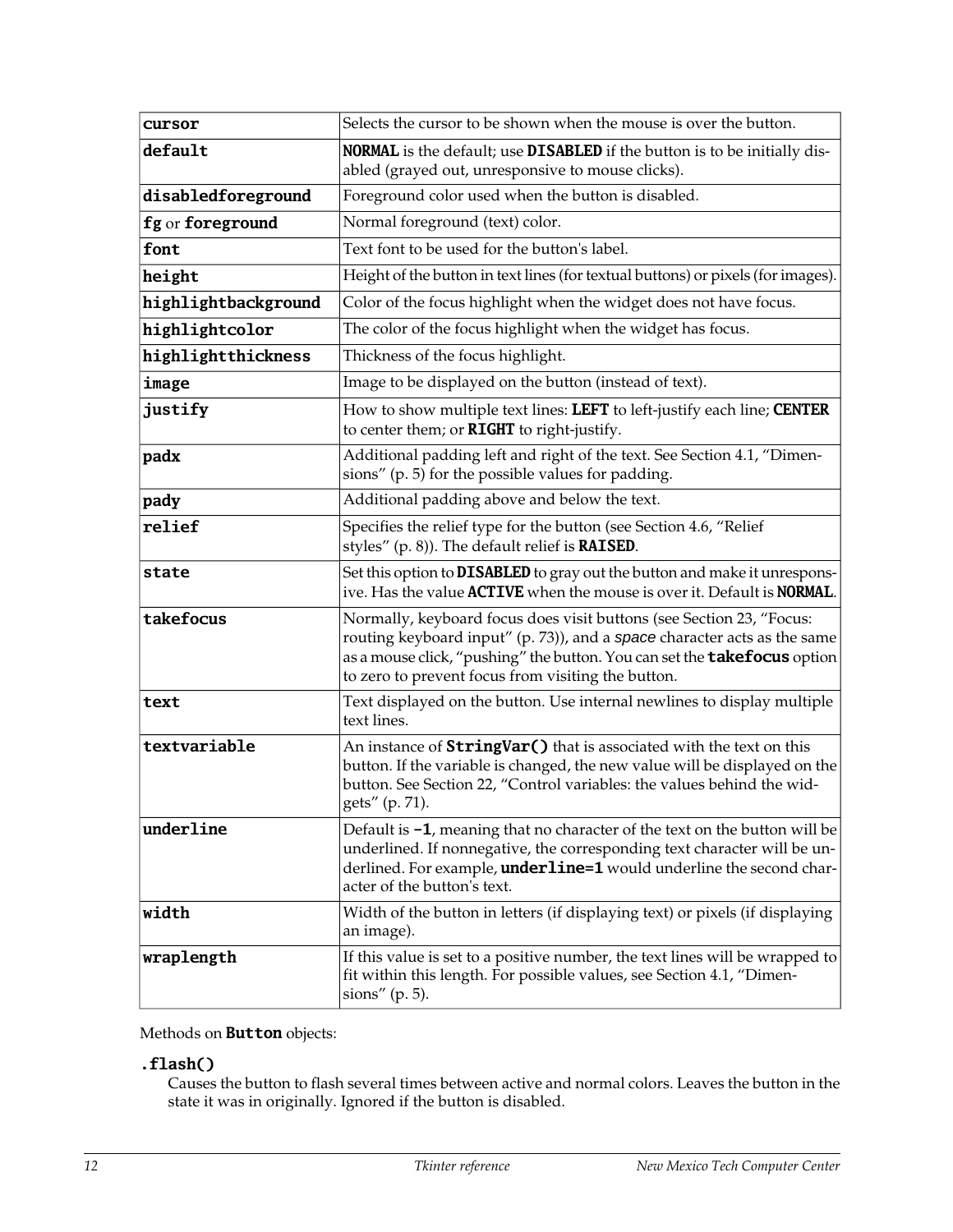#### **.invoke()**

Calls the button's callback, and returns what that function returns. Has no effect if the button is disabled or there is no callback.

## <span id="page-12-0"></span>**6. The Canvas widget**

A canvas is a rectangular area intended for drawing pictures or other complex layouts. On it you can place graphics, text, widgets, or frames. See the following sections for methods that create objects on canvases:

- **.create\_arc()**: A slice out of an ellipse. See Section [6.3, "The canvas arc object" \(p. 19\)](#page-18-0).
- **.create\_bitmap()**: An image as a bitmap. See Section [6.4, "The canvas bitmap object" \(p. 20\).](#page-19-0)
- **.create\_image()**: A graphic image. See Section [6.5, "The canvas image object" \(p. 20\)](#page-19-1).
- **.create\_line()**: One or more line segments. See Section [6.6, "The canvas line object" \(p. 20\).](#page-19-2)
- **.create\_oval()**: An ellipse; use this also for drawing circles, which are a special case of an ellipse. See Section [6.7, "The canvas oval object" \(p. 21\).](#page-20-0)
- **.create\_polygon()**: A polygon. See Section [6.8, "The canvas polygon object" \(p. 22\)](#page-21-0).
- **.create\_rectangle()**: A rectangle. See Section [6.9, "The canvas rectangle object" \(p. 23\).](#page-22-0)
- **.create\_text()**: Text annotation. See Section [6.10, "The canvas text object" \(p. 23\).](#page-22-1)
- **.create\_window()**: A rectangular window. See Section [6.11, "The canvas window object" \(p. 24\).](#page-23-0)

To create a **Canvas** object:

```
w = Canvas ( master, option=value, ... )
```
The constructor returns the new canvas widget. Supported options include:

| bd or borderwidth        | Border width in pixels.                                                                                                                                                         |
|--------------------------|---------------------------------------------------------------------------------------------------------------------------------------------------------------------------------|
| bg or background         | Background color of the canvas. Default is a light gray, about "#E4E4E4".                                                                                                       |
| closeenough              | A float that specifies how close the mouse must be to an item to be considered<br>inside it. Default is 1.0.                                                                    |
| confine                  | If true (the default), the canvas cannot be scrolled outside of the <b>scrollre</b> -<br><b>gion</b> (see below).                                                               |
| <b>CULSOL</b>            | Cursor used in the canvas. See Section 4.8, "Cursors" (p. 9).                                                                                                                   |
| height                   | Size of the canvas in the Y dimension. See Section 4.1, "Dimensions" (p. 5).                                                                                                    |
| highlightback-<br>ground | Color of the focus highlight when the widget does not have focus. See Sec-<br>tion 23, "Focus: routing keyboard input" (p. 73).                                                 |
| highlightcolor           | Color shown in the focus highlight.                                                                                                                                             |
| highlightthickness       | Thickness of the focus highlight.                                                                                                                                               |
| relief                   | The relief style of the canvas. Default is FLAT. See Section 4.6, "Relief<br>styles" $(p. 8)$ .                                                                                 |
| scrollregion             | A tuple $(w, n, e, s)$ that defines over how large an area the canvas can<br>be scrolled, where $w$ is the left side, $n$ the top, $e$ the right side, and $s$ the bot-<br>tom. |
| selectbackground         | The background color to use displaying selected items.                                                                                                                          |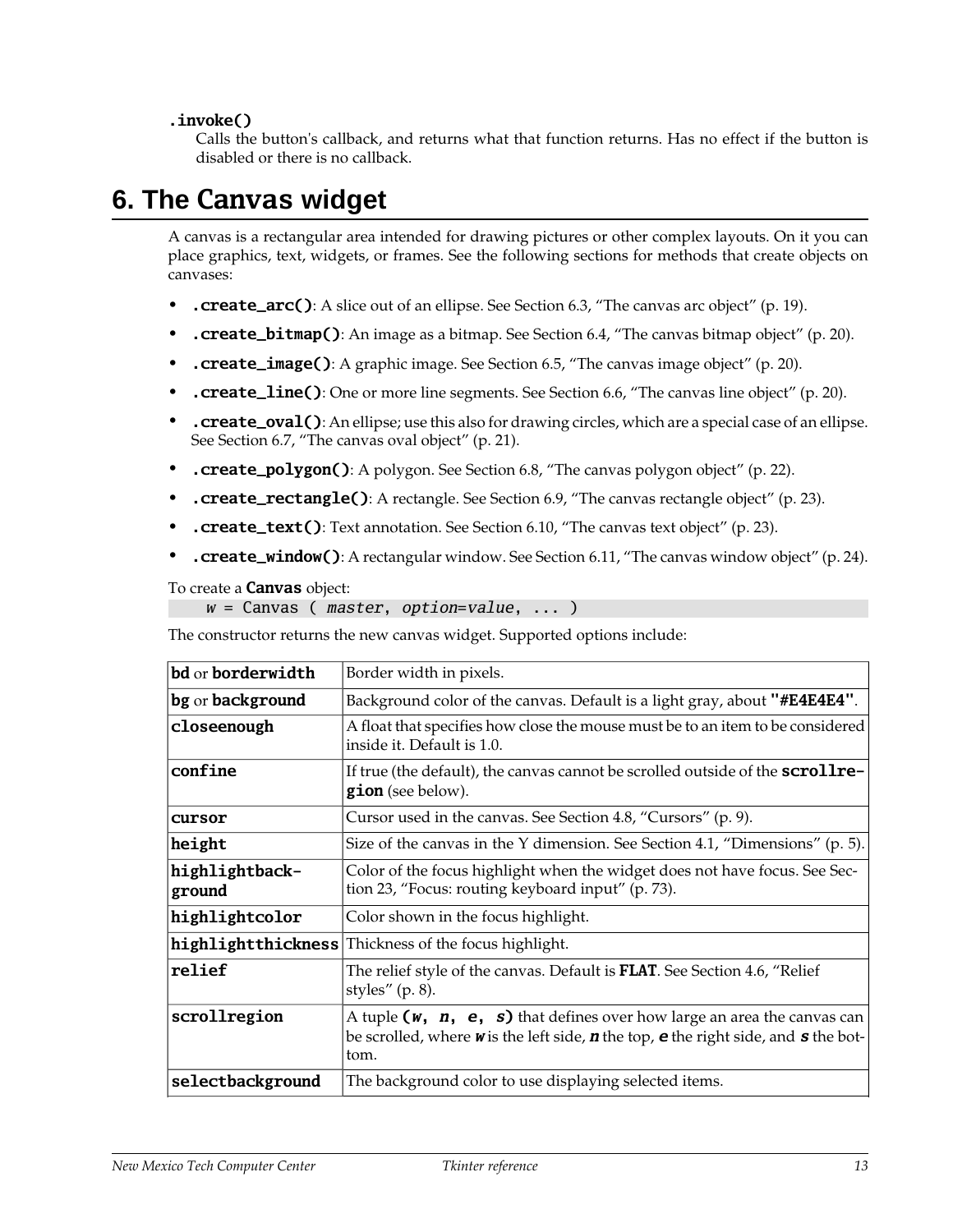| selectborderwidth | The width of the border to use around selected items.                                                                                                                                                                                                                                                                                                                                                                                                                                                              |
|-------------------|--------------------------------------------------------------------------------------------------------------------------------------------------------------------------------------------------------------------------------------------------------------------------------------------------------------------------------------------------------------------------------------------------------------------------------------------------------------------------------------------------------------------|
| selectforeground  | The foreground color to use displaying selected items.                                                                                                                                                                                                                                                                                                                                                                                                                                                             |
| takefocus         | Normally, focus (see Section 23, "Focus: routing keyboard input" (p. 73)) will<br>cycle through this widget with the tab key only if there are keyboard bindings<br>set for it (see Section 24, "Events" (p. 75) for an overview of keyboard bind-<br>ings). If you set this option to 1, focus will always visit this widget. Set it to<br>"" to get the default behavior.                                                                                                                                        |
| width             | Size of the canvas in the X dimension. See Section 4.1, "Dimensions" (p. 5).                                                                                                                                                                                                                                                                                                                                                                                                                                       |
| xscrollincrement  | Normally, canvases can be scrolled horizontally to any position. You can get<br>this behavior by setting <b>xscrollincrement</b> to zero. If you set this option<br>to some positive dimension, the canvas can be positioned only on multiples<br>of that distance, and the value will be used for scrolling by scrolling units,<br>such as when the user clicks on the arrows at the ends of a scrollbar. For more<br>information on scrolling units, see Section 16, "The <b>Scrollbar</b> wid-<br>get" (p. 47). |
| xscrollcommand    | If the canvas is scrollable, this attribute should be the $\cdot$ <b>set()</b> method of the<br>horizontal scrollbar.                                                                                                                                                                                                                                                                                                                                                                                              |
| yscrollincrement  | Works like <b>xscrollincrement</b> , but governs vertical movement.                                                                                                                                                                                                                                                                                                                                                                                                                                                |
| yscrollcommand    | If the canvas is scrollable, this attribute should be the $.set()$ method of the<br>vertical scrollbar.                                                                                                                                                                                                                                                                                                                                                                                                            |

## <span id="page-13-0"></span>**6.1. Canvas concepts**

Before we discuss the methods on canvases, we need to define some terms:

#### **6.1.1. Canvas and window coordinates**

Because the canvas may be larger than the window, and equipped with scrollbars to move the overall canvas around in the window, there are two coordinate systems for each canvas:

- <span id="page-13-3"></span>• The *window coordinates* of a point are relative to the top left corner of the area on the display where the canvas appears.
- The *canvas coordinates* of a point are relative to the top left corner of the total canvas.

#### **6.1.2. The display list; "above" and "below"**

The *display list* refers to the sequence of all the objects on the canvas, from background (the "bottom" of the display list) to foreground (the "top").

<span id="page-13-1"></span>If two objects overlap, the one *above* the other in the display list means the one closer to the foreground, which will appear in the area of overlap and obscure the one *below*. By default, new objects are always created at the top of the display list (and hence in front of all other objects), but you can re-order the display list.

#### <span id="page-13-2"></span>**6.1.3. Object ID**

The *object ID* of an object on the canvas is the value returned by the constructor for that object. All object ID values are simple integers, and the object ID of an object is unique within that canvas.

#### **6.1.4. Canvas tags**

A *tag* is a string that you can associate with objects on the canvas.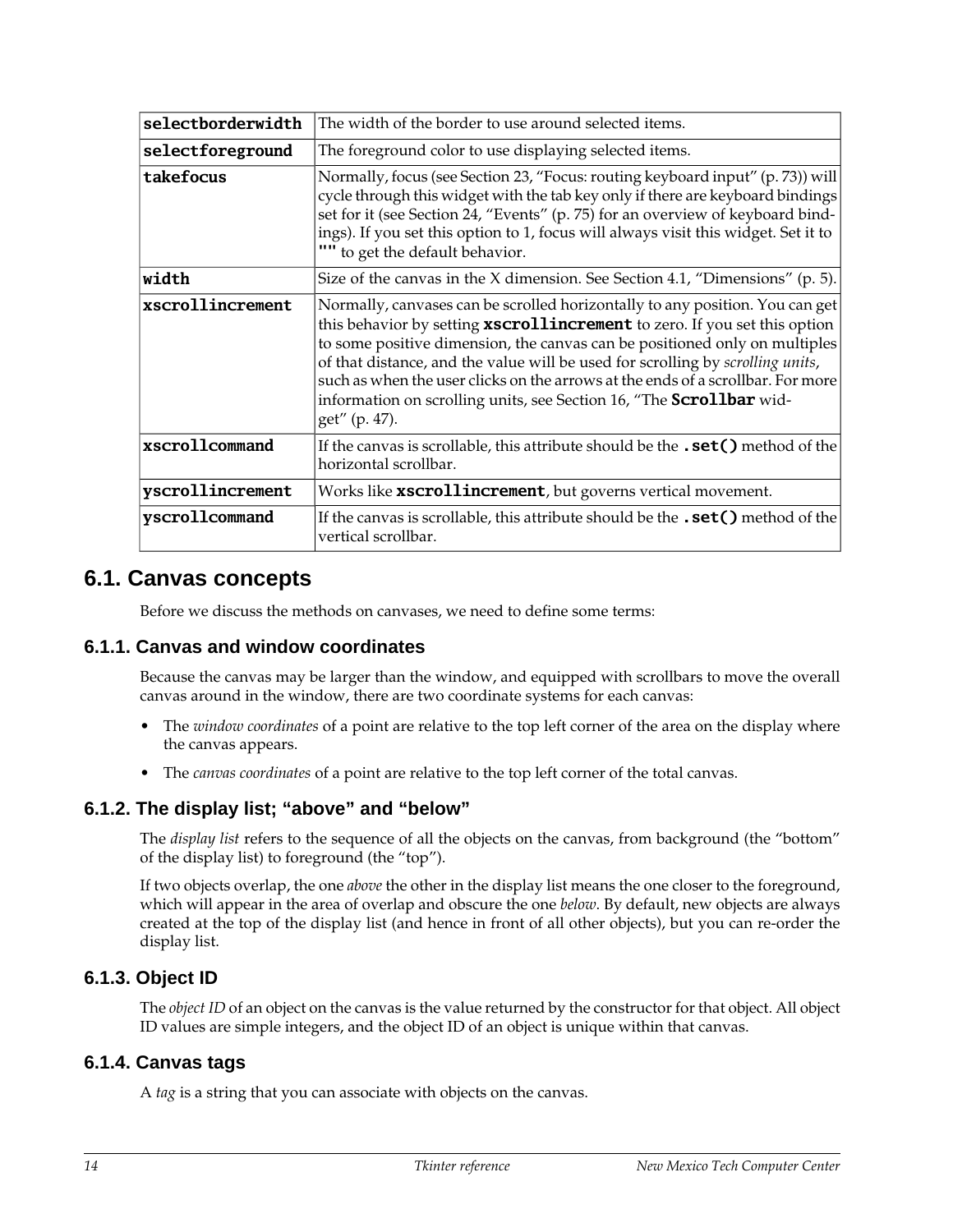- A tag can be associated with any number of objects on the canvas, including zero.
- An object can have any number of tags associated with it, including zero.

<span id="page-14-1"></span>Tags have many uses. For example, if you are drawing a map on a canvas, and there are text objects for the labels on rivers, you could attach the tag **"riverLabel"** to all those text objects. This would allow you to perform operations on all the objects with that tag, such as changing their color or deleting them.

#### **6.1.5. Canvas tagOrId arguments**

A **tagOrId** argument specifies one or more objects on the canvas.

- If a **tagOrId** argument is an integer, it is treated as an [object ID](#page-13-1), and it applies only to the unique object with that ID.
- <span id="page-14-0"></span>• If such an argument is a string, it is interpreted as a [tag](#page-13-2), and selects all the objects that have that tag (if there are any).

### **6.2. Methods on Canvas objects**

All **Canvas** objects support these methods:

#### **.addtag\_above (** *newTag***,** *tagOrId* **)**

Attaches a new [tag](#page-13-2) to the object just above the one specified by *[tagOrId](#page-14-1)* in the display list. The *newTag* argument is the tag you want to attach, as a string.

#### **.addtag\_all (** *newTag* **)**

Attaches the given [tag](#page-13-2) *newTag* to all the objects on the canvas.

#### **.addtag\_below (** *newTag***,** *tagOrID* **)**

Attaches a new [tag](#page-13-2) to the object just below the one specified by *[tagOrId](#page-14-1)* in the display list. The *newTag* argument is a tag string.

#### **.addtag\_closest (** *newTag***,** *x***,** *y***,** *halo***=None,** *start***=None )**

Adds a [tag](#page-13-2) to the object closest to screen coordinate  $(x,y)$ . If there are two or more objects at the same distance, the one higher in the [display list](#page-13-3) is selected.

Use the *halo* argument to increase the effective size of the point. For example, a value of 5 would treat any object within 5 pixels of  $(x,y)$  as overlapping.

If an [object ID](#page-13-1) is passed in the *start* argument, this method tags the highest qualifying object that is below *start* in the display list. This allows you to search through all the overlapping objects sequentially.

#### **.addtag\_enclosed (** *newTag***,** *x1***,** *y1***,** *x2***,** *y2***)**

Add [tag](#page-13-2) **newTag** to all objects that occur completely within the rectangle whose top left corner is (*x1*, *y1*) and whose bottom right corner is (*x2*, *y2*).

#### **.addtag\_overlapping (** *newTag***,** *x1***,** *y1***,** *x2***,** *y2***)**

Like the previous method, but affects all objects that share at least one point with the given rectangle.

#### **.addtag\_withtag (** *newTag***,** *tagOrId* **)**

Adds [tag](#page-13-2) *newTag* to the object or objects specified by *[tagOrId](#page-14-1)*.

#### **.bbox ( tagOrId=None )**

Returns a tuple  $(x_1, y_1, x_2, y_2)$  describing a rectangle that encloses all the objects specified by **[tagOrId](#page-14-1)**. If the argument is omitted, returns a rectangle enclosing all objects on the canvas. The top left corner of the rectangle is  $(x_1, y_1)$  and the bottom right corner is  $(x_2, y_2)$ .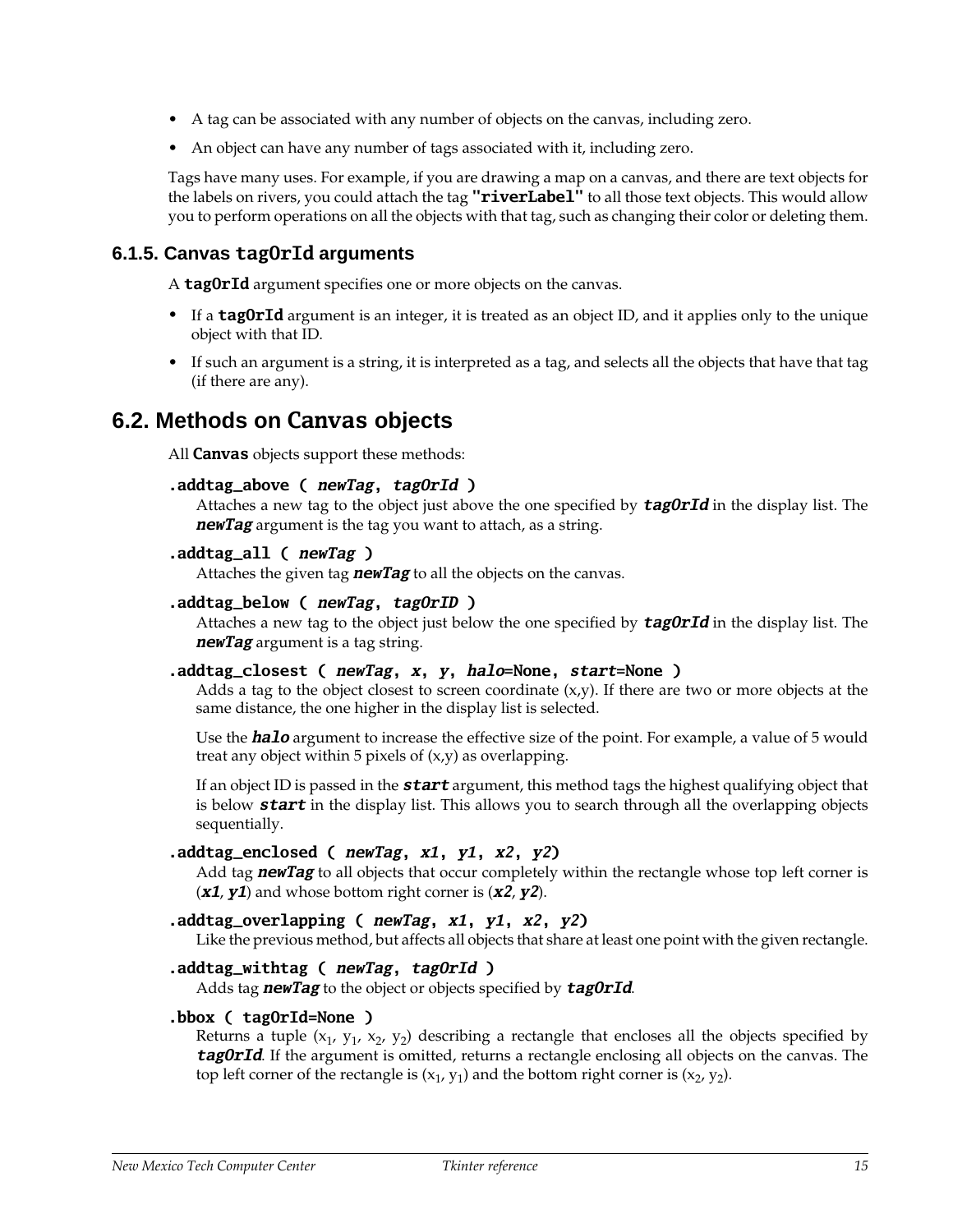#### **.canvasx (** *screenx***, gridspacing=None )**

Translates a window x coordinate *screenx* to a canvas coordinate. If **gridspacing** is supplied, the canvas coordinate is rounded to the nearest multiple of that value.

#### **.canvasy (** *screenx***, gridspacing=None )**

Translates a window y coordinate *screeny* to a canvas coordinate. If **gridspacing** is supplied, the canvas coordinate is rounded to the nearest multiple of that value.

#### **.coords (** *tagOrId***,** *x0***,** *y0***,** *x1***,** *y1***, ...,** *xn***,** *yn* **)**

If you pass only the *[tagOrId](#page-14-1)* argument, returns a tuple of the coordinates of the lowest or only object specified by that argument. The number of coordinates depends on the type of object. In most cases it will be a 4-tuple  $(x_1, y_1, x_2, y_2)$  describing the bounding box of the object.

You can move an object by passing in new coordinates.

#### **.dchars (** *tagOrId***, first=0, last=first )**

Deletes characters from a text item or items. Characters between **first** and **last** are deleted, where those values can be integer indices or the string **"end"** to mean the end of the text.

#### **.delete (** *tagOrId* **)**

Deletes the object or objects selected by *[tagOrId](#page-14-1)*.

#### **.dtag ( tagOrId, tagToDelete )**

Removes the [tag](#page-13-2) specified by *tagToDelete* from the object or objects specified by *[tagOrId](#page-14-1)*.

#### **.find\_above ( tagOrId )**

Returns the ID number of the object just above the object specified by *[tagOrId](#page-14-1)*. If multiple objects match, you get the highest one.

#### **.find\_all()**

Returns a list of the [object ID numbers](#page-13-1) for all objects on the canvas, from lowest to highest.

#### **.find\_below (** *tagOrId* **)**

Returns the [object ID](#page-13-1) of the object just below the one specified by *[tagOrId](#page-14-1)*. If multiple objects match, you get the lowest one.

#### **.find\_closest (** *x***,** *y***,** *halo***=None,** *start***=None )**

Returns a singleton tuple containing the [object ID](#page-13-1) of the object closest to point **(***x***,** *y***)**. If there are no qualifying objects, returns an empty tuple.

Use the *halo* argument to increase the effective size of the point. For example, **halo=5** would treat any object within 5 pixels of  $(x, y)$  as overlapping.

If an object ID is passed as the *start* argument, this method returns the highest qualifying object that is below *start* in the [display list.](#page-13-3)

#### **.find\_enclosed (** *x1***,** *y1***,** *x2***,** *y2* **)**

Returns a list of the [object IDs](#page-13-1) of all objects that occur completely within the rectangle whose top left corner is **(***x1***,** *y1***)** and bottom right corner is **(***x2***,** *y2***)**.

#### **.find\_overlapping (** *x1***,** *y1***,** *x2***,** *y2* **)**

Like the previous method, but returns a list of the object IDs of all the objects that share at least one point with the given rectangle.

#### **.find\_withtag (** *tagOrId* **)**

Returns a list of the [object IDs](#page-13-1) of the object or objects specified by *[tagOrId](#page-14-1)*.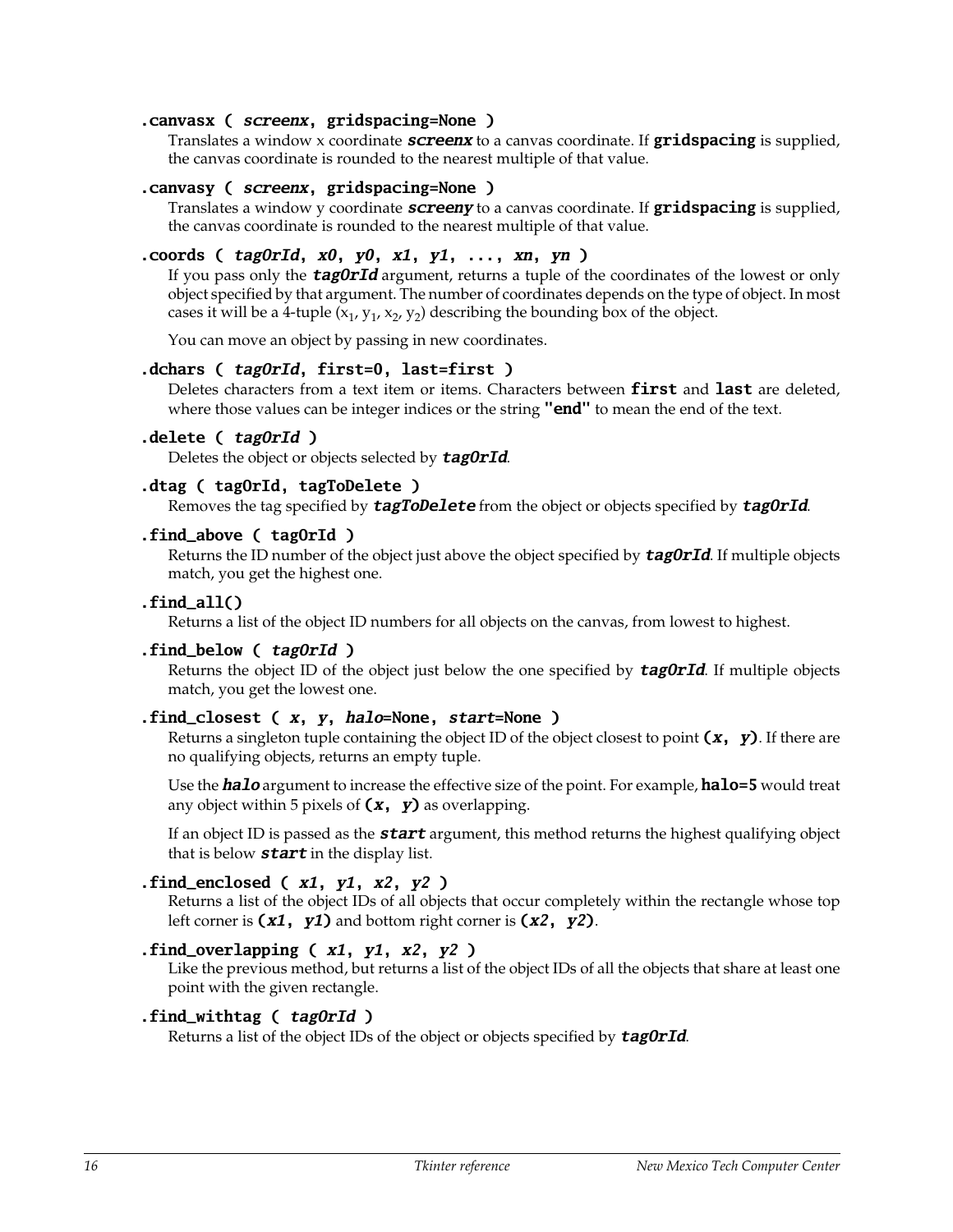#### **.focus (** *tagOrId***=None )**

Moves the focus to the object specified by *[tagOrId](#page-14-1)*. If there are multiple such objects, moves the focus to the first one in the [display list](#page-13-3) that allows an insertion cursor. If there are no qualifying items, or the canvas does not have focus, focus does not move.

If the argument is omitted, returns the ID of the object that has focus, or **""** if none of them do.

#### **.gettags (** *tagOrId* **)**

If *[tagOrId](#page-14-1)* is an object ID, returns a list of all the tags associated with that object. If the argument is a [tag,](#page-13-2) returns all the tags for the lowest object that has that tag.

#### **.icursor (** *tagOrId***,** *index* **)**

Assuming that the selected item allows text insertion and has the focus, sets the insertion cursor to *index*, which may be either an integer index or the string **"end"**. Has no effect otherwise.

#### **.index (** *tagOrId***,** *index* **)**

Returns the integer index of the given *index* in the object specified by *[tagOrId](#page-14-1)* (the lowest one that allows text insertion, if *tagOrId* specifies multiple objects). The *index* argument is an integer or the string **"end"**.

#### **.insert (** *tagOrId***,** *beforeThis***,** *text* **)**

Inserts the given *string* in the object or objects specified by *[tagOrId](#page-14-1)*, before index *beforethis* (which can be an integer or the string **"end"**).

#### **.itemcget (** *tagOrId***,** *option* **)**

Returns the value of the given configuration *option* in the selected object (or the lowest object if *[tagOrId](#page-14-1)* specifies more than one). This is similar to the **.cget()** method for Tkinter objects.

#### **.itemconfigure (** *tagOrId***,** *option***, ... )**

If no *option* arguments are supplied, returns a dictionary whose keys are the options of the object specified by *[tagOrId](#page-14-1)* (the lowest one, if *tagOrId* specifies multiple objects).

To change the configuration option of the specified item, supply one or more keyword arguments of the form *option***=***value*.

#### **.move (** *tagOrId***,** *xAmount***,** *yAmount* **)**

Moves the items specified by *[tagOrId](#page-14-1)* by adding *xAmount* to their x coordinates and *yAmount* to their y coordinates.

#### **.postscript (** *option***, ... )**

Generates an Encapsulated PostScript representation of the canvas's current contents. The options include:

| colormode   | Use "color" for color output, "gray" for grayscale, or "mono" for black and  <br>white.                                                 |
|-------------|-----------------------------------------------------------------------------------------------------------------------------------------|
| file        | If supplied, names a file where the PostScript will be written. If this option is<br>not given, the PostScript is returned as a string. |
| height      | How much of the Y size of the canvas to print. Default is all.                                                                          |
| rotate      | If false, the page will be rendered in portrait orientation; if true, in landscape.                                                     |
| $\mathbf x$ | Leftmost canvas coordinate of the area to print.                                                                                        |
| y           | Topmost canvas coordinate of the area to print.                                                                                         |
| width       | How much of the X size of the canvas to print. Default is all.                                                                          |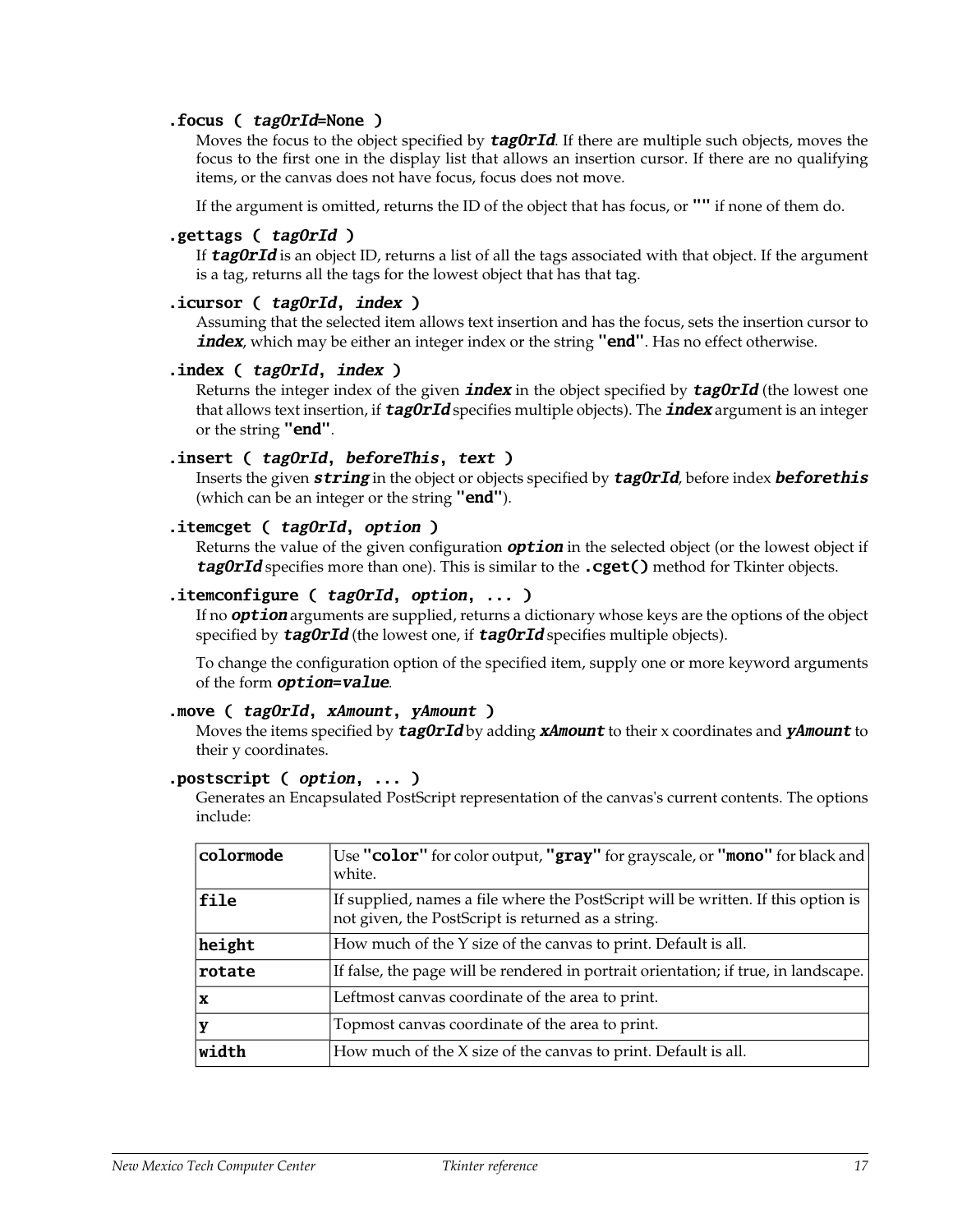#### **.scale (** *tagOrId***,** *xOrigin***,** *yOrigin***,** *xScale***,** *yScale* **)**

Scale all objects according to their distance from a point P=(*xOrigin*, *yOrigin*). The scale factors *xScale* and *yScale* are based on a value of 1.0, which means no scaling. Every point in the objects selected by *[tagOrId](#page-14-1)* is moved so that its x distance from P is multiplied by *xScale* and its y distance is multiplied by *yScale*.

#### **.tag\_bind (** *tagOrId***,** *sequence***=None, function=None, add=None )**

Binds events to objects on the canvas. For the object or objects selected by *[tagOrId](#page-14-1)*, associates the handler *function* with the event *sequence*. If the *add* argument is a string starting with **"+"**, the new binding is added to existing bindings for the given *sequence*, otherwise the new binding replaces that for the given *sequence*.

For general information on event bindings, see Section [24, "Events" \(p. 75\)](#page-74-0).

#### **.tag\_lower (** *tagOrId***,** *belowThis* **)**

Moves the object or objects selected by *[tagOrId](#page-14-1)* within the [display list](#page-13-3) to a position just below the first or only object specied by the tag or ID *belowThis*.

#### **.tag\_raise (** *tagOrId***,** *aboveThis* **)**

Moves the object or objects selected by *[tagOrId](#page-14-1)* within the [display list](#page-13-3) to a position just above the first or only object specied by the tag or ID *aboveThis*.

#### **.tag\_unbind (** *tagOrId***,** *sequence***,** *funcId***=None )**

Removes bindings for handler *funcId* and event *sequence* from the canvas object or objects specified by *[tagOrId](#page-14-1)*. See Section [24, "Events" \(p. 75\)](#page-74-0).

#### **.type (** *tagOrId* **)**

Returns the type of the first or only object specified by *[tagOrId](#page-14-1)*. The return value will be one of the strings **"arc"**, **"bitmap"**, **"image"**, **"line"**, **"oval"**, **"polygon"**, **"rectangle"**, **"text"**, or **"window"**.

#### **.xview ( MOVETO,** *fraction* **)**

This method scrolls the canvas relative to its image, and is intended for binding to the **command** option of a related scrollbar. The canvas is scrolled horizontally to a position given by *offset*, where 0.0 moves the canvas to its leftmost position and 1.0 to its rightmost position.

#### **.xview ( SCROLL,** *n***,** *what* **)**

This method moves the canvas left or right: the *what* argument specifies how much to move and can be either **UNITS** or **PAGES**, and *n* tells how many units to move the canvas to the right relative to its image (or left, if negative).

The size of the move for **UNITS** is given by the value of the canvas's **xscrollincrement** option; see Section 16, "The **[Scrollbar](#page-46-0)** widget[" \(p. 47\).](#page-46-0)

For movements by **PAGES,** *n* is multiplied by nine-tenths of the width of the canvas.

#### **.xview\_moveto (** *fraction* **)**

This method scrolls the canvas in the same way as **.xview(MOVETO,** *fraction***)**.

```
.xview_scroll ( n, what )
  Same as .xview(SCROLL, n, what).
```

```
.yview ( MOVETO, fraction )
```
The vertical scrolling equivalent of **.xview(MOVETO,…)**.

#### **.yview ( SCROLL,** *n***,** *what* **)**

The vertical scrolling equivalent of **.xview(SCROLL,…)**.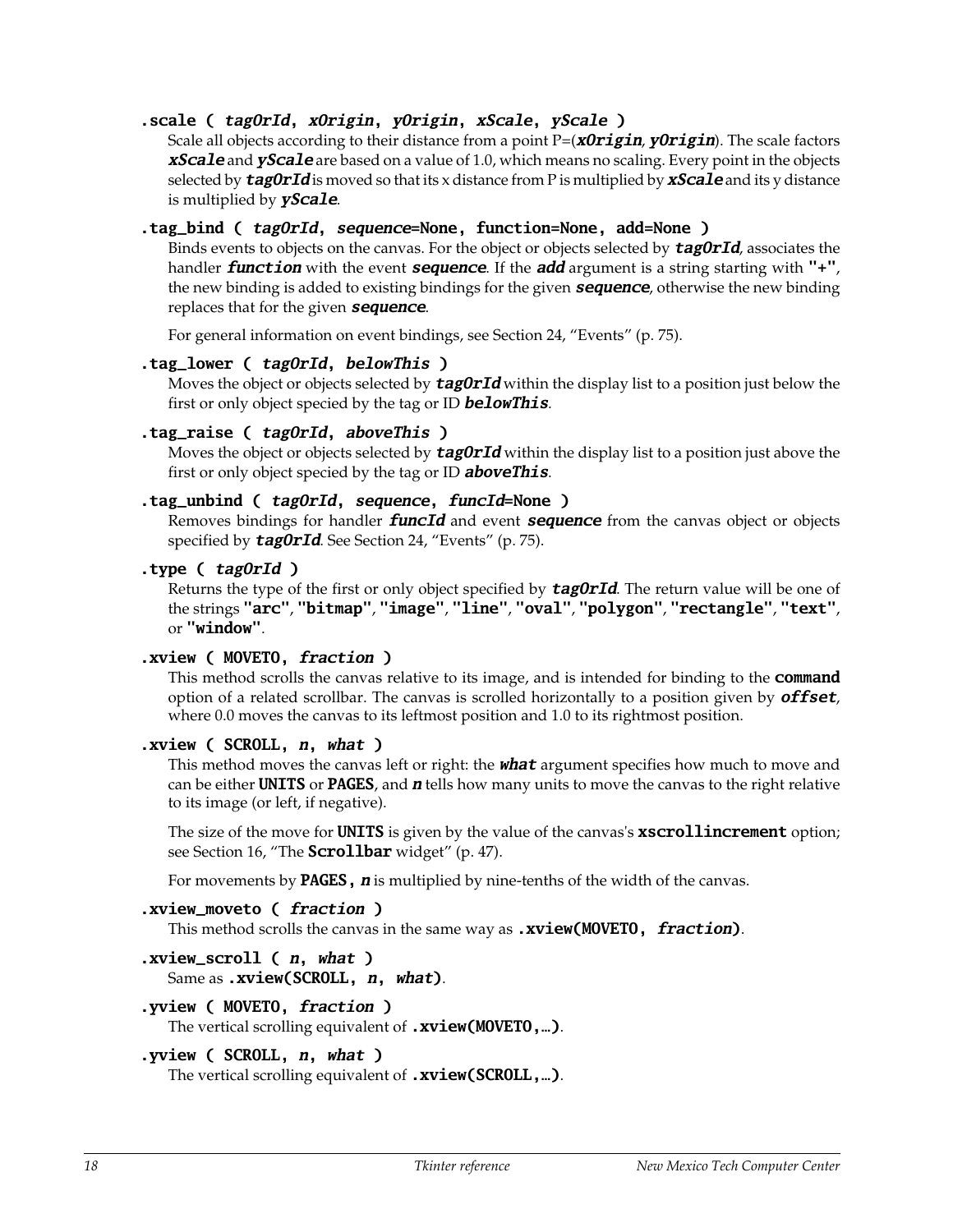#### **.yview\_moveto (** *fraction* **)**

The vertical scrolling equivalent of **.xview()**.

#### <span id="page-18-0"></span>**.yview\_scroll (** *n***,** *what* **)**

The vertical scrolling equivalents of **.xview()**, **.xview\_moveto()**, and **.xview\_scroll()**.

### **6.3. The canvas arc object**

An *arc object* on a canvas, in its most general form, is a wedge-shaped slice taken out of an ellipse. This includes whole ellipses and circles as special cases. See Section [6.7, "The canvas oval object" \(p. 21\)](#page-20-0) for more on the geometry of the ellipse drawn.

```
To create an arc object on a canvas C, use:
```
*id* = C.create\_arc ( *x0*, *y0*, *x1*, *y1*, *option*, ... )

The constructor returns the [object ID](#page-13-1) of the new arc object on canvas *C*.

Point (*x0*, *y0*) is the top left corner and (*x1*, *y1*) the lower right corner of a rectangle into which the ellipse is fit. If this rectangle is square, you get a circle.

The various options include:

| extent  | Width of the slice in degrees. The slice starts at the angle given by the <b>start</b> option<br>and extends counterclockwise for <b>extent</b> degrees.                                                                                                                                            |
|---------|-----------------------------------------------------------------------------------------------------------------------------------------------------------------------------------------------------------------------------------------------------------------------------------------------------|
| fill    | By default, the interior of an arc is transparent, and fill="" will select this beha-<br>vior. You can also set this option to any color and the interior of the arc will be<br>filled with that color.                                                                                             |
| outline | The color of the border around the outside of the slice. Default is black.                                                                                                                                                                                                                          |
|         | <b>outlinestipple</b> If the <b>outline</b> option is used, this option specifies a bitmap used to stipple the<br>border. Default is black, and that default can be specified by setting outlines-<br>tipple="".                                                                                    |
| start   | Starting angle for the slice, in degrees, measured from +x direction. If omitted,<br>you get the entire ellipse.                                                                                                                                                                                    |
| stipple | A bitmap indicating how the interior fill of the arc will be stippled. Default is<br>stipple="" (solid). You'll probably want something like stipple="gray25".<br>Has no effect unless <b>fill</b> has been set to some color.                                                                      |
| style   | The default is to draw the whole arc; use style=PIESLICE for this style. To draw<br>only the circular arc at the edge of the slice, use style=ARC. To draw the circular<br>arc and the chord (a straight line connecting the endpoints of the arc), use<br>style=CHORD.<br>PIESLICE<br>CHORD<br>ARC |
| width   | Width of the border around the outside of the arc. Default is 1 pixel.                                                                                                                                                                                                                              |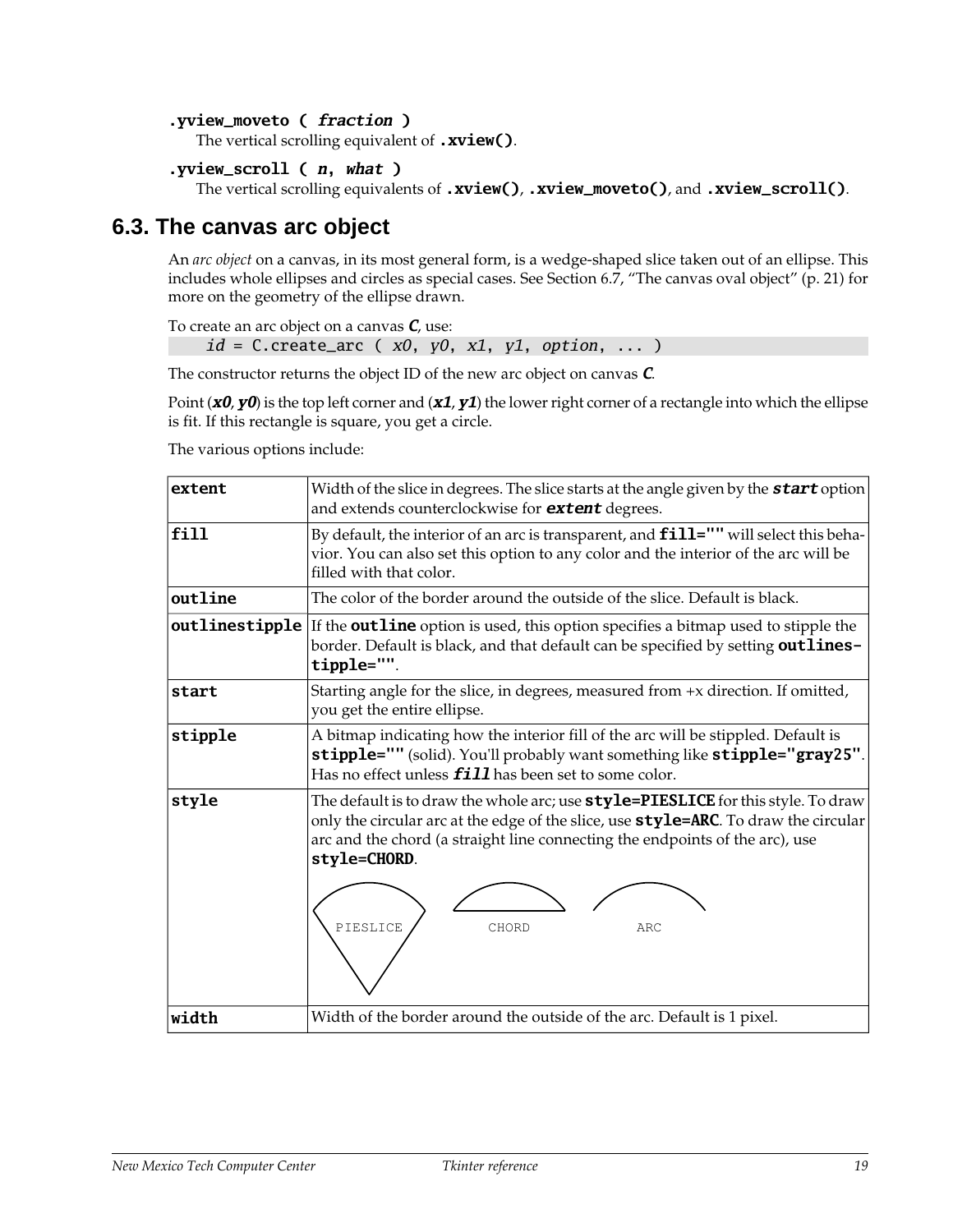## <span id="page-19-0"></span>**6.4. The canvas bitmap object**

A bitmap object on a canvas is shown as two colors, the background color (for 0 data values) and the foreground color (for 1 values).

```
To create a bitmap object on a canvas C, use:
```

```
id = C.create_bitmap ( x, y, *options ... )
which returns the integer ID number of the image object for that canvas.
```
The *x* and *y* values are the reference point that specifies where the bitmap is placed.

Options include:

| anchor     | The bitmap is positioned relative to point $(x, y)$ . The default is anchor= <b>CEN</b> -<br><b>TER</b> , meaning that the bitmap is centered on the $(x, y)$ position. See Sec-<br>tion 4.5, "Anchors" (p. 8) for the various <b>anchor</b> option values. For ex-<br>ample, if you specify <b>anchor=NE</b> , the bitmap will be positioned so that<br>point $(x, y)$ is located at the northeast (top right) corner of the bitmap. |
|------------|---------------------------------------------------------------------------------------------------------------------------------------------------------------------------------------------------------------------------------------------------------------------------------------------------------------------------------------------------------------------------------------------------------------------------------------|
| background | The color that will appear where there are 0 values in the bitmap. The<br>default is <b>background=""</b> , meaning transparent.                                                                                                                                                                                                                                                                                                      |
| bitmap     | The bitmap to be displayed; see Section 4.7, "Bitmaps" (p. 8).                                                                                                                                                                                                                                                                                                                                                                        |
| foreground | The color that will appear where there are 1 values in the bitmap. The<br>default is foreground="black".                                                                                                                                                                                                                                                                                                                              |
| tags       | The tags to be associated with the object, as a sequence of strings.                                                                                                                                                                                                                                                                                                                                                                  |

### <span id="page-19-1"></span>**6.5. The canvas image object**

To display a graphics image on a canvas *C*, use:

```
id = C.create_image ( x, y, option, ... )
```
This constructor returns the integer ID number of the image object for that canvas.

The image is positioned relative to point (*x*, *y*). Options include:

<span id="page-19-2"></span>

| anchor | The default is <b>anchor=CENTER</b> , meaning that the image is centered on the $(\mathbf{x}, \mathbf{y})$<br>position. See Section 4.5, "Anchors" (p. 8) for the possible values of this option.<br>For example, if you specify <b>anchor=S</b> , the image will be positioned so that point<br>$(x, y)$ is located at the center of the bottom (south) edge of the image. |
|--------|-----------------------------------------------------------------------------------------------------------------------------------------------------------------------------------------------------------------------------------------------------------------------------------------------------------------------------------------------------------------------------|
| image  | The image to be displayed. See Section 4.9, "Images" (p. 10), above, for information<br>about how to create images that can be loaded onto canvases.                                                                                                                                                                                                                        |
| tags   | The tags to be associated with the object, as a sequence of strings. See Section 6.1.4,<br>"Canvas tags" $(p. 14)$ .                                                                                                                                                                                                                                                        |

### **6.6. The canvas line object**

In general, a line can consist of any number of segments connected end to end, and each segment can be straight or curved. To create a canvas line object on a canvas *C*, use:

*C*.create\_line ( *x0*, *y0*, *x1*, *y1*, ..., *xn*, *yn*, *option*, ... )

The line goes through the series of points (*x0*, *y0*), (*x1*, *y1*), … (*xn*, *yn*). Options include: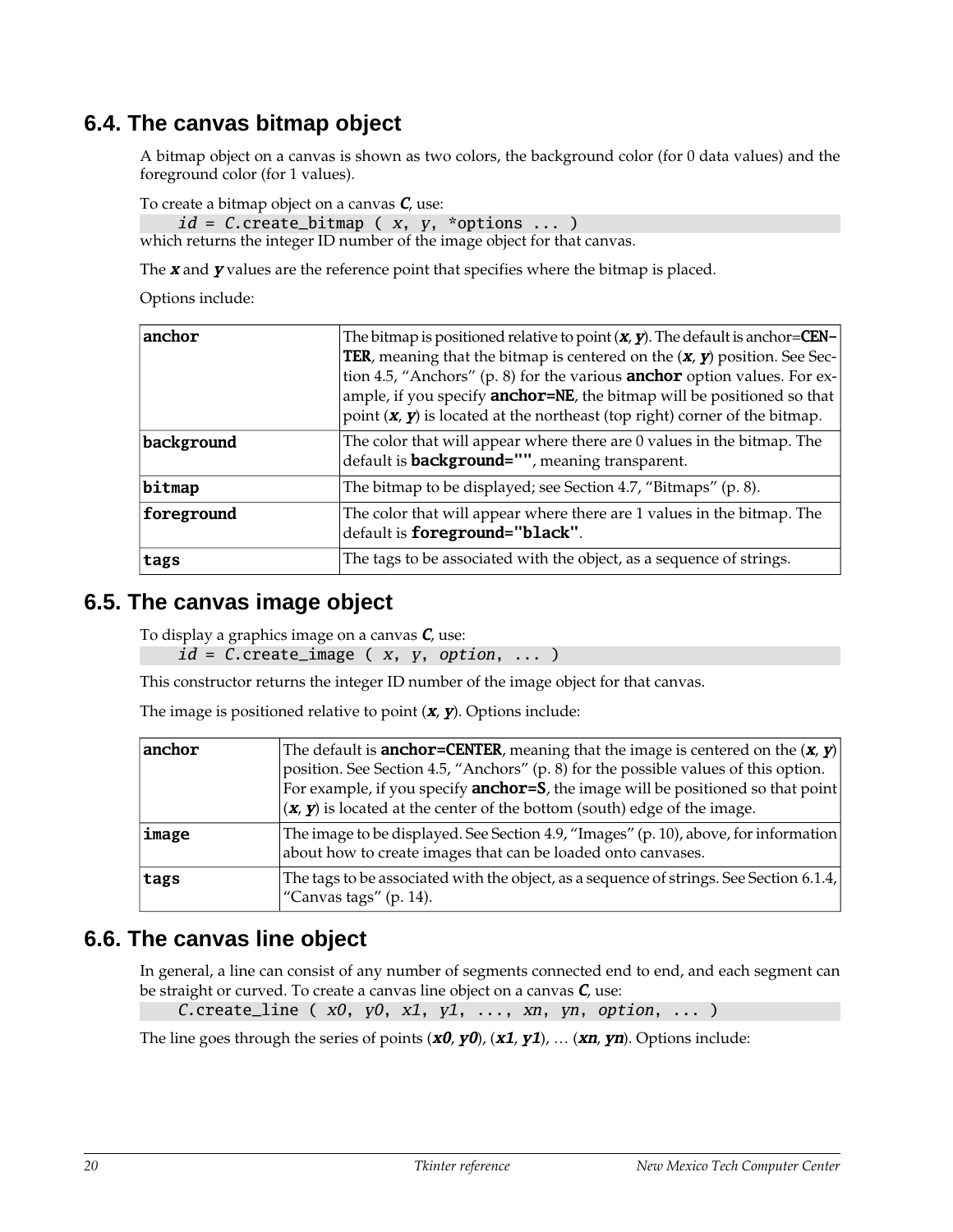| arrow       | The default is for the line to have no arrowheads. Use <b>arrow=FIRST</b> to get an                                                                                                                                                                   |
|-------------|-------------------------------------------------------------------------------------------------------------------------------------------------------------------------------------------------------------------------------------------------------|
|             | arrowhead at the $(x0, y0)$ end of the line. Use <b>arrow=LAST</b> to get an arrowhead<br>at the far end. Use <b>arrow=BOTH</b> for arrowheads at both ends.                                                                                          |
| arrowshape  | A tuple $\left(\frac{d1}{d2}, \frac{d2}{d3}\right)$ that describes the shape of the arrowheads added by the<br>arrow option. Default is (8,10,3).<br>d3                                                                                               |
|             | d1                                                                                                                                                                                                                                                    |
| fill        | The color to use in drawing the line. Default is <b>fill="black"</b> .                                                                                                                                                                                |
| smooth      | If true, the line is drawn as a series of parabolic splines fitting the point set. Default<br>is false, which renders the line as a set of straight segments.                                                                                         |
| splinesteps | If the <b>smooth</b> option is true, each spline is rendered as a number of straight line<br>segments. The <b>splinesteps</b> option specifies the number of segments used to<br>approximate each section of the line; the default is splinesteps=12. |
| stipple     | To draw a stippled line, set this option to a bitmap that specifies the stippling<br>pattern, such as <b>stipple="gray25"</b> . See Section 4.7, "Bitmaps" (p. 8) for the<br>possible values.                                                         |
| tags        | The tags to be associated with the object, as a sequence of strings. See Section 6.1.4,<br>"Canvas tags" (p. 14).                                                                                                                                     |
| width       | The line's width. Default is 1 pixel. See Section 4.1, "Dimensions" (p. 5) for possible<br>values.                                                                                                                                                    |

## <span id="page-20-0"></span>**6.7. The canvas oval object**

Ovals, mathematically, are ellipses, including circles as a special case. The ellipse is fit into a rectangle defined by the coordinates (*x0*, *y0*) of the top left corner and the coordinates (*x1*, *y1*) of the bottom right corner:



The oval will coincide with the top and left-hand lines of this box, but will fit just inside the bottom and right-hand sides.

To create an ellipse on a canvas *C*, use: *id* = *C*.create\_oval ( *x0*, *y0*, *x1*, *y1*, *option*, ... )

which returns the [object ID](#page-13-1) of the new oval object on canvas *C*.

Options for ovals: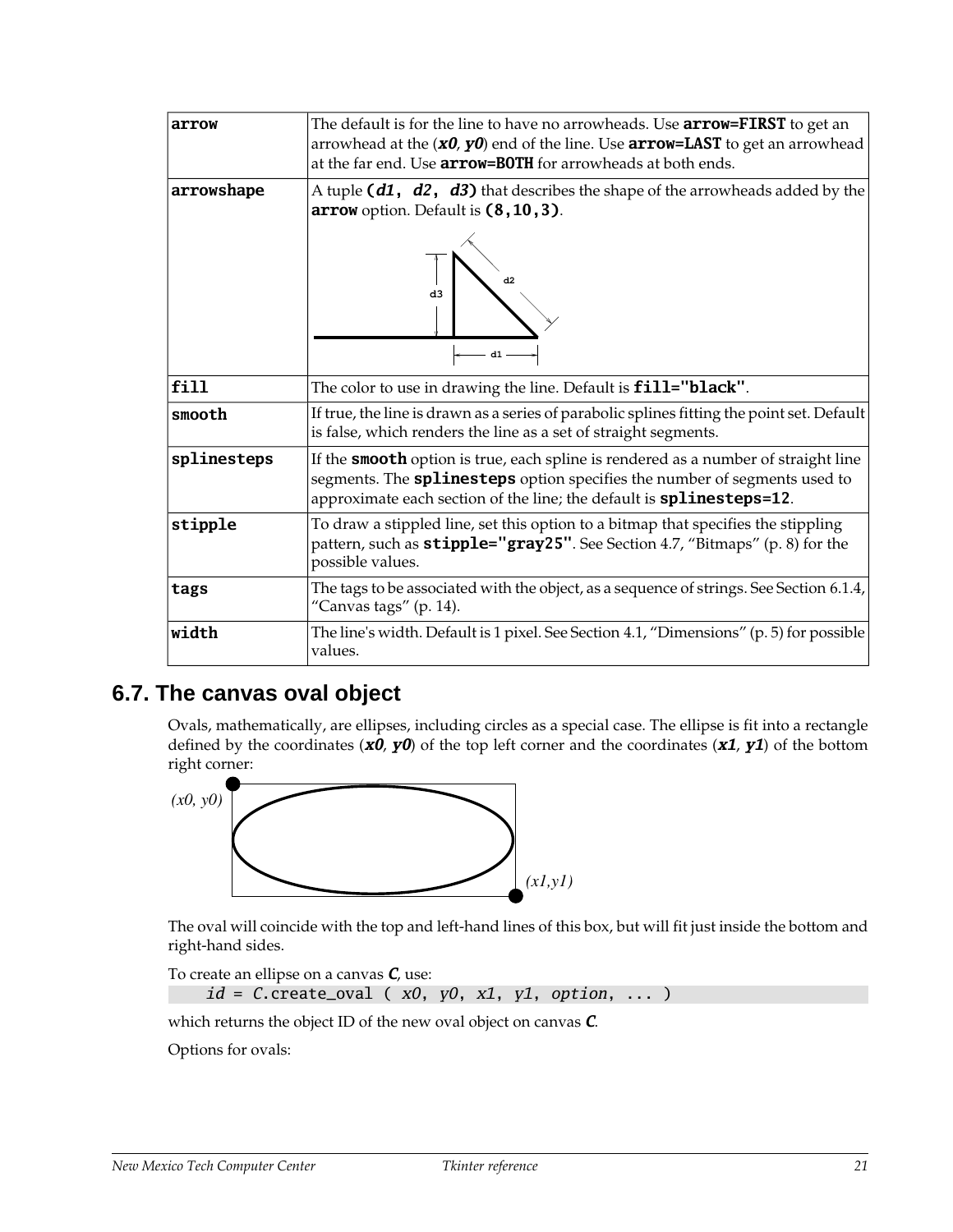| $ \mathtt{fill} $ | The default appearance of ellipse is transparent, and a value of fill="" will select<br>this behavior. You can also set this option to any color and the interior of the ellipse<br>will be filled with that color; see Section 4.3, "Colors" (p. 6).                                               |
|-------------------|-----------------------------------------------------------------------------------------------------------------------------------------------------------------------------------------------------------------------------------------------------------------------------------------------------|
| outline           | The color of the border around the outside of the ellipse. Default is out-<br>line="black".                                                                                                                                                                                                         |
| stipple           | A bitmap indicating how the interior of the ellipse will be stippled. Default is<br>stipple="", which means a solid color. A typical value would be<br>stipple="gray25". Has no effect unless the fill has been set to some color.<br>See Section 4.7, "Bitmaps" (p. 8).                            |
| tags              | The tags to be associated with the object, as a sequence of strings. See Section 6.1.4,<br>"Canvas tags" (p. 14).                                                                                                                                                                                   |
| width             | Width of the border around the outside of the ellipse. Default is 1 pixel; see Sec-<br>tion 4.1, "Dimensions" (p. 5) for possible values. If you set this to zero, the border<br>will not appear. If you set this to zero and make the fill transparent, you can make<br>the entire oval disappear. |

## <span id="page-21-0"></span>**6.8. The canvas polygon object**

As displayed, a polygon has two parts: its outline and its interior. Its geometry is specified as a series of vertices [(x0, y0), (x1, y1), … (xn, yn)], but the actual perimeter includes one more segment from (xn, yn) back to (x0, y0). In this example, there are five vertices:



To create a new polygon object on a canvas *C*: *id* = *C*.create\_polygon ( *x0*, *y0*, *x1*, *y1*, ..., *option*, ... )

The constructor returns the [object ID](#page-13-1) for that object. Options:

| f11         | You can color the interior by setting this option to a color. The default appearance<br>for the interior of a polygon is transparent, and you can set $fill=""$ to get this<br>behavior. See Section 4.3, "Colors" (p. 6).                                                                                |
|-------------|-----------------------------------------------------------------------------------------------------------------------------------------------------------------------------------------------------------------------------------------------------------------------------------------------------------|
| outline     | Color of the outline; defaults to <b>outline="black"</b> . Use <b>outline=""</b> to make<br>the outline transparent.                                                                                                                                                                                      |
| smooth      | The default outline uses straight lines to connect the vertices; use smooth=0 to<br>get that behavior. If you use <b>smooth=1</b> , you get a continuous spline curve.<br>Moreover, if you set smooth=1, you can make any segment straight by duplicating<br>the coordinates at each end of that segment. |
| splinesteps | If the <b>smooth</b> option is true, each spline is rendered as a number of straight line<br>segments. The <b>splinesteps</b> option specifies the number of segments used to<br>approximate each section of the line; the default is splinesteps=12.                                                     |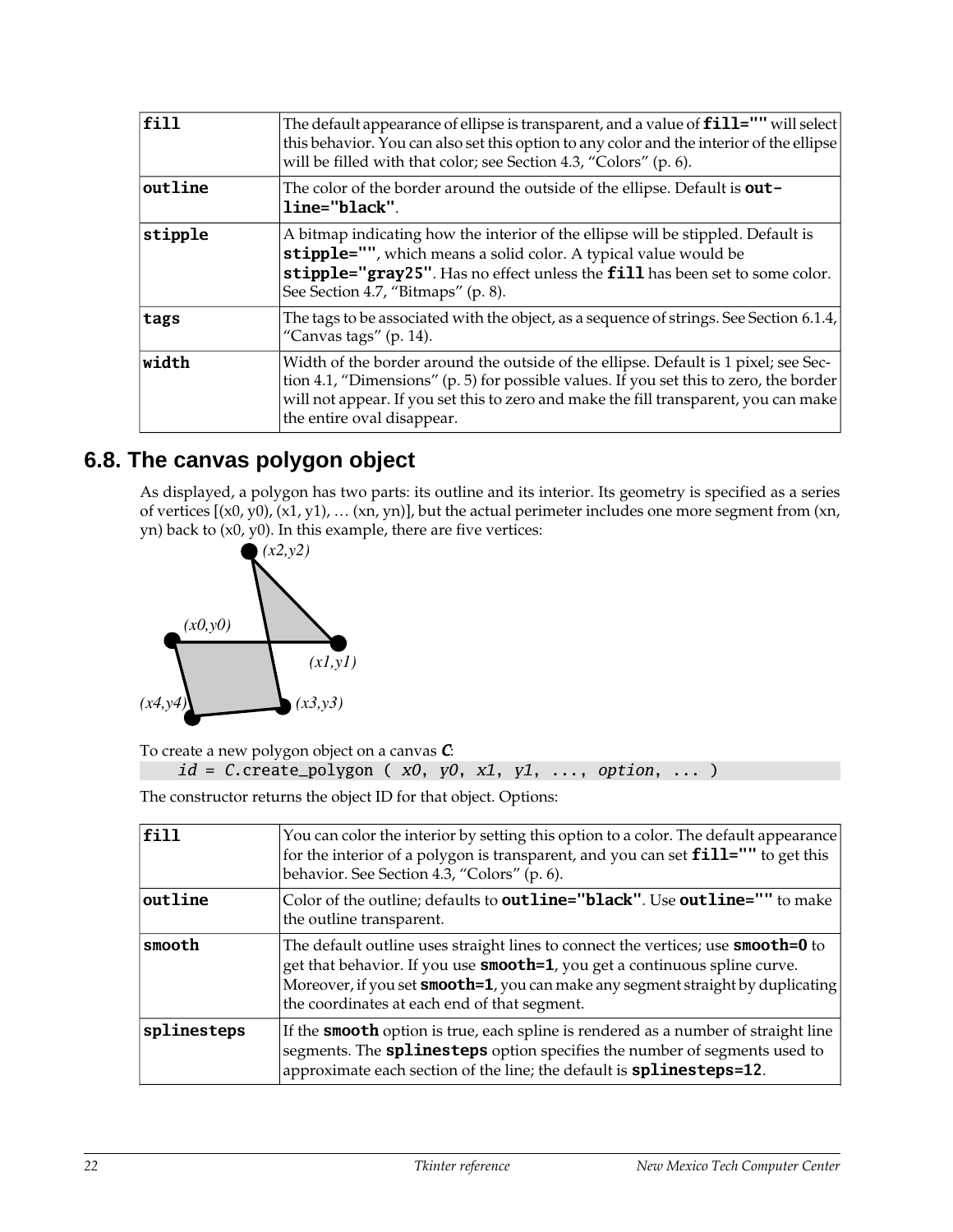| stipple | A bitmap indicating how the interior of the polygon will be stippled. Default is<br>stipple="", which means a solid color. A typical value would be<br>stipple="gray25". Has no effect unless the fill has been set to some color.<br>See Section 4.7, "Bitmaps" (p. 8). |
|---------|--------------------------------------------------------------------------------------------------------------------------------------------------------------------------------------------------------------------------------------------------------------------------|
| tags    | The tags to be associated with the object, as a sequence of strings. See Section 6.1.4,<br>"Canvas tags" $(p. 14)$ .                                                                                                                                                     |
| width   | Width of the outline; defaults to 1. See Section 4.1, "Dimensions" (p. 5).                                                                                                                                                                                               |

## <span id="page-22-0"></span>**6.9. The canvas rectangle object**

Each rectangle is specified as two points: (*x0*, *y0*) is the top left corner, and (*x0*, *y0*) is the bottom right corner.

Rectangles are drawn in two parts:

- The outline lies outside the canvas on its top and left sides, but *inside* the canvas on its bottom and right side. The default appearance is a 1-pixel-wide black outline.
- The fill is the area inside the outline. Its default appearance is transparent.

To create a rectangle object on canvas *C*:

```
id = C.create_rectangle ( x0, y0, x1, y1, option, ... )
```
This constructor returns the [object ID](#page-13-1) of the rectangle on that canvas. Options include:

| fill    | By default, the interior of a rectangle is empty, and you can get this behavior with<br><b>fill=""</b> . You can also set the option to a color; see Section 4.3, "Colors" (p. 6).                                                                                         |
|---------|----------------------------------------------------------------------------------------------------------------------------------------------------------------------------------------------------------------------------------------------------------------------------|
| outline | The color of the border. Default is <b>outline="black"</b> .                                                                                                                                                                                                               |
| stipple | A bitmap indicating how the interior of the rectangle will be stippled. Default is<br>stipple="", which means a solid color. A typical value would be<br>stipple="gray25". Has no effect unless the fill has been set to some color.<br>See Section 4.7, "Bitmaps" (p. 8). |
| tags    | The tags to be associated with the object, as a sequence of strings. See Section 6.1.4,<br>"Canvas tags" $(p. 14)$ .                                                                                                                                                       |
| width   | Width of the border. Default is 1 pixel. Use width=0 to make the border invisible.<br>See Section 4.1, "Dimensions" (p. 5).                                                                                                                                                |

### <span id="page-22-1"></span>**6.10. The canvas text object**

You can display one or more lines of text on a canvas *C* by creating a text object:

```
id = C.create_text ( x, y, option, ... )
```
This returns the [object ID](#page-13-1) of the text object on canvas *C*. Options include:

| anchor | The default is <b>anchor=CENTER</b> , meaning that the text is centered vertically and<br>horizontally around position $(x, y)$ . See Section 4.5, "Anchors" (p. 8) for possible<br>values. For example, if you specify <b>anchor=SW</b> , the text will be positioned so its<br>lower left corner is at point $(x, y)$ . |
|--------|---------------------------------------------------------------------------------------------------------------------------------------------------------------------------------------------------------------------------------------------------------------------------------------------------------------------------|
| fill   | The default text color is black, but you can render it in any color by setting the<br><b>fill</b> option to that color. See Section 4.3, "Colors" (p. 6).                                                                                                                                                                 |
| font   | If you don't like the default font, set this option to any font value. See Section 4.4,<br>"Type fonts" $(p. 6)$ .                                                                                                                                                                                                        |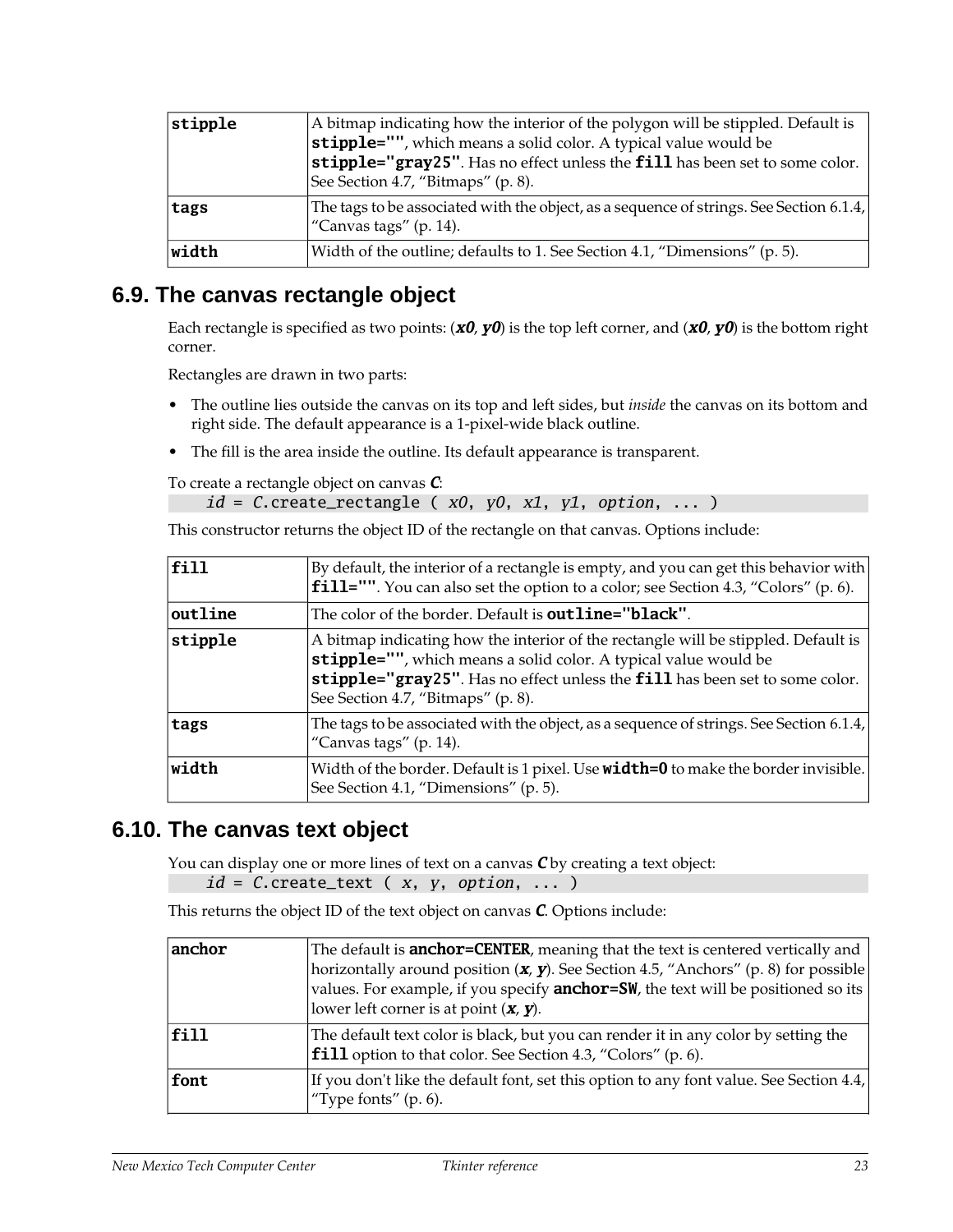| justify | For multi-line textual displays, this option controls how the lines are justified:<br>LEFT (the default), CENTER, or RIGHT.                                                                                                                                                                                                                                                   |
|---------|-------------------------------------------------------------------------------------------------------------------------------------------------------------------------------------------------------------------------------------------------------------------------------------------------------------------------------------------------------------------------------|
| stipple | A bitmap indicating how the text will be stippled. Default is stipple="", which<br>means solid. A typical value would be stipple="gray25". See Section 4.7,<br>"Bitmaps" $(p. 8)$ .                                                                                                                                                                                           |
| tags    | The tags to be associated with the object, as a sequence of strings. See Section 6.1.4,<br>"Canvas tags" $(p. 14)$ .                                                                                                                                                                                                                                                          |
| text    | The text to be displayed in the object, as a string. Use newline characters $("n")$<br>to force line breaks.                                                                                                                                                                                                                                                                  |
| width   | If you don't specify a <b>width</b> option, the text will be set inside a rectangle as long<br>as the longest line. However, you can also set the width option to a dimension,<br>and each line of the text will be broken into shorter lines, if necessary, or even<br>broken within words, to fit within the specified width. See Section 4.1, "Dimen-<br>sions" $(p. 5)$ . |

## <span id="page-23-0"></span>**6.11. The canvas window object**

You can place any Tkinter widget onto a canvas by using a *canvas window* object. A window is a rectangular area that can hold one Tkinter widget. The widget must be the child of the same top-level window as the canvas, or the child of some widget located in the same top-level window.

If you want to put complex multi-widget objects on a canvas, you can use this method to place a **Frame** widget on the canvas, and then place other widgets inside that frame.

To create a new canvas window object on a canvas *C*:

*id* = *C*.create\_window ( *x*, *y*, *option*, ... )

This returns the [object ID](#page-13-1) for the window object. Options include:

| anchor | The default is <b>anchor=CENTER</b> , meaning that the window is centered on the $(x,  $<br>$\bf{y}$ ) position. See Section 4.5, "Anchors" (p. 8) for the possible values. For example,<br>if you specify <b>anchor=E</b> , the window will be positioned so that point $(x, y)$ is on<br>the midpoint of its right-hand (east) edge. |
|--------|----------------------------------------------------------------------------------------------------------------------------------------------------------------------------------------------------------------------------------------------------------------------------------------------------------------------------------------|
| height | The height of the area reserved for the window. If omitted, the window will be<br>sized to fit the height of the contained widget. See Section 4.1, "Dimensions" (p. 5)<br>for possible values.                                                                                                                                        |
| tags   | The tags to be associated with the object, as a sequence of strings. See Section 6.1.4,<br>"Canvas tags" $(p. 14)$ .                                                                                                                                                                                                                   |
| width  | The width of the area reserved for the window. If omitted, the window will be<br>sized to fit the width of the contained widget.                                                                                                                                                                                                       |
| window | Use <b>window=w</b> where <b>w</b> is the widget you want to place onto the canvas. If this is<br>omitted initially, you can later call $C$ . <b>itemconfigure</b> $(d, window=w)$ to<br>place the widget $w$ onto the canvas, where $id$ is the window's object ID.                                                                   |

## <span id="page-23-1"></span>**7. The Checkbutton widget**

 $\Box$  Off  $\blacksquare$  On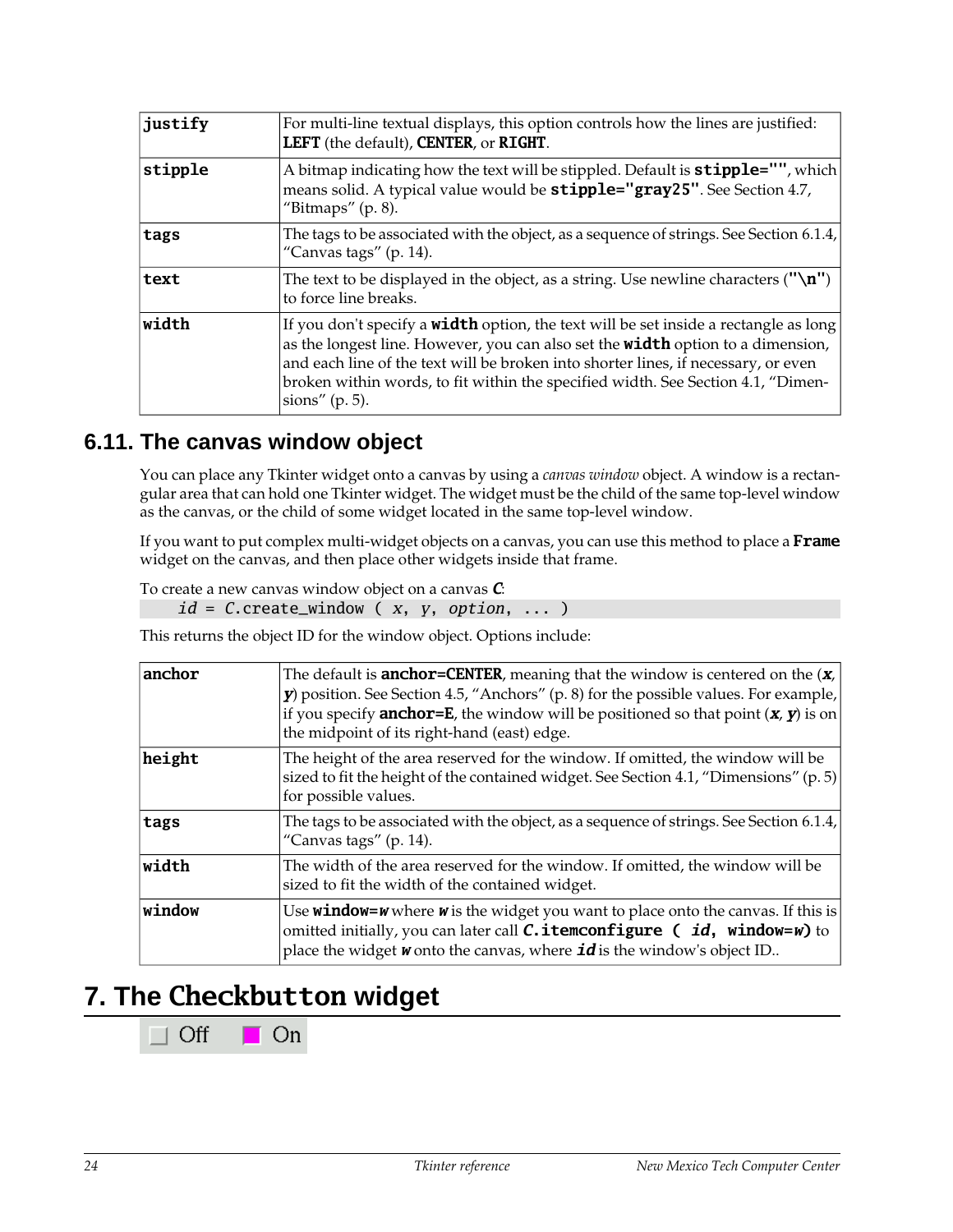The purpose of a checkbutton widget (sometimes called "checkbox") is to allow the user to read and select a two-way choice. The graphic above shows how checkbuttons look in the off (0) and on (1) state in one implementation: this is a screen shot of two checkbuttons using 24-point Times font.

The *indicator* is the part of the checkbutton that shows its state, and the *label* is the text that appears beside it.

- You will need to create a control variable, an instance of the **IntVar** class, so your program can query and set the state of the checkbutton. See Section [22, "Control variables: the values behind the](#page-70-1) [widgets" \(p. 71\)](#page-70-1), below.
- You can also use event bindings to react to user actions on the checkbutton; see [Section](#page-74-0) 24, ["Events" \(p. 75\)](#page-74-0), below.
- You can disable a checkbutton. This changes its appearance to "grayed out" and makes it unresponsive to the mouse.
- You can get rid of the checkbutton indicator and make the whole widget a "push-push" button that looks recessed when it is set, and looks raised when it is cleared.

To create a checkbutton in an existing parent window or frame *master*:

```
w = Checkbutton ( master, option, ... )
```
The constructor returns a new **Checkbutton** object. Options include:

| activebackground    | Background color when the checkbutton is under the cursor. See Sec-<br>tion 4.3, "Colors" $(p. 6)$ .                                                                                                                                                                                                                                                   |
|---------------------|--------------------------------------------------------------------------------------------------------------------------------------------------------------------------------------------------------------------------------------------------------------------------------------------------------------------------------------------------------|
| activeforeground    | Foreground color when the checkbutton is under the cursor.                                                                                                                                                                                                                                                                                             |
| anchor              | If the widget inhabits a space larger than it needs, this option specifies<br>where the checkbutton will sit in that space. The default is <b>anchor=CEN</b> -<br>TER. See Section 4.5, "Anchors" (p. 8) for the allowable values. For ex-<br>ample, if you use <b>anchor=NW</b> , the widget will be placed in the upper left<br>corner of the space. |
| bg or background    | The normal background color displayed behind the label and indicator.<br>See Section 4.3, "Colors" (p. 6).                                                                                                                                                                                                                                             |
| bitmap              | To display a monochrome image on a button, set this option to a bitmap;<br>see Section 4.7, "Bitmaps" (p. 8).                                                                                                                                                                                                                                          |
| bd or borderwidth   | The size of the border around the indicator. Default is 2 pixels. For possible<br>values, see Section 4.1, "Dimensions" (p. 5).                                                                                                                                                                                                                        |
| command             | A procedure to be called every time the user changes the state of this<br>checkbutton.                                                                                                                                                                                                                                                                 |
| cursor              | If you set this option to a cursor name (see Section 4.8, "Cursors" (p. 9)),<br>the mouse cursor will change to that pattern when it is over the checkbut-<br>ton.                                                                                                                                                                                     |
| disabledforeground  | The foreground color used to render the text of a disabled checkbutton.<br>The default is a stippled version of the default foreground color.                                                                                                                                                                                                          |
| font                | The font used for the <b>text</b> . See Section 4.4, "Type fonts" (p. $6$ ).                                                                                                                                                                                                                                                                           |
| fg or foreground    | The color used to render the <b>text</b> .                                                                                                                                                                                                                                                                                                             |
| height              | The number of lines of text on the checkbutton. Default is 1.                                                                                                                                                                                                                                                                                          |
| highlightbackground | The color of the focus highlight when the checkbutton does not have focus.<br>See Section 23, "Focus: routing keyboard input" (p. 73).                                                                                                                                                                                                                 |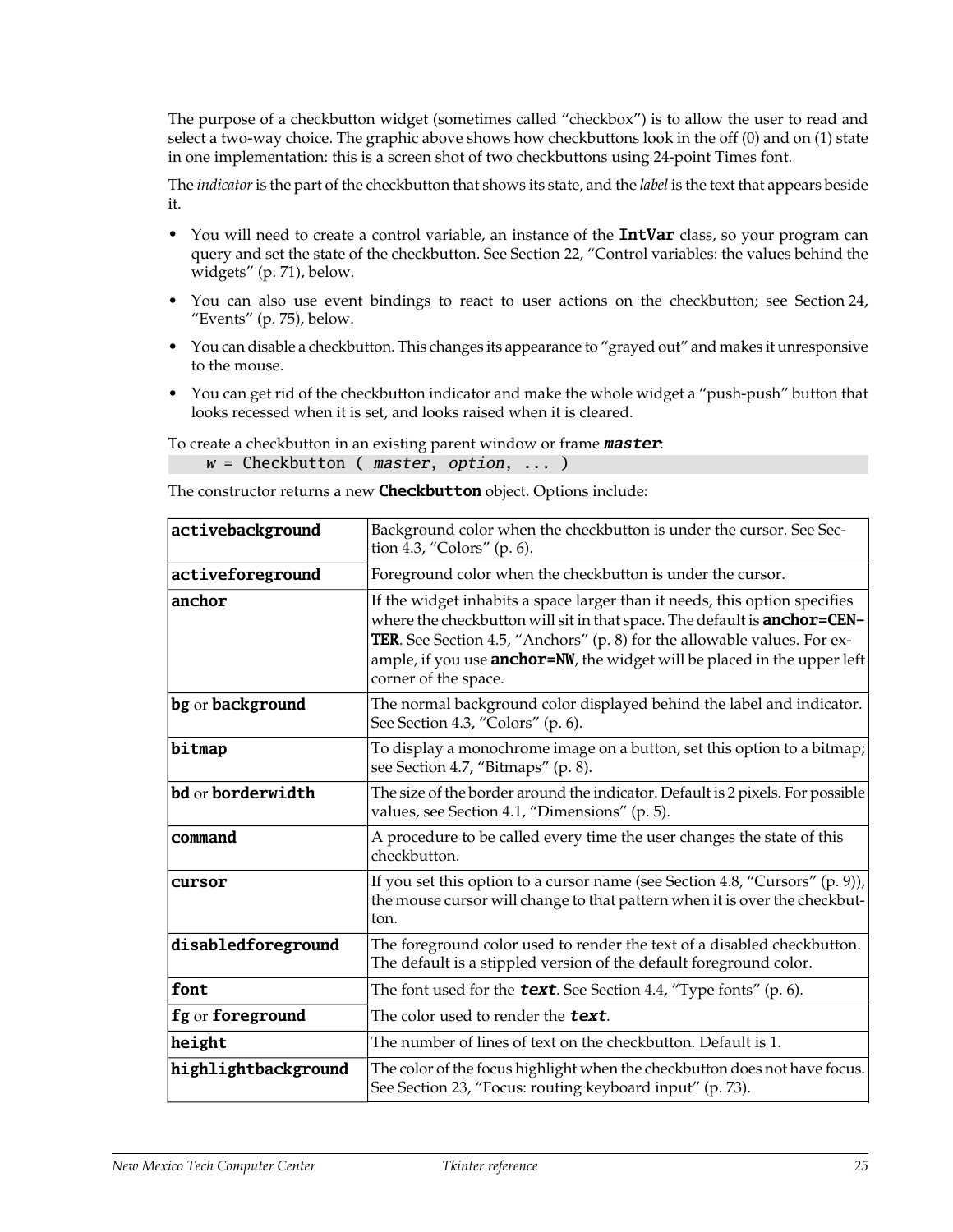| highlightcolor     | The color of the focus highlight when the checkbutton has the focus.                                                                                                                                                                                                                                                                                                                                                                                                       |
|--------------------|----------------------------------------------------------------------------------------------------------------------------------------------------------------------------------------------------------------------------------------------------------------------------------------------------------------------------------------------------------------------------------------------------------------------------------------------------------------------------|
| highlightthickness | The thickness of the focus highlight. Default is 1. Set to 0 to suppress<br>display of the focus highlight.                                                                                                                                                                                                                                                                                                                                                                |
| image              | To display a graphic image on the button, set this option to an image ob-<br>ject. See Section 4.9, "Images" (p. 10).                                                                                                                                                                                                                                                                                                                                                      |
| indicatoron        | Normally a checkbutton displays as its indicator a box that shows<br>whether the checkbutton is set or not. You can get this behavior by setting<br>indicatoron=1. However, if you set indicatoron=0, the indicator<br>disappears, and the entire widget becomes a push-push button that looks<br>raised when it is cleared and sunken when it is set. You may want to in-<br>crease the <b>borderwidth</b> value to make it easier to see the state of such<br>a control. |
| justify            | If the <b>text</b> contains multiple lines, this option controls how the text is<br>justified: CENTER, LEFT, or RIGHT.                                                                                                                                                                                                                                                                                                                                                     |
| offvalue           | Normally, a checkbutton's associated control variable will be set to 0 when<br>it is cleared (off). You can supply an alternate value for the off state by<br>setting <b>offvalue</b> to that value.                                                                                                                                                                                                                                                                       |
| onvalue            | Normally, a checkbutton's associated control variable will be set to 1 when<br>it is set (on). You can supply an alternate value for the on state by setting<br>onvalue to that value.                                                                                                                                                                                                                                                                                     |
| padx               | How much space to leave to the left and right of the checkbutton and text.<br>Default is 1 pixel. For possible values, see Section 4.1, "Dimensions" (p. 5).                                                                                                                                                                                                                                                                                                               |
| pady               | How much space to leave above and below the checkbutton and text.<br>Default is 1 pixel.                                                                                                                                                                                                                                                                                                                                                                                   |
| relief             | With the default value, <b>relief=FLAT</b> , the checkbutton does not stand<br>out from its background. You may set this option to any of the other styles<br>(see Section 4.6, "Relief styles" (p. 8)), or use <b>relief=SOLID</b> , which<br>gives you a solid black frame around it.                                                                                                                                                                                    |
| selectcolor        | The color of the checkbutton when it is set. Default is <b>selectcol-</b><br>or="red".                                                                                                                                                                                                                                                                                                                                                                                     |
| selectimage        | If you set this option to an image, that image will appear in the checkbut-<br>ton when it is set. See Section 4.9, "Images" (p. 10).                                                                                                                                                                                                                                                                                                                                      |
| state              | The default is state=NORMAL, but you can use state=DISABLED to<br>gray out the control and make it unresponsive. If the cursor is currently<br>over the checkbutton, the state is <b>ACTIVE</b> .                                                                                                                                                                                                                                                                          |
| takefocus          | The default is that the input focus (see Section 23, "Focus: routing key-<br>board input" (p. 73)) will pass through a checkbutton. If you set <b>takefo-</b><br>cus=0, focus will not pass through it.                                                                                                                                                                                                                                                                    |
| text               | The label displayed next to the checkbutton. Use newlines (" $\langle n'' \rangle$ to dis-<br>play multiple lines of text.                                                                                                                                                                                                                                                                                                                                                 |
| textvariable       | If you need to change the label on a checkbutton during execution, create<br>a StringVar (see Section 22, "Control variables: the values behind the<br>widgets" (p. 71)) to manage the current value, and set this option to that<br>control variable. Whenever the control variable's value changes, the<br>checkbutton's annotation will automatically change as well.                                                                                                   |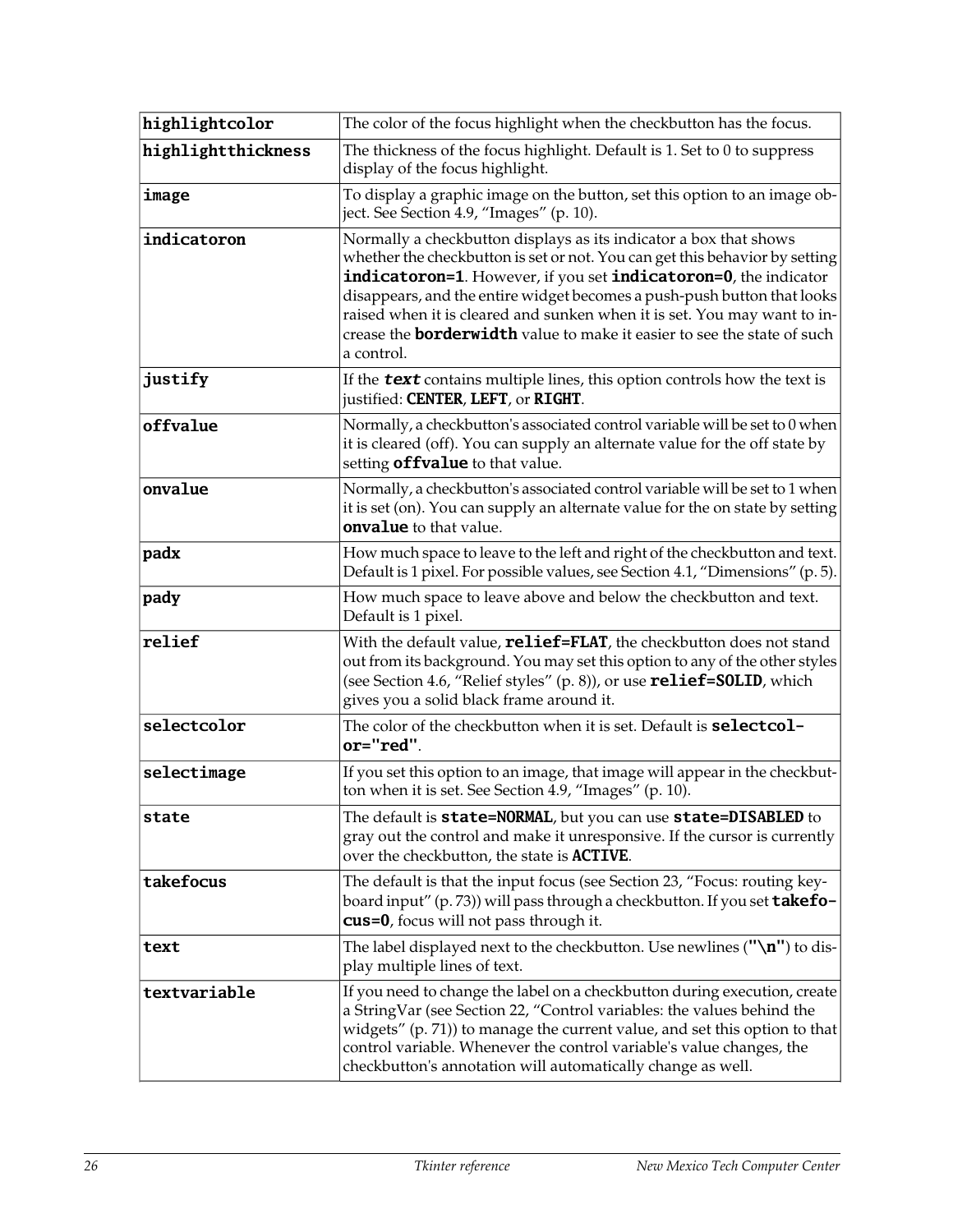| underline  | With the default value of -1, none of the characters of the text label are<br>underlined. Set this option to the index of a character in the text (counting)<br>from zero) to underline that character.                                                                                             |
|------------|-----------------------------------------------------------------------------------------------------------------------------------------------------------------------------------------------------------------------------------------------------------------------------------------------------|
| variable   | The control variable that tracks the current state of the checkbutton; see<br>Section 22, "Control variables: the values behind the widgets" (p. 71).<br>Normally this variable is an IntVar, and 0 means cleared and 1 means<br>set, but see the <b>offvalue</b> and <b>onvalue</b> options above. |
| width      | The default width of a checkbutton is determined by the size of the dis-<br>played image or text. You can set this option to a number of characters<br>and the checkbutton will always have room for that many characters.                                                                          |
| wraplength | Normally, lines are not wrapped. You can set this option to a number of<br>characters and all lines will be broken into pieces no longer than that<br>number.                                                                                                                                       |

Methods on checkbuttons include:

#### **.deselect()**

Clears (turns off) the checkbutton.

#### **.flash()**

Flashes the checkbutton a few times between its active and normal colors, but leaves it the way it started.

#### **.invoke()**

You can call this method to get the same actions that would occur if the user clicked on the checkbutton to change its state.

#### **.select()**

Sets (turns on) the checkbutton.

#### <span id="page-26-0"></span>**.toggle()**

Clears the checkbutton if set, sets it if cleared.

## **8. The Entry widget**

The purpose of an **Entry** widget is to let the user see and modify a *single* line of text.

- If you want to display *multiple* lines of text that can be edited, see Section [17, "The](#page-49-0) **Text** wid[get" \(p. 50\).](#page-49-0)
- <span id="page-26-2"></span>• If you want to display one or more lines of text that *cannot* be modified by the user, see [Section](#page-31-0) 10, "The **Label** [widget" \(p. 32\).](#page-31-0)

Some definitions:

• The *selection* is a highlighted region of the text in an **Entry** widget, if there is one.

<span id="page-26-1"></span>Typically the selection is made by the user with the mouse, and selected text is copied to the system's clipboard. However, Tkinter allows you to control whether or not selected text gets copied to the clipboard. You can also select text in an **Entry** under program control.

- The *insertion cursor* shows where new text will be inserted. It is displayed only when the user clicks the mouse somewhere in the widget. It usually appears as a blinking vertical line inside the widget. You can customize its appearance in several ways.
- Positions within the widget's displayed text are given as an *index*. There are several ways to specify an index: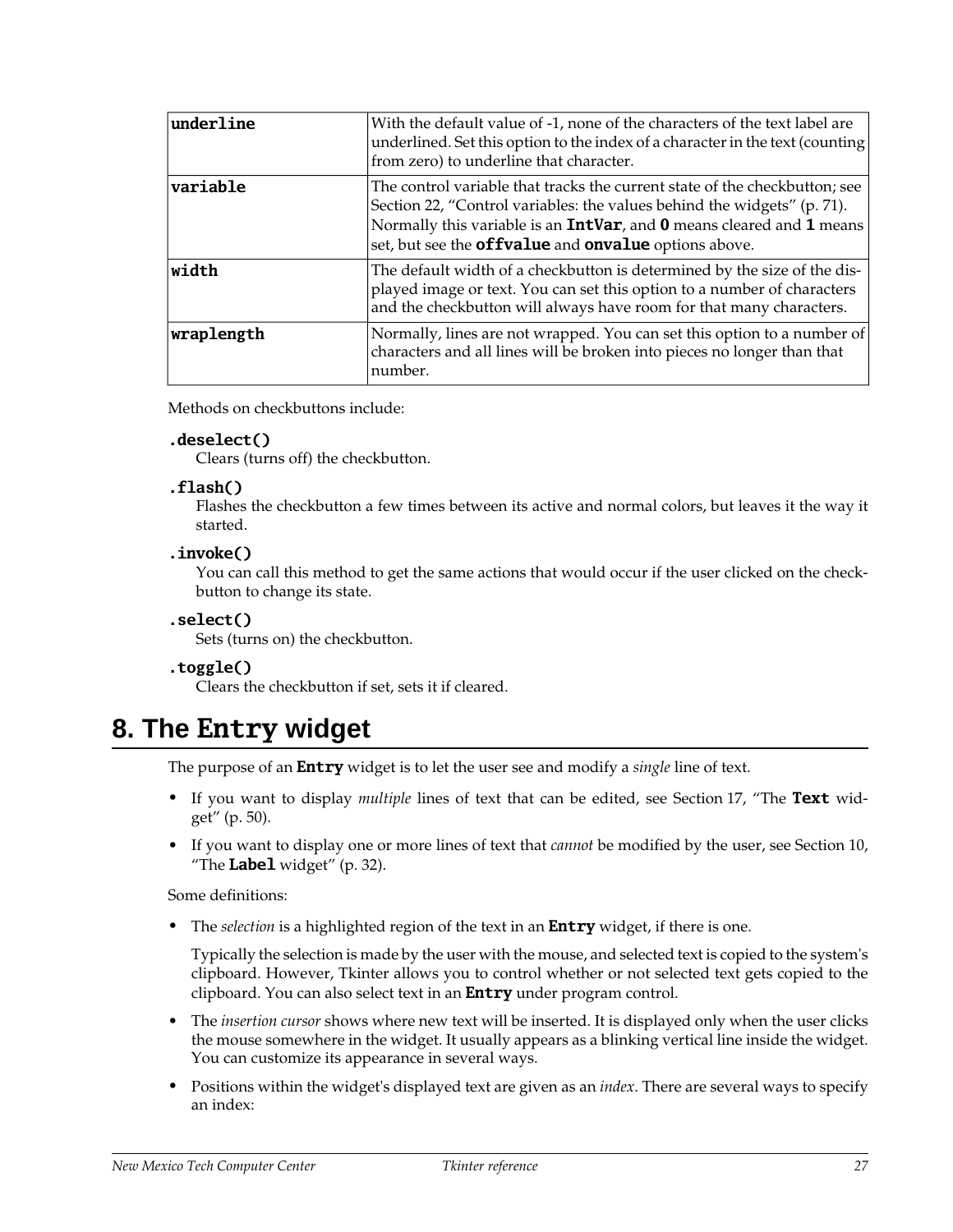- As normal Python indexes, starting from 0.
- The constant **END** refers to the position after the existing text.
- The constant **INSERT** refers to the current position of the insertion cursor.
- The constant **ANCHOR** refers to the first character of the selection, if there is a selection.
- You may need to figure out which character position in the widget corresponds to a given mouse position. To simplify that process, you can use as an index a string of the form **"@***n***"**, where *n* is the horizontal distance in pixels between the left edge of the **Entry** widget and the mouse. Such an index will specify the character at that horizontal mouse position.

#### To create a new **Entry** widget in a root window or frame named *master*:

*w* = Entry ( *master*, *option*, ... )

| bg or background    | The background color inside the entry area. Default is a light gray.                                                                                                                                                                                                                                                                |
|---------------------|-------------------------------------------------------------------------------------------------------------------------------------------------------------------------------------------------------------------------------------------------------------------------------------------------------------------------------------|
| bd or borderwidth   | The width of the border around the entry area. Default is 2.                                                                                                                                                                                                                                                                        |
| <b>cursor</b>       | The cursor used when the mouse is within the entry widget; see Sec-<br>tion 4.8, "Cursors" (p. 9).                                                                                                                                                                                                                                  |
| font                | The font used for text entered in the widget by the user. See Section 4.4,<br>"Type fonts" $(p. 6)$ .                                                                                                                                                                                                                               |
| exportselection     | By default, if you select text within an <b>Entry</b> widget, it is automatically<br>exported to the clipboard. To avoid this exportation, use exportselec-<br>tion=0.                                                                                                                                                              |
| fg or foreground    | The color used to render the text. Default is black.                                                                                                                                                                                                                                                                                |
| highlightbackground | Color of the focus highlight when the widget does not have focus. See<br>Section 23, "Focus: routing keyboard input" (p. 73).                                                                                                                                                                                                       |
| highlightcolor      | Color shown in the focus highlight when the widget has the focus.                                                                                                                                                                                                                                                                   |
| highlightthickness  | Thickness of the focus highlight.                                                                                                                                                                                                                                                                                                   |
| insertbackground    | By default, the insertion cursor (which shows the point within the text<br>where new keyboard input will be inserted) is black. To get a different<br>color of insertion cursor, set <i>insertbackground</i> to any color; see Sec-<br>tion 4.3, "Colors" (p. $6$ ).                                                                |
| insertborderwidth   | By default, the insertion cursor is a simple rectangle. You can get the<br>cursor with the RAISED relief effect (see Section 4.6, "Relief styles" (p. 8))<br>by setting <i>insertborderwidth</i> to the dimension of the 3-d border. If<br>you do, make sure that the <i>insertwidth</i> attribute is at least twice that<br>value. |
| insertofftime       | By default, the insertion cursor blinks. You can set <b>insertofftime</b> to<br>a value in milliseconds to specify how much time the insertion cursor<br>spends off. Default is 300. If you use <b>insertofftime=0</b> , the insertion<br>cursor won't blink at all.                                                                |
| insertontime        | Similar to <b>insertofftime</b> , this attribute specifies how much time the<br>cursor spends on per blink. Default is 600 (milliseconds).                                                                                                                                                                                          |
| insertwidth         | By default, the insertion cursor is 2 pixels wide. You can adjust this by<br>setting <b>insertwidth</b> to any dimension.                                                                                                                                                                                                           |

This constructor returns the entry widget object. Options include: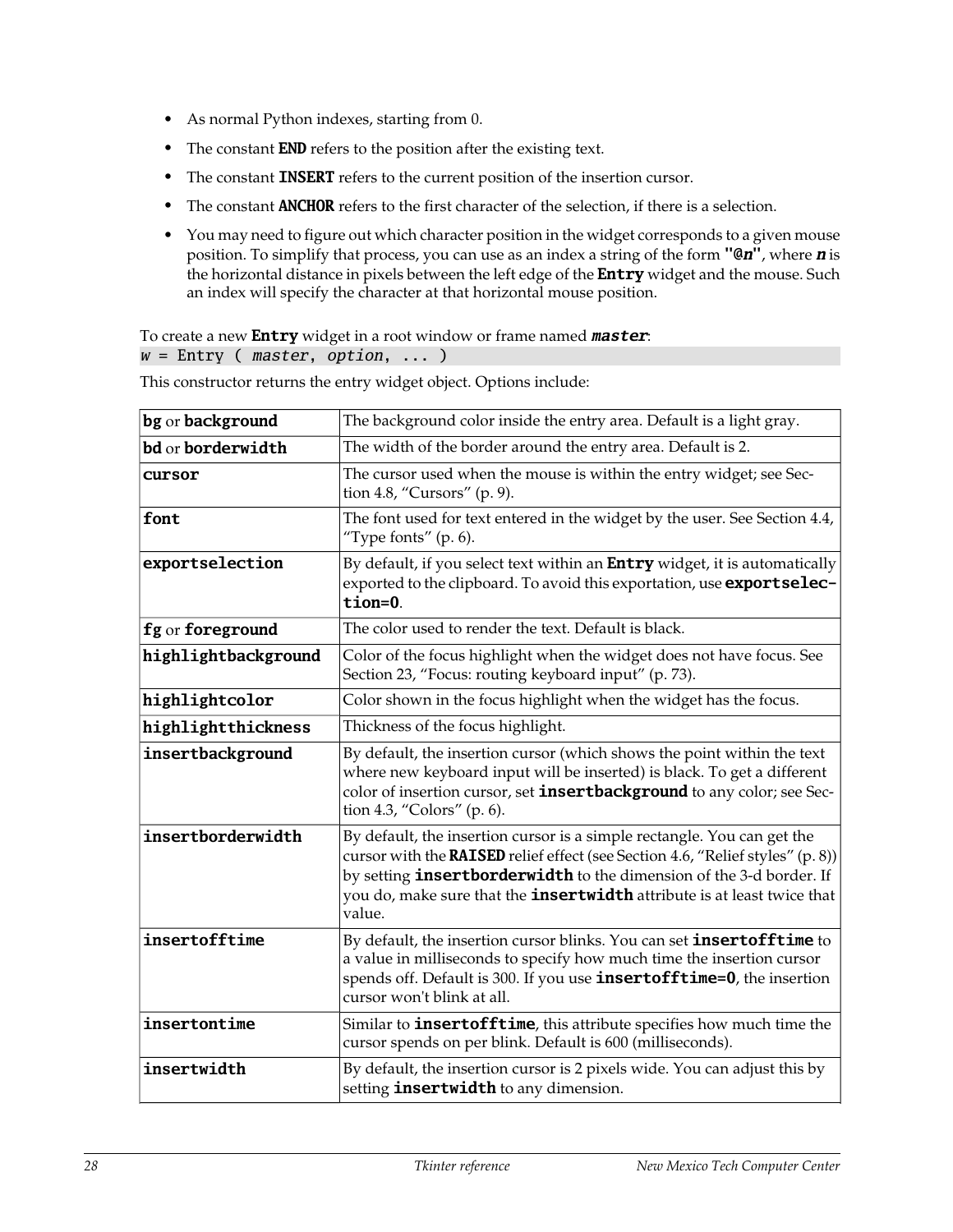| justify           | This option controls how the text is justified when the text doesn't fill the<br>widget's width. The value can be LEFT (the default), CENTER, or RIGHT.                                                                                                                                                                                                                          |
|-------------------|----------------------------------------------------------------------------------------------------------------------------------------------------------------------------------------------------------------------------------------------------------------------------------------------------------------------------------------------------------------------------------|
| relief            | Selects three-dimensional shading effects around the text entry. See Sec-<br>tion 4.6, "Relief styles" (p. 8). The default is <b>relief=SUNKEN</b> .                                                                                                                                                                                                                             |
| selectbackground  | The background color to use displaying selected text. See Section 4.3,<br>"Colors" $(p. 6)$ .                                                                                                                                                                                                                                                                                    |
| selectborderwidth | The width of the border to use around selected text. The default is one<br>pixel.                                                                                                                                                                                                                                                                                                |
| selectforeground  | The foreground (text) color of selected text.                                                                                                                                                                                                                                                                                                                                    |
| show              | Normally, the characters that the user types appear in the entry. To make<br>a "password" entry that echoes each character as an asterisk, set<br>show="*".                                                                                                                                                                                                                      |
| state             | Use this attribute to disable the <b>Entry</b> widget so that the user can't type<br>anything into it. Use state=DISABLE to disable the widget,<br>state=NORMAL to allow user input again. Your program can also find<br>out whether the cursor is currently over the widget by interrogating this<br>attribute; it will have the value <b>ACTIVE</b> when the mouse is over it. |
| takefocus         | By default, the focus will tab through entry widgets. Set this option to 0<br>to take the widget out of the sequence. For a discussion of focus, see Sec-<br>tion 23, "Focus: routing keyboard input" (p. 73).                                                                                                                                                                   |
| textvariable      | In order to be able to retrieve the current text from your entry widget,<br>you must set this option to an instance of the StringVar class; see Sec-<br>tion 22, "Control variables: the values behind the widgets" (p. 71). You<br>can retrieve the text using $v.get()$ , or set it using $v.set()$ , where v is<br>the associated control variable.                           |
| width             | The size of the entry in characters. The default is 20. For proportional<br>fonts, the physical length of the widget will be based on the average width<br>of a character times the value of the <b>width</b> option.                                                                                                                                                            |
| xscrollcommand    | If you expect that users will often enter more text than the onscreen size<br>of the widget, you can link your entry widget to a scrollbar. Set this option<br>to the set method of the scrollbar. For more information, see Section 8.1,<br>"Scrolling an <b>Entry</b> widget" (p. 30).                                                                                         |

Methods on **Entry** objects include:

#### **.delete (** *first***,** *last***=None )**

Deletes characters from the widget, starting with the one at [index](#page-26-1) *first*, up to but *not* including the character at position *last*. If the second argument is omitted, only the single character at position *first* is deleted.

#### **.get()**

Returns the entry's current text as a string.

#### **.icursor (** *index* **)**

Set the insertion cursor just before the character at the given *[index](#page-26-1)*.

#### **.index (** *index* **)**

Shift the contents of the entry so that the character at the given *[index](#page-26-1)* is the leftmost visible character. Has no effect if the text fits entirely within the entry.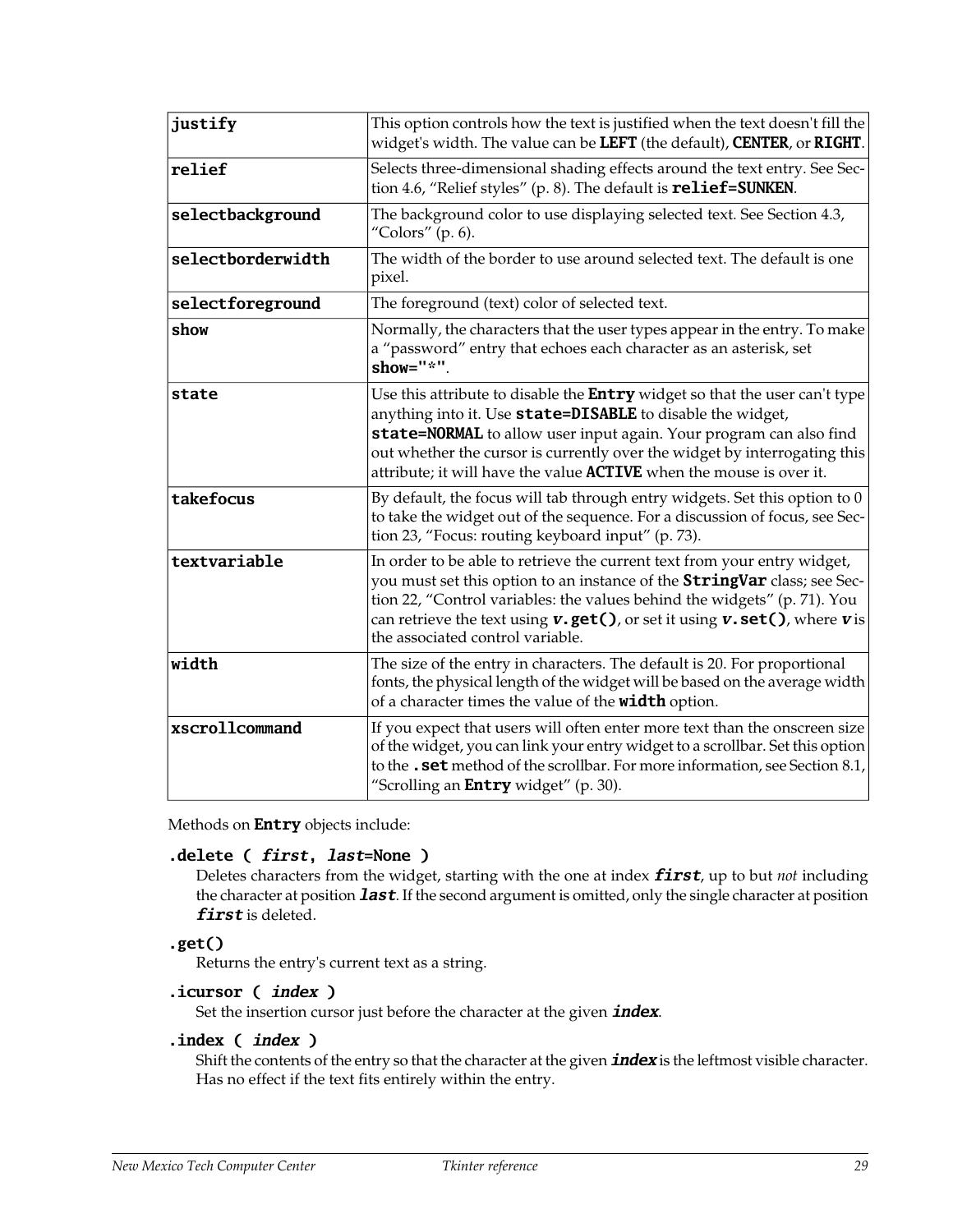#### **.insert (** *index***,** *s* **)**

Inserts string *s* before the character at the given *[index](#page-26-1)*.

#### **.select\_adjust (** *index* **)**

This method is used to make sure that the [selection](#page-26-2) includes the character at the specified *[index](#page-26-1)*. If the selection already includes that character, nothing happens. If not, the selection is expanded from its current position (if any) to include position *index*.

#### **.select\_clear()**

Clears the selection. If there isn't currently a selection, has no effect.

#### **.select\_from (** *index* **)**

Sets the **ANCHOR** index position to the character selected by *index*, and selects that character.

#### **.select\_present()**

If there is a [selection](#page-26-2), returns true, else returns false.

#### **.select\_range (** *start***,** *end* **)**

Sets the [selection](#page-26-2) under program control. Selects the text starting at the *start [index](#page-26-1)*, up to but *not* including the character at the *end* index. The *start* position must be before the *end* position.

To select all the text in an entry widget **e**, use **e.select\_range(0, END)**.

#### **.select\_to (** *index* **)**

Selects all the text from the **ANCHOR** position up to but not including the character at the given *[index](#page-26-1)*.

#### **.xview (** *index* **)**

Same as **.xview()**. This method is useful in linking the **Entry** widget to a horizontal scrollbar. See Section [8.1, "Scrolling an](#page-29-0) **Entry** widget" [\(p. 30\).](#page-29-0)

#### **.xview\_moveto (** *f* **)**

Positions the text in the entry so that the character at position *f*, relative to the entire text, is positioned at the left edge of the window. The *f* argument must be in the range [0,1], where 0 means the left end of the text and 1 the right end.

#### **.xview\_scroll (** *number***,** *what* **)**

<span id="page-29-0"></span>Used to scroll the entry horizontally. The *what* argument must be either **UNITS**, to scroll by character widths, or **PAGES**, to scroll by chunks the size of the entry widget. The *number* is positive to scroll left to right, negative to scroll right to left. For example, for an entry widget **e**, **e.xview\_scroll(- 1, PAGES)** would move the text one "page" to the right, and **e.xview\_scroll(4, UNITS)** would move the text four characters to the left.

### **8.1. Scrolling an Entry widget**

Making an **Entry** widget scrollable requires a little extra code on your part to adapt the **Scrollbar** widget's callback to the methods available on the **Entry** widget. Here are some code fragments illustrating the setup. First, the creation and linking of the **Entry** and **Scrollbar** widgets:

```
self.entry = Entry ( self, width=10 )
self.entry.grid(row=0, sticky=E+W)
self.entryScroll = Scrollbar ( self, orient=HORIZONTAL,
    command=self.__scrollHandler )
self.entryScroll.grid(row=1, sticky=E+W)
self.entry["xscrollcommand"] = self.entryScroll.set
```
Here's the adapter function referred to above:

```
def __scrollHandler(self, *L):
    op, howMany = L[0], L[1]
```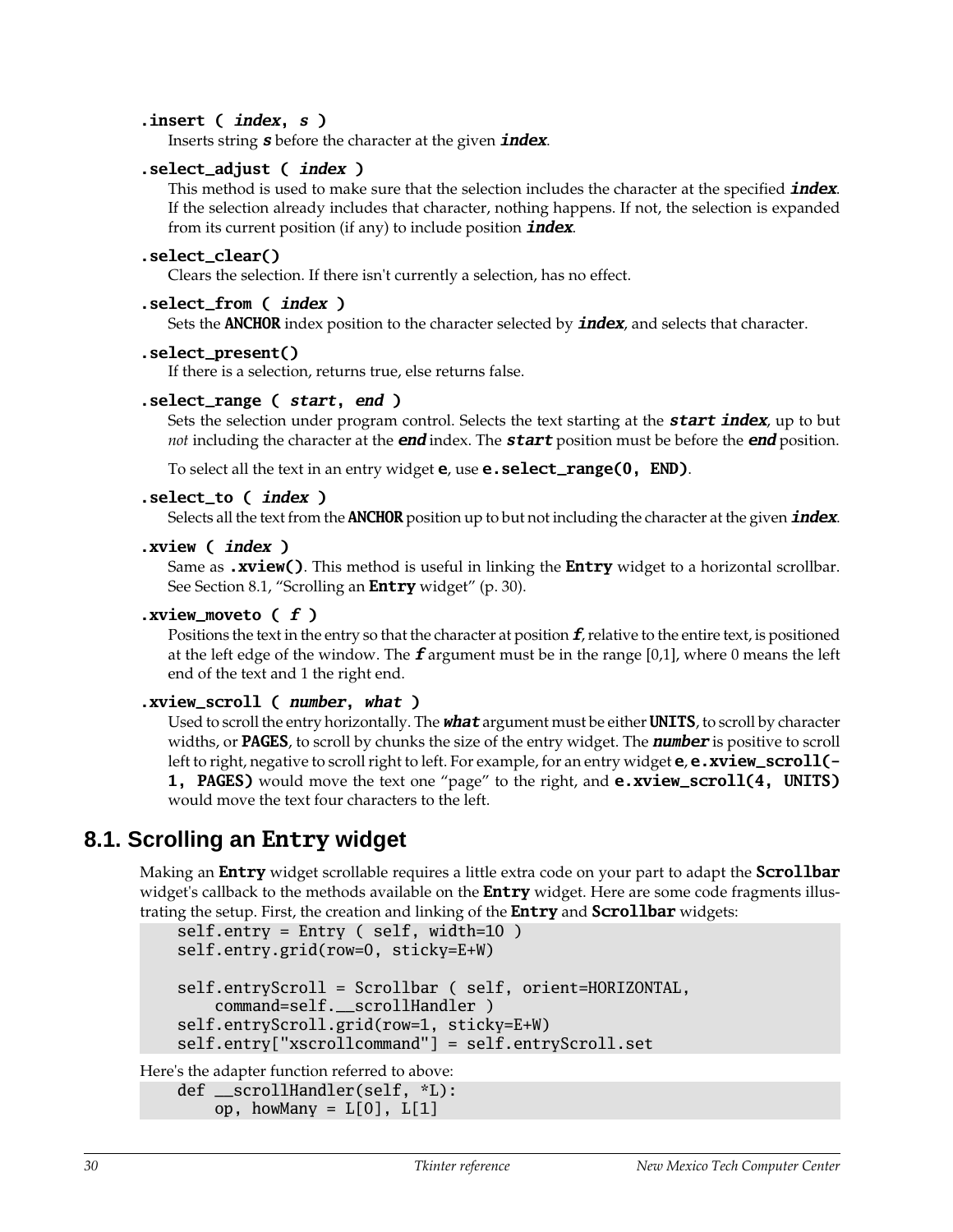```
if op == "scroll":
    units = L[2]self.entry.xview_scroll ( howMany, units )
elif op == "moveto":
    self.entry.xview_moveto ( howMany )
```
## <span id="page-30-0"></span>**9. The Frame widget**

A frame is basically just a container for other widgets.

- Your application's root window is basically a frame.
- Each frame has its own grid layout, so the [gridding](#page-3-0) of widgets within each frame works independently.
- Frame widgets are a valuable tool in making your application modular. You can group a set of related widgets into a compound widget by putting them into a frame. Better yet, you can declare a new class that inherits from **Frame**, adding your own interface to it. This is a good way to hide the details of interactions within a group of related widgets from the outside world.

To create a new frame widget in a root window or frame named *master*:

```
w = Frame ( master, option, ... )
```

| bg or background    | The frame's background color. See Section 4.3, "Colors" (p. 6).                                                                                                                                                                                                                                                                                                                                |
|---------------------|------------------------------------------------------------------------------------------------------------------------------------------------------------------------------------------------------------------------------------------------------------------------------------------------------------------------------------------------------------------------------------------------|
| bd or borderwidth   | Width of the frame's border. The default is 0 (no border). For permitted<br>values, see Section 4.1, "Dimensions" (p. 5).                                                                                                                                                                                                                                                                      |
| cursor              | The cursor used when the mouse is within the frame widget; see Sec-<br>tion 4.8, "Cursors" (p. 9).                                                                                                                                                                                                                                                                                             |
| height              | The vertical dimension of the new frame. This will be ignored unless you<br>also call .grid_propagate(0) on the frame.                                                                                                                                                                                                                                                                         |
| highlightbackground | Color of the focus highlight when the frame does not have focus. See<br>Section 23, "Focus: routing keyboard input" (p. 73).                                                                                                                                                                                                                                                                   |
| highlightcolor      | Color shown in the focus highlight when the frame has the focus.                                                                                                                                                                                                                                                                                                                               |
| highlightthickness  | Thickness of the focus highlight.                                                                                                                                                                                                                                                                                                                                                              |
| relief              | The default relief for a frame is FLAT, which means the frame will blend<br>in with its surroundings. To put a border around a frame, set its <b>border-</b><br>width to a positive value and set its relief to one of the standard relief<br>types; see Section 4.6, "Relief styles" (p. 8).                                                                                                  |
| takefocus           | Normally, frame widgets are not visited by input focus (see Section 23,<br>"Focus: routing keyboard input" (p. 73) for an overview of this topic).<br>However, you can set takefocus=1 if you want the frame to receive<br>keyboard input. To handle such input, you will need to create bindings<br>for keyboard events; see Section 24, "Events" (p. 75) for more on events<br>and bindings. |
| width               | The horizontal dimension of the new frame. See Section 4.1, "Dimen-<br>sions" (p. 5). This value be ignored unless you also call<br>.grid_propagate(0) on the frame.                                                                                                                                                                                                                           |

The constructor returns the new frame widget. Options: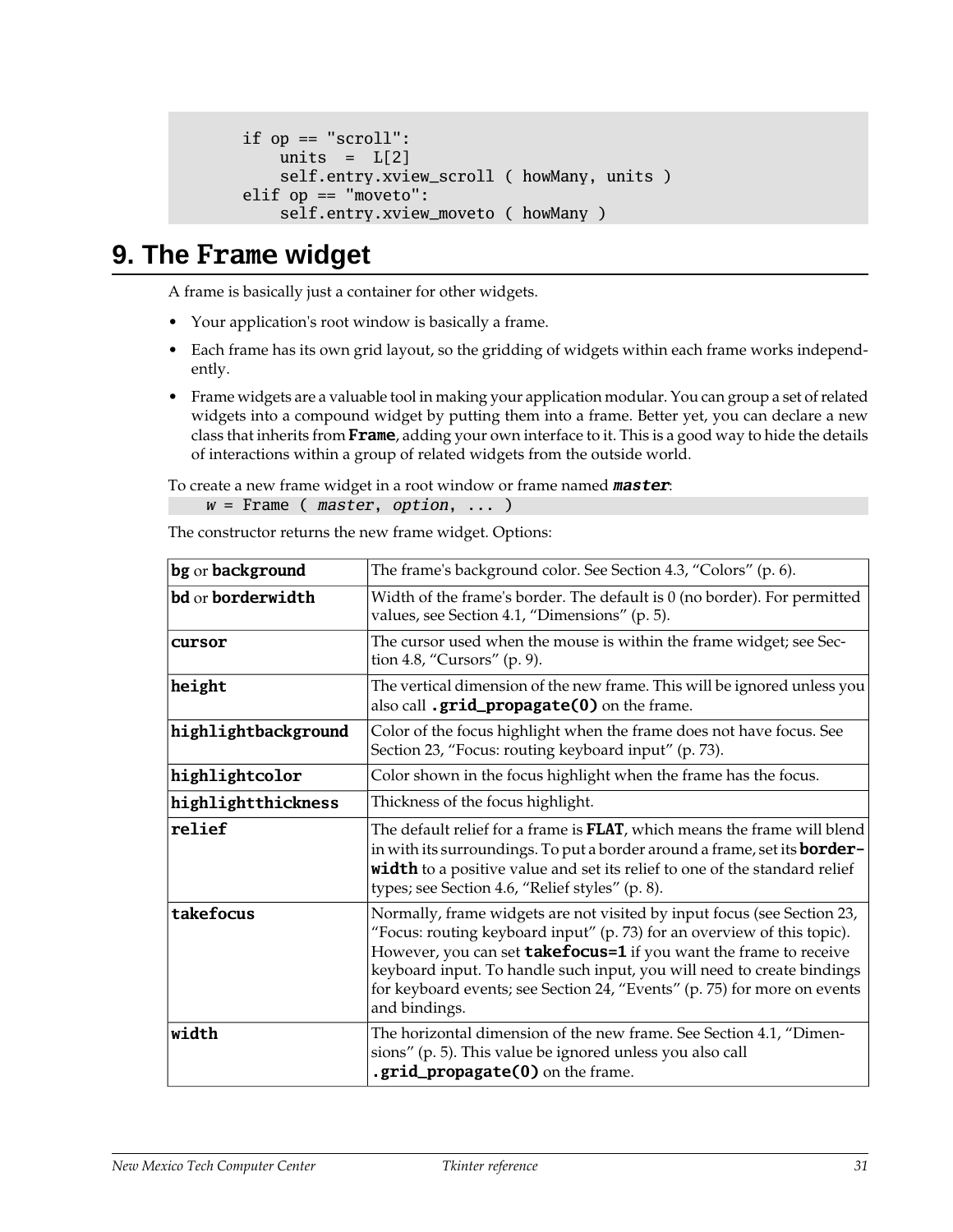## <span id="page-31-0"></span>**10. The Label widget**

Label widgets can display one or more lines of text in the same style, or a bitmap or image. To create a label widget in a root window or frame *master*:

*w* = Label ( *master*, *option*, ... )

The constructor returns the label widget. Options include:

| anchor            | This options controls where the text is positioned if the widget has more<br>space than the text needs. The default is <b>anchor=CENTER</b> , which centers<br>the text in the available space. For other values, see Section 4.5, "An-<br>chors" (p. 8). For example, if you use <b>anchor=NW</b> , the text would be<br>positioned in the upper left-hand corner of the available space. |
|-------------------|--------------------------------------------------------------------------------------------------------------------------------------------------------------------------------------------------------------------------------------------------------------------------------------------------------------------------------------------------------------------------------------------|
| bg or background  | The background color of the label area. See Section 4.3, "Colors" (p. 6).                                                                                                                                                                                                                                                                                                                  |
| bitmap            | Set this option equal to a bitmap or image object and the label will display<br>that graphic. See Section 4.7, "Bitmaps" (p. 8) and Section 4.9, "Im-<br>ages" (p. 10).                                                                                                                                                                                                                    |
| bd or borderwidth | Width of the border around the label. Default is 2.                                                                                                                                                                                                                                                                                                                                        |
| cursor            | Cursor that appears when the mouse is over this label. See Section 4.8,<br>"Cursors" $(p. 9)$ .                                                                                                                                                                                                                                                                                            |
| font              | If you are displaying text in this label (with the <b>text</b> or <b>textvariable</b><br>option, the <b>font</b> option specifies in what font that text will be displayed.<br>See Section 4.4, "Type fonts" (p. 6).                                                                                                                                                                       |
| fg or foreground  | If you are displaying text or a bitmap in this label, this option specifies<br>the color of the text. If you are displaying a bitmap, this is the color that<br>will appear at the position of the 1-bits in the bitmap. See Section 4.3,<br>"Colors" $(p. 6)$ .                                                                                                                           |
| height            | Height of the label in lines (not pixels!). If this option is not set, the label<br>will be sized to fit its contents.                                                                                                                                                                                                                                                                     |
| image             | To display a static image in the label widget, set this option to an image<br>object. See Section 4.9, "Images" (p. 10).                                                                                                                                                                                                                                                                   |
| justify           | Specifies how multiple lines of text will be aligned with respect to each<br>other: LEFT for flush left, CENTER for centered (the default), or RIGHT<br>for right-justified.                                                                                                                                                                                                               |
| padx              | Extra space added to the left and right of the text within the widget. De-<br>fault is 1.                                                                                                                                                                                                                                                                                                  |
| pady              | Extra space added above and below the text within the widget. Default<br>is 1.                                                                                                                                                                                                                                                                                                             |
| relief            | Specifies the appearance of a decorative border around the label. The<br>default is <b>FLAT</b> ; for other values, see Section 4.6, "Relief styles" (p. 8).                                                                                                                                                                                                                               |
| takefocus         | Normally, focus does not cycle through Label widgets; see Section 23,<br>"Focus: routing keyboard input" (p. 73). If you want this widget to be<br>visited by the focus, set <b>takefocus=1</b> .                                                                                                                                                                                          |
| text              | To display one or more lines of text in a label widget, set this option to a<br>string containing the text. Internal newlines (" $\langle n'' \rangle$ will force a line break.                                                                                                                                                                                                            |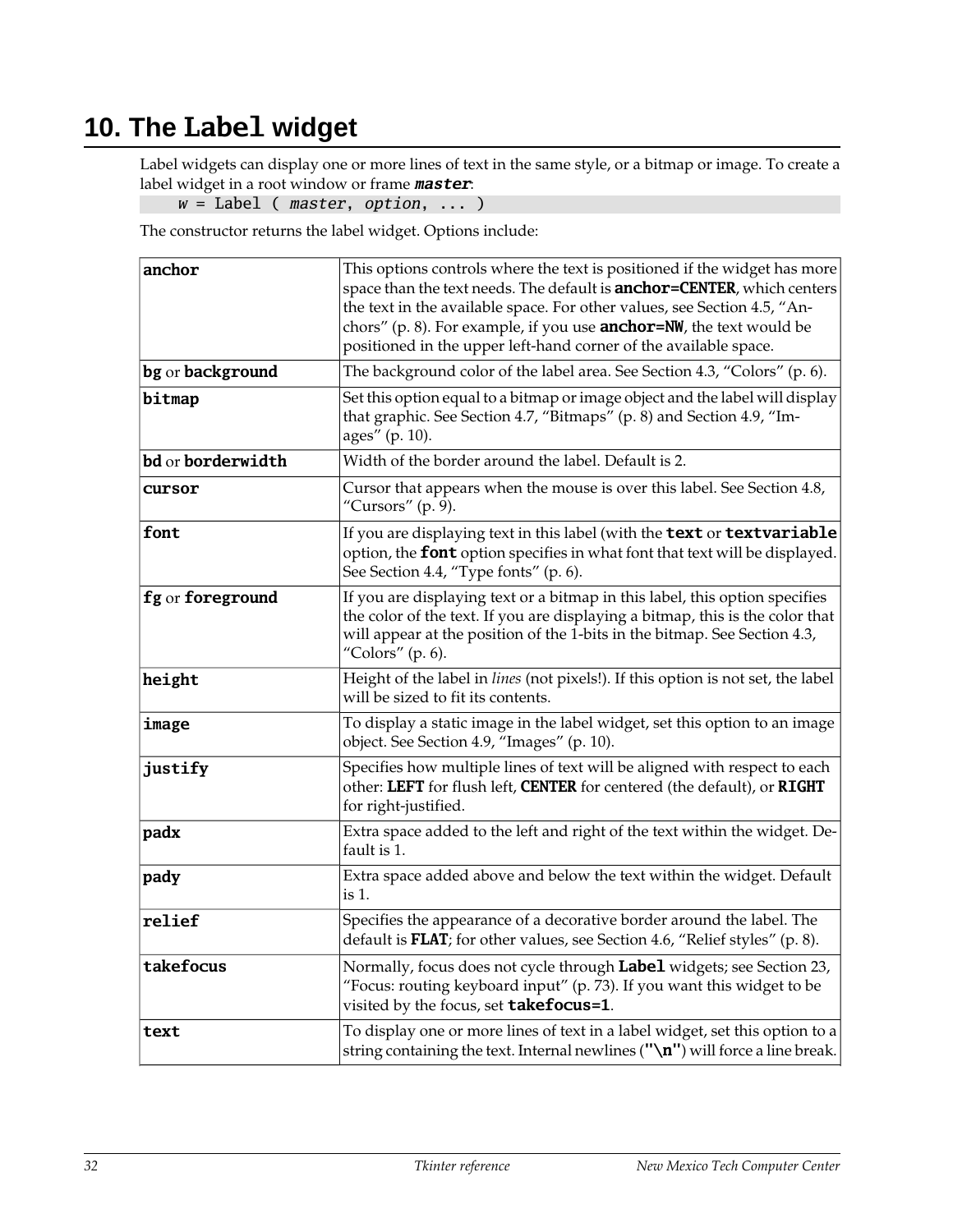| textvariable | To slave the text displayed in a label widget to a control variable of class<br>StringVar, set this option to that variable. SeeSection 22, "Control<br>variables: the values behind the widgets" (p. 71). |
|--------------|------------------------------------------------------------------------------------------------------------------------------------------------------------------------------------------------------------|
| underline    | You can display an underline $($ ) below the <i>n</i> th letter of the text, counting<br>from 0, by setting this option to $n$ . The default is <b>underline=-1</b> , which<br>means no underlining.       |
| $ $ width    | Width of the label in <i>characters</i> (not pixels!). If this option is not set, the<br>label will be sized to fit its contents.                                                                          |
| wraplength   | You can limit the number of characters in each line by setting this option<br>to the desired number. The default value, 0, means that lines will be<br>broken only at newlines.                            |

<span id="page-32-0"></span>There are no special methods for label widgets other than the common ones (see Section [19, "Universal](#page-60-0) [widget methods" \(p. 61\)](#page-60-0)).

## **11. The Listbox widget**

The purpose of a listbox widget is to display a set of lines of text. Generally they are intended to allow the user to select one or more items from a list. If you need something more like a text editor, see [Sec](#page-49-0)tion [17, "The](#page-49-0) **Text** widget" [\(p. 50\).](#page-49-0)

|  |  | To create a new listbox widget inside a root window or frame master: |  |
|--|--|----------------------------------------------------------------------|--|
|  |  |                                                                      |  |

*w* = Listbox ( *master*, *option*, ... )

| bg or background    | The background color in the listbox.                                                                                                                                                                                                                                                                                                                |
|---------------------|-----------------------------------------------------------------------------------------------------------------------------------------------------------------------------------------------------------------------------------------------------------------------------------------------------------------------------------------------------|
| bd or borderwidth   | The width of the border around the listbox. Default is 2. For possible<br>values, see Section 4.1, "Dimensions" (p. 5).                                                                                                                                                                                                                             |
| cursor              | The cursor that appears when the mouse is over the listbox. See Section 4.8,<br>"Cursors" $(p. 9)$ .                                                                                                                                                                                                                                                |
| font                | The font used for the text in the listbox. See Section 4.4, "Type<br>fonts" $(p. 6)$ .                                                                                                                                                                                                                                                              |
| fg or foreground    | The color used for the text in the listbox. See Section 4.3, "Colors" (p. 6).                                                                                                                                                                                                                                                                       |
| height              | Number of lines (not pixels!) shown in the listbox. Default is 10.                                                                                                                                                                                                                                                                                  |
| highlightbackground | Color of the focus highlight when the widget does not have focus. See<br>Section 23, "Focus: routing keyboard input" (p. 73).                                                                                                                                                                                                                       |
| highlightcolor      | Color shown in the focus highlight when the widget has the focus.                                                                                                                                                                                                                                                                                   |
| highlightthickness  | Thickness of the focus highlight.                                                                                                                                                                                                                                                                                                                   |
| relief              | Selects three-dimensional border shading effects. The default is <b>SUNKEN</b> .<br>For other values, see Section 4.6, "Relief styles" (p. 8).                                                                                                                                                                                                      |
| selectbackground    | The background color to use displaying selected text.                                                                                                                                                                                                                                                                                               |
| selectborderwidth   | The width of the border to use around selected text. The default is that<br>the selected item is shown in a solid block of color <b>selectbackground</b> ;<br>if you increase the <b>selectborderwidth</b> , the entries are moved farther<br>apart and the selected entry shows <b>RAISED</b> relief (see Section 4.6, "Relief<br>styles" (p. 8)). |

This constructor returns the new listbox widget. Options: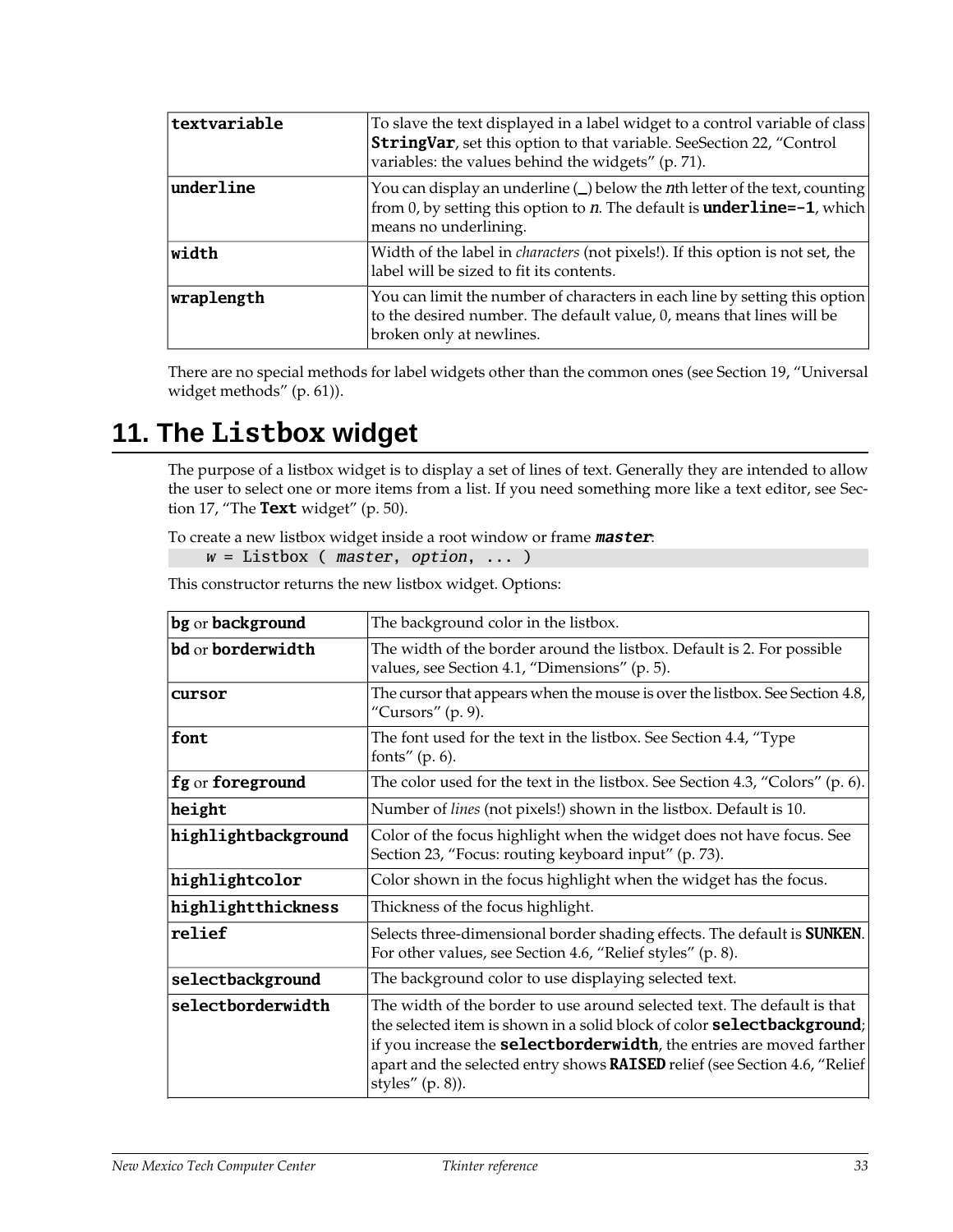| selectforeground | The foreground color to use displaying selected text.                                                                                                                                                                                                                                             |  |
|------------------|---------------------------------------------------------------------------------------------------------------------------------------------------------------------------------------------------------------------------------------------------------------------------------------------------|--|
| selectmode       | Determines how many items can be selected, and how mouse drags affect<br>the selection:                                                                                                                                                                                                           |  |
|                  | <b>BROWSE:</b> Normally, you can only select one line out of a listbox. If you<br>click on an item and then drag to a different line, the selection will<br>follow the mouse. This is the default.                                                                                                |  |
|                  | <b>SINGLE:</b> You can only select one line, and you can't drag the<br>mouse—wherever you click button 1, that line is selected.                                                                                                                                                                  |  |
|                  | <b>MULTIPLE:</b> You can select any number of lines at once. Clicking on<br>any line toggles whether or not it is selected.                                                                                                                                                                       |  |
|                  | <b>EXTENDED:</b> You can select any adjacent group of lines at once by<br>٠<br>clicking on the first line and dragging to the last line.                                                                                                                                                          |  |
| takefocus        | Normally, the focus will tab through listbox widgets. Set this option to 0<br>to take the widget out of the sequence. See Section 23, "Focus: routing<br>keyboard input" (p. 73).                                                                                                                 |  |
| width            | The width of the widget in <i>characters</i> (not pixels!). The width is based on<br>an average character, so some strings of this length in proportional fonts<br>may not fit. The default is 20.                                                                                                |  |
| xscrollcommand   | If you want to allow the user to scroll the listbox horizontally, you can<br>link your listbox widget to a horizontal scrollbar. Set this option to the<br><b>set</b> method of the scrollbar. See Section 11.1, "Scrolling a Listbox"<br>widget" (p. 36) for more on scrollable listbox widgets. |  |
| yscrollcommand   | If you want to allow the user to scroll the listbox vertically, you can link<br>your listbox widget to a vertical scrollbar. Set this option to the .set<br>method of the scrollbar. See Section 11.1, "Scrolling a Listbox wid-<br>get" (p. 36).                                                 |  |

A special set of index forms is used for many of the methods on listbox objects:

- If you specify an index as an integer, it refers to the line in the listbox with that index, counting from 0.
- Index **END** refers to the last line in the listbox.
- Index **ACTIVE** refers to the selected line. If the listbox allows multiple selections, it refers to the line that was last selected.
- An index string of the form **"@***x***,***y***"** refers to the line closest to coordinate (*x*,*y*) relative to the widget's upper left corner.

Methods on listbox objects include:

```
.activate ( index )
```
Selects the line specifies by the given *index*.

**.curselection()**

Returns a tuple containing the line numbers of the selected element or elements, counting from 0. If nothing is selected, returns an empty tuple.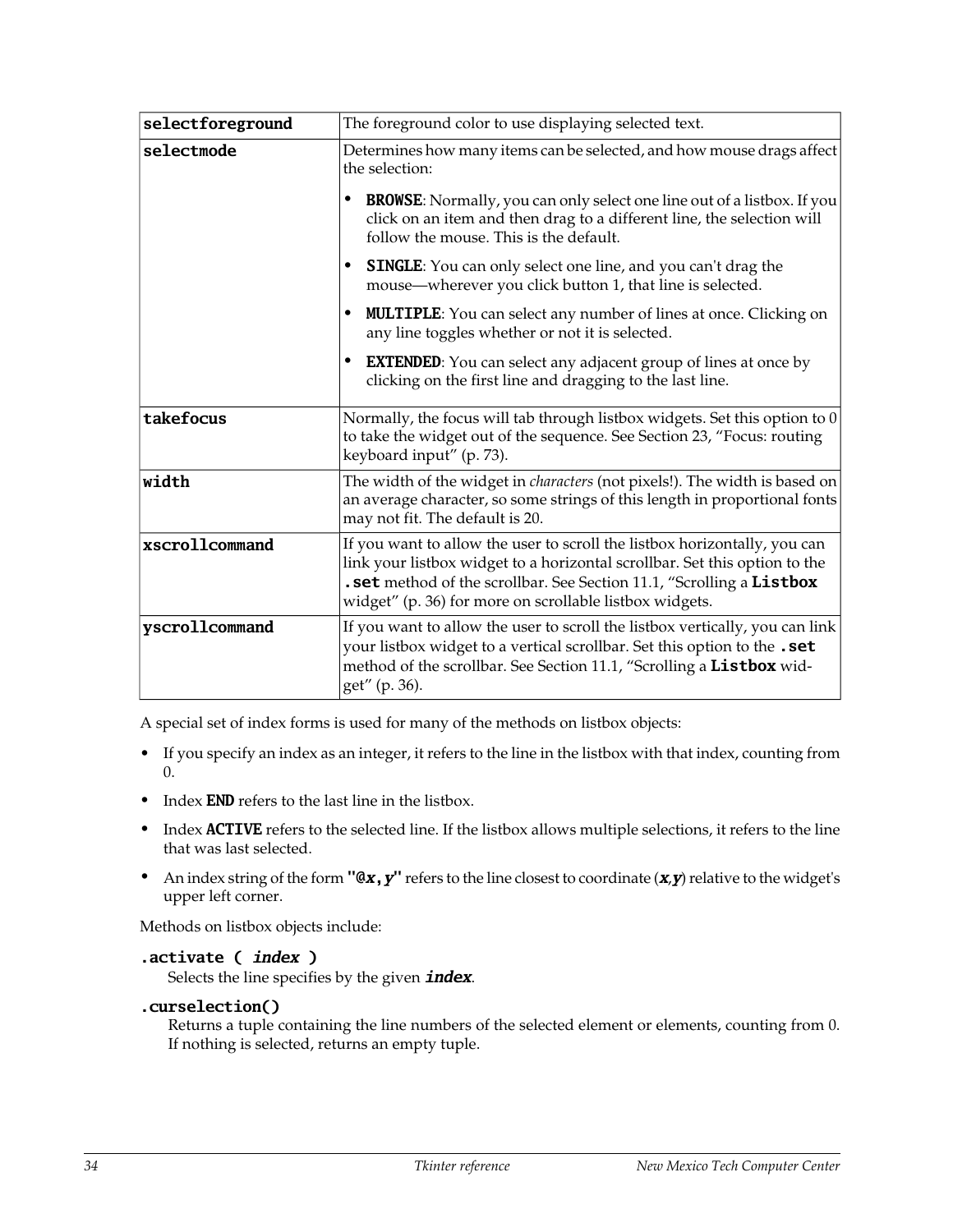#### **.delete (** *first***,** *last***=None )**

Deletes the lines whose indices are in the range [*first*, *last*], **inclusive** (contrary to the usual Python idiom, where deletion stops short of the last index), counting from 0. If the second argument is omitted, the single line with index *first* is deleted.

#### **.get (** *first***,** *last***=None )**

Returns a tuple containing the text of the lines with indices from *first* to *last*, inclusive. If the second argument is omitted, returns the text of the line closest to *first*.

#### **.index (** *i* **)**

If possible, positions the visible part of the listbox so that the line containing index *i* is at the top of the widget.

#### **.insert (** *index***, \****elements* **)**

Insert one or more new lines into the listbox before the line specified by *index*. Use **END** as the first argument if you want to add new lines to the end of the listbox.

#### **.nearest (** *y* **)**

Return the index of the visible line closest to the y-coordinate *y* relative to the listbox widget.

#### **.see (** *index* **)**

Adjust the position of the listbox so that the line referred to by *index* is visible.

#### **.selection\_clear (** *first***,** *last***=None )**

Unselects all of the lines between indices *first* and *last*, inclusive. If the second argument is omitted, unselects the line with index *first*.

#### **.selection\_includes (** *index* **)**

Returns 1 if the line with the given *index* is selected, else returns 0.

#### **.selection\_set (** *first***,** *last***=None )**

Selects all of the lines between indices *first* and *last*, inclusive. If the second argument is omitted, selects the line with index *first*.

#### **.size()**

Returns the number of lines in the listbox.

#### **.xview()**

To make the listbox horizontally scrollable, set the **command** option of the associated horizontal scrollbar to this method. See Section [11.1, "Scrolling a](#page-35-0) **Listbox** widget[" \(p. 36\)](#page-35-0).

#### **.xview\_moveto (** *fraction* **)**

Scroll the listbox so that the leftmost *fraction* of the width of its longest line is outside the left side of the listbox. Fraction is in the range [0,1].

#### **.xview\_scroll (** *number***,** *what* **)**

Scrolls the listbox horizontally. For the *what* argument, use either **UNITS** to scroll by characters, or **PAGES** to scroll by pages, that is, by the width of the listbox. The *number* argument tells how many to scroll; negative values move the text to the right within the listbox, positive values leftward.

#### **.yview()**

To make the listbox vertically scrollable, set the *command* option of the associated vertical scrollbar to this method. See Section [11.1, "Scrolling a](#page-35-0) **Listbox** widget[" \(p. 36\)](#page-35-0).

#### **.yview\_moveto (** *fraction* **)**

Scroll the listbox so that the top *fraction* of the width of its longest line is outside the left side of the listbox. Fraction is in the range [0,1].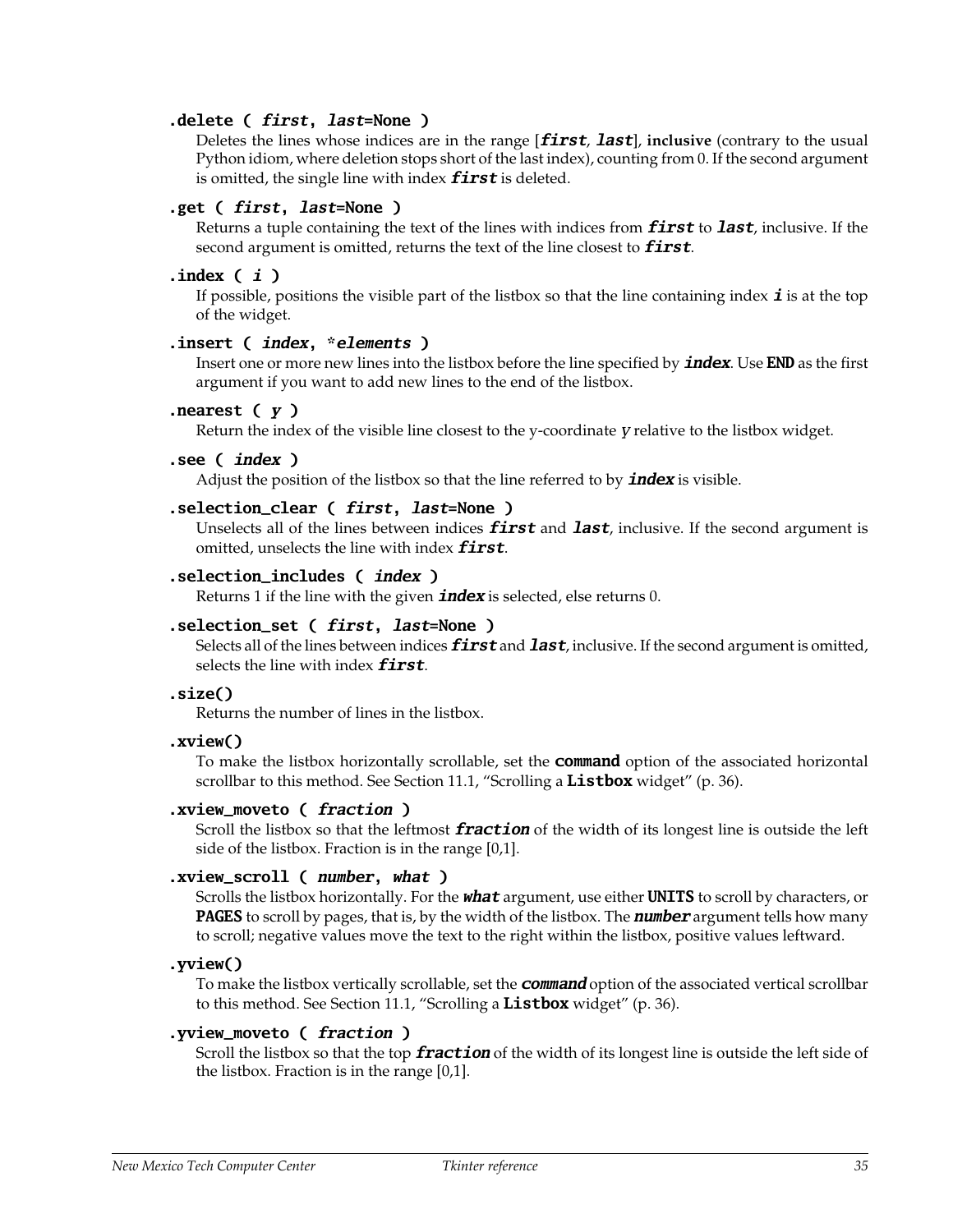#### **.yview\_scroll (** *number***,** *what* **)**

Scrolls the listbox vertically. For the *what* argument, use either **UNITS** to scroll by lines, or **PAGES** to scroll by pages, that is, by the height of the listbox. The *number* argument tells how many to scroll; negative values move the text downward inside the listbox, and positive values move the text up.

## <span id="page-35-0"></span>**11.1. Scrolling a Listbox widget**

Here is a code fragment illustrating the creation and linking of a listbox to both a horizontal and a vertical scrollbar.

```
self.yScroll = Scrollbar ( self, orient=VERTICAL )
self.yScroll.grid ( row=0, column=1, sticky=N+S )
self.xScroll = Scrollbar ( self, orient=HORIZONTAL )
self.xScroll.grid ( row=1, column=0, sticky=E+W )
self.listbox = Listbox ( self,
    xscrollcommand=self.xScroll.set,
     yscrollcommand=self.yScroll.set )
self.listbox.grid ( row=0, column=0, sticky=N+S+E+W )
self.xScroll["command"] = self.listbox.xview
self.yScroll["command"] = self.listbox.yview
```
## <span id="page-35-1"></span>**12. The Menu widget**

"Drop-down" menus are a popular way to present the user with a number of choices, yet take up minimal space on the face of the application the rest of the time.

- A *menubutton* is the part that always appears on the application.
- A *menu* is the list of choices that appears only after the user clicks on the menubutton.
- To select a choice, the user can drag the mouse from the menubutton down onto one of the choices. Alternatively, they can click and release the menubutton: the choices will appear and stay until the user clicks one of them.
- The Unix version of Tkinter (at least) supports "tear-off menus." If you as the designer wish it, a dotted line will appear above the choices. The user can click on this line to "tear off" the menu: a new, separate, independent window appears containing the choices.

Refer to Section 13, "The **[Menubutton](#page-38-0)** widget[" \(p. 39\)](#page-38-0), below, to see how to create a menubutton and connect it to a menu widget. First let's look at the **Menu** widget, which displays the list of choices.

The choices displayed on a menu may be any of these things:

- A simple command: a text string (or image) that the user can select to perform some operation.
- A *cascade*: a text string or image that the user can select to show another whole menu of choices.
- A checkbutton (see Section 7, "The **[Checkbutton](#page-23-1)** widget" [\(p. 24\)](#page-23-1)).
- A group of radiobuttons (see Section 14, "The **[Radiobutton](#page-40-0)** widget[" \(p. 41\)\)](#page-40-0).

To create a menu widget, you must first have created a **Menubutton**, which we will call **mb**: *w* = Menu ( mb, *option*, ... )

This constructor returns a new menu widget. Options include: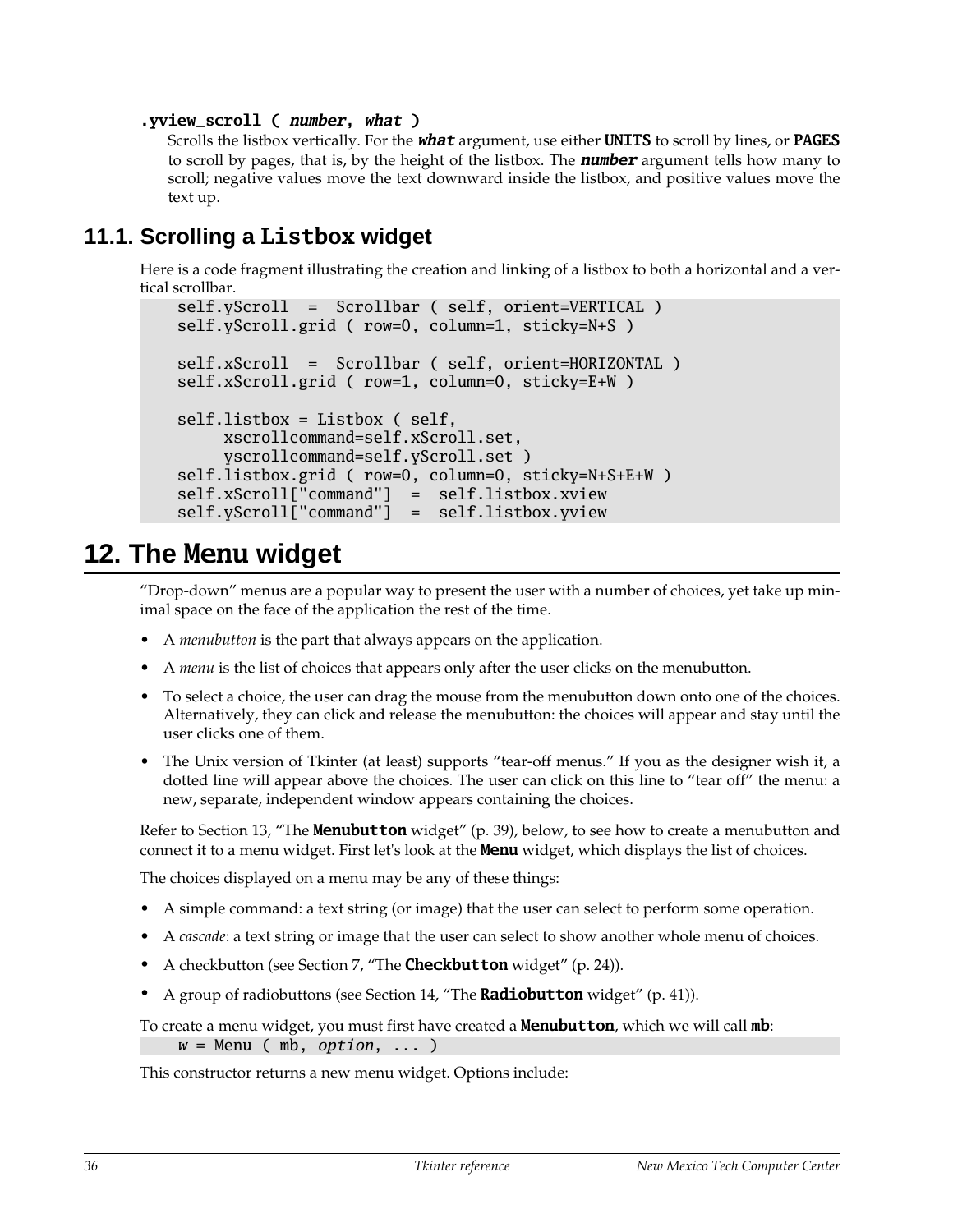| activebackground   | The background color that will appear on a choice when it is under the<br>mouse. See Section 4.3, "Colors" (p. 6).                                                                                                                                                                                                     |  |
|--------------------|------------------------------------------------------------------------------------------------------------------------------------------------------------------------------------------------------------------------------------------------------------------------------------------------------------------------|--|
| activeborderwidth  | Specifies the width of a border drawn around a choice when it is under<br>the mouse. Default is 1 pixel. For possible values, see Section 4.1, "Dimen-<br>sions" $(p. 5)$ .                                                                                                                                            |  |
| activeforeground   | The foreground color that will appear on a choice when it is under the<br>mouse.                                                                                                                                                                                                                                       |  |
| bg or background   | The background color for choices not under the mouse.                                                                                                                                                                                                                                                                  |  |
| bd or borderwidth  | The width of the border around all the choices. Default is 1.                                                                                                                                                                                                                                                          |  |
| cursor             | The cursor that appears when the mouse is over the choices, but only<br>when the menu has been torn off. See Section 4.8, "Cursors" (p. 9).                                                                                                                                                                            |  |
| disabledforeground | The color of the text for items whose state is DISABLED.                                                                                                                                                                                                                                                               |  |
| font               | The default font for textual choices. See Section 4.4, "Type fonts" (p. 6).                                                                                                                                                                                                                                            |  |
| fg or foreground   | The foreground color used for choices not under the mouse.                                                                                                                                                                                                                                                             |  |
| postcommand        | You can set this option to a procedure, and that procedure will be called<br>every time someone brings up this menu.                                                                                                                                                                                                   |  |
| relief             | The default 3-D effect for menus is <b>relief=RAISED</b> . For other options,<br>see Section 4.6, "Relief styles" (p. 8).                                                                                                                                                                                              |  |
| selectcolor        | Specifies the color displayed in checkbuttons and radiobuttons when they<br>are selected.                                                                                                                                                                                                                              |  |
| tearoff            | Normally, a menu can be torn off, the first position (position 0) in the list<br>of choices is occupied by the tear-off element, and the additional choices<br>are added starting at position 1. If you set tearoff=0, the menu will not<br>have a tear-off feature, and choices will be added starting at position 0. |  |
| title              | Normally, the title of a tear-off menu window will be the same as the text<br>of the menubutton or cascade that lead to this menu. If you want to change<br>the title of that window, set the <b>title</b> option to that string.                                                                                      |  |
| tearoffcommand     | If you would like your program to be notified when the user clicks on<br>the tear-off entry in a menu, set this option to your procedure. It will be<br>called with two arguments: the window ID of the parent window, and<br>the window ID of the new tear-off menu's root window.                                    |  |

These methods are available on **Menu** objects. The ones that create choices on the menu have their own particular options; see Section [12.1, "Menu item creation \(](#page-37-0)**coption**) options" [\(p. 38\).](#page-37-0)

### **.add\_cascade (** *[coption](#page-37-0)***, ... )**

Add a new cascade element as the next available choice in self. Use the **menu** [option](#page-37-0) in this call to connect the cascade to the next level's menu, an object of type **Menu**.

#### **.add\_checkbutton (** *[coption](#page-37-0)***, ... )**

Add a new checkbutton as the next available choice in self. The options allow you to set up the checkbutton much the same way as you would set up a [Checkbutton](#page-23-0) object; see Section [12.1, "Menu](#page-37-0) [item creation \(](#page-37-0)**coption**) options" [\(p. 38\).](#page-37-0)

### **.add\_command (** *[coption](#page-37-0)***, ... )**

Add a new command as the next available choice in self. Use the **label**, **bitmap**, or **image** option to place text or an image on the menu; use the **command** option to connect this choice to a procedure that will be called when this choice is picked.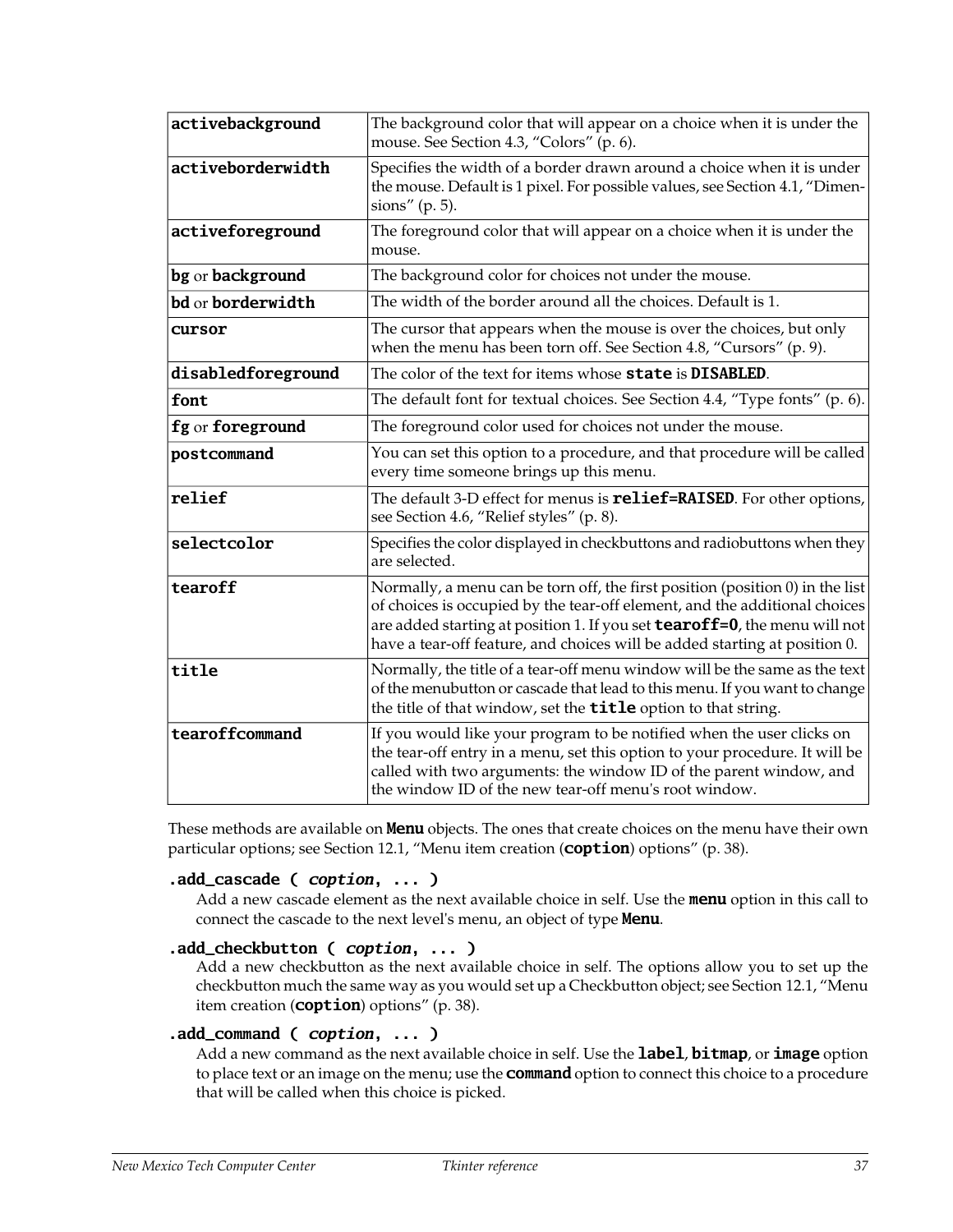### **.add\_radiobutton (** *[coption](#page-37-0)***, ... )**

Add a new radiobutton as the next available choice in self. The options allow you to set up the radiobutton in much the same way as you would set up a **Radiobutton** object; see Section [14, "The](#page-40-0) **[Radiobutton](#page-40-0)** widget[" \(p. 41\).](#page-40-0)

#### **.add\_separator()**

Add a separator after the last currently defined option. This is just a ruled horizontal line you can use to set off groups of choices. Separators are counted as choices, so if you already have three choices, and you add a separator, the separator will occupy position 3 (counting from 0).

#### **.delete (** *index1***,** *index2***=None )**

This method deletes the choices numbered from *index1* through *index2*, inclusive. To delete one choice, omit the *index2* argument. You can't use this method to delete a tear-off choice, but you can do that by setting the menu object's tearoff option to 0.

#### **.entrycget (** *index***,** *[coption](#page-37-0)* **)**

To retrieve the current value of some [coption](#page-37-0) for a choice, call this method with *index* set to the index of that choice and *coption* set to the name of the desired option.

#### **.entryconfigure (** *index***,** *[coption](#page-37-0)***, ... )**

To change the current value of some *[coption](#page-37-0)* for a choice, call this method with *index* set to the index of that choice and one or more *coption***=***value* arguments.

#### **.index (** *i* **)**

Returns the position of the choice specified by index *i*. For example, you can use **.index(END)** to find the index of the last choice (or **None** if there are no choices).

### **.insert\_cascade (** *index***,** *[coption](#page-37-0)***, ... )**

Inserts a new cascade at the position given by *index*, counting from 0. Any choices after that position move down one. The options are the same as for **.add\_cascade()**, above.

#### **.insert\_checkbutton (** *index***,** *[coption](#page-37-0)***, ... )**

Insert a new checkbutton at the position specified by *index*. Options are the same as for **.add\_checkbutton()**, above.

#### **.insert\_command (** *index***,** *[coption](#page-37-0)***, ... )**

Insert a new command at position *index*. Options are the same as for **.add\_command()**, above.

#### **.insert\_radiobutton (** *index***,** *[coption](#page-37-0)***, ... )**

Insert a new radiobutton at position *index*. Options are the same as for **.add\_radiobutton()**, above.

#### **.insert\_separator (** *index* **)**

Insert a new separator at the position specified by *index*.

#### **.invoke ( index )**

Calls the **command** callback associated with the choice at position *index*. If a checkbutton, its state is toggled between set and cleared; if a radiobutton, that choice is set.

#### <span id="page-37-0"></span>**.type (** *index* **)**

Returns the type of the choice specified by *index*: either **"cascade"**, **"checkbutton"**, **"command"**, **"radiobutton"**, **"separator"**, or **"tearoff"**.

# **12.1. Menu item creation (coption) options**

These are the possible values of the *coption* choice options used in the methods above: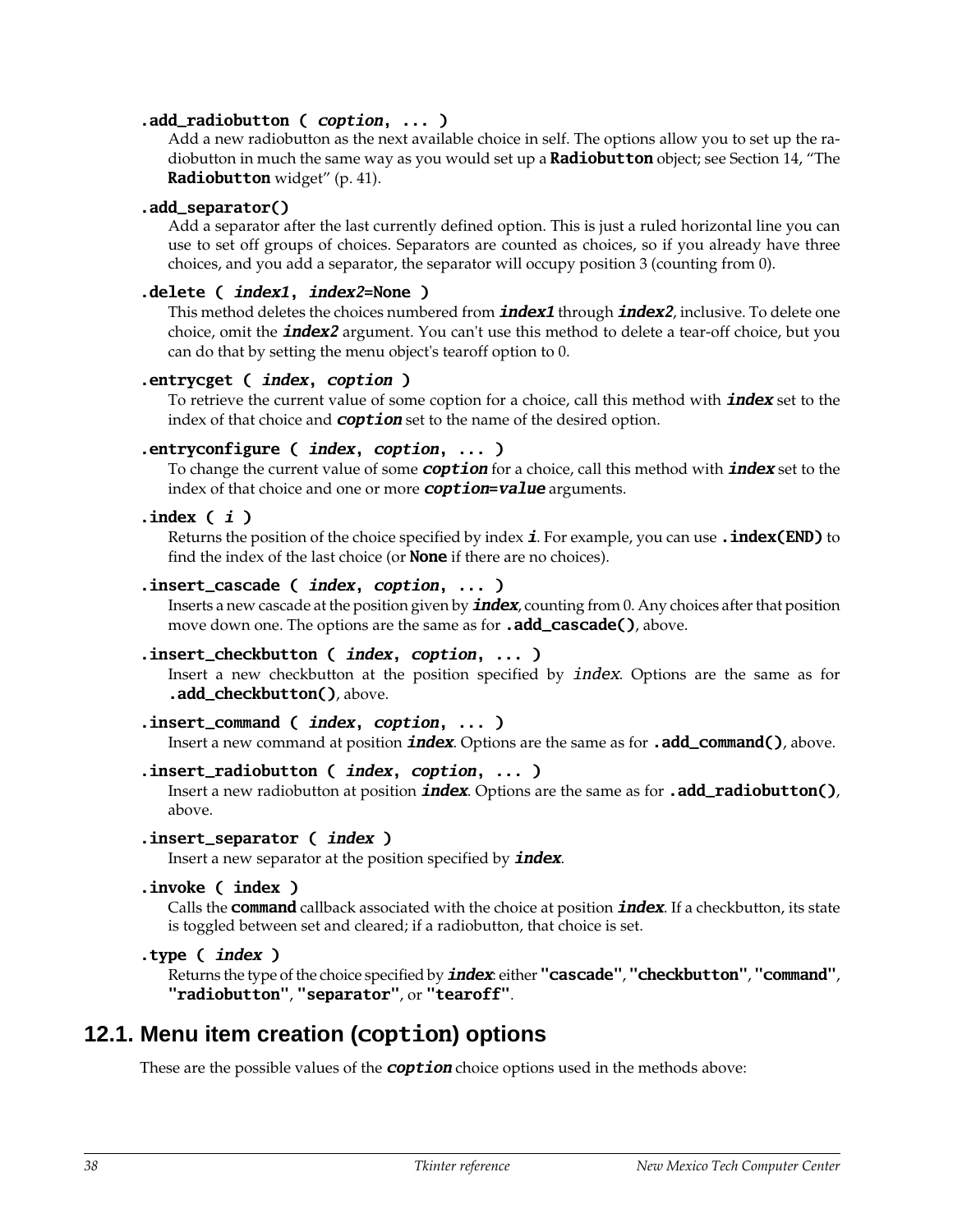| activebackground | The background color used for choices when they are under the mouse.                                                                                                                                                                                                                               |  |
|------------------|----------------------------------------------------------------------------------------------------------------------------------------------------------------------------------------------------------------------------------------------------------------------------------------------------|--|
| activeforeground | The foreground color used for choices when they are under the mouse.                                                                                                                                                                                                                               |  |
| background       | The background color used for choices when they are not under the mouse.<br>Note that this cannot be abbreviated as bg.                                                                                                                                                                            |  |
| bitmap           | Display a bitmap for this choice; see Section 4.7, "Bitmaps" (p. 8).                                                                                                                                                                                                                               |  |
| columnbreak      | Normally all the choices are displayed in one long column. If you set<br>columnbreak=1, this choice will start a new column to the right of the<br>one containing the previous choice.                                                                                                             |  |
| command          | A procedure to be called when this choice is activated.                                                                                                                                                                                                                                            |  |
| font             | The font used to render the <b>label</b> text. See Section 4.4, "Type fonts" (p. 6)                                                                                                                                                                                                                |  |
| foreground       | The foreground color used for choices when they are not under the mouse.<br>Note that this cannot be abbreviated as fg.                                                                                                                                                                            |  |
| image            | Display an image for this choice; see Section 4.9, "Images" (p. 10).                                                                                                                                                                                                                               |  |
| <b>label</b>     | The text string to appear for this choice.                                                                                                                                                                                                                                                         |  |
| menu             | This option is used only for cascade choices. Set it to a Menu object that<br>displays the next level of choices.                                                                                                                                                                                  |  |
| offvalue         | Normally, the control variable for a checkbutton is set to $0$ when the<br>checkbutton is off. You can change the off value by setting this option to<br>the desired value. See Section 22, "Control variables: the values behind<br>the widgets" (p. 71).                                         |  |
| onvalue          | Normally, the control variable for a checkbutton is set to $1$ when the<br>checkbutton is on. You can change the on value by setting this option to<br>the desired value.                                                                                                                          |  |
| selectcolor      | Normally, the color displayed in a set checkbutton or radiobutton is red.<br>Change that color by setting this option to the color you want; see Sec-<br>tion 4.3, "Colors" (p. 6).                                                                                                                |  |
| state            | Normally, all choices react to mouse clicks, but you can set state=DIS-<br><b>ABLED</b> to gray it out and make it unresponsive.                                                                                                                                                                   |  |
| underline        | Normally none of the letters in the <b>label</b> are underlined. Set this option<br>to the index of a letter to underline that letter.                                                                                                                                                             |  |
| value            | Specifies the value of the associated control variable (see Section 22,<br>"Control variables: the values behind the widgets" (p. 71)) for a radiobut-<br>ton. This can be an integer if the control variable is an <b>IntVar</b> , or a string<br>if the control variable is a <b>StringVar</b> . |  |
| variable         | For checkbuttons or radiobuttons, this option should be set to the control<br>variable associated with the checkbutton or group of radiobuttons. See<br>Section 22, "Control variables: the values behind the widgets" (p. 71).                                                                    |  |

# **13. The Menubutton widget**

A menubutton is the part of a drop-down menu that stays on the screen all the time. Every menubutton is associated with a **Menu** widget (see above) that can display the choices for that menubutton when the user clicks on it.

To create a menubutton within a root window or frame *master*:

*w* = Menubutton ( *master*, *option*, ... )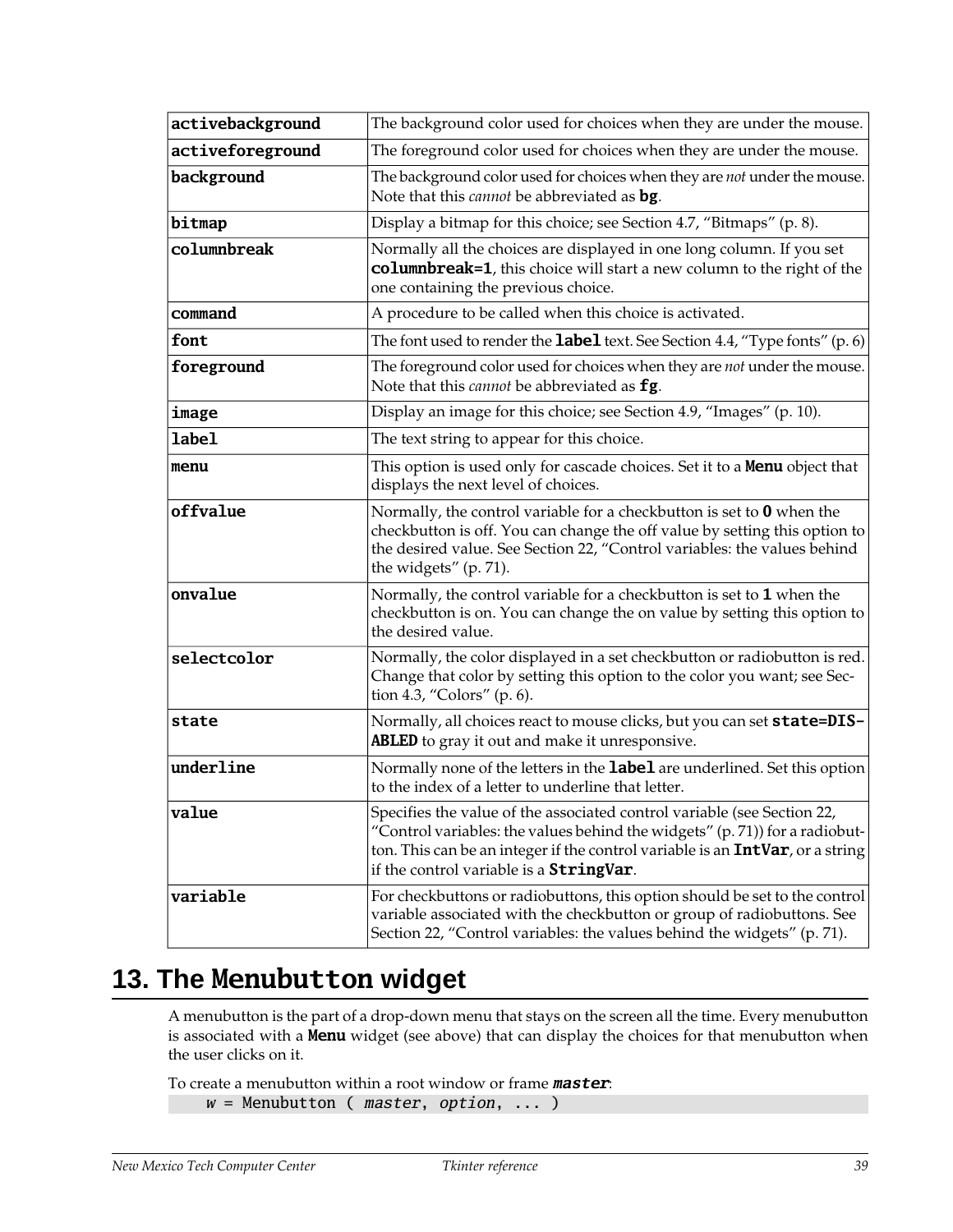The constructor returns the new menubutton widget. Options:

| activebackground    | The background color when the mouse is over the menubutton. See Sec-<br>tion 4.3, "Colors" (p. 6).                                                                                                                                                                                                                                             |  |
|---------------------|------------------------------------------------------------------------------------------------------------------------------------------------------------------------------------------------------------------------------------------------------------------------------------------------------------------------------------------------|--|
| activeforeground    | The foreground color when the mouse is over the menubutton.                                                                                                                                                                                                                                                                                    |  |
| anchor              | This options controls where the text is positioned if the widget has more<br>space than the text needs. The default is <b>anchor=CENTER</b> , which centers<br>the text. For other options, see Section 4.5, "Anchors" (p. 8). For example,<br>if you use <b>anchor=W</b> , the text would be centered against the left side of<br>the widget. |  |
| bg or background    | The background color when the mouse is not over the menubutton.                                                                                                                                                                                                                                                                                |  |
| bitmap              | To display a bitmap on the menubutton, set this option to a bitmap name;<br>see Section 4.7, "Bitmaps" (p. 8).                                                                                                                                                                                                                                 |  |
| bd or borderwidth   | Width of the border around the menubutton. Default is 2 pixels. For<br>possible values, see Section 4.1, "Dimensions" (p. 5).                                                                                                                                                                                                                  |  |
| cursor              | The cursor that appears when the mouse is over this menubutton. See<br>Section 4.8, "Cursors" (p. 9).                                                                                                                                                                                                                                          |  |
| direction           | Normally, the menu will appear below the menubutton. Set <b>direc</b> -<br>tion=LEFT to display the menu to the left of the button; use direc-<br>tion=RIGHT to display the menu to the right of the button; or use dir-<br>ection=ABOVE to place the menu above the button.                                                                   |  |
| disabledforeground  | The foreground color shown on this menubutton when it is disabled.                                                                                                                                                                                                                                                                             |  |
| fg or foreground    | The foreground color when the mouse is not over the menubutton.                                                                                                                                                                                                                                                                                |  |
| height              | The height of the menubutton in <i>lines</i> of text (not pixels!). The default is<br>to fit the menubutton's size to its contents.                                                                                                                                                                                                            |  |
| highlightbackground | Color of the focus highlight when the widget does not have focus. See<br>Section 23, "Focus: routing keyboard input" (p. 73).                                                                                                                                                                                                                  |  |
| highlightcolor      | Color shown in the focus highlight when the widget has the focus.                                                                                                                                                                                                                                                                              |  |
| highlightthickness  | Thickness of the focus highlight.                                                                                                                                                                                                                                                                                                              |  |
| image               | To display an image on this menubutton, set this option to the image<br>object. See Section 4.9, "Images" (p. 10).                                                                                                                                                                                                                             |  |
| justify             | This option controls where the text is located when the text doesn't fill<br>the menubutton: use $justify=LEFT$ to left-justify the text (this is the<br>default); use justify=CENTER to center it, or justify=RIGHT to right-<br>justify.                                                                                                     |  |
| menu                | To associate the menubutton with a set of choices, set this option to the<br>Menu object containing those choices. That menu object must have been<br>created by passing the associated menubutton to the constructor as its<br>first argument. See below for an example showing how to associate a<br>menubutton and menu.                    |  |
| padx                | How much space to leave to the left and right of the text of the<br>menubutton. Default is 1.                                                                                                                                                                                                                                                  |  |
| pady                | How much space to leave above and below the text of the menubutton.<br>Default is 1.                                                                                                                                                                                                                                                           |  |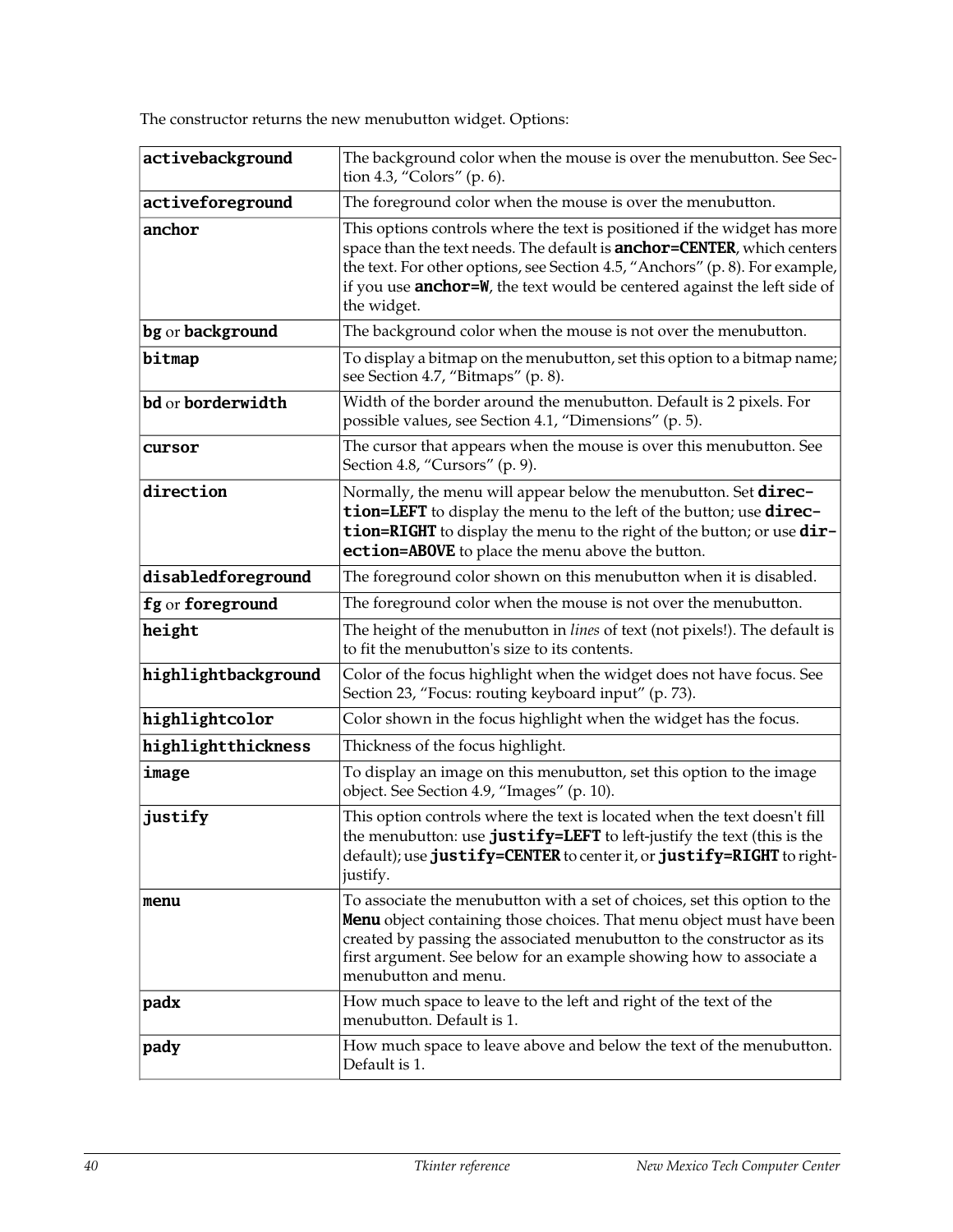| relief       | Normally, menubuttons will have <b>RAISED</b> appearance. For other 3-d ef-<br>fects, see Section 4.6, "Relief styles" (p. 8).                                                                                                       |
|--------------|--------------------------------------------------------------------------------------------------------------------------------------------------------------------------------------------------------------------------------------|
| state        | Normally, menubuttons respond to the mouse. Set state=DISABLED to<br>gray out the menubutton and make it unresponsive.                                                                                                               |
| text         | To display text on the menubutton, set this option to the string containing<br>the desired text. Newlines (" $\langle n'' \rangle$ within the string will cause line breaks.                                                         |
| textvariable | You can associate a control variable of class <b>StringVar</b> with this<br>menubutton. Setting that control variable will change the displayed text.<br>See Section 22, "Control variables: the values behind the widgets" (p. 71). |
| underline    | Normally, no underline appears under the text on the menubutton. To<br>underline one of the characters, set this option to the index of that charac-<br>ter.                                                                         |
| width        | Width of the menubutton in <i>characters</i> (not pixels!). If this option is not<br>set, the label will be sized to fit its contents.                                                                                               |
| wraplength   | Normally, lines are not wrapped. You can set this option to a number of<br>characters and all lines will be broken into pieces no longer than that<br>number.                                                                        |

Here is a brief example showing the creation of a menubutton and its associated menu with three checkboxes:

```
self.mb = Menubutton ( self, text="condiments",
                         relief=RAISED )
self.mb.grid()
self.mb.menu = Menu ( self.mb, tearoff=0 )
self.mb["menu"] = self.mb.menu
self.mayoVar = IntVar()
self.ketchVar = IntVar()
self.mb.menu.add_checkbutton ( label="mayo",
                               variable=self.mayoVar )
self.mb.menu.add_checkbutton ( label="ketchup",
                               variable=self.ketchVar )
```
<span id="page-40-0"></span>This example creates a menubutton labeled **condiments**. When clicked, two checkbuttons labeled **mayo** and **ketchup** will drop down.

# **14. The Radiobutton widget**

Radiobuttons are sets of related widgets that allow the user to select only one of a set of choices. Each radiobutton consists of two parts, the *indicator* and the *label*:



- The indicator is the diamond-shaped part that turns red in the selected item.
- The label is the text, although you can use an [image](#page-9-0) or [bitmap](#page-7-1) as the label.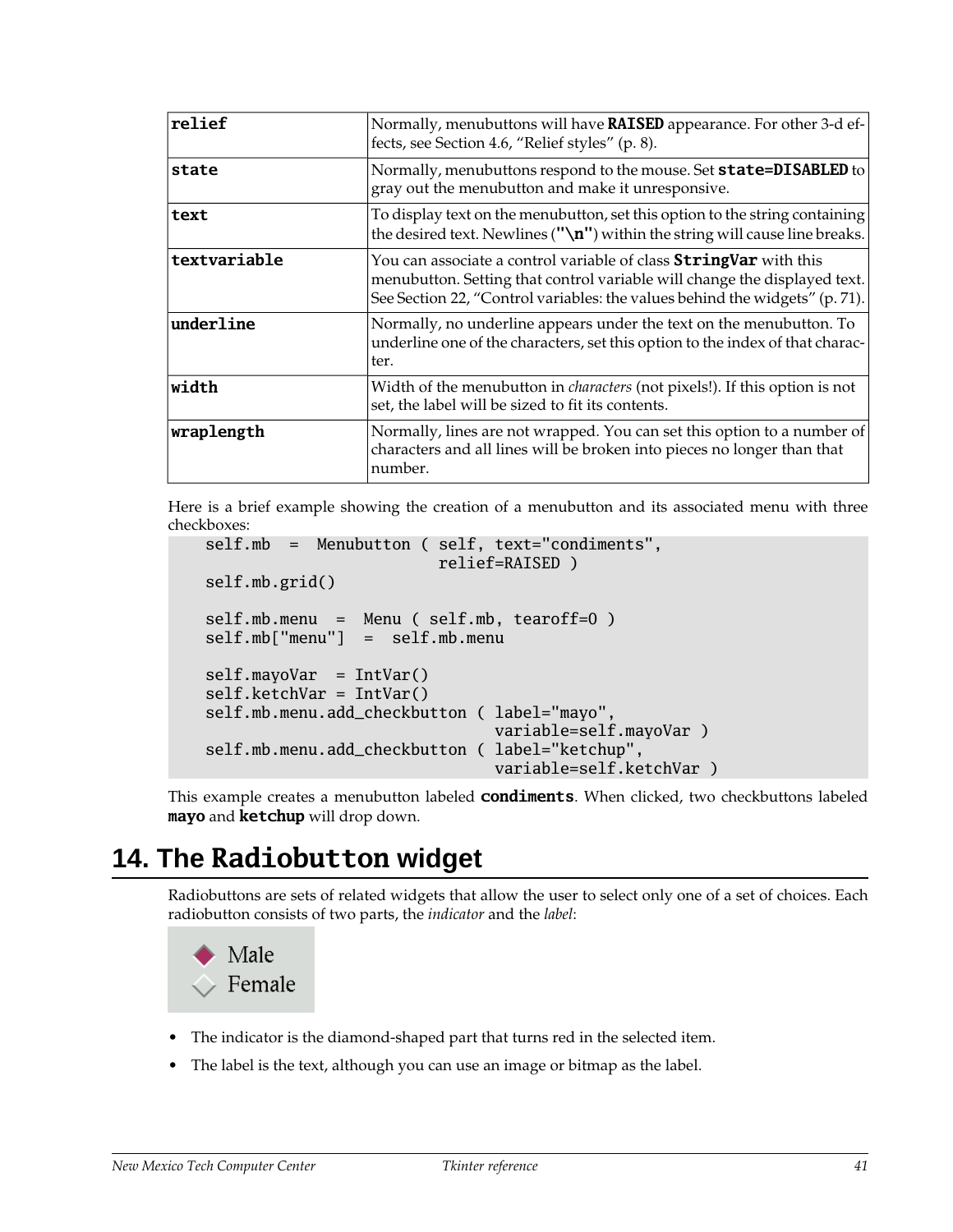- If you prefer, you can dispense with the indicator. This makes the radiobuttons look like "pushpush" buttons, with the selected entry appearing sunken and the rest appearing raised.
- To form several radiobuttons into a functional group, create a single control variable (see [Section](#page-70-0) 22, ["Control variables: the values behind the widgets" \(p. 71\),](#page-70-0) below), and set the **variable** option of each radiobutton to that variable.

The control variable can be either an **IntVar** or a **StringVar**. If two or more radiobuttons share the same control variable, setting any of them will clear the others.

• Each radiobutton in a group must have a unique **value** option of the same type as the control variable. For example, a group of three radiobuttons might share an **IntVar** and have values of 0, 1, and 99. Or you can use a **StringVar** control variable and give the radiobuttons **value** options like **"too hot"**, **"too cold"**, and **"just right"**.

To create a new radiobutton widget as the child of a root window or frame named *master*:

```
w = Radiobutton ( master, option, ... )
```

| activebackground    | The background color when the mouse is over the radiobutton. See Sec-<br>tion 4.3, "Colors" $(p. 6)$ .                                                                                                                                                                                                                                                                          |
|---------------------|---------------------------------------------------------------------------------------------------------------------------------------------------------------------------------------------------------------------------------------------------------------------------------------------------------------------------------------------------------------------------------|
| activeforeground    | The foreground color when the mouse is over the radiobutton.                                                                                                                                                                                                                                                                                                                    |
| anchor              | If the widget inhabits a space larger than it needs, this option specifies<br>where the radiobutton will sit in that space. The default is <b>anchor=CEN</b> -<br><b>TER.</b> For other positioning options, see Section 4.5, "Anchors" (p. 8). For<br>example, if you set <b>anchor=NE</b> , the radiobutton will be placed in the top<br>right corner of the available space. |
| bg or background    | The normal background color behind the indicator and label.                                                                                                                                                                                                                                                                                                                     |
| bitmap              | To display a monochrome image on a radiobutton, set this option to a<br>bitmap; see Section 4.7, "Bitmaps" (p. 8).                                                                                                                                                                                                                                                              |
| borderwidth         | The size of the border around the indicator part itself. Default is 2 pixels.<br>For possible values, see Section 4.1, "Dimensions" (p. 5).                                                                                                                                                                                                                                     |
| command             | A procedure to be called every time the user changes the state of this ra-<br>diobutton.                                                                                                                                                                                                                                                                                        |
| cursor              | If you set this option to a cursor name (see Section 4.8, "Cursors" (p. 9)),<br>the mouse cursor will change to that pattern when it is over the radiobut-<br>ton.                                                                                                                                                                                                              |
| disabledforeground  | The foreground color used to render the text of a disabled radiobutton.<br>The default is a stippled version of the default foreground color.                                                                                                                                                                                                                                   |
| font                | The font used for the <b>text</b> . See Section 4.4, "Type fonts" $(p. 6)$ .                                                                                                                                                                                                                                                                                                    |
| fg or foreground    | The color used to render the <b>text</b> .                                                                                                                                                                                                                                                                                                                                      |
| height              | The number of lines (not pixels) of text on the radiobutton. Default is 1.                                                                                                                                                                                                                                                                                                      |
| highlightbackground | The color of the focus highlight when the radiobutton does not have focus.<br>See Section 23, "Focus: routing keyboard input" (p. 73).                                                                                                                                                                                                                                          |
| highlightcolor      | The color of the focus highlight when the radiobutton has the focus.                                                                                                                                                                                                                                                                                                            |
| highlightthickness  | The thickness of the focus highlight. Default is 1. Set highlight thick-<br>ness=0 to suppress display of the focus highlight.                                                                                                                                                                                                                                                  |

This constructor returns the new radiobutton widget. Options: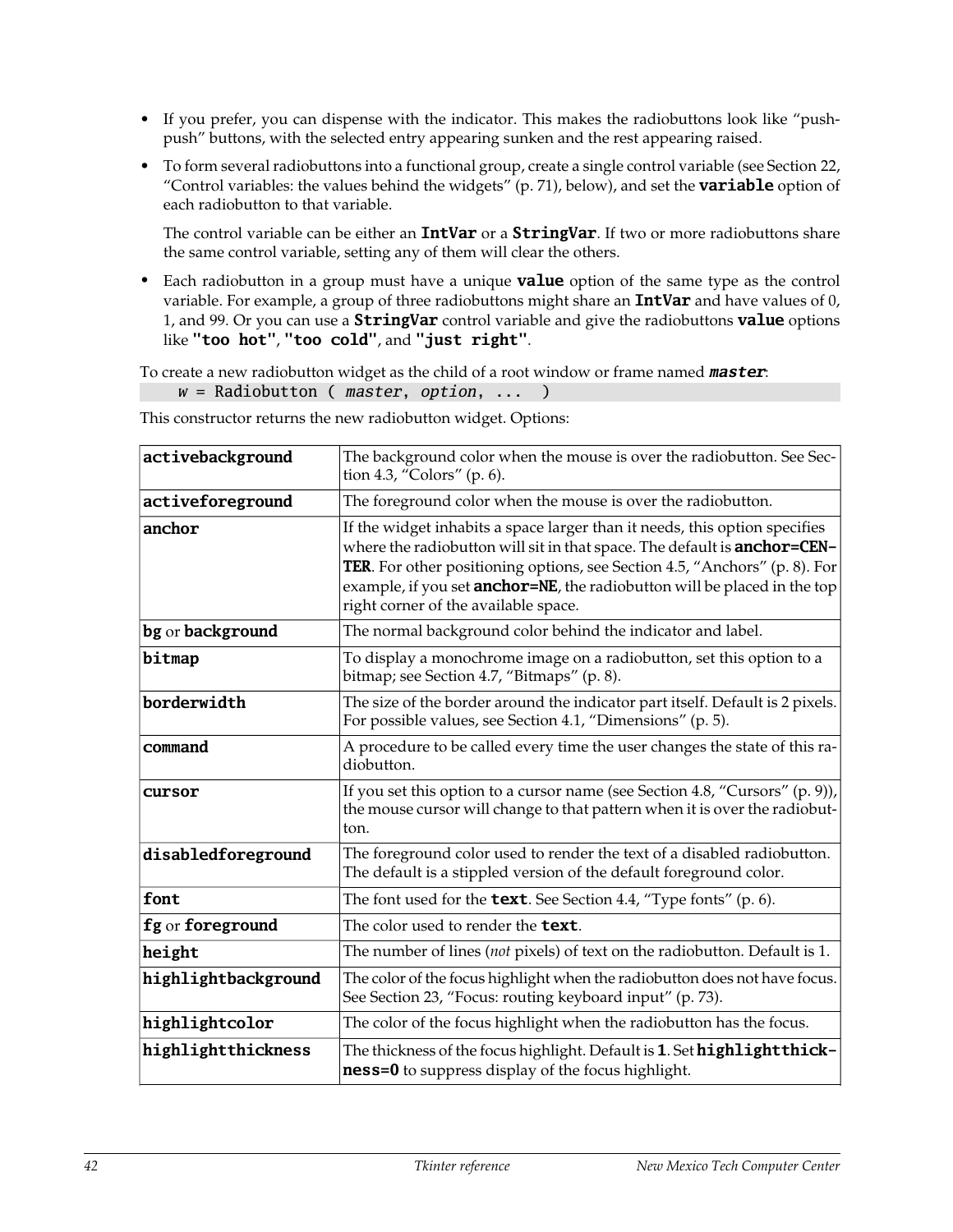| image        | To display a graphic image instead of text for this radiobutton, set this<br>option to an image object. See Section 4.9, "Images" (p. 10). The image<br>appears when the radiobutton is not selected; compare selectimage,<br>below.                                                                                                                                                    |
|--------------|-----------------------------------------------------------------------------------------------------------------------------------------------------------------------------------------------------------------------------------------------------------------------------------------------------------------------------------------------------------------------------------------|
| indicatoron  | Normally a radiobutton displays its indicator. If you set this option to<br>zero, the indicator disappears, and the entire widget becomes a "push-<br>push" button that looks raised when it is cleared and sunken when it is<br>set. You may want to increase the <b>borderwidth</b> value to make it easier<br>to see the state of such a control.                                    |
| justify      | If the <b>text</b> contains multiple lines, this option controls how the text is<br>justified: CENTER (the default), LEFT, or RIGHT.                                                                                                                                                                                                                                                    |
| padx         | How much space to leave to the left and right of the radiobutton and text.<br>Default is 1.                                                                                                                                                                                                                                                                                             |
| pady         | How much space to leave above and below the radiobutton and text.<br>Default is 1.                                                                                                                                                                                                                                                                                                      |
| relief       | By default, a radiobutton will have FLAT relief, so it doesn't stand out<br>from its background. See Section 4.6, "Relief styles" (p. 8) for more 3-d<br>effect options. You can also use relief=SOLID, which displays a solid<br>black frame around the radiobutton.                                                                                                                   |
| selectcolor  | The color of the radiobutton when it is set. Default is red.                                                                                                                                                                                                                                                                                                                            |
| selectimage  | If you are using the <i>image</i> option to display a graphic instead of text<br>when the radiobutton is cleared, you can set the <b>selectimage</b> option<br>to a different image that will be displayed when the radiobutton is set.<br>See Section 4.9, "Images" (p. 10).                                                                                                           |
| state        | The default is <b>state=NORMAL</b> , but you can set <b>state=DISABLED</b> to gray<br>out the control and make it unresponsive. If the cursor is currently over<br>the radiobutton, the state is <b>ACTIVE</b> .                                                                                                                                                                        |
| takefocus    | By default, the input focus (see Section 23, "Focus: routing keyboard in-<br>put" (p. 73)) will pass through a radiobutton. If you set <b>takefocus=0</b> ,<br>focus will not visit this radiobutton.                                                                                                                                                                                   |
| text         | The label displayed next to the radiobutton. Use newlines $("n")$ to dis-<br>play multiple lines of text.                                                                                                                                                                                                                                                                               |
| textvariable | If you need to change the label on a radiobutton during execution, create<br>a StringVar (see Section 22, "Control variables: the values behind the<br>widgets" (p. 71)) to manage the current value, and set this option to that<br>control variable. Whenever the control variable's value changes, the radi-<br>obutton's annotation will automatically change to that text as well. |
| underline    | With the default value of -1, none of the characters of the text label are<br>underlined. Set this option to the index of a character in the text (counting<br>from zero) to underline that character.                                                                                                                                                                                  |
| value        | When a radiobutton is turned on by the user, its control variable is set to<br>its current <b>value</b> option. If the control variable is an <b>IntVar</b> , give each<br>radiobutton in the group a different integer <b>value</b> option. If the control<br>variable is a StringVar, give each radiobutton a different string value<br>option.                                       |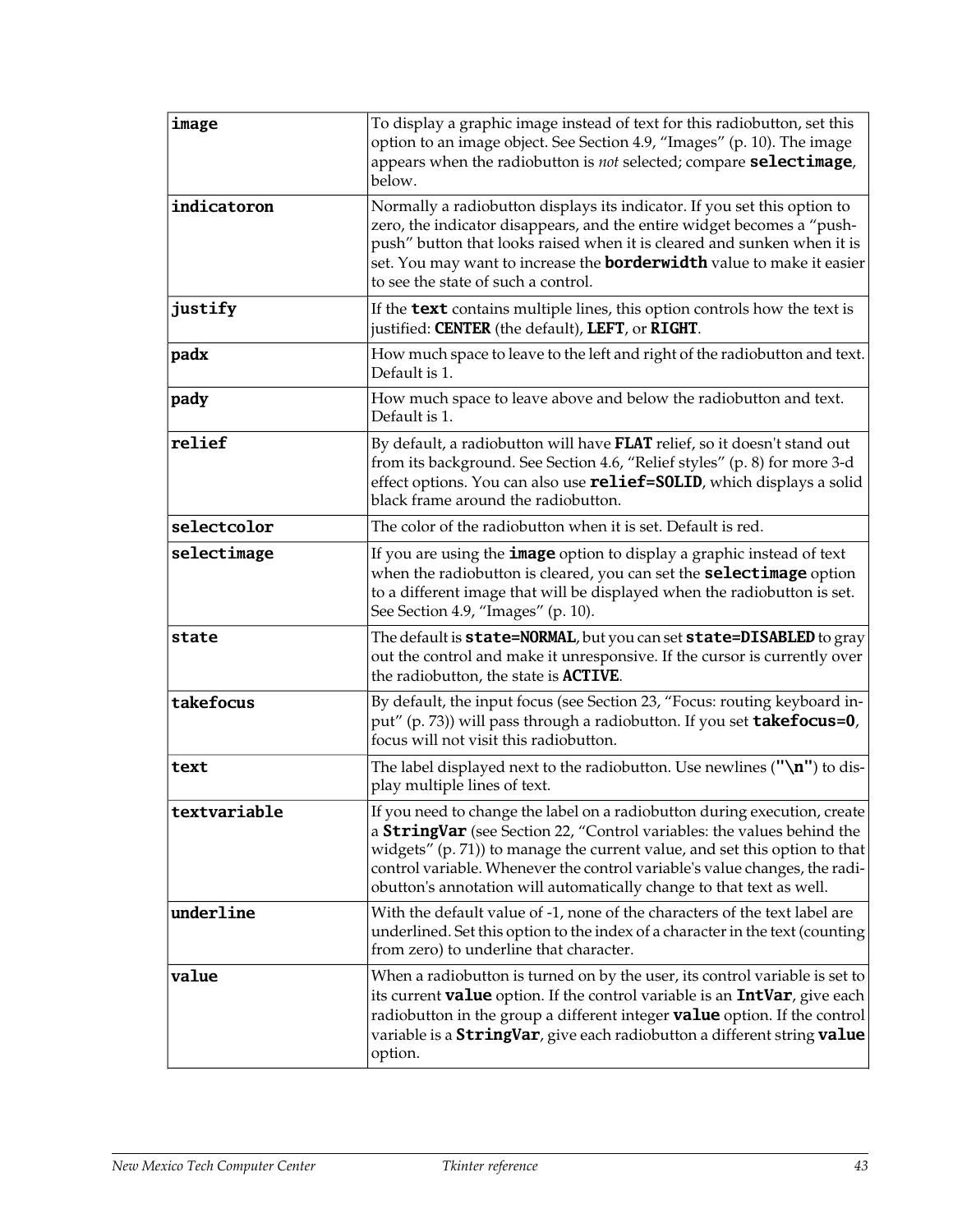| variable   | The control variable that this radiobutton shares with the other radiobut-<br>tons in the group; see Section 22, "Control variables: the values behind<br>the widgets" (p. 71). This can be either an IntVar or a StringVar.               |
|------------|--------------------------------------------------------------------------------------------------------------------------------------------------------------------------------------------------------------------------------------------|
| width      | The default width of a radiobutton is determined by the size of the dis-<br>played image or text. You can set this option to a number of characters<br>(not pixels) and the radiobutton will always have room for that many<br>characters. |
| wraplength | Normally, lines are not wrapped. You can set this option to a number of<br>characters and all lines will be broken into pieces no longer than that<br>number.                                                                              |

Methods on radiobutton objects include:

### **.deselect()**

Clears (turns off) the radiobutton.

### **.flash()**

Flashes the radiobutton a few times between its active and normal colors, but leaves it the way it started.

### **.invoke()**

You can call this method to get the same actions that would occur if the user clicked on the radiobutton to change its state.

### **.select()**

Sets (turns on) the radiobutton.

# **15. The Scale widget**

The purpose of a scale widget is to allow the user to set some integer or float value within a specified range. Here are two scale widgets, one horizontal and one vertical:



Each scale displays a *slider* that the user can drag along a *trough* to change the value. In the figure, the first slider is currently at -0.38 and the second at 7.

- You can drag the slider to a new value with mouse button 1.
- If you click button 1 in the trough, the slider will move one increment in that direction per click. Holding down button 1 in the trough will, after a delay, start to auto-repeat its function.
- If the scale has [keyboard focus](#page-72-0), left arrow and up arrow keystrokes will move the slider up (for vertical scales) or left (for horizontal scales). Right arrow and down arrow keystrokes will move the slider down or to the right.

To create a new scale widget as the child of a root window or frame named *master*:

```
w = Scale ( master, option, ... )
```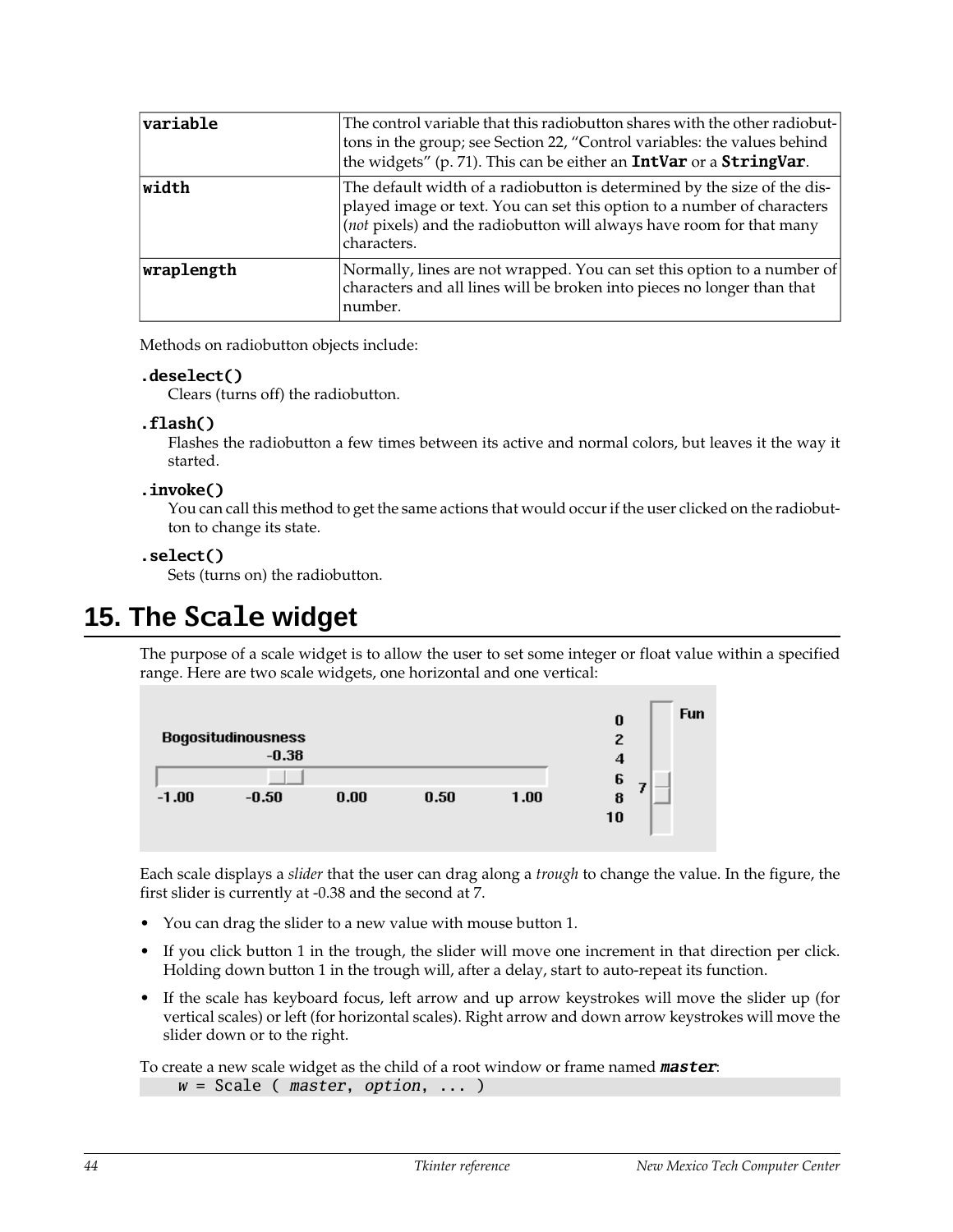The constructor returns the new scale widget. Options:

| activebackground    | The color of the slider when the mouse is over it. See Section 4.3, "Col-<br>ors''(p. 6).                                                                                                                                                                                                                                                                                                                                          |  |  |
|---------------------|------------------------------------------------------------------------------------------------------------------------------------------------------------------------------------------------------------------------------------------------------------------------------------------------------------------------------------------------------------------------------------------------------------------------------------|--|--|
| bg or background    | The background color of the parts of the widget that are outside the<br>trough.                                                                                                                                                                                                                                                                                                                                                    |  |  |
| bd or borderwidth   | Width of the 3-d border around the trough and slider. Default is 2 pixels.<br>For acceptable values, see Section 4.1, "Dimensions" (p. 5).                                                                                                                                                                                                                                                                                         |  |  |
| command             | A procedure to be called every time the slider is moved. If the slider is<br>moved rapidly, you may not get a callback for every possible position,<br>but you'll certainly get a callback when it settles.                                                                                                                                                                                                                        |  |  |
| cursor              | The cursor that appears when the mouse is over the scale. See Section 4.8,<br>"Cursors" $(p. 9)$ .                                                                                                                                                                                                                                                                                                                                 |  |  |
| digits              | The way your program reads the current value shown in a scale widget<br>is through a control variable; see Section 22, "Control variables: the values<br>behind the widgets" (p. 71). The control variable for a scale can be an<br>IntVar, a DoubleVar (float), or a StringVar. If it is a string variable,<br>the <b>digits</b> option controls how many digits to use when the numeric<br>scale value is converted to a string. |  |  |
| font                | The font used for the label and annotations. See Section 4.4, "Type<br>fonts" $(p. 6)$ .                                                                                                                                                                                                                                                                                                                                           |  |  |
| fg or foreground    | The color of the text used for the label and annotations.                                                                                                                                                                                                                                                                                                                                                                          |  |  |
| from                | A float or integer value that defines one end of the scale's range. For ver-<br>tical scales, this is the top end; for horizontal scales, the left end. The un-<br>derbar $(\_)$ is not a typo: because <b>from</b> is a reserved word in Python, this<br>option is spelled from_. The default is 0. See the to option, below, for<br>the other end of the range.                                                                  |  |  |
| highlightbackground | The color of the focus highlight when the scale does not have focus. See<br>Section 23, "Focus: routing keyboard input" (p. 73).                                                                                                                                                                                                                                                                                                   |  |  |
| highlightcolor      | The color of the focus highlight when the scale has the focus.                                                                                                                                                                                                                                                                                                                                                                     |  |  |
| highlightthickness  | The thickness of the focus highlight. Default is 1. Set highlight thick-<br>ness=0 to suppress display of the focus highlight.                                                                                                                                                                                                                                                                                                     |  |  |
| <b>label</b>        | You can display a label within the scale widget by setting this option to<br>the label's text. The label appears in the top left corner if the scale is hori-<br>zontal, or the top right corner if vertical. The default is no label.                                                                                                                                                                                             |  |  |
| length              | The length of the scale widget. This is the x dimension if the scale is hori-<br>zontal, or the y dimension if vertical. The default is 100 pixels. For allow-<br>able values, see Section 4.1, "Dimensions" (p. 5).                                                                                                                                                                                                               |  |  |
| orient              | Set orient=HORIZONTAL if you want the scale to run along the x dimen-<br>sion, or <b>orient=VERTICAL</b> to run parallel to the y-axis. Default is hori-<br>zontal.                                                                                                                                                                                                                                                                |  |  |
| relief              | With the default <b>relief=FLAT</b> , the scale does not stand out from its<br>background. You may also use relief=SOLID to get a solid black frame<br>around the scale, or any of the other relief types described in Section 4.6,<br>"Relief styles" (p. 8).                                                                                                                                                                     |  |  |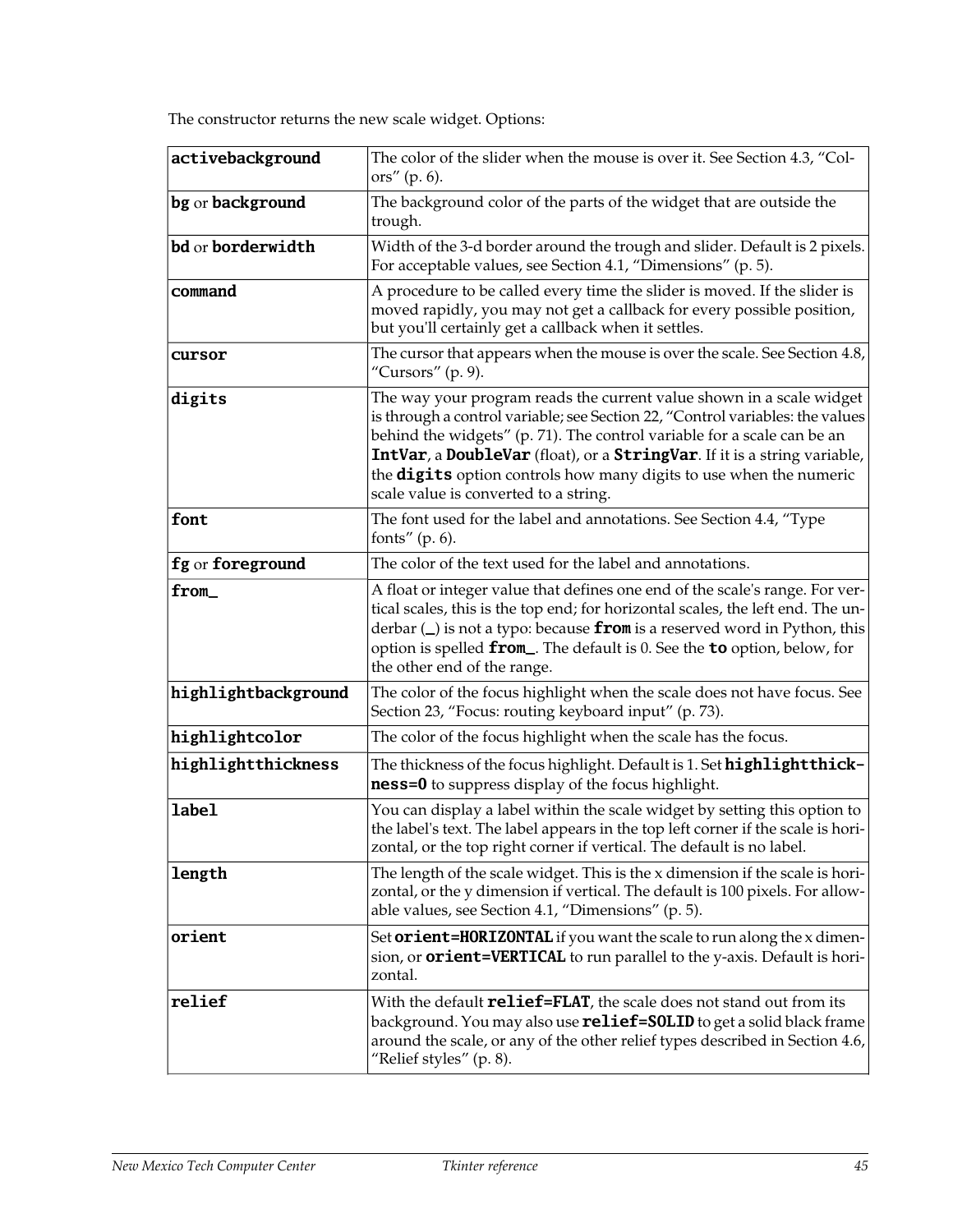| repeatdelay  | This option controls how long button 1 has to be held down in the trough<br>before the slider starts moving in that direction repeatedly. Default is<br>repeatdelay=300, and the units are milliseconds.                                                                                                                                                                                                                                                                       |
|--------------|--------------------------------------------------------------------------------------------------------------------------------------------------------------------------------------------------------------------------------------------------------------------------------------------------------------------------------------------------------------------------------------------------------------------------------------------------------------------------------|
| resolution   | Normally, the user will only be able to change the scale in whole units.<br>Set this option to some other value to change the smallest increment of<br>the scale's value. For example, if $from=-1.0$ and $to=1.0$ , and you set<br><b>resolution=0.5</b> , the scale will have 5 possible values: -1.0, -0.5, 0.0,<br>+0.5, and +1.0. All smaller movements will be ignored.                                                                                                  |
| showvalue    | Normally, the current value of the scale is displayed in text form by the<br>slider (above it for horizontal scales, to the left for vertical scales). Set this<br>option to 0 to suppress that label.                                                                                                                                                                                                                                                                         |
| sliderlength | Normally the slider is 30 pixels along the length of the scale. You can<br>change that length by setting the <b>sliderlength</b> option to your desired<br>length; see Section 4.1, "Dimensions" (p. 5).                                                                                                                                                                                                                                                                       |
| state        | Normally, scale widgets respond to mouse events, and when they have<br>the focus, also keyboard events. Set state=DISABLED to make the widget<br>unresponsive.                                                                                                                                                                                                                                                                                                                 |
| takefocus    | Normally, the focus will cycle through scale widgets. Set this option to 0<br>if you don't want this behavior. See Section 23, "Focus: routing keyboard<br>input" (p. 73).                                                                                                                                                                                                                                                                                                     |
| tickinterval | Normally, no "ticks" are displayed along the scale. To display periodic<br>scale values, set this option to a number, and ticks will be displayed on<br>multiples of that value. For example, if from_=0.0, to=1.0, and tick-<br><b>interval=0.25</b> , labels will be displayed along the scale at values 0.0,<br>0.25, 0.50, 0.75, and 1.00. These labels appear below the scale if horizontal,<br>to its left if vertical. Default is 0, which suppresses display of ticks. |
| to           | A float or integer value that defines one end of the scale's range; the other<br>end is defined by the <b>from</b> option, discussed above. The <b>to</b> value can<br>be either greater than or less than the <b>from</b> value. For vertical scales,<br>the to value defines the bottom of the scale; for horizontal scales, the<br>right end.                                                                                                                               |
| troughcolor  | The color of the trough.                                                                                                                                                                                                                                                                                                                                                                                                                                                       |
| variable     | The control variable for this scale, if any; see Section 22, "Control variables:<br>the values behind the widgets" (p. 71). Control variables may be from<br>class IntVar, DoubleVar (float), or StringVar. In the latter case, the<br>numerical value will be converted to a string. See the the <b>digits</b> option,<br>above, for more information on this conversion.                                                                                                     |
| width        | The width of the trough part of the widget. This is the x dimension for<br>vertical scales and the y dimension if the scale has <b>orient=HORIZONTAL</b> .<br>Default is 15 pixels.                                                                                                                                                                                                                                                                                            |

Scale objects have these methods:

# **.get()**

This method returns the current value of the scale.

### **.set (** *value* **)**

Sets the scale's value.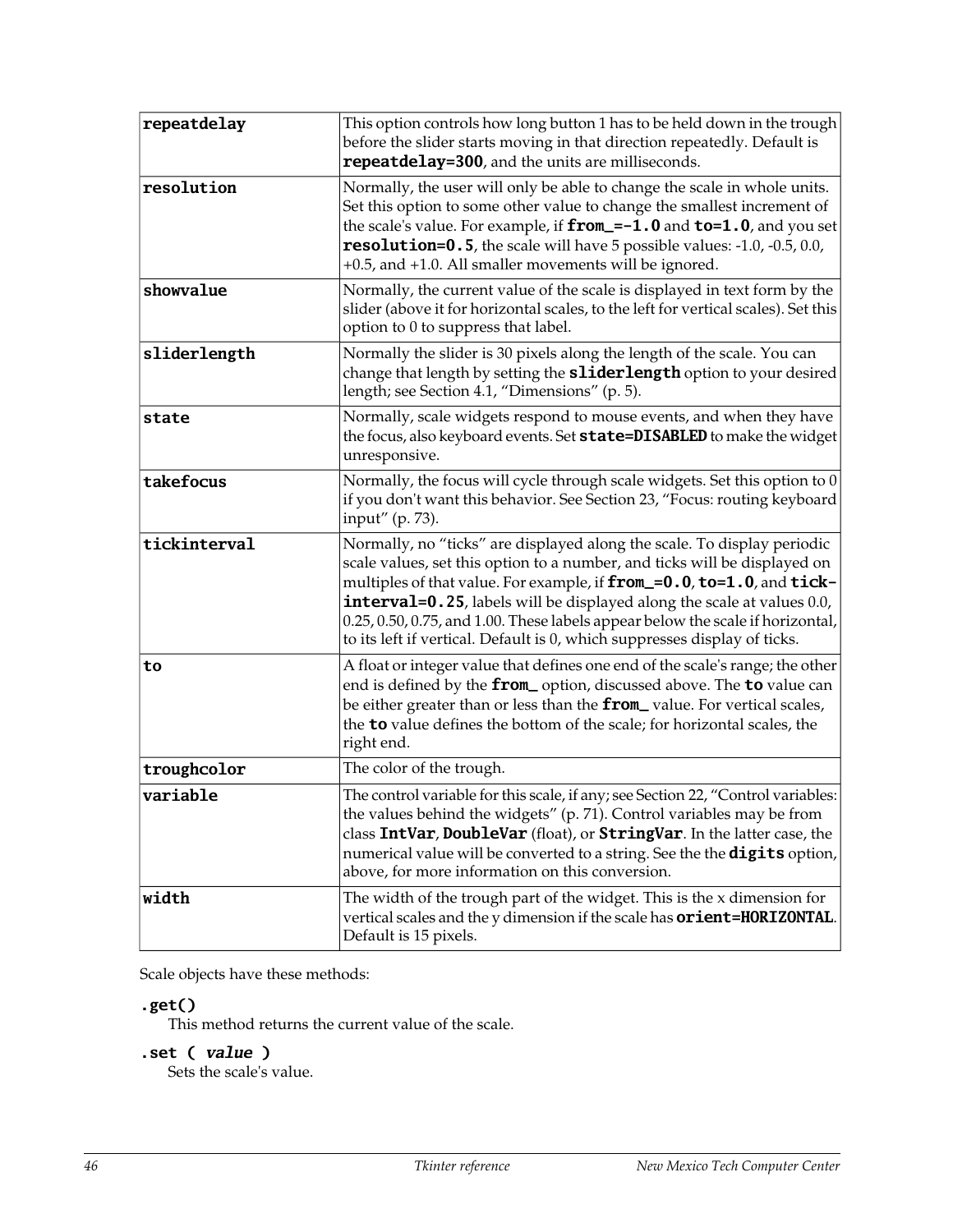# **16. The Scrollbar widget**

A number of widgets, such as listboxes and canvases, can act like sliding windows into a larger virtual area. You can connect scrollbar widgets to them to give the user a way to slide the view around relative to the contents. Here's a screen shot of an entry widget with an associated scrollbar widget:

| spam. That's not got much |  |  |
|---------------------------|--|--|
|                           |  |  |

- The *slider*, or *scroll thumb*, is the raised-looking rectangle that shows the current scroll position.
- The two triangular *arrowheads* at each end are used for moving the position by small steps.
- The *trough* is the sunken-looking area visible behind the arrowheads and slider.
- Scrollbars can be horizontal, like the one shown above, or vertical. A widget that has two scrollable dimensions, such as a canvas or listbox, can have both a horizontal and a vertical scrollbar.
- The slider's size and position, relative to the length of the entire widget, show the size and position of the view relative to its total size. For example, if a vertical scrollbar is associated with a listbox, and its slider extends from 50% to 75% of the height of the scrollbar, that means that the visible part of the listbox shows that portion of the overall list starting at the halfway mark and ending at the three-quarter mark.
- In a horizontal scrollbar, clicking B1 (button 1) on the left arrowhead moves the view by a small amount to the left. Clicking B1 on the right arrowhead moves the view by that amount to the right. For a vertical scrollbar, clicking the upward- and downward-pointing arrowheads moves the view small amounts up or down. Refer to the discussion of the associated widget to find out the exact amount that these actions move the view.
- The user can drag the slider with B1 or B2 (the middle button) to move the view.
- For a horizontal scrollbar, clicking B1 in the trough to the left of the slider moves the view left by a page, and clicking B1 in the trough to the right of the slider moves the view a page to the right. For a vertical scrollbar, the corresponding actions move the view a page up or down.
- Clicking B2 anywhere along the trough moves the slider so that its left or top end is at the mouse, or as close to it as possible.

To create a new scrollbar widget as the child of a root window or frame *master*:

*w* = Scrollbar ( *master*, *option*, ... )

| activebackground               | The color of the slider and arrowheads when the mouse is over them. See<br>Section 4.3, "Colors" (p. 6).                                                                                                                                              |
|--------------------------------|-------------------------------------------------------------------------------------------------------------------------------------------------------------------------------------------------------------------------------------------------------|
| <b>bg</b> or <b>background</b> | The color of the slider and arrowheads when the mouse is not over them.                                                                                                                                                                               |
| bd or borderwidth              | The width of the 3-d borders around the entire perimeter of the trough,<br>and also the width of the 3-d effects on the arrowheads and slider. Default<br>is no border around the trough, and a 2-pixel border around the arrow-<br>heads and slider. |
| command                        | A procedure to be called whenever the scrollbar is moved. For a discussion<br>of the calling sequence, see Section 16.1, "The scrollbar <b>command</b> call-<br>back" (p. 49).                                                                        |
| cursor                         | The cursor that appears when the mouse is over the scrollbar. See Sec-<br>tion 4.8, "Cursors" $(p. 9)$ .                                                                                                                                              |

The constructor returns the new scrollbar widget. Options for scrollbars include: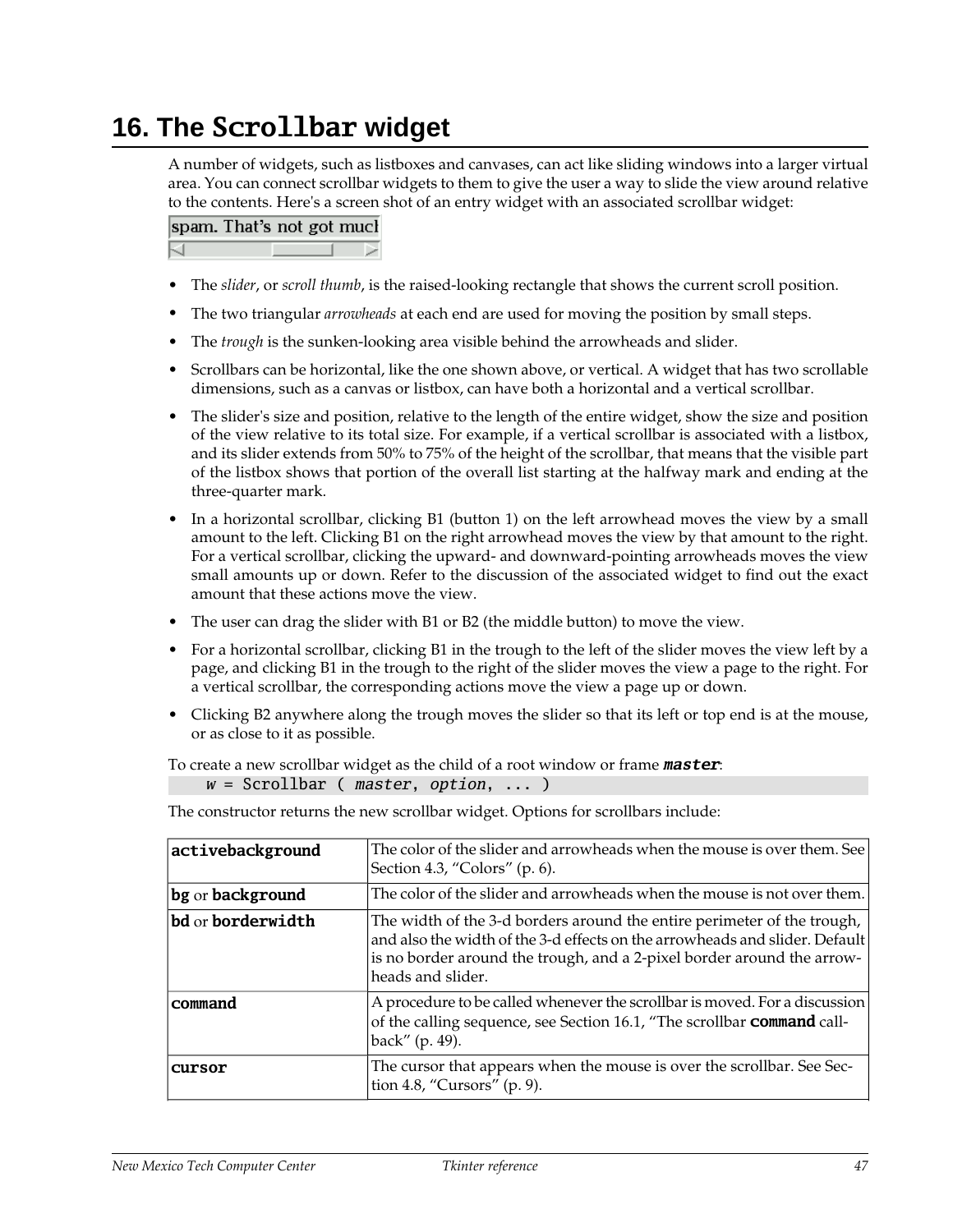| elementborderwidth  | The width of the borders around the arrowheads and slider. The default<br>is <b>elementborderwidth=-1</b> , which means to use the value of the<br>borderwidth option.                                                                                                                                                                                                                                          |
|---------------------|-----------------------------------------------------------------------------------------------------------------------------------------------------------------------------------------------------------------------------------------------------------------------------------------------------------------------------------------------------------------------------------------------------------------|
| highlightbackground | The color of the focus highlight when the scrollbar does not have focus.<br>See Section 23, "Focus: routing keyboard input" (p. 73).                                                                                                                                                                                                                                                                            |
| highlightcolor      | The color of the focus highlight when the scrollbar has the focus.                                                                                                                                                                                                                                                                                                                                              |
| highlightthickness  | The thickness of the focus highlight. Default is $1$ . Set to $0$ to suppress<br>display of the focus highlight.                                                                                                                                                                                                                                                                                                |
| jump                | This option controls what happens when a user drags the slider. Normally<br>(jump=0), every small drag of the slider causes the command callback to<br>be called. If you set this option to 1, the callback isn't called until the user<br>releases the mouse button.                                                                                                                                           |
| orient              | Set orient=HORIZONTAL for a horizontal scrollbar, orient=VERTICAL<br>for a vertical one.                                                                                                                                                                                                                                                                                                                        |
| repeatdelay         | This option controls how long button 1 has to be held down in the trough<br>before the slider starts moving in that direction repeatedly. Default is<br>repeatdelay=300, and the units are milliseconds.                                                                                                                                                                                                        |
| repeatinterval      | This option controls how often slider movement will repeat when button<br>1 is held down in the trough. Default is <b>repeatinterval=100</b> , and the<br>units are milliseconds.                                                                                                                                                                                                                               |
| takefocus           | Normally, you can tab the focus through a scrollbar widget; see Section 23,<br>"Focus: routing keyboard input" (p. 73). Set takefocus=0 if you don't<br>want this behavior. The default key bindings for scrollbars allow the user<br>to use the $\leftarrow$ and $\rightarrow$ arrow keys to move horizontal scrollbars, and they<br>can use the $\uparrow$ and $\downarrow$ keys to move vertical scrollbars. |
| troughcolor         | The color of the trough.                                                                                                                                                                                                                                                                                                                                                                                        |
| width               | Width of the scrollbar (its y dimension if horizontal, and its x dimension<br>if vertical). Default is 16. For possible values, see Section 4.1, "Dimen-<br>sions" $(p. 5)$ .                                                                                                                                                                                                                                   |

Methods on scrollbar objects include:

## **.get()**

Returns two numbers (*a*, *b*) describing the current position of the slider. The *a* value gives the position of the left or top edge of the slider, for horizontal and vertical scrollbars respectively; the *b* value gives the position of the right or bottom edge. Each value is in the interval [0.0, 1.0] where 0.0 is the leftmost or top position and 1.0 is the rightmost or bottom position. For example, if the slider extends from halfway to three-quarters of the way along the trough, you might get back the tuple  $(0.5, 0.75)$ .

## **.set (** *first***,** *last* **)**

To connect a scrollbar to another widget *w*, set *w*'s **xscrollcommand** or **yscrollcommand** to the scrollbar's **.set** method. The arguments have the same meaning as the values returned by the **.get()** method. Please note that moving the scrollbar's slider does *not* move the corresponding widget.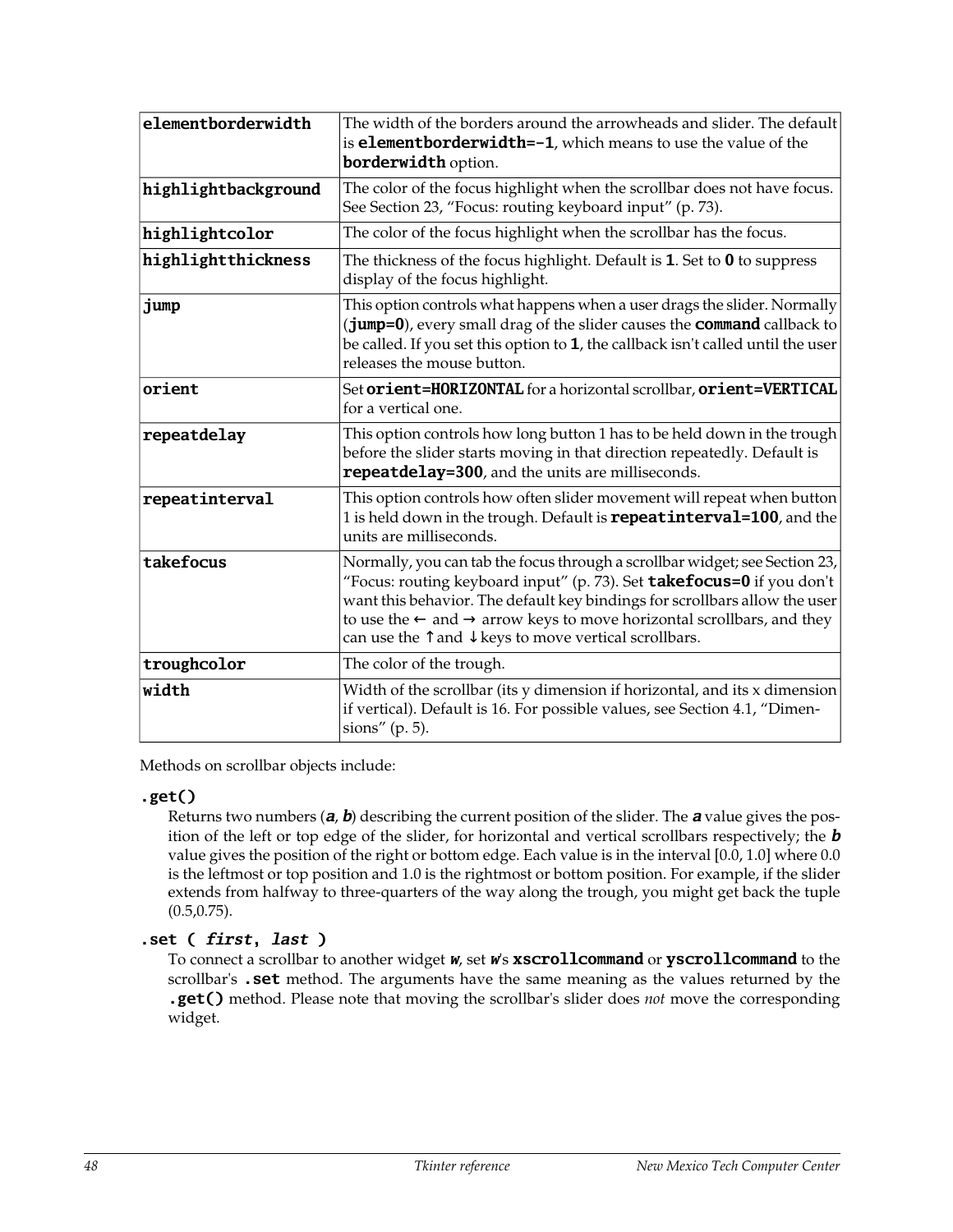# <span id="page-48-0"></span>**16.1. The scrollbar command callback**

When the user manipulates a scrollbar, the scrollbar calls its **command** callback. The arguments to this call depend on what the user does:

- When the user requests a movement of one "unit" left or up, for example by clicking button B1 on the left or top arrowhead, the arguments to the callback look like: *command*("scroll", -1, "units")
- When the user requests a movement of one unit right or down, the arguments are: *command*("scroll", 1, "units")
- When the user requests a movement of one page left or up: *command*("scroll", -1, "pages")
- When the user requests a movement of one page right or down: *command*("scroll", 1, "pages")
- When the user drags the slider to a value *f* in the range [0,1], where 0 means all the way left or up and 1 means all the way right or down, the call is: *command*("moveto", *f*)

These calling sequences match the arguments expected by the **.xview()** and **.yview()** methods of canvases, listboxes, and text widgets. The **Entry** widget does not have an **.xview()** method. See Section [8.1, "Scrolling an](#page-29-0) **Entry** widget[" \(p. 30\).](#page-29-0)

# **16.2. Connecting scrollbars to other widgets**

Here is a code fragment showing the creation of a canvas with horizontal and vertical scrollbars. In this fragment, **self** is assumed to be a **Frame** widget.

```
self.canv = Canvas ( self, width=600, height=400,
    scrollregion=(0, 0, 1200, 800) )
self.canv.grid ( row=0, column=0 )
self.scrollY = Scrollbar ( self, orient=VERTICAL,
    command=self.canv.yview )
self.scrollY.grid ( row=0, column=1, sticky=N+S )
self.scrollX = Scrollbar ( self, orient=HORIZONTAL,
    command=self.canv.xview )
self.scrollX.grid ( row=1, column=0, sticky=E+W )
self.canv["xscrollcommand"] = self.scrollX.set
self.canv["yscrollcommand"] = self.scrollY.set
```
Notes:

- The connection goes both ways. The canvas's **xscrollcommand** option has to be connected to the horizontal scrollbar's **.set** method, and the scrollbar's **command** option has to be connected to the canvas's **.xview** method. The vertical scrollbar and canvas must have the same mutual connection.
- The **sticky** options on the **[.grid\(\)](#page-3-0)** method calls for the scrollbars force them to stretch just enough to fit the corresponding dimension of the canvas.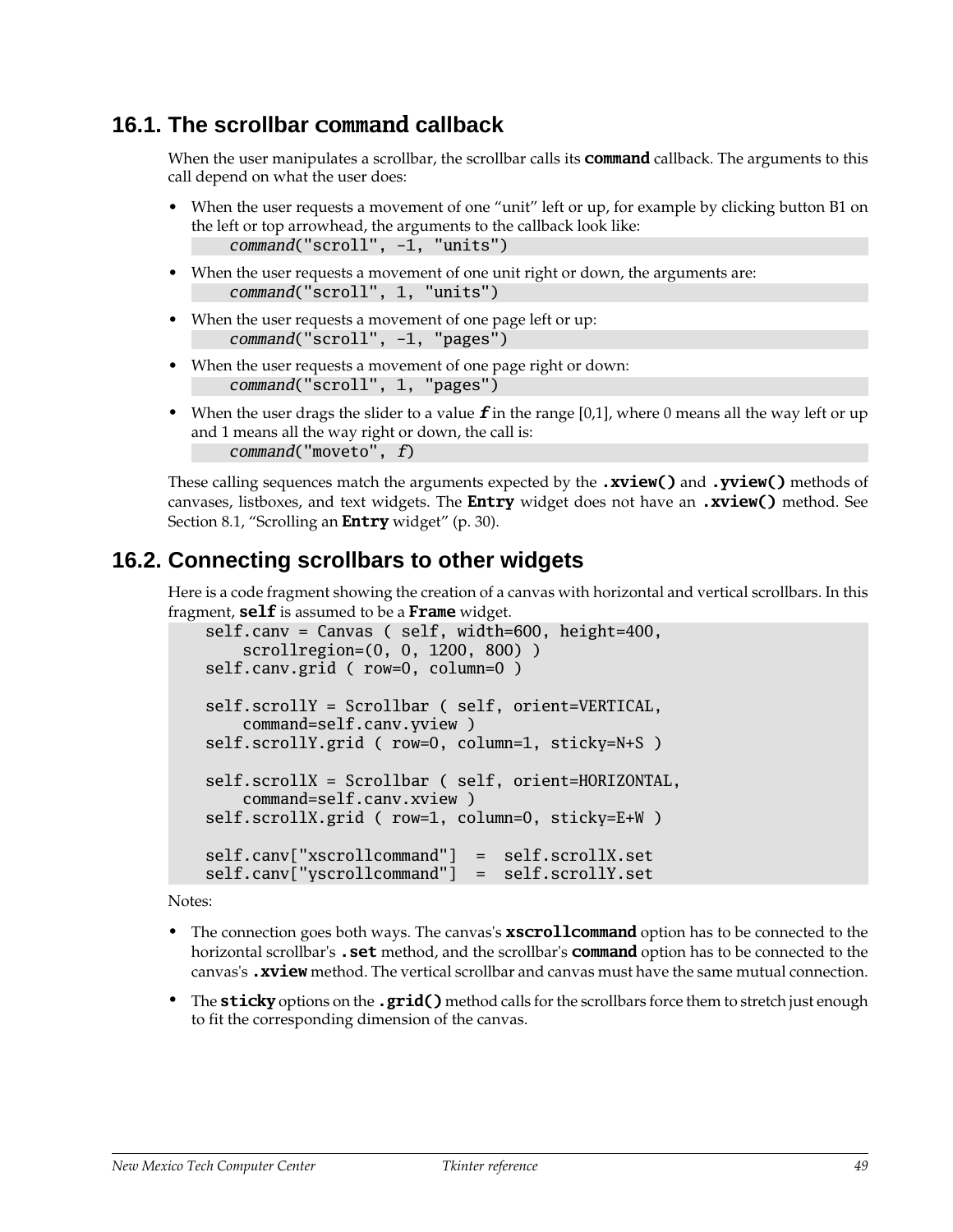# **17. The Text widget**

Text widgets are a much more generalized method for handling multiple lines of text than the **Label** widget. Text widgets are pretty much a complete text editor in a window:

- You can mix text with different fonts, colors, and backgrounds.
- You can intersperse embedded images with text. An image is treated as a single character. See [Sec](#page-52-0)tion [17.3, "Images in text widgets" \(p. 53\)](#page-52-0).
- You can even embed in it a "window" containing any Tkinter widget—even a frame widget containing other widgets. A window is also treated as a single character. See Section [17.4, "Windows in text](#page-52-1) [widgets" \(p. 53\)](#page-52-1).
- An *index* is a way of describing a specific position between two characters of a text widget. See [Sec](#page-51-0)tion [17.1, "Indices in text widgets" \(p. 52\)](#page-51-0).
- Text widgets allow you to define names for regions of the text called *tags*. You can change the appearance of a tagged region, changing its font, foreground and background colors, and other attributes. See Section [17.5, "Tags in text widgets" \(p. 53\)](#page-52-2).
- A text widget may contain invisible *mark* objects between character positions. See Section [17.2, "Marks](#page-51-1) [in text widgets" \(p. 52\).](#page-51-1)

To create a text widget as the child of a root window or frame named *master*: *w* = Text ( *master*, *option*, ... )

| bg or background    | The default background color of the text widget. See Section 4.3, "Col-<br>ors''(p. 6).                                                                                                                   |
|---------------------|-----------------------------------------------------------------------------------------------------------------------------------------------------------------------------------------------------------|
| bd or borderwidth   | The width of the border around the text widget. Default is 2 pixels.                                                                                                                                      |
| cursor              | The cursor that will appear when the mouse is over the text widget. See<br>Section 4.8, "Cursors" (p. 9).                                                                                                 |
| exportselection     | Normally, text selected within a text widget is exported to be the selection<br>in the window manager. Set exportselection=0 if you don't want<br>that behavior.                                          |
| font                | The default font for text inserted into the widget. Note that you can have<br>multiple fonts in the widgets by using tags to change the properties of<br>some text. See Section 4.4, "Type fonts" (p. 6). |
| fg or foreground    | The color used for text (and bitmaps) within the widget. You can change<br>the color for tagged regions; this option is just the default.                                                                 |
| height              | The height of the widget in lines (not pixels!), measured according to the<br>current <b>font</b> size.                                                                                                   |
| highlightbackground | The color of the focus highlight when the text widget does not have focus.<br>See Section 23, "Focus: routing keyboard input" (p. 73).                                                                    |
| highlightcolor      | The color of the focus highlight when the text widget has the focus.                                                                                                                                      |
| highlightthickness  | The thickness of the focus highlight. Default is 1. Set highlight thick-<br>ness=0 to suppress display of the focus highlight.                                                                            |
| insertbackground    | The color of the insertion cursor. Default is black.                                                                                                                                                      |
| insertborderwidth   | Size of the 3-D border around the insertion cursor. Default is $0$ .                                                                                                                                      |

The constructor returns the new text widget. Options include: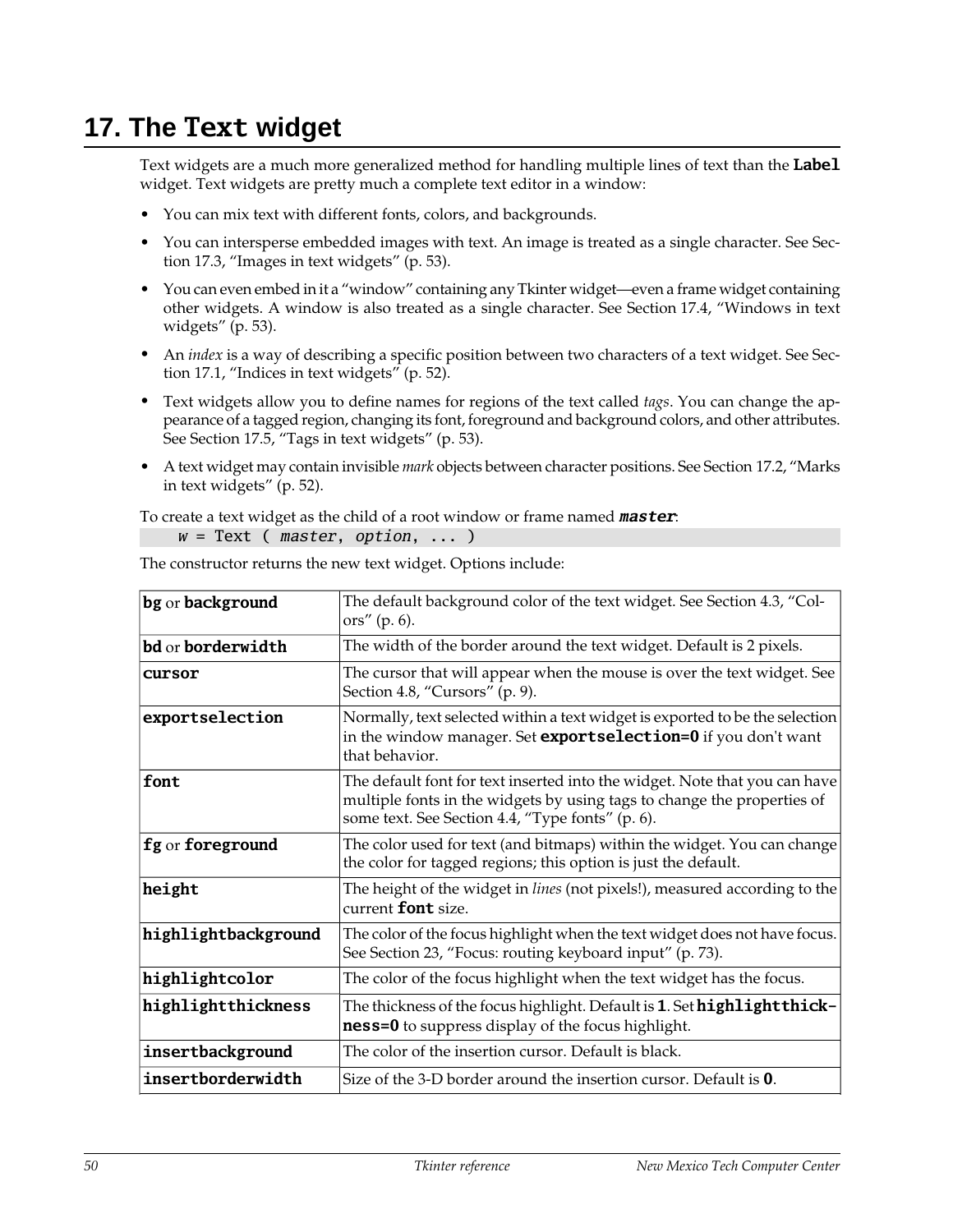| insertofftime     | The number of milliseconds the insertion cursor is off during its blink<br>cycle. Set this option to zero to suppress blinking. Default is 300.                                                                                                 |
|-------------------|-------------------------------------------------------------------------------------------------------------------------------------------------------------------------------------------------------------------------------------------------|
| insertontime      | The number of milliseconds the insertion cursor is on during its blink<br>cycle. Default is 600.                                                                                                                                                |
| insertwidth       | Width of the insertion cursor (its height is determined by the tallest item<br>in its line). Default is 2 pixels.                                                                                                                               |
| padx              | The size of the internal padding added to the left and right of the text<br>area. Default is one pixel. For possible values, see Section 4.1, "Dimen-<br>sions" $(p. 5)$ .                                                                      |
| pady              | The size of the internal padding added above and below the text area.<br>Default is one pixel.                                                                                                                                                  |
| relief            | The 3-D appearance of the text widget. Default is <b>relief=SUNKEN</b> ; for<br>other values, see Section 4.6, "Relief styles" (p. 8).                                                                                                          |
| selectbackground  | The background color to use displaying selected text.                                                                                                                                                                                           |
| selectborderwidth | The width of the border to use around selected text.                                                                                                                                                                                            |
| selectforeground  | The foreground color to use displaying selected text.                                                                                                                                                                                           |
| spacing1          | This option specifies how much extra vertical space is put above each line<br>of text. If a line wraps, this space is added only before the first line it oc-<br>cupies on the display. Default is $0$ .                                        |
| spacing2          | This option specifies how much extra vertical space to add between dis-<br>played lines of text when a logical line wraps. Default is 0.                                                                                                        |
| spacing3          | This option specifies how much extra vertical space is added below each<br>line of text. If a line wraps, this space is added only after the last line it<br>occupies on the display. Default is 0.                                             |
| state             | Normally, text widgets respond to keyboard and mouse events; set<br>state=NORMAL to get this behavior. If you set state=DISABLED, the<br>text widget will not respond, and you won't be able to modify its contents<br>programmatically either. |
| tabs              | This option controls how tab characters position text. See Section 17.6,<br>"Setting tabs in a Text widget" (p. 54).                                                                                                                            |
| takefocus         | Normally, focus will visit a text widget (see Section 23, "Focus: routing<br>keyboard input" (p. 73)). Set takefocus=0 if you do not want focus in<br>the widget.                                                                               |
| width             | The width of the widget in <i>characters</i> (not pixels!), measured according<br>to the current font size.                                                                                                                                     |
| wrap              | This option controls the display of lines that are too wide.                                                                                                                                                                                    |
|                   | With the default behavior, <b>wrap=CHAR</b> , any line that gets too long<br>will be broken at any character.                                                                                                                                   |
|                   | Set wrap=WORD and it will break the line after the last word that will<br>fit.                                                                                                                                                                  |
|                   | If you want to be able to create lines that are too long to fit in the<br>window, set wrap=NONE and provide a horizontal scrollbar.                                                                                                             |
| xscrollcommand    | To make the text widget horizontally scrollable, set this option to the<br>. set method of the horizontal scrollbar.                                                                                                                            |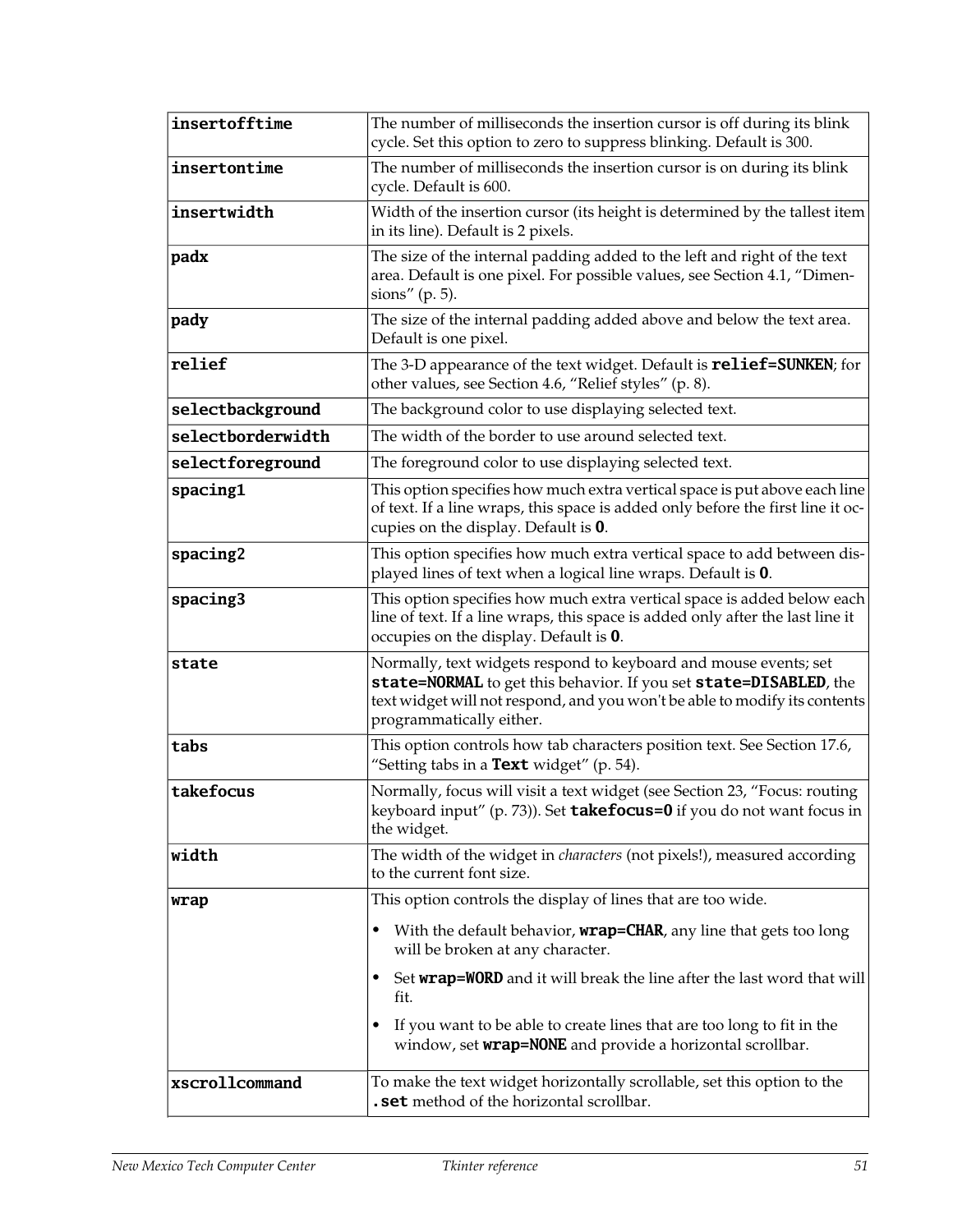<span id="page-51-0"></span>

| yscrollcommand | To make the text widget vertically scrollable, set this option to the $\cdot$ <b>set</b> |
|----------------|------------------------------------------------------------------------------------------|
|                | method of the vertical scrollbar.                                                        |

# **17.1. Indices in text widgets**

An *index* is a general method of specifying a position in the content of a text widget. An index is a string with one of these forms:

### **"***line***.***column***"**

The position just before the given *column* (counting from zero) on the given *line* (counting from one). Examples: **"1.0"** is the position of the beginning of the text; **"2.3"** is the position before the fourth character of the second line.

### **"***line***.end"**

The position just before the newline at the end of the given line (counting from one). So, for example, index **"10.end"** is the position at the end of the tenth line.

### **INSERT**

The position of the insertion cursor in the text widget.

### **CURRENT**

The position of the character closest to the mouse pointer.

### **END**

The position after the last character of the text.

### **SEL\_FIRST**

If some of the text in the widget is currently selection (as by dragging the mouse over it), this is the position before the start of the selection. If you try to use this index and nothing is selected, a **TclError** exception will be raised.

### **SEL\_LAST**

The position after the end of the selection, if any. As with **SEL\_FIRST**, you'll get a **TclError** exception if you use such an index and there is no selection.

### **"***markname***"**

You can use a mark as an index; just pass its name where an index is expected. See [Section](#page-51-1) 17.2, ["Marks in text widgets" \(p. 52\)](#page-51-1).

### **"***tag***.first"**

The position before the first character of the region tagged with name *tag*; see Section [17.5, "Tags](#page-52-2) [in text widgets" \(p. 53\).](#page-52-2)

## **"***tag***.last"**

The position after the last character of a tagged region.

## **"@***x***,***y***"**

The position before the character closest to the coordinate (*x*, *y*).

### <span id="page-51-1"></span>*embedded-object*

If you have an image or window embedded in the text widget, you can use the **PhotoImage**, **BitmapImage**, or embedded widget as an index. See Section [17.3, "Images in text widgets" \(p. 53\)](#page-52-0) and Section [17.4, "Windows in text widgets" \(p. 53\)](#page-52-1).

# **17.2. Marks in text widgets**

A *mark* represents a floating position somewhere in the contents of a text widget.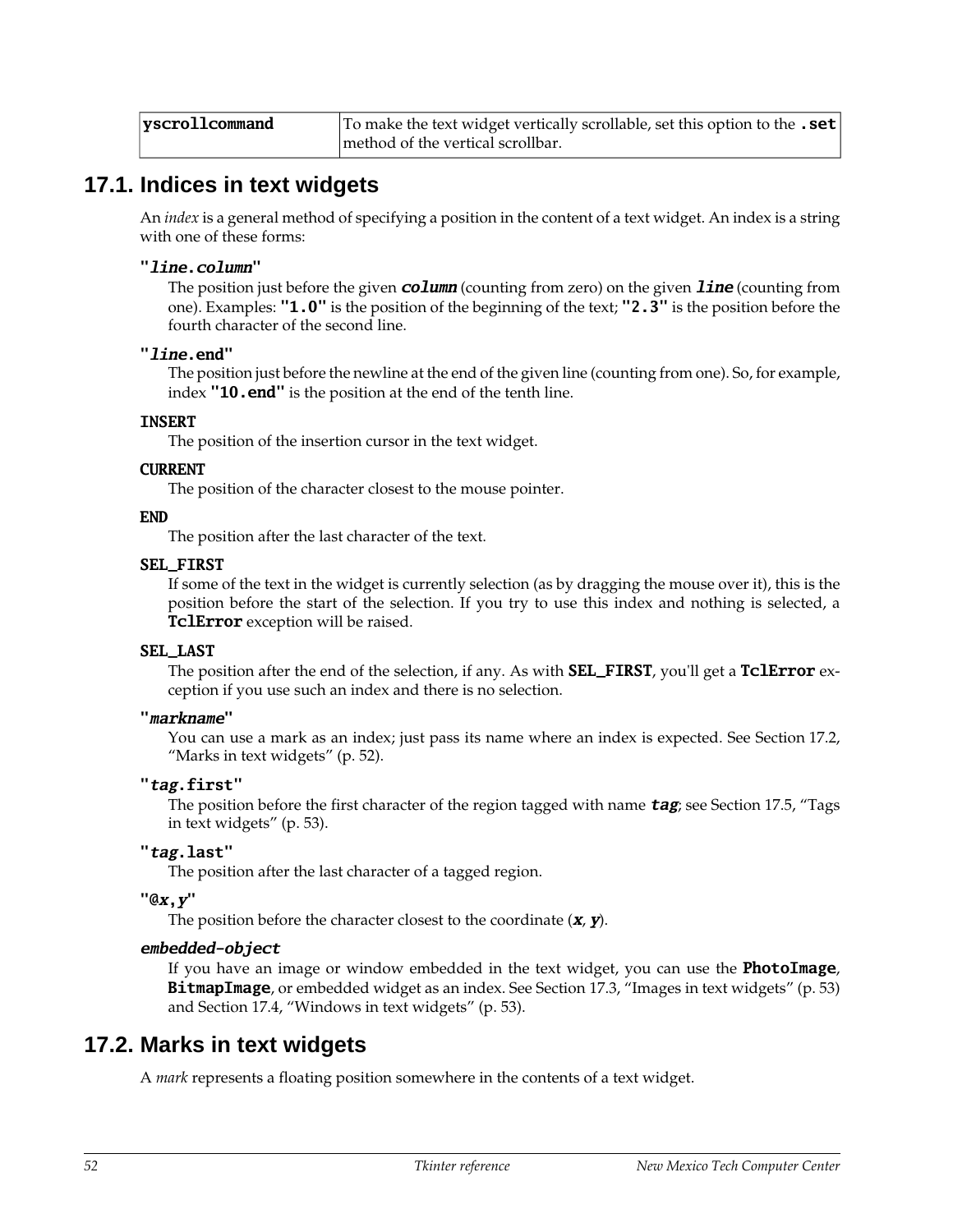- You handle each mark by giving it a name. This name can be any string that doesn't include whitespace or periods.
- There are two special marks. **INSERT** is the current position of the insertion cursor, and **CURRENT** is the position closest to the mouse cursor.
- Marks float along with the adjacent content. If you modify text somewhere away from a mark, the mark stays at the same position relative to its immediate neighbors.
- Marks have a property called *gravity* that controls what happens when you insert text at a mark. The default gravity is **RIGHT**, which means that when new text is inserted at that mark, the mark stays after the end of the new text. If you set the gravity of a mark to **LEFT** (using the text widget's **.mark\_gravity()** method), the mark will stay at a position just before text newly inserted at that mark.
- Deleting the text all around a mark does not remove the mark. If you want to remove a mark, use the **.mark\_unset()** method on the text widget.

<span id="page-52-0"></span>Refer to Section [17.7, "Methods on](#page-53-1) **Text** widgets[" \(p. 54\),](#page-53-1) below, to see how to use marks.

# **17.3. Images in text widgets**

You can put an image or bitmap into a text widget. It is treated as a single character whose size is the natural size of the object. See Section [4.9, "Images" \(p. 10\)](#page-9-0) andSection [4.7, "Bitmaps" \(p. 8\)](#page-7-1).

<span id="page-52-1"></span>Images are placed into the text widget by calling that widget's **.image\_create()** method. See below for the calling sequence and other methods for image manipulation.

Images are manipulated by passing their name to methods on the text widget. You can give Tkinter a name for an image, or you can just let Tkinter generate a default name for that image.

# **17.4. Windows in text widgets**

<span id="page-52-2"></span>You can put any Tkinter widget—even a frame containing other widgets—into a text widget. For example, you can put a fully functional button or a set of radiobuttons into a text widget.

Use the **.window\_create()** method on the text widget to add the embedded widget. For the calling sequence and related methods, see Section [17.7, "Methods on](#page-53-1) **Text** widgets" [\(p. 54\).](#page-53-1)

# **17.5. Tags in text widgets**

There are lots of ways to change both the appearance and functionality of the items in a text widget. For text, you can change the font, size, and color. Also, you can make text, widgets, or embedded images respond to keyboard or mouse actions.

To control these appearance and functional features, you associate each feature with a *tag*. You can then associate a tag with any number of pieces of text in the widget.

- The name of a tag can be any string that does not contain white space or periods.
- There is one special predefined tag called **SEL**. This is the region currently selected, if any.
- Since any character may be part of more than one tag, there is a *tag stack* that orders all the tags. Entries are added at the end of the tag list, and later entries have priority over earlier entries.

So, for example, if there is a character  $c$  that is part of two tagged regions  $t_1$  and  $t_2$ , and  $t_1$  is deeper in the tag stack than  $t_2$ , and  $t_1$  wants the text to be green and  $t_2$  wants it to be blue,  $c$  will be rendered in blue because *t<sup>2</sup>* has precedence over *t<sup>1</sup>* .

• You can change the ordering of tags in the tag stack.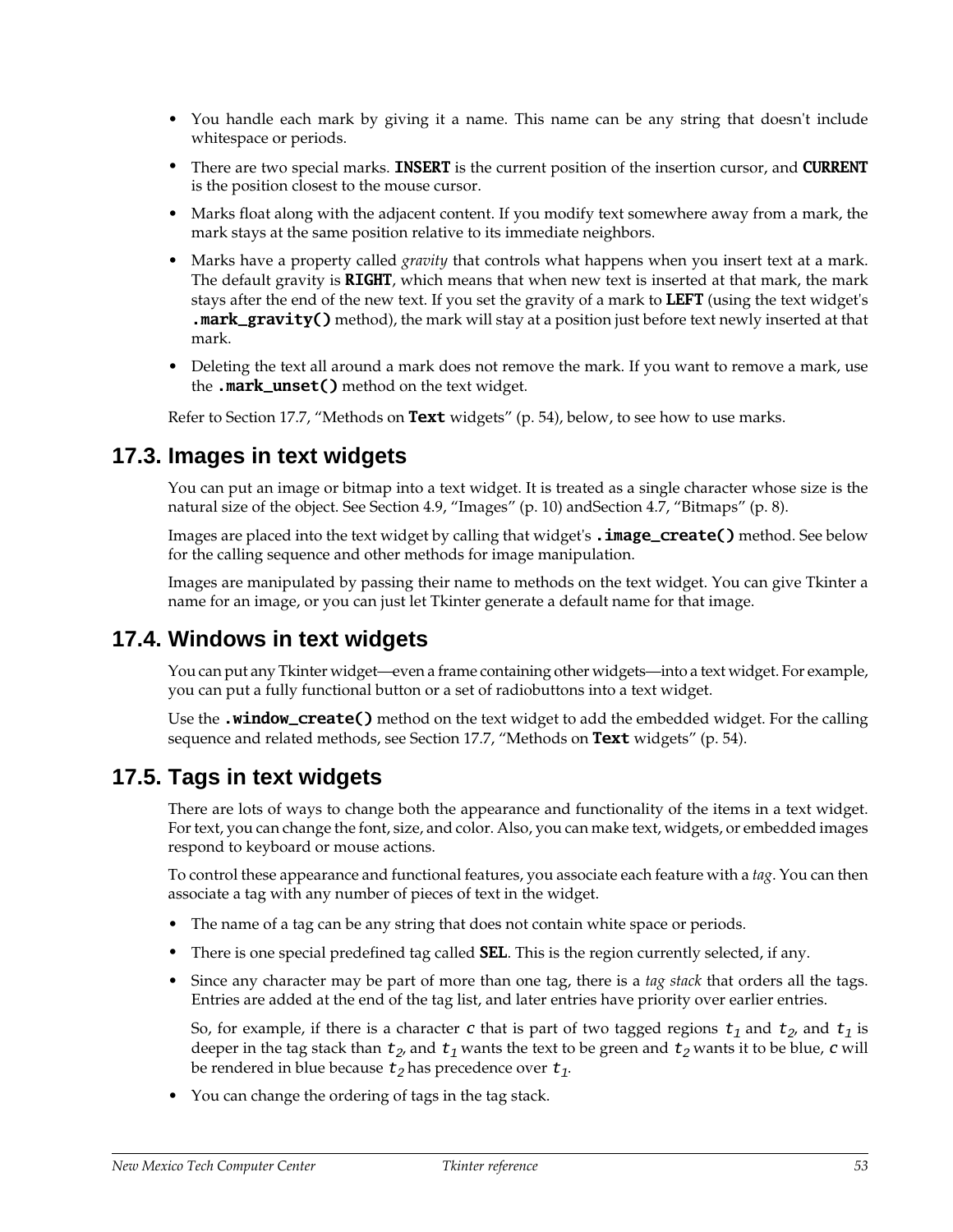<span id="page-53-0"></span>Tags are created by using the **.tag\_add()** method on the text widget. See Section [17.7, "Methods on](#page-53-1) **Text** [widgets" \(p. 54\),](#page-53-1) below, for information on this and related methods.

# **17.6. Setting tabs in a Text widget**

The **tabs** option for **Text** widgets gives you a number of ways to set tab stops within the widget.

- The default is to place tabs every eight characters.
- To set specific tab stops, set this option to a sequence of one or more distances. For example, setting **tabs=("3c", "5c", "12c")** would put tab stops 3, 5, and 12cm from the left side. Past the last tab you set, tabs have the same width as the distance between the last two existing tab stops. So, continuing our example, because **12c-5c** is 7 cm, if the user keeps pressing the *Tab* key, the cursor would be positioned at 19cm, 26cm, 33cm, and so on.
- Normally, text after a tab character is aligned with its left edge on the tab stop, but you can include any of the keywords **LEFT**, **RIGHT**, **CENTER**, or **NUMERIC** in the list after a distance, and that will change the positioning of the text after each tab.
	- A **LEFT** tab stop has the default behavior.
	- A **RIGHT** tab stop will position the text so its right edge is on the stop.
	- A **CENTER** tab will center the following text on the tab stop.
	- A **NUMERIC** tab stop will place following text to the left of the stop up until the first period (**"."**) in the text—after that, the period will be centered on the stop, and the rest of the text will positioned to its right.

<span id="page-53-1"></span>For example, setting **tabs=("0.5i", "0.8i", RIGHT, "1.2i", CENTER, "2i", NUMERIC)** would set four tab stops: a left-aligned tab stop half an inch from the left side, a right-aligned tab stop 0.8" from the left side, a center-aligned tab stop 1.2" from the left, and a numeric-aligned tab stop 2" from the left.

# **17.7. Methods on Text widgets**

These methods are available on all text widgets:

```
.compare ( index1, op, index2 )
```
Compares the positions of two indices in the text widget, and returns true if the relational *op* holds between *index1* and *index2*. The *op* specifies what comparison to use, one of: **"<"**, **"<="**, **"=="**, **"!="**, **">="**, or **">"**.

For example, for a text widget **t**, **t.compare("2.0", "<=", END)** returns true if the beginning of the second line is before or at the end of the text in **t**.

## **.delete (** *index1***,** *index2***=None )**

Deletes text starting just after *index1*. If the second argument is omitted, only one character is deleted. If a second index is given, deletion proceeds up to, but not including, the character after *index2*. Recall that indices sit *between* characters.

## **.get (** *index1***,** *index2***=None )**

Use this method to retrieve the current text from the widget. Retrieval starts at index *index1*. If the second argument is omitted, you get the character after *index1*. If you provide a second index, you get the text between those two indices. Embedded images and windows (widgets) are ignored.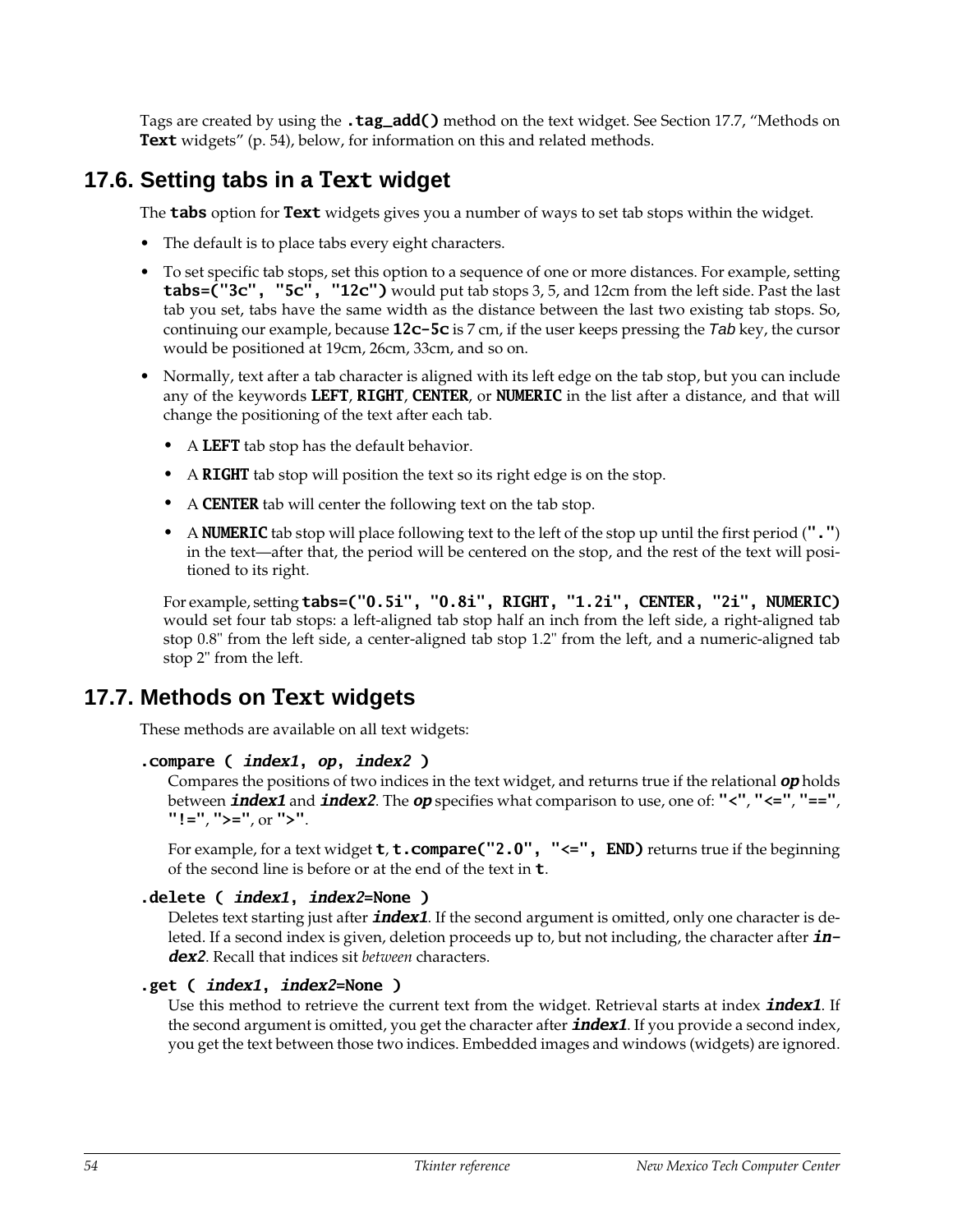#### **.image\_cget (** *index***,** *option* **)**

To retrieve the current value of an option set on an embedded image, call this method with an index pointing to the image and the name of the option.

#### **.image\_configure (** *index***,** *option***, ... )**

To set one or more options on an embedded image, call this method with an index pointing to the image as the first argument, and one or more *option***=***value* pairs.

If you specify no options, you will get back a dictionary defining all the options on the image, and the corresponding values.

#### **.image\_names()**

This method returns a tuple of the names of all the text widget's embedded images.

#### **.index (** *i* **)**

For an index *i*, this method returns the equivalent position in the form **"***line***.***char***"**.

#### **.insert (** *index***,** *text***,** *tags***=None )**

Inserts the given *text* at the given *index*.

If you omit the **tags** argument, the newly inserted text will be tagged with any tags that apply to the characters *both* before and after the insertion point.

If you want to apply one or more tags to the text you are inserting, provide as a third argument a sequence of tag strings. Any tags that apply to existing characters around the insertion point are ignored.

#### **.mark\_gravity (** *mark***,** *gravity***=None )**

Changes or queries the gravity of an existing mark; see Section [17.2, "Marks in text widgets" \(p. 52\),](#page-51-1) above, for an explanation of gravity.

To set the gravity, pass in the name of the mark, followed by either **LEFT** or **RIGHT**. To find the gravity of an existing mark, omit the second argument and the method returns **LEFT** or **RIGHT**.

#### **.mark\_names()**

Returns a sequence of the names of all the marks in the window, including **INSERT** and **CURRENT**.

```
.mark_set ( mark, index )
```
If no mark with name *mark* exists, one is created with **RIGHT** gravity and placed where *index* points. If the mark already exists, it is moved to the new location.

#### **.mark\_unset (** *mark* **)**

Removes the named mark.

#### **.search (** *pattern***,** *index***,** *option***, ... )**

Searches for *pattern* (which can be either a string or a regular expression) in the buffer starting at the given *index*. If it succeeds, it returns an index of the **"***line***.***char***"** form; if it fails, it returns an empty string.

Set this option to 1 to search backwards from the index. Default is forwards. **backwards** If you set this option to an **IntVar** control variable, when there is a match you can retrieve the length of the text that matched by using the **.get()** method on that variable after the method returns. **count** Set this option to 1 to interpret the *pattern* as a Tcl-style regular expression. The default is to look for an exact match to *pattern*. Tcl **regexp**

The allowable options for this method are: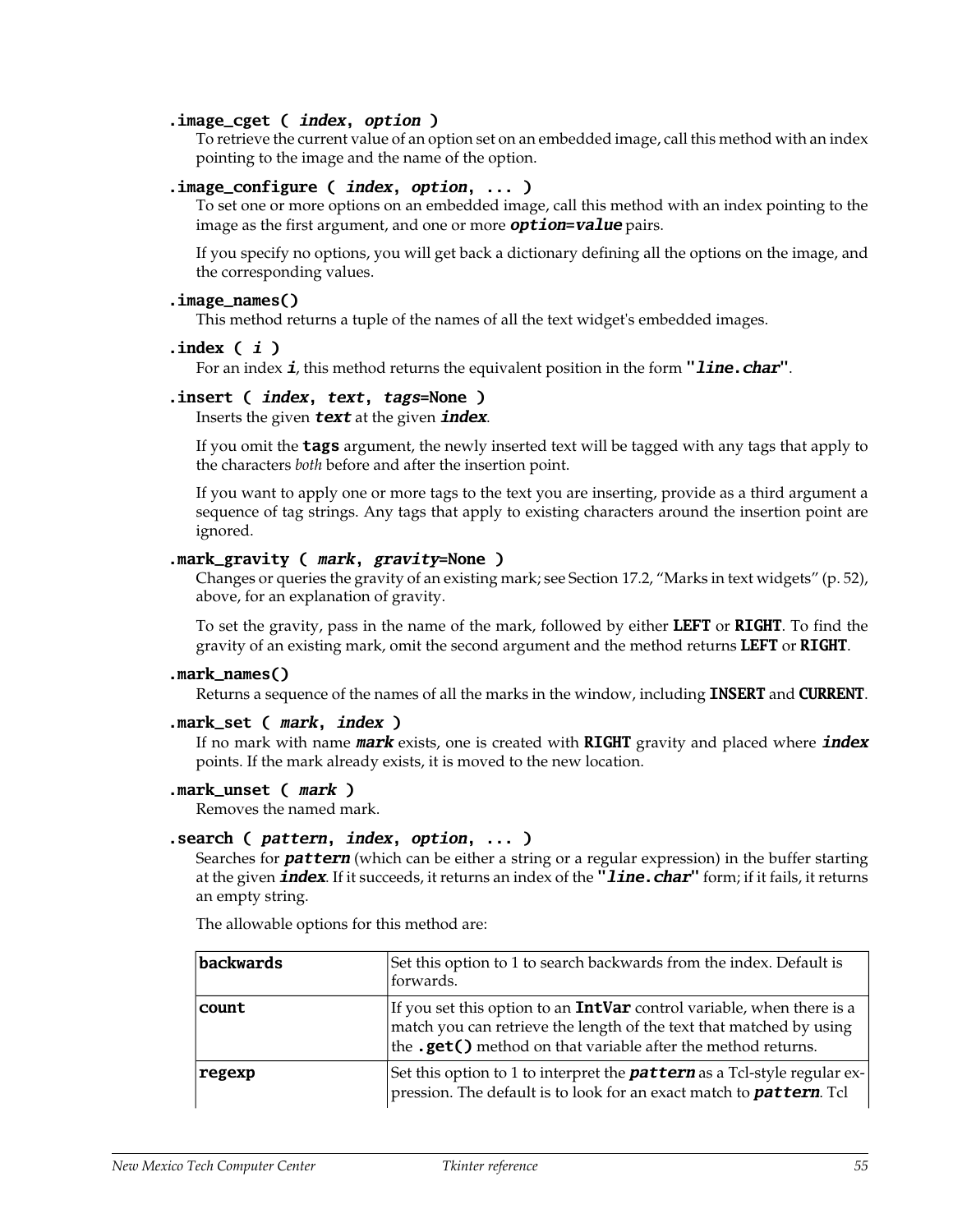|           | regular expressions are a subset of Python regular expressions, sup-<br>porting these features: $\cdot$ $\in$ $\mathbb{C}_{1}$ ] $\left(\ldots\right)$ $*$ + ? $\mathbf{e}_{1}$ $\mathbf{e}_{2}$ |
|-----------|--------------------------------------------------------------------------------------------------------------------------------------------------------------------------------------------------|
| nocase    | Set this option to 1 to ignore case. The default is a case-sensitive search.                                                                                                                     |
| stopindex | To limit the search, set this option to the index beyond which the search<br>should not go.                                                                                                      |

#### **.see (** *index* **)**

If the text containing the given index is not visible, scroll the text until that text is visible.

#### **.tag\_add (** *tagName***,** *index1***,** *index2***=None )**

This method associates the tag named *tagName* with a region of the contents starting just after index *index1* and extending up to index *index2*. If you omit *index2*, only the character after *index1* is tagged.

#### **.tag\_bind (** *tagName***,** *sequence***,** *func***,** *add***=None )**

This method binds an event to all the text tagged with *tagName*. See Section [24, "Events" \(p. 75\),](#page-74-0) below, for more information on event bindings.

To create a new binding for tagged text, use the first three arguments: *sequence* identifies the event, and *func* is the function you want it to call when that event happens.

To add another binding to an existing tag, pass the same first three arguments and **"+"** as the fourth argument.

To find out what bindings exist for a given sequence on a tag, pass only the first two arguments; the method returns the associated function.

To find all the bindings for a given tag, pass only the first argument; the method returns a list of all the tag's *sequence* arguments.

```
.tag_cget ( tagName, option )
```
Use this method to retrieve the value of the given *option* for the given *tagName*.

#### **.tag\_config (** *tagName***,** *option***, ... )**

To change the value of options for the tag named *tagName*, pass in one or more *option***=***value* pairs.

If you pass only one argument, you will get back a dictionary defining all the options and their values currently in force for the named tag.

Here are the options for tag configuration:

| background  | The background color for text with this tag. Note that you can't use<br>bg as an abbreviation.                                                                                                         |
|-------------|--------------------------------------------------------------------------------------------------------------------------------------------------------------------------------------------------------|
| bgstipple   | To make the background appear grayish, set this option to one of the<br>standard bitmap names (see Section 4.7, "Bitmaps" (p. 8)). This has<br>no effect unless you also specify a <b>background</b> . |
| borderwidth | Width of the border around text with this tag. Default is $0$ . Note that<br>you can't use <b>bd</b> as an abbreviation.                                                                               |
| fgstipple   | To make the text appear grayish, set this option a bitmap name.                                                                                                                                        |
| font        | The font used to display text with this tag. See Section 4.4, "Type<br>fonts" $(p. 6)$ .                                                                                                               |
| foreground  | The color used for text with this tag. Note that you can't use the $fg$<br>abbreviation here.                                                                                                          |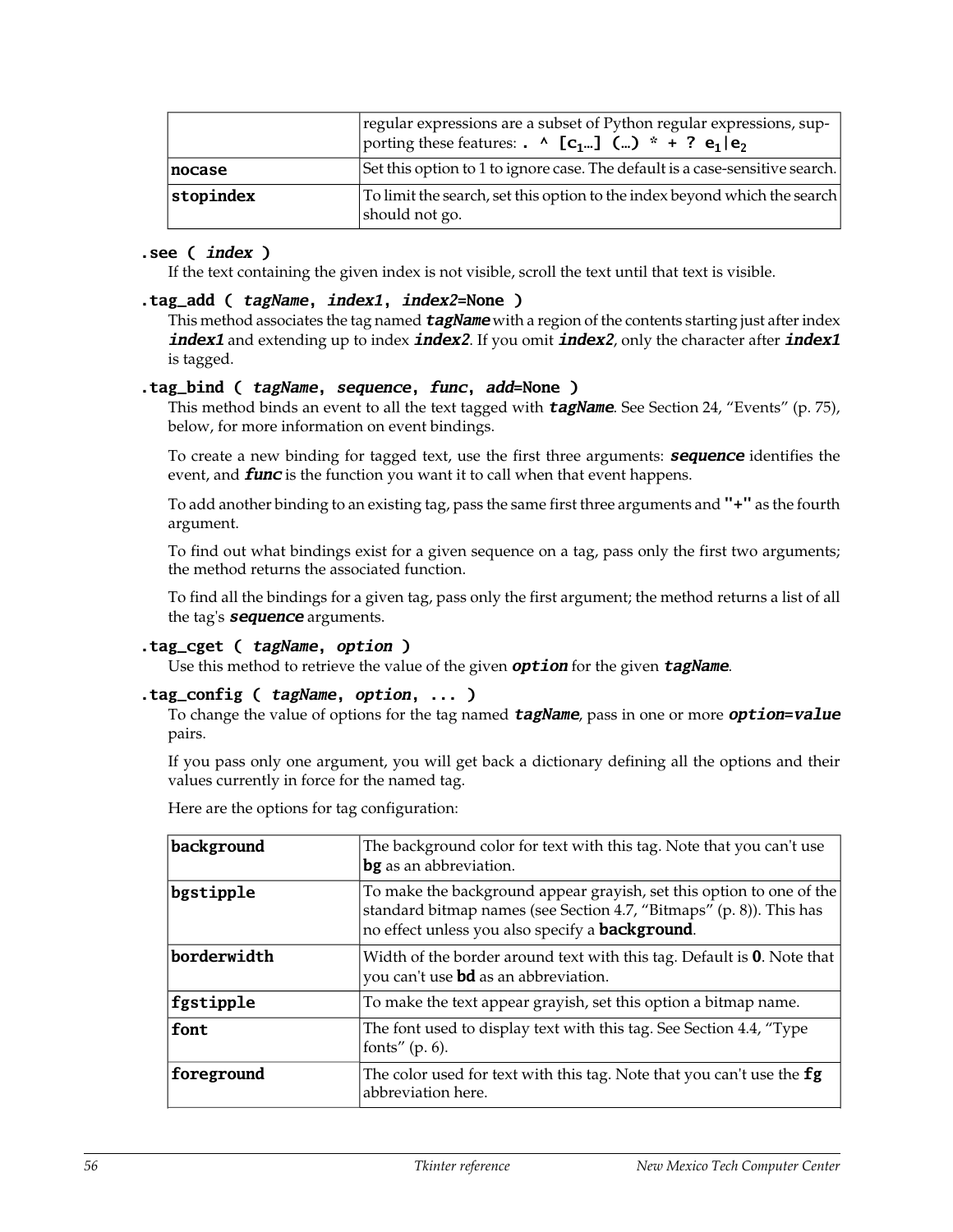| justify    | The <b>justify</b> option set on the first character of each line determines<br>how that line is justified: LEFT (the default), CENTER, or RIGHT.                                                                                              |
|------------|------------------------------------------------------------------------------------------------------------------------------------------------------------------------------------------------------------------------------------------------|
| lmargin1   | How much to indent the first line of a chunk of text that has this tag.<br>The default is $0$ . See Section 4.1, "Dimensions" (p. 5) for allowable<br>values.                                                                                  |
| lmargin2   | How much to indent successive lines of a chunk of text that has this<br>tag. The default is 0.                                                                                                                                                 |
| offset     | How much to raise (positive values) or lower (negative values) text<br>with this tag relative to the baseline. Use this to get superscripts or<br>subscripts, for example. For allowable values, see Section 4.1, "Dimen-<br>sions" $(p. 5)$ . |
| overstrike | Set <b>overstrike=1</b> to draw a horizontal line through the center of<br>text with this tag.                                                                                                                                                 |
| relief     | Which 3-D effect to use for text with this tag. The default is re-<br><b>lief=FLAT</b> ; for other possible values see Section 4.6, "Relief<br>styles" $(p. 8)$ .                                                                              |
| rmargin    | Size of the right margin for chunks of text with this tag. Default is 0.                                                                                                                                                                       |
| spacing1   | This option specifies how much extra vertical space is put above each<br>line of text with this tag. If a line wraps, this space is added only before<br>the first line it occupies on the display. Default is $0$ .                           |
| spacing2   | This option specifies how much extra vertical space to add between<br>displayed lines of text with this tag when a logical line wraps. Default<br>is 0.                                                                                        |
| spacing3   | This option specifies how much extra vertical space is added below<br>each line of text with this tag. If a line wraps, this space is added only<br>after the last line it occupies on the display. Default is 0.                              |
| tabs       | How tabs are expanded on lines with this tag. See Section 17.6, "Setting<br>tabs in a Text widget" (p. 54).                                                                                                                                    |
| underline  | Set <b>underline=1</b> to underline text with this tag.                                                                                                                                                                                        |
| wrap       | How long lines are wrapped in text with this tag. See the description<br>of the wrap option for text widgets, above.                                                                                                                           |

### **.tag\_delete (** *tagName***, ... )**

To delete one or more tags, pass their names to this method. Their options and bindings go away, and the tags are removed from all regions of text.

#### **.tag\_lower (** *tagName***,** *belowThis***=None )**

Use this method to change the order of tags in the tag stack (see Section [17.5, "Tags in text wid](#page-52-2)[gets" \(p. 53\),](#page-52-2) above, for an explanation of the tag stack). If you pass two arguments, the tag with name *tagName* is moved to a position just below the tag with name *belowThis*. If you pass only one argument, that tag is moved to the bottom of the tag stack.

### **.tag\_names (** *index***=None )**

If you pass an index argument, this method returns a sequence of all the tag names that are associated with the character after that index. If you pass no argument, you get a sequence of all the tag names defined in the text widget.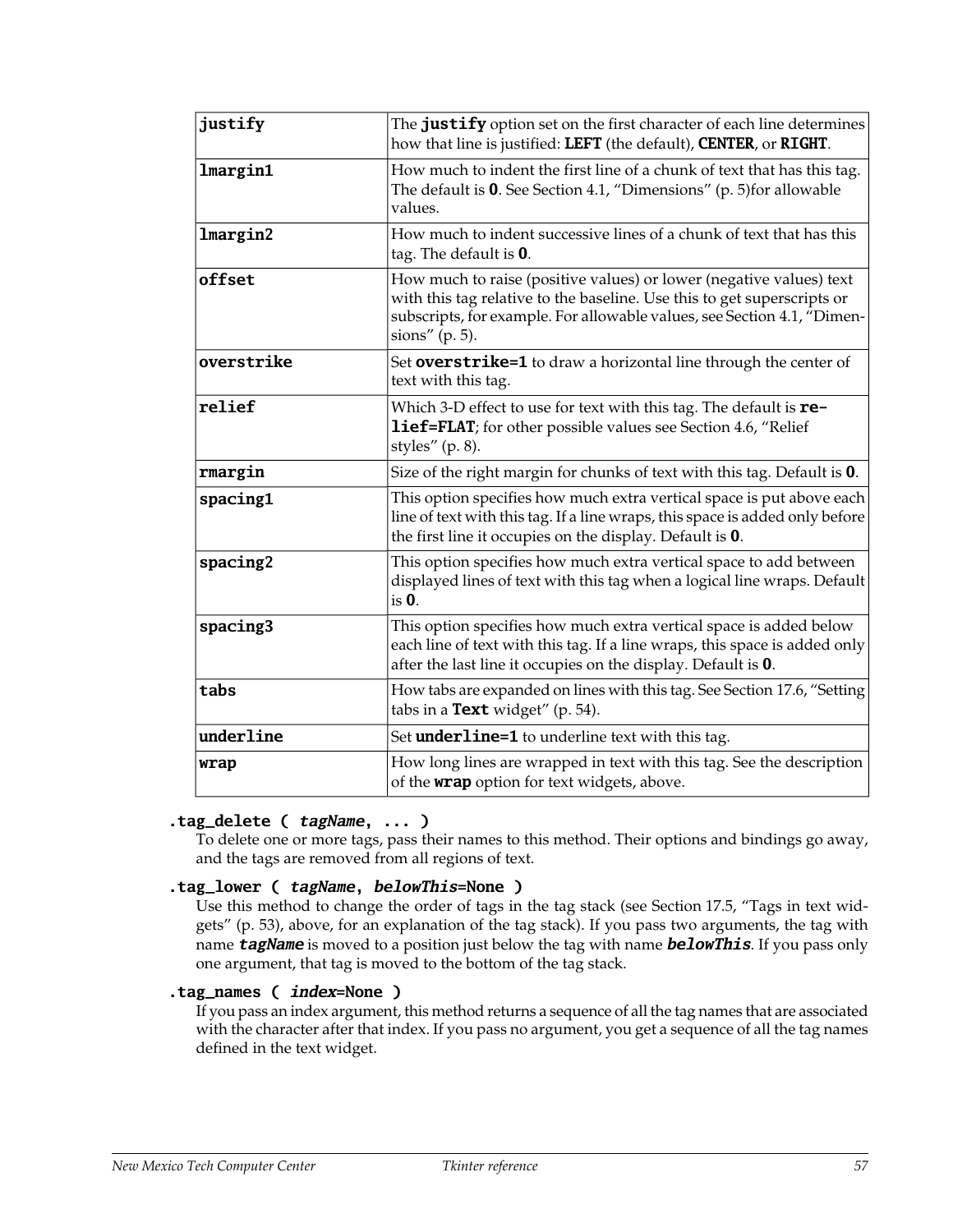### **.tag\_nextrange (** *tagName***,** *index1***,** *index2***=None )**

This method searches a given region for places where a tag named *tagName* starts. The region searched starts at index *index1* and ends at index *index2*. If the *index2* argument is omitted, the search goes all the way to the end of the text.

If there is a place in the given region where that tag starts, the method returns a sequence **[***i0***, i1]**, where *i0* is the index of the first tagged character and *i1* is the index of the position just after the last tagged character.

If no tag starts are found in the region, the method returns an empty string.

#### **.tag\_prevrange (** *tagName***,** *index1***,** *index2***=None )**

This method searches a given region for places where a tag named *tagName* starts. The region searched starts *before* index *index1* and ends at index *index2*. If the *index2* argument is omitted, the search goes all the way to the end of the text.

The return values are as in **.tag\_nextrange()**.

### **.tag\_raise ( tagName,** *aboveThis***=None )**

Use this method to change the order of tags in the tag stack (see Section [17.5, "Tags in text wid](#page-52-2)[gets" \(p. 53\),](#page-52-2) above, for an explanation of the tag stack). If you pass two arguments, the tag with name *tagName* is moved to a position just above the tag with name *aboveThis*. If you pass only one argument, that tag is moved to the top of the tag stack.

### **.tag\_ranges (** *tagName* **)**

This method finds all the ranges of text in the widget that are tagged with name *tagName*, and returns a sequence  $[s_0, e_0, s_1, e_1, ...]$ , where each  $s_i$  is the index just before the first character of the range and  $e_i$  is the index just after the last character of the range.

#### **.tag\_remove (** *tagName***,** *index1***,** *index2***=None )**

Removes the tag named *tagName* from all characters between *index1* and *index2*. If *index2* is omitted, the tag is removed from the single character after *index1*.

### **.tag\_unbind (** *tagName***,** *sequence***,** *funcid***=None )**

Remove the event binding for the given *sequence* from the tag named *tagName*. If there are multiple handlers for this sequence and tag, you can remove only one handler by passing it as the third argument.

#### **.window\_cget (** *index***,** *option* **)**

Returns the value of the given *option* for the embedded widget at the given *index.*

#### **.window\_configure (** *index***,** *option* **)**

To change the value of options for embedded widget at the given *index*, pass in one or more *option***=***value* pairs.

If you pass only one argument, you will get back a dictionary defining all the options and their values currently in force for the given widget.

#### **.window\_create (** *index***,** *option***, ... )**

This method creates a window where a widget can be embedded within a text widget. There are two ways to provide the embedded widget:

- a. you can use pass the widget to the **window** option in this method, or
- b. you can define a procedure that will create the widget and pass that procedure as a callback to the **create** option.

#### Options for **.window\_create()** are: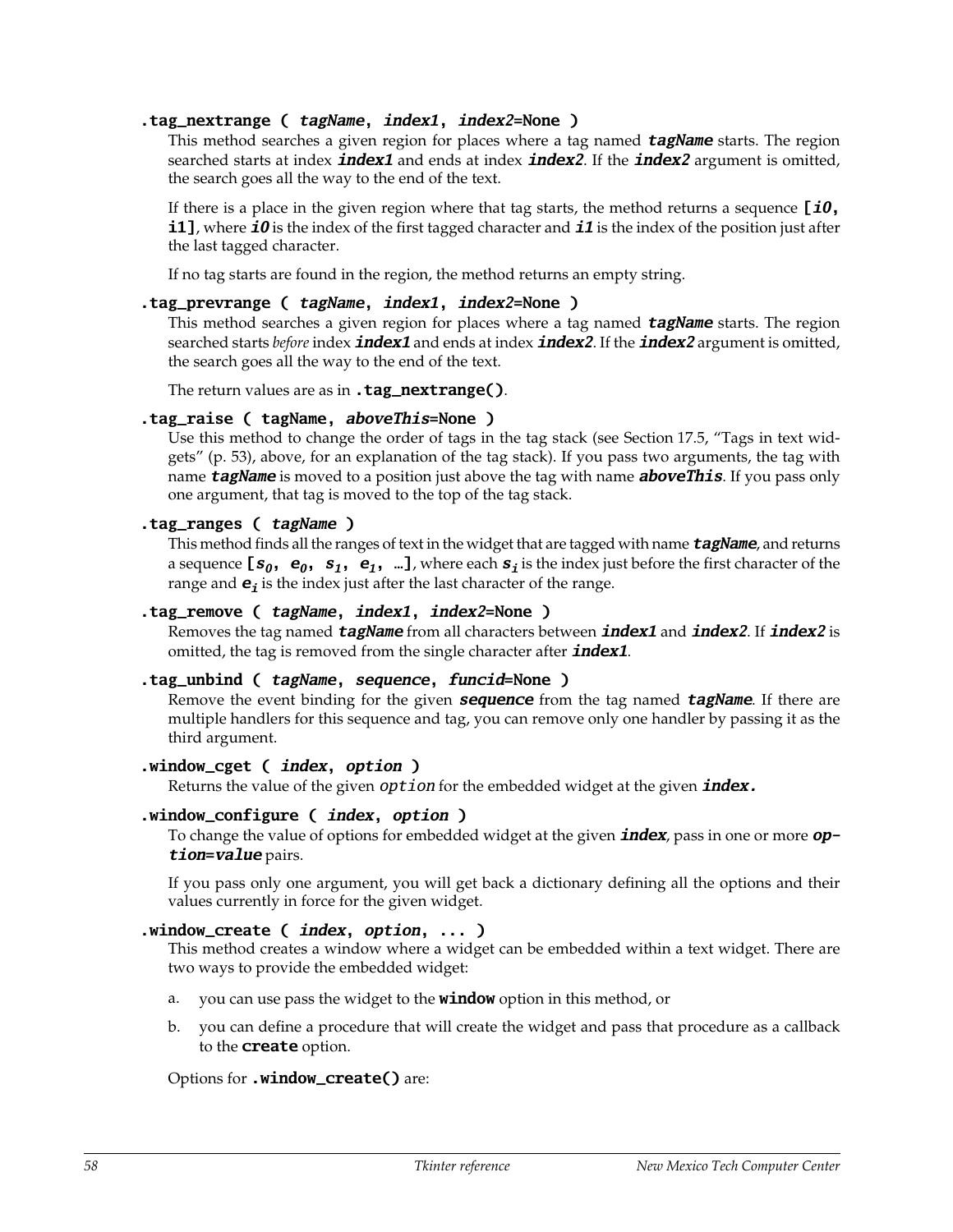| align   | Specifies how to position the embedded widget vertically in its line,<br>if it isn't as tall as the text on the line. Values include: <b>align=CENTER</b><br>(the default), which centers the widget vertically within the line;<br>align=TOP, which places the top of the image at the top of the line;<br>align=BOTTOM, which places the bottom of the image at the bottom<br>of the line; and <b>align=BASELINE</b> , which aligns the bottom of the<br>image with the text baseline. |
|---------|------------------------------------------------------------------------------------------------------------------------------------------------------------------------------------------------------------------------------------------------------------------------------------------------------------------------------------------------------------------------------------------------------------------------------------------------------------------------------------------|
| create  | A procedure that will create the embedded widget on demand. This<br>procedure takes no arguments and must create the widget as a child<br>of the text widget and return the widget as its result.                                                                                                                                                                                                                                                                                        |
| padx    | Extra space added to the left and right of the widget within the text<br>line. Default is 0.                                                                                                                                                                                                                                                                                                                                                                                             |
| pady    | Extra space added above and below the widget within the text line.<br>Default is 0.                                                                                                                                                                                                                                                                                                                                                                                                      |
| stretch | This option controls what happens when the line is higher than the<br>embedded widget. Normally this option is $0$ , meaning that the embed-<br>ded widget is left at its natural size. If you set stretch=1, the widget<br>is stretched vertically to fill the height of the line, and the <b>align</b> option<br>is ignored.                                                                                                                                                           |
| window  | The widget to be embedded. This widget must be a child of the text<br>widget.                                                                                                                                                                                                                                                                                                                                                                                                            |

#### **.window\_names()**

Returns a sequence containing the names of all embedded widgets.

#### **.xview ( MOVETO,** *fraction* **)**

This method scrolls the text widget horizontally, and is intended for binding to the command option of a related horizontal scrollbar.

This method can be called in two different ways. The first call positions the text at a value given by *fraction*, where 0.0 moves the text to its leftmost position and 1.0 to its rightmost position.

#### **.xview ( SCROLL,** *n***,** *what* **)**

The second call moves the text left or right: the *what* argument specifies how much to move and can be either **UNITS** or **PAGES**, and *n* tells how many characters or pages to move the text to the right relative to its image (or left, if negative).

### **.xview\_moveto (** *fraction* **)**

This method scrolls the text in the same way as **.xview(MOVETO,** *fraction***)**.

# **.xview\_scroll (** *n***,** *what* **)**

Same as **.xview(SCROLL,** *n***,** *what***)**.

## **.yview(MOVETO,** *fraction***)**

The vertical scrolling equivalent of **.xview(MOVETO,…)**.

### **.yview(SCROLL,** *n***,** *what***)**

The vertical scrolling equivalent of **.xview(SCROLL,…)**. When scrolling vertically by **UNITS**, the units are lines.

#### **.yview\_moveto(***fraction***)**

The vertical scrolling equivalent of **.xview\_moveto()**.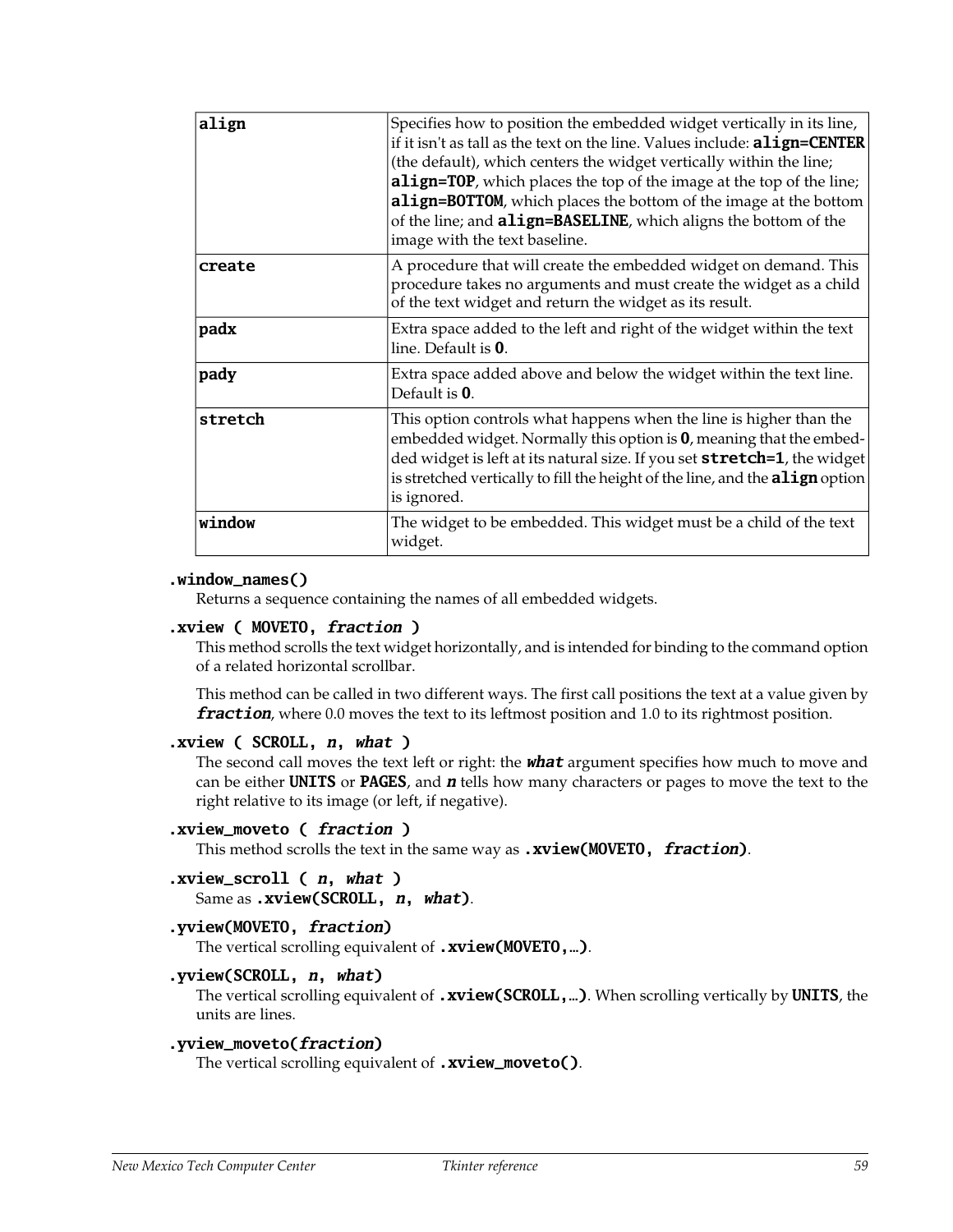## <span id="page-59-0"></span>**.yview\_scroll(***n***,** *what***)**

The vertical scrolling equivalent of **.xview\_scroll()**.

# **18. Toplevel: Top-level window methods**

A *top-level window* is a window that has an independent existence under the window manager. It is decorated with the window manager's decorations, and can be moved and resized independently. Your application can use any number of top-level windows.

For any widget *w*, you can get to its top-level widget using *w***.winfo\_toplevel()**.

To create a new top-level window: *w* = Toplevel ( *option*, ... )

Options include:

| bg or background  | The background color of the window. See Section 4.3, "Colors" (p. 6).                                                                                                                                                                                                                                                                                                                                                                                                                                                                                                                                                                                                                                      |
|-------------------|------------------------------------------------------------------------------------------------------------------------------------------------------------------------------------------------------------------------------------------------------------------------------------------------------------------------------------------------------------------------------------------------------------------------------------------------------------------------------------------------------------------------------------------------------------------------------------------------------------------------------------------------------------------------------------------------------------|
| bd or borderwidth | Border width in pixels; default is 0. For possible values, see Section 4.1,<br>"Dimensions" (p. 5). See also the <b>relief</b> option, below.                                                                                                                                                                                                                                                                                                                                                                                                                                                                                                                                                              |
| class_            | You can give a <b>Toplevel</b> window a "class" name. Such names are<br>matched against the option database, so your application can pick up the<br>user's configuration preferences (such as colors) by class name. For ex-<br>ample, you might design a series of popups called "screamers," and set<br>them all up with <b>class_="Screamer"</b> . Then you can put a line in your<br>option database like this:<br>*Screamer*background:<br>red<br>and then, if you use the . option_readfile() method to read your<br>option database, all widgets with that class name will default to a red<br>background. This option is named <b>class_</b> because <b>class</b> is a reserved<br>word in Python. |
| cursor            | The cursor that appears when the mouse is in this window. See Section 4.8,<br>"Cursors" $(p. 9)$ .                                                                                                                                                                                                                                                                                                                                                                                                                                                                                                                                                                                                         |
| height            | Window height; see Section 4.1, "Dimensions" (p. 5).                                                                                                                                                                                                                                                                                                                                                                                                                                                                                                                                                                                                                                                       |
| relief            | Normally, a top-level window will have no 3-d borders around it. To get<br>a shaded border, set the <b>bd</b> option larger that its default value of zero,<br>and set the <b>relief</b> option to one of the constants discussed under Sec-<br>tion 4.6, "Relief styles" (p. 8).                                                                                                                                                                                                                                                                                                                                                                                                                          |
| width             | The desired width of the window; see Section 4.1, "Dimensions" (p. 5).                                                                                                                                                                                                                                                                                                                                                                                                                                                                                                                                                                                                                                     |

These methods are available for top-level windows:

#### .aspect (  $n_{min}$ ,  $d_{min}$ ,  $n_{max}$ ,  $d_{max}$  )

Constrain the root window's width:length ratio to the range  $\left[\right| n_{min}/d_{min} n_{max}/d_{max}\right]$ .

#### **.deiconify()**

If this window is iconified, expand it.

#### **.geometry (** *newGeometry***=None )**

Set the window geometry. For the form of the argument, see Section [4.10, "Geometry strings" \(p. 10\).](#page-9-1) If the argument is omitted, the current geometry string is returned.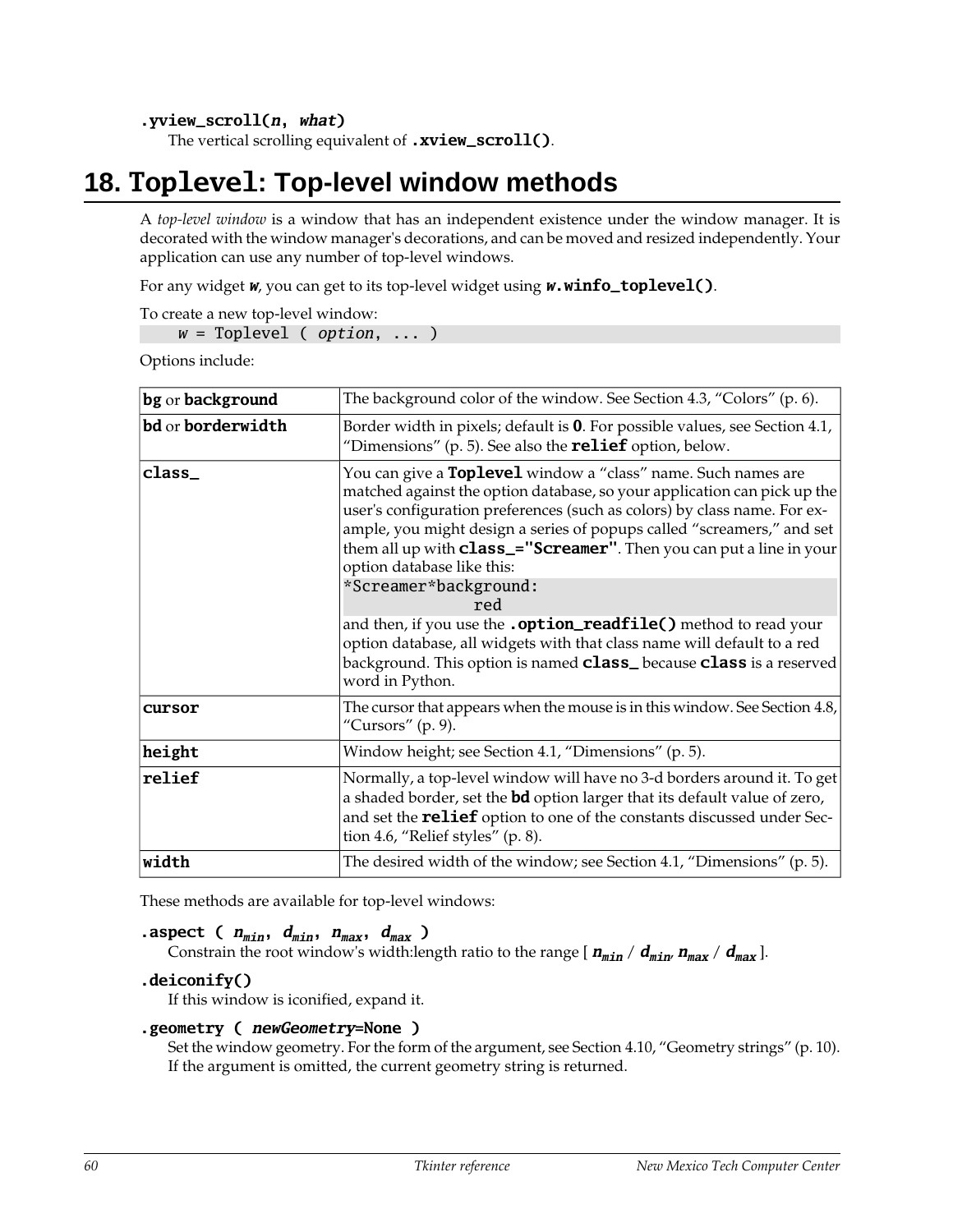### **.iconify()**

Iconify the window.

#### **.lift (** *aboveThis***=None )**

To raise this window to the top of the stacking order in the window manager, call this method with no arguments. You can also raise it to a position in the stacking order just above another **Toplevel** window by passing that window as an argument.

#### **.lower (** *belowThis***=None )**

If the argument is omitted, moves the window to the bottom of the stacking order in the window manager. You can also move the window to a position just under some other top-level window by passing that **Toplevel** widget as an argument.

#### **.maxsize (** *width***=None,** *height***=None )**

Set the maximum window size. If the arguments are omitted, returns the current **(width, height)**.

#### **.minsize (** *width***=None,** *height***=None )**

Set the minimum window size. If the arguments are omitted, returns the current minima as a 2 tuple.

#### **.resizable (** *width***=None,** *height***=None )**

If *width* is true, allow horizontal resizing. If *height* is true, allow vertical resizing. If the arguments are omitted, returns the current size as a 2-tuple.

#### **.title (** *text***=None )**

Set the window title. If the argument is omitted, returns the current title.

#### <span id="page-60-0"></span>**.withdraw()**

Hides the window. Restore it with **.deiconify()** or **.iconify()**.

# **19. Universal widget methods**

The methods are defined below on all widgets. In the descriptions, *w* can be any widget—a frame, a top-level window, whatever.

#### *w***.after (** *ms***,** *func***=None, \****args* **)**

Requests Tkinter to call function *func* with arguments *args* after a delay of at least *ms* milliseconds. There is no upper limit to how long it will actually take, but your callback won't be called sooner than you request, and it will be called only once.

This method returns an integer "after identifier" that can be passed to the **.after\_cancel()** method if you want to cancel the callback.

#### *w***.after\_cancel (** *id* **)**

Cancels a request for callback set up earlier **.after()**. The *id* argument is the result returned by the original *.after()* call.

#### *w***.after\_idle (** *func***, \****args* **)**

Requests that Tkinter call function *func* with arguments *args* next time the system is idle, that is, next time there are no events to be processed. The callback will be called only once.

#### *w***.bell()**

Makes a noise, usually a beep.

#### *w***.bind (** *sequence***=None,** *func***=None,** *add***=None )**

This method is used to attach an event binding to a widget. See Section [24, "Events" \(p. 75\)](#page-74-0) for the overview of event bindings.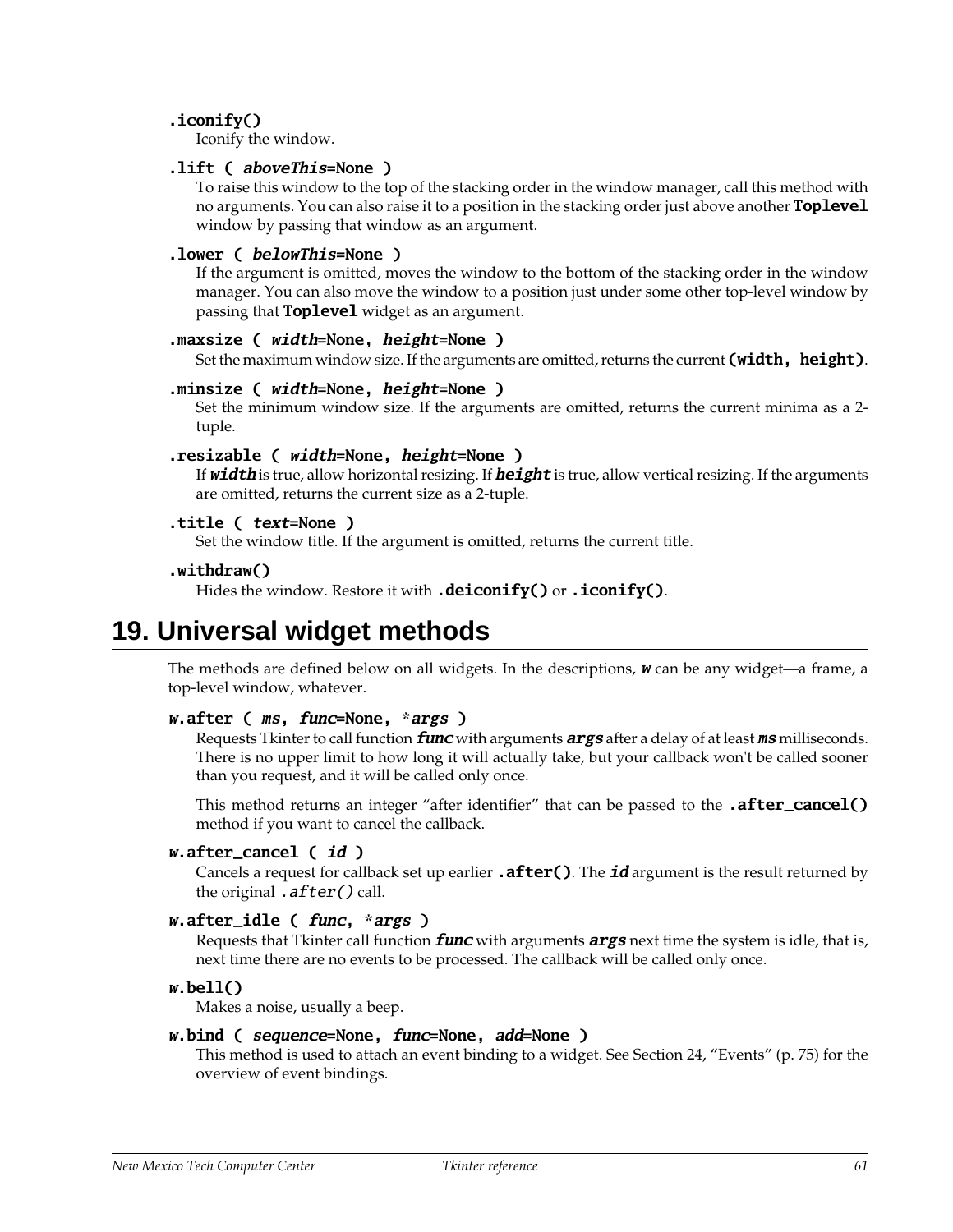The *sequence* argument describes what event we expect, and the *func* argument is a function to be called when that event happens to the widget. If there was already a binding for that event for this widget, normally the old callback is replaced with *func*, but you can preserve both callbacks by passing **add="+"**.

### *w***.bind\_all (** *sequence***=None,** *func***=None,** *add***=None )**

Like **. bind()**, but applies to all widgets in the entire application.

*w***.bind\_class (** *className***,** *sequence***=None,** *func***=None, add=None )** Like **.bind()**, but applies to all widgets named *className* (e.g., **"Button"**).

### *w***.bindtags (** *tagList***=None )**

If you call this method, it will return the "binding tags" for the widget as a sequence of strings. A binding tag is the name of a window (starting with *"."*) or the name of a class (e.g., **"Listbox"**).

You can change the order in which binding levels are called by passing as an argument the sequence of binding tags you want the widget to use.

See Section [24, "Events" \(p. 75\)](#page-74-0) for a discussion of binding levels and their relationship to tags.

#### *w***.cget (** *option* **)**

Returns the current value of *option* as a string. You can also get the value of an option for widget *w* as *w***[***option***]**.

#### *w***.clipboard\_append (** *text* **)**

Appends the given *text* string to the display's clipboard, where cut and pasted strings are stored for all that display's applications.

#### *w***.clipboard\_clear()**

Clears the display's clipboard (see **.clipboard\_append()** above).

### *w***.config(** *option***=***value***, ... )** Same as **.configure()**.

### *w***.configure (** *option***=***value***, ... )**

Set the values of one or more options. For the options whose names are Python reserved words (**class**, **from**, **in**), use a trailing underbar: **"class\_"**, **"from\_"**, **"in"**.

You can also set the value of an option for widget *w* with the statement *w*[*option*] = *value*

If you call the **.config()** method on a widget with no arguments, you'll get a dictionary of all the widget's current options. The keys are the option names (including aliases like **bd** for **borderwidth**). The value for each key is:

- for most entries, a five-tuple: (option name, option database key, option database class, default value, current value); or,
- for alias names (like **"fg"**), a two-tuple: (alias name, equivalent standard name).

#### *w***.destroy()**

Calling *w***.destroy()** on a widget *w* destroys *w* and all its children.

#### *w***.event\_add (** *virtual***, \****sequences* **)**

This method creates a virtual event whose name is given by the *virtual* string argument. Each additional argument describes one *sequence*, that is, the description of a physical event. When that event occurs, the new virtual event is triggered.

See Section [24, "Events" \(p. 75\)](#page-74-0) for a general description of virtual events.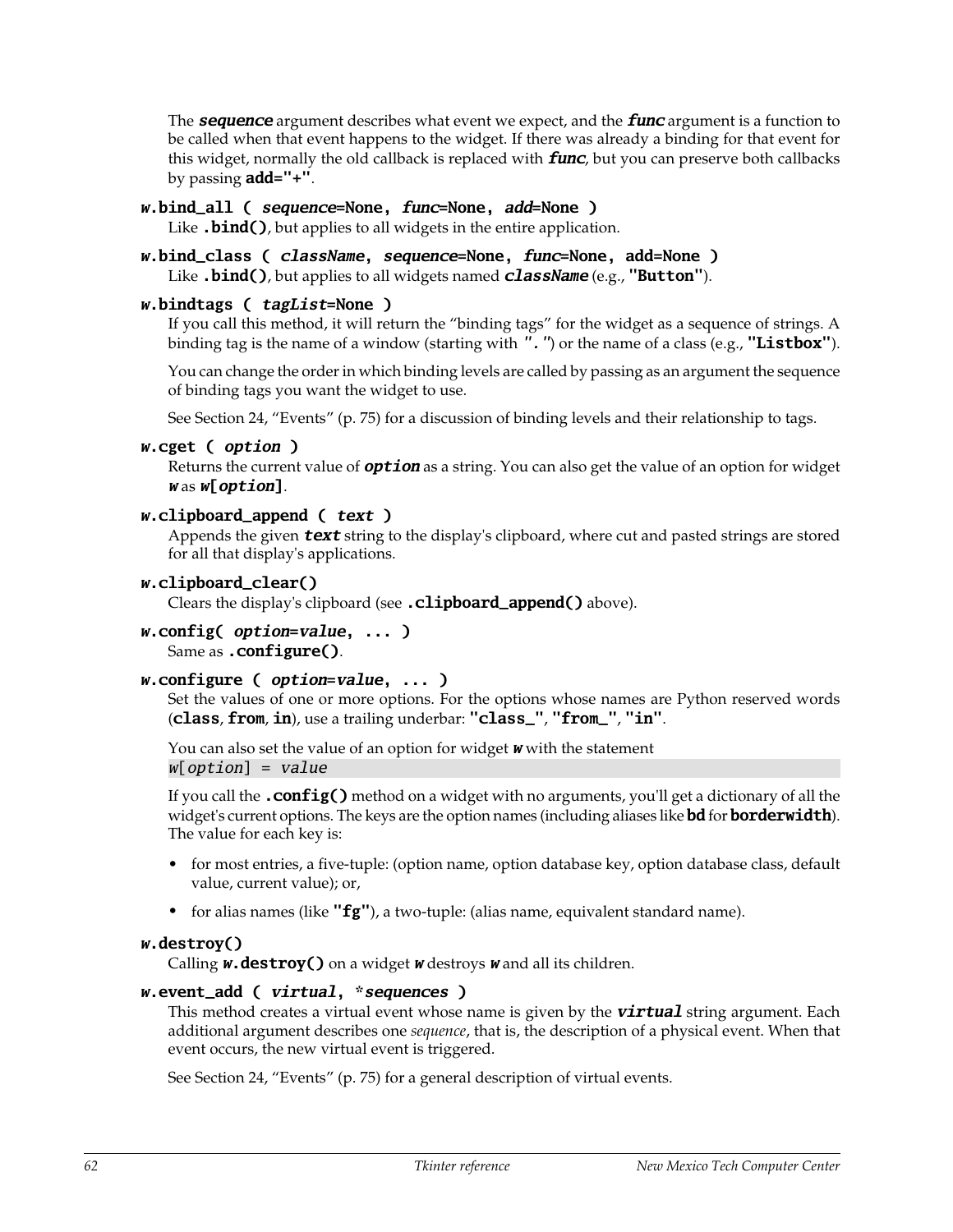#### *w***.event\_delete (** *virtual***, \****sequences* **)**

Deletes physical events from the virtual event whose name is given by the string *virtual*. If all the physical events are removed from a given virtual event, that virtual event won't happen anymore.

#### *w***.event\_generate (** *sequence***, \*\****kw* **)**

This method causes an event to trigger without any external stimulus. The handling of the event is the same as if it had been triggered by an external stimulus. The *sequence* argument describes the event to be triggered. You can set values for selected fields in the **Event** object by providing **keyword=***value* arguments, where the *keyword* specifies the name of a field in the **Event** object.

See Section [24, "Events" \(p. 75\)](#page-74-0) for a full discussion of events.

#### *w***.event\_info (** *virtual***=None )**

If you call this method without an argument, you'll get back a sequence of all the currently defined virtual event names.

To retrieve the physical events associated with a virtual event, pass this method the name of the virtual event and you will get back a sequence of the physical *sequence* names, or **None** if the given virtual event has never been defined.

#### *w***.focus\_displayof()**

Returns the name of the window that currently has input focus on the same display as the widget. If no such window has input focus, returns **None**.

See Section [23, "Focus: routing keyboard input" \(p. 73\)](#page-72-0) for a general description of input focus.

#### *w***.focus\_force()**

Force the input focus to the widget. This is impolite. It's better to wait for the window manager to give you the focus. See also **.grab\_set\_global()** below.

#### *w***.focus\_get()**

Get the name of the widget that has focus in this application, if any—otherwise return **None**.

#### *w***.focus\_lastfor()**

This method retrieves the name of the widget that last had the input focus in the top-level window that contains *w*. If none of this top-level's widgets have ever had input focus, it returns the name of the top-level widget. If this application doesn't have the input focus, **.focus\_lastfor()** will return the name of the widget that will get the focus next time it comes back to this application.

#### *w***.focus\_set()**

If *w*'s application has the input focus, the focus will jump to *w*. If *w*'s application doesn't have focus, Tk will remember to give it to *w* next the application gets focus.

#### *w***.grab\_current()**

If there is a grab in force for *w*'s display, return its identifier, otherwise return **None**. Refer to [Sec](#page-74-0)tion [24, "Events" \(p. 75\)](#page-74-0) for a discussion of grabs.

#### *w***.grab\_release()**

If *w* has a grab in force, release it.

#### **.grab\_set()**

Widget *w* grabs all events for *w*'s application. If there was another grab in force, it goes away. See Section [24, "Events" \(p. 75\)](#page-74-0) for a discussion of grabs.

#### *w***.grab\_set\_global()**

Widget **w** grabs all events for the entire screen. This is considered impolite and should be used only in great need. Any other grab in force goes away. Try to use this awesome power only for the forces of good, and never for the forces of evil, okay?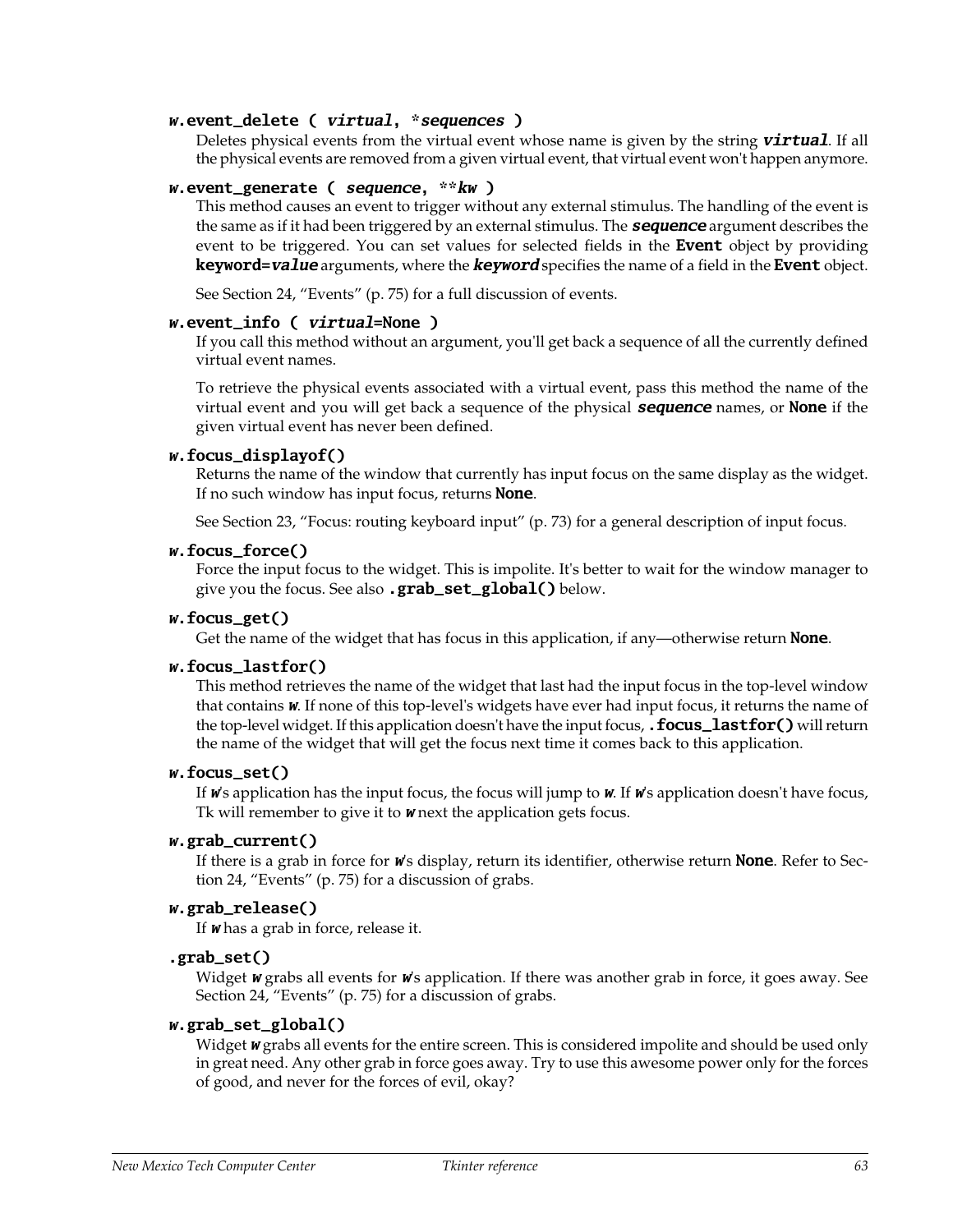#### *w***.grab\_status()**

If there is a local grab in force (set by **.grab\_set()**), this method returns the string **"local"**. If there is a global grab in force (from **.grab\_set\_global()**), it returns **"global"**. If no grab is in force, it returns **None**.

#### *w***.image\_names()**

Returns the names of all the images in *w*'s application as a sequence of strings.

#### *w***.keys()**

Returns the option names for the widget as a sequence of strings.

#### *w***.mainloop()**

This method must be called, generally after all the static widgets are created, to start processing events. You can leave the main loop with the **.quit()** method (below). You can also call this method inside an event handler to resume the main loop.

#### <span id="page-63-0"></span>*w***.nametowidget (** *name* **)**

This method returns the actual widget whose path name is *name*. See Section [4.11, "Window](#page-10-0) [names" \(p. 11\).](#page-10-0)

#### *w***.option\_add (** *pattern***,** *value***,** *priority***=None )**

This method adds default option values to the Tkinter option database. The *pattern* is a string that specifies a default *value* for options of one or more widgets. The *priority* values are one of:

| widgetDefault | Level 20, for global default properties of widgets.                                                        |
|---------------|------------------------------------------------------------------------------------------------------------|
| startupFile   | Level 40, for default properties of specific applications.                                                 |
| userDefault   | Level 60, for options that come from user files such as their . Xde-<br>faults file.                       |
| interactive   | Level 80, for options that are set after the application starts up. This is<br>the default priority level. |

Higher-level priorities take precedence over lower-level ones. See Section [20, "Standardizing ap](#page-67-0)[pearance" \(p. 68\)](#page-67-0) for an overview of the option database. The syntax of the *pattern* argument to **.option\_add()** is the same as the *option-pattern* part of the resource specification line.

For example, to get the effect of this resource specification line: \*Button\*font: times 24 bold

your application (**self** in this example) might include these lines:

```
self.bigFont = tkFont.Font ( family="times", size=24,
                             weight="bold" )
self.option_add ( "*Button*font", self.bigFont )
```
Any **Button** widgets created after executing these lines would default to bold Times 24 font (unless overriden by a **font** option to the **Button** constructor).

### *w***.option\_clear()**

This method removes all options from the Tkinter option database. This has the effect of going back to all the default values.

### *w***.option\_get (** *name***,** *classname* **)**

Use this method to retrieve the current value of an option from the Tkinter option database. The first argument is the instance key and the second argument is the class key. If there are any matches, it returns the value of the option that best matches. If there are no matches, it returns **""**.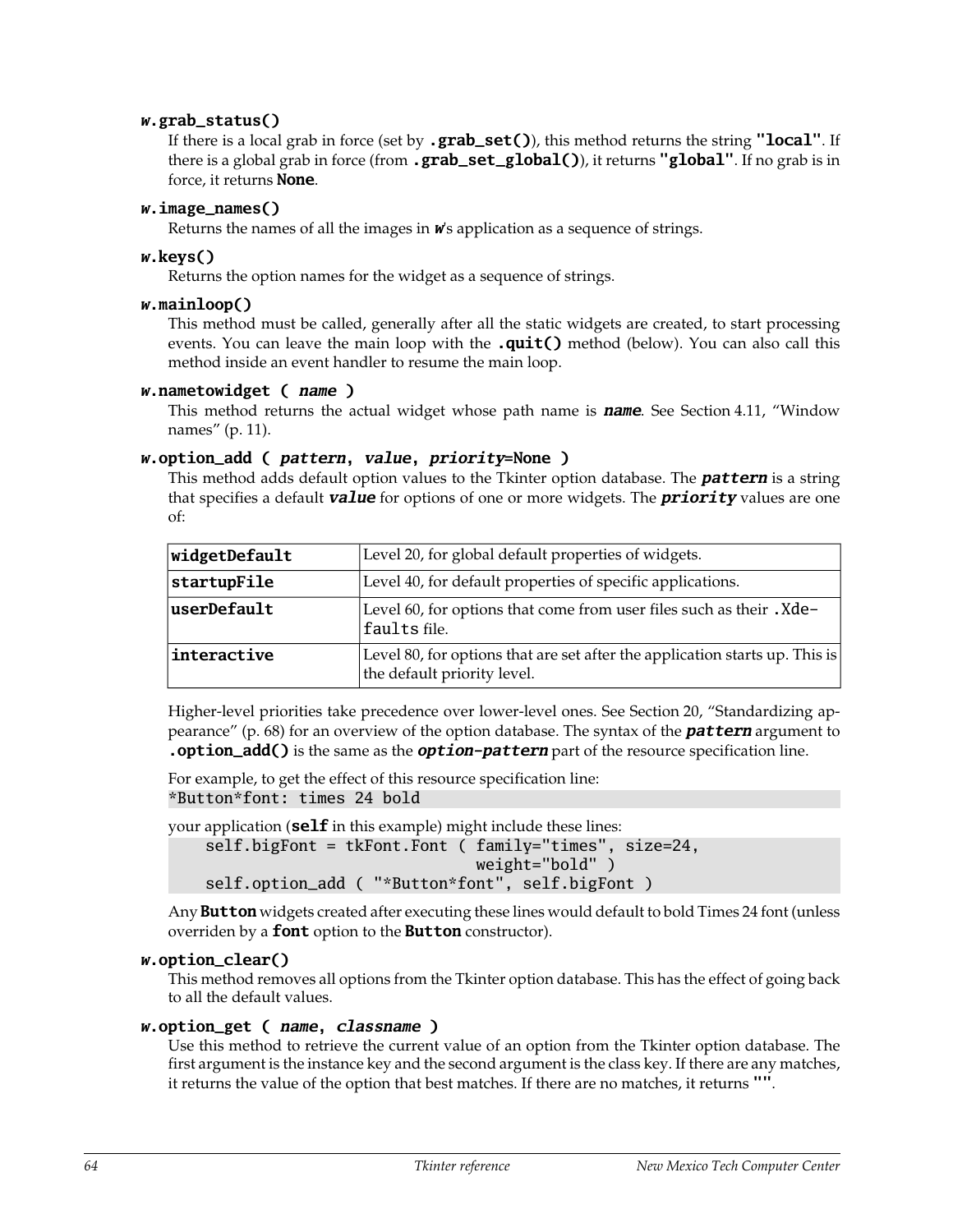Refer to Section [20, "Standardizing appearance" \(p. 68\)](#page-67-0) for more about how keys are matched with options.

## <span id="page-64-0"></span>*w***.option\_readfile (** *fileName***,** *priority***=None )**

As a convenience for user configuration, you can designate a named file where users can put their preferred options, using the same format as the . Xdefaults file. Then, when your application is initializing, you can pass that file's name to this method, and the options from that file will be added to the database. If the file doesn't exist, or its format is invalid, this method will raise **TclError**.

Refer to Section [20, "Standardizing appearance" \(p. 68\)](#page-67-0) for an introduction to the options database and the format of option files.

#### *w***.quit()**

This method exits the main loop. See **.mainloop()**, above, for a discussion of main loops.

#### *w***.selection\_clear()**

If *w* currently has a selection (such as a highlighted segment of text in an entry widget), clear that selection.

#### *w***.selection\_get()**

If *w* currently has a selection, this method returns the selected text. If there is no selection, it raises **TclError**.

#### *w***.selection\_own()**

Make *w* the owner of the selection in *w*'s display, stealing it from the previous owner, if any.

#### *w***.selection\_own\_get()**

Returns the widget that currently owns the selection in *w*'s display. Raises **TclError** if there is no such selection.

#### *w***.tk\_focusFollowsMouse()**

Normally, the input focus cycles through a sequence of widgets determined by their hierarchy and creation order; see Section [23, "Focus: routing keyboard input" \(p. 73\).](#page-72-0) You can, instead, tell Tkinter to force the focus to be wherever the mouse is; just call this method. There is no easy way to undo it, however.

#### *w***.unbind (** *sequence***,** *funcid***=None )**

This method deletes bindings on *w* for the event described by *sequence*. If the second argument is a callback bound to that sequence, that callback is removed and the rest, if any, are left in place. If the second argument is omitted, all bindings are deleted.

See Section [24, "Events" \(p. 75\),](#page-74-0) below, for a general discussion of event bindings.

#### *w***.unbind\_all (** *sequence* **)**

Deletes all event bindings throughout the application for the event described by the given *sequence*.

#### *w***.unbind\_class (** *className***,** *sequence* **)**

Like **.unbind()**, but applies to all widgets named *className* (e.g., **"Entry"** or **"Listbox"**).

#### <span id="page-64-1"></span>*w***.update()**

This method forces the updating of the display. It should be used only if you know what you're doing, since it can lead to unpredictable behavior or looping. It should never be called from an event callback or a function that is called from an event callback.

#### *w***.update\_idletasks()**

Some tasks in updating the display, such as resizing and redrawing widgets, are called *idle tasks* because they are usually deferred until the application has finished handling events and has gone back to the main loop to wait for new events.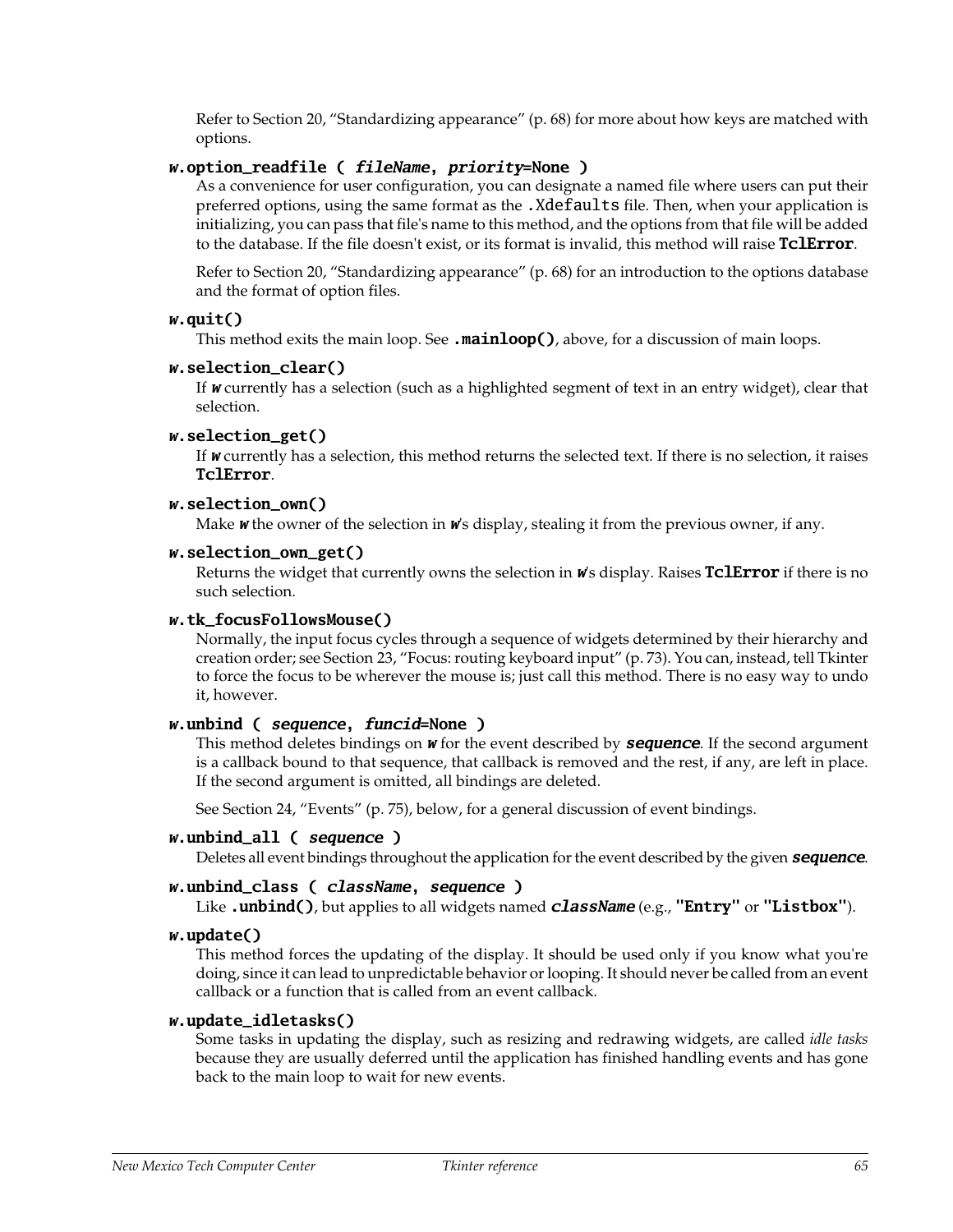If you want to force the display to be updated before the application next idles, call the *w***.update\_idletasks()** method on any widget.

### *w***.winfo\_children()**

Returns a list of all *w*'s children, in their stacking order from lowest (bottom) to highest (top).

#### *w***.winfo\_class()**

Returns *w*'s class name (e.g., **"Button"**).

### *w***.winfo\_colormapfull()**

Returns true if *w*'s window's color map is full, that is, if the last attempt to add a color to it failed and no colors have been removed since then.

### *w***.winfo\_containing (** *rootX***,** *rootY***,** *displayof***=0 )**

This method is used to find the window that contains point (*rootX*, *rootY*). If the **displayof** option is false, the coordinates are relative to the application's root window; if true, the coordinates are treated as relative to the top-level window that contains *w*. If the specified point is in one of the application's top-level window, this method returns that window; otherwise it returns **None**.

### *w***.winfo\_depth()**

Returns the number of bits per pixel in *w*'s display.

### *w***.winfo\_fpixels (** *number* **)**

For any dimension *number* (see Section [4.1, "Dimensions" \(p. 5\)\)](#page-4-0), this method returns that distance in pixels on *w*'s display, as a floating-point number.

#### *w***.winfo\_geometry()**

Returns the geometry string describing the size and on-screen location of *w*. See [Section](#page-9-1) 4.10, ["Geometry strings" \(p. 10\).](#page-9-1)

# **Warning**

The geometry is not accurate until the application has updated its idle tasks. In particular, all geometries are initially **"1x1+0+0"** until the widgets and geometry manager have negotiated their sizes and positions. See the **.update\_idletasks()** method, above, in this section to see how to insure that the widget's geometry is up to date.

### *w***.winfo\_height()**

Returns the current height of *w* in pixels. See the remarks on geometry updating under **.winfo\_geometry()**, above.

### *w***.winfo\_id()**

Returns an integer that uniquely identifies *w* within its top-level window. You will need this for the **.winfo\_pathname()** method, below.

### *w***.winfo\_ismapped()**

This method returns true if *w* is mapped, false otherwise. A widget is mapped if it has been gridded (or placed or packed, if you are using one of the other geometry managers) into its parent, and if its parent is mapped, and so on up to the top-level window.

### *w***.winfo\_manager()**

If *w* has not been gridded (or placed via one of the other geometry managers), this method returns an empty string. If *w* has been gridded or otherwise placed, it returns a string naming the geometry manager, such as **"grid"**.

#### *w***.winfo\_name()**

This method returns *w*'s name relative to its parent. See Section [4.11, "Window names" \(p. 11\)](#page-10-0). Also see **.winfo\_pathname()**, below, to find out how to obtain a widget's path name.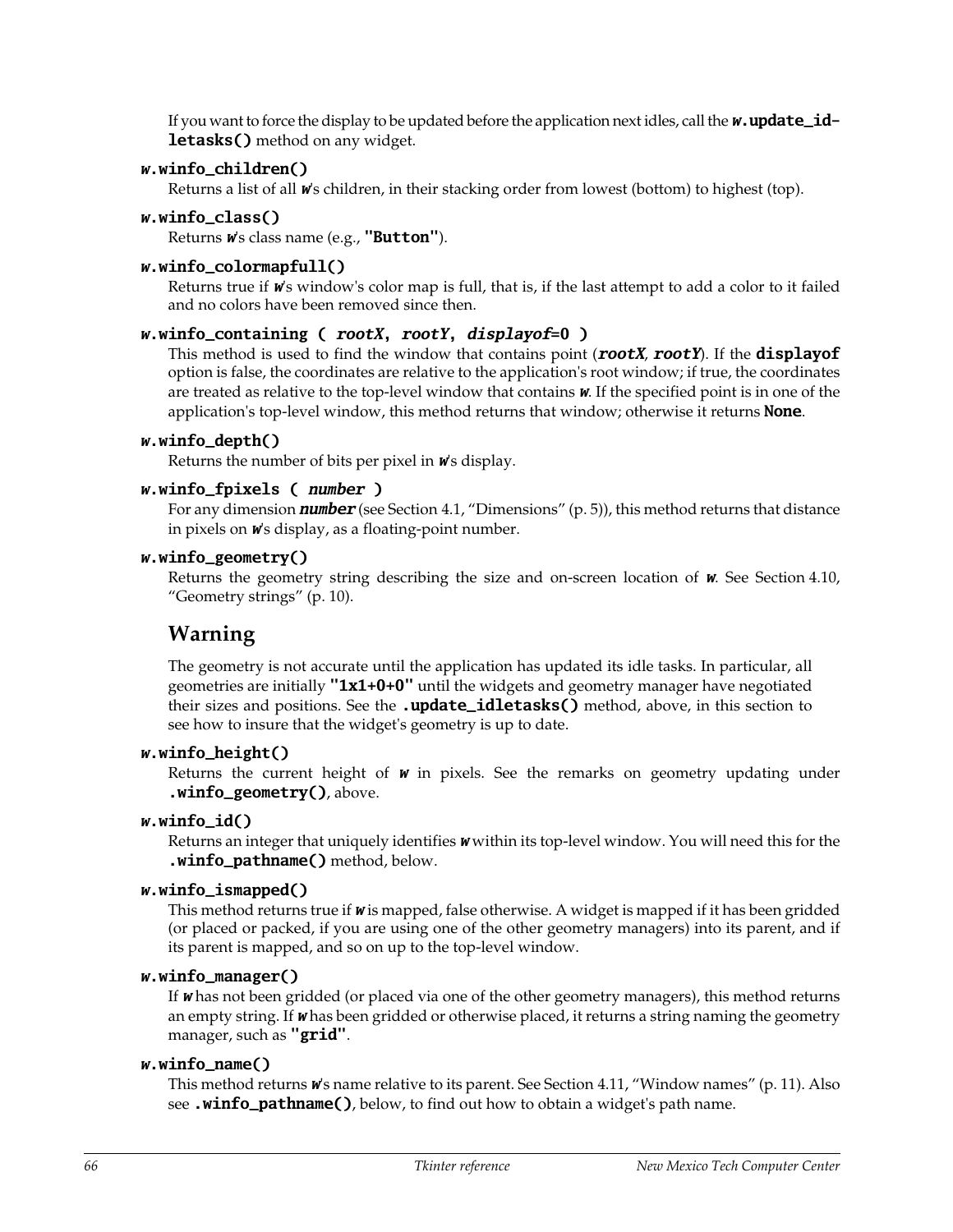#### *w***.winfo\_parent()**

Returns *w*'s parent's path name, or an empty string if *w* is a top-level window. See [Section](#page-10-0) 4.11, ["Window names" \(p. 11\)](#page-10-0) above, for more on widget path names.

### *w***.winfo\_pathname (** *id***,** *displayof***=0 )**

If the *displayof* argument is false, returns the window path name of the widget with unique identifier *id* in the application's main window. If *displayof* is true, the *id* number specifies a widget in the same top-level window as *w*. See Section [4.11, "Window names" \(p. 11\)](#page-10-0) for a discussion of widget path names.

#### *w***.winfo\_pixels ( number )**

For any dimension *number* (see Dimensions, above), this method returns that distance in pixels on *w*'s display, as an integer.

#### *w***.winfo\_pointerx()**

Returns the same value as the *x* coordinate returned by **.winfo\_pointerxy()**.

#### *w***.winfo\_pointery()**

Returns the same value as the *y* coordinate returned by **.winfo\_pointerxy()**.

#### <span id="page-66-0"></span>*w***.winfo\_pointerxy()**

Returns a tuple **(***x***,** *y***)** containing the coordinates of the mouse pointer relative to *w*'s root window. If the mouse pointer isn't on the same screen, returns **(-1, -1)**.

#### *w***.winfo\_reqheight()**

These methods return the requested height of widget *w*. This is the minimum height necessary so that all of *w*'s contents have the room they need. The actual height may be different due to negotiations with the geometry manager.

#### *w***.winfo\_reqwidth()**

Returns the requested width of widget *w*, the minimum width necessary to contain *w*. As with **[.winfo\\_reqheight\(\)](#page-66-0)**, the actual width may be different due to negotiations with the geometry manager.

#### *w***.winfo\_rgb ( color )**

For any given color, this method returns the equivalent red-green-blue color specification as a 3 tuple  $(r, g, b)$ , where each number is an integer in the range  $[0, 65536)$ . For example, if the **color** is **"green"**, this method returns the 3-tuple **(0, 65535, 0)**.

For more on specifying colors, see Section [4.3, "Colors" \(p. 6\).](#page-5-0)

#### *w***.winfo\_rootx()**

Returns the *x* coordinates of the left-hand side of *w*'s root window relative to *w*'s parent.

If *w* has a border, this is the outer edge of the border.

#### *w***.winfo\_rooty()**

Returns the *y* coordinate of the top side of *w*'s root window relative to *w*'s parent.

If *w* has a border, this is the top edge of the border.

#### *w***.winfo\_screenheight()**

Returns the height of the screen in pixels.

#### *w***.winfo\_screenwidth()**

Returns the width of the screen in pixels.

#### *w***.winfo\_screenmmheight()**

Returns the height of the screen in millimeters.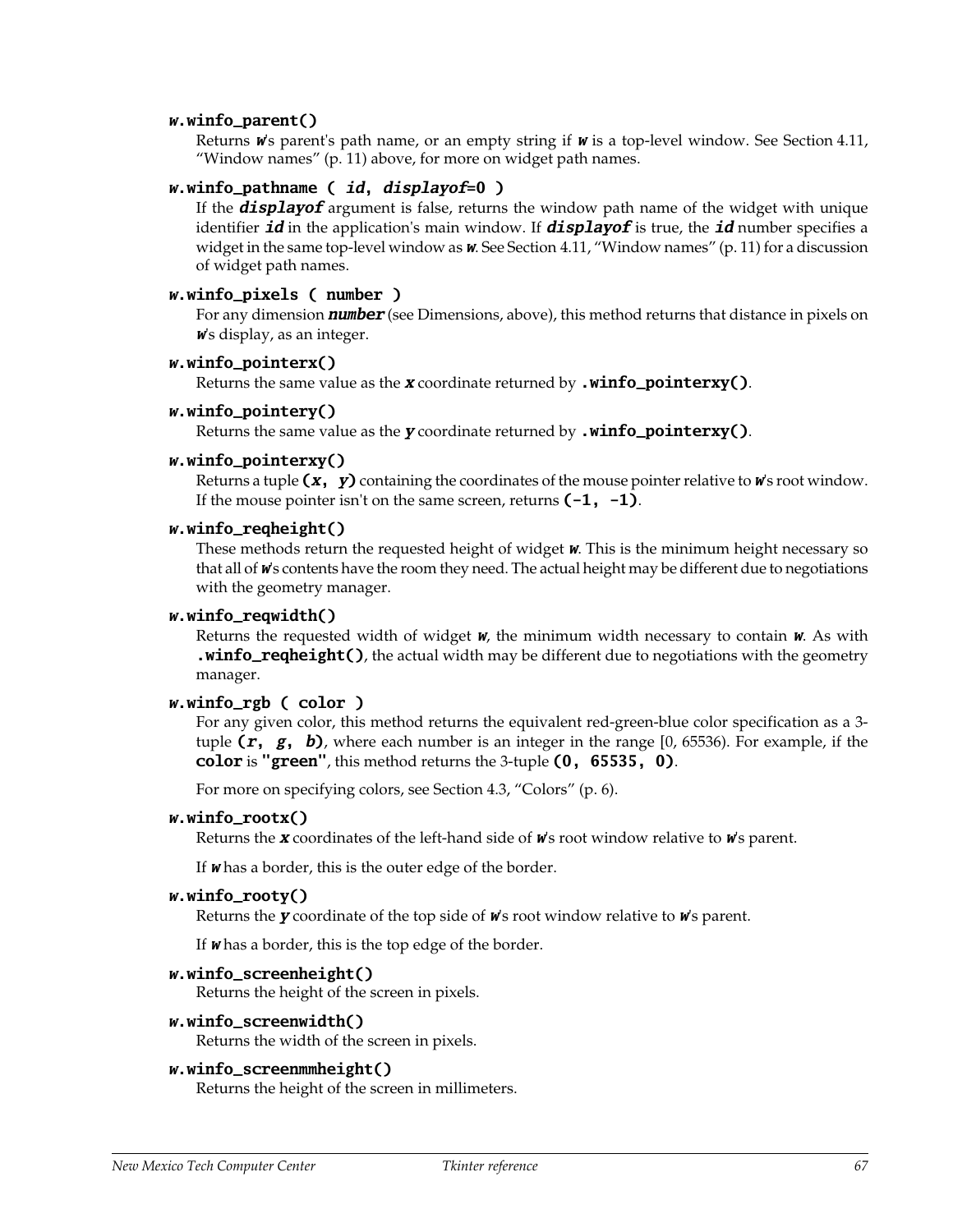#### *w***.winfo\_screenmmwidth()**

Returns the width of the screen in millimeters.

#### *w***.winfo\_screenvisual()**

Returns a string that describes the display's method of color rendition. This is usually **"truecolor"** for 16- or 24-bit displays, **"pseudocolor"** for 256-color displays.

#### *w***.winfo\_toplevel()**

Returns the top-level window containing *w*. That window supports all the methods on **Toplevel** widgets; see Section 18, "**Toplevel**[: Top-level window methods" \(p. 60\).](#page-59-0)

#### *w***.winfo\_x()**

Returns the *x* coordinate of the left side of *w* relative to its parent. If *w* has a border, this is the outer edge of the border.

### <span id="page-67-0"></span>*w***.winfo\_y()**

Returns the *y* coordinate of the top side of *w* relative to its parent. If *w* has a border, this is the outer edge of the border.

# **20. Standardizing appearance and the option database**

It's easy to apply colors, fonts, and other options to the widgets when you create them. However,

- if you want a lot of widgets to have the same background color or font, it's tedious to specify each option each time, and
- it's nice to let the user override your choices with their favorite color schemes, fonts, and other choices.

Accordingly, we use the idea of an *option database* to set up default option values.

- Your application can specify a file (such as the standard . Xdefaults file used by the X Window System) that contains the user's preferences. You can set up your application to read the file and tell Tkinter to use those defaults. See the section on the **[.option\\_readfile\(\)](#page-64-0)** method, above, in the section on Section [19, "Universal widget methods" \(p. 61\)](#page-60-0), for the structure of this file.
- Your application can directly specify defaults for one or many types of widgets by using the **[.op](#page-63-0)[tion\\_add\(\)](#page-63-0)** method; see this method under Section [19, "Universal widget methods" \(p. 61\).](#page-60-0)

Before we discuss how options are set, consider the problem of customizing the appearance of GUIs in general. We could give every widget in the application a name, and then ask the user to specify every property of every name. But this is cumbersome, and would also make the application hard to reconfigure—if the designer adds new widgets, the user would have to describe every property of every new widget.

So, the option database allows the programmer and the user to specify *general patterns* describing which widgets to configure.

These patterns operate on the names of the widgets, but widgets are named using *two* parallel naming schemes:

- a. Every widget has a *class name*. By default, the class name is the same as the class constructor: **"Button"** for buttons, **"Frame"** for a frame, and so on. However, you can create new classes of widgets, usually inheriting from the **Frame** class, and give them new names of your own creation. See Section [20.1, "How to name a widget class" \(p. 69\)](#page-68-0) for details.
- b. You can also give any widget an *instance name*. The default name of a widget is usually a meaningless number (see Section [4.11, "Window names" \(p. 11\)](#page-10-0)). However, as with widget classes, you can assign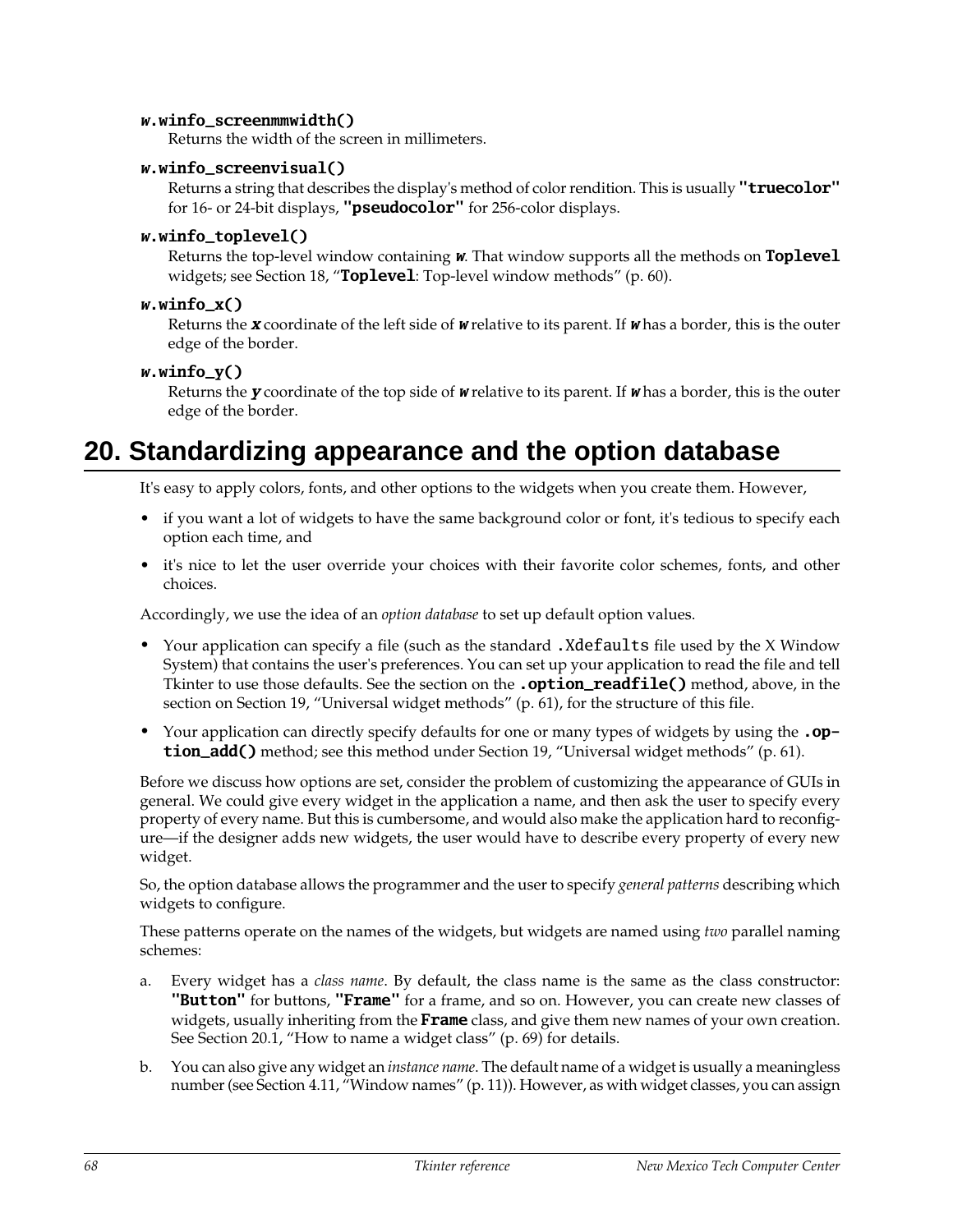a name to any widget. See the section Section [20.2, "How to name a widget instance" \(p. 69\)](#page-68-1) for details.

Every widget in every application therefore has two hierarchies of names—the class name hierarchy and the instance name hierarchy. For example, a button embedded in a text widget which is itself embedded in a frame would have the class hierarchy **Frame.Text.Button**. It might also have an instance hierarchy something like **.mainFrame.messageText.panicButton** if you so named all the instances. The initial dot stands for the root window; see Section [4.11, "Window names" \(p. 11\)](#page-10-0) for more information on window path names.

<span id="page-68-0"></span>The option database mechanism can make use of either class names or instance names in defining options, so you can make options apply to whole classes (e.g., all buttons have a blue background) or to specific instances (e.g., the Panic Button has red letters on it). After we look at how to name classes and instances, in Section [20.3, "Resource specification lines" \(p. 69\)](#page-68-2), we'll discuss how the options database really works.

# **20.1. How to name a widget class**

For example, suppose that **Jukebox** is a new widget class that you have created. It's probably best to have new widget classes inherit from the **Frame** class, so to Tkinter it acts like a frame, and you can arrange other widgets such as labels, entries, and buttons inside it.

You set the new widget's class name by passing the name as the **class\_** attribute to the parent constructor in your new class's constructor. Here is a fragment of the code that defines the new class: class Jukebox(Frame):

```
def __init__(self, master):
    "Constructor for the Jukebox class"
   Frame.__init__ ( self, master, class_="Jukebox" )
    self.__createWidgets()
    ...
```
# **20.2. How to name a widget instance**

To give an instance name to a specific widget in your application, set that widget's **name** option to a string containing the name.

<span id="page-68-2"></span>Here's an example of an instance name. Suppose you are creating several buttons in an application, and you want one of the buttons to have an instance name of **panicButton**. Your call to the constructor might look like this:

```
self.panic = Button ( self, name="panicButton", text="Panic", ...)
```
# **20.3. Resource specification lines**

Each line in an option file specifies the value of one or more options in one or more applications and has one of these formats:

*app option-pattern*: *value option-pattern*: *value*

The first form sets options only when the name of the application matches *app*; the second form sets options for all applications.

For example, if your application is called *xparrot*, a line of the form xparrot\*background: LimeGreen

sets all **background** options in the *xparrot* application to lime green. (Use the **-name** option on the command line when launching your application to set the name to **"xparrot"**.)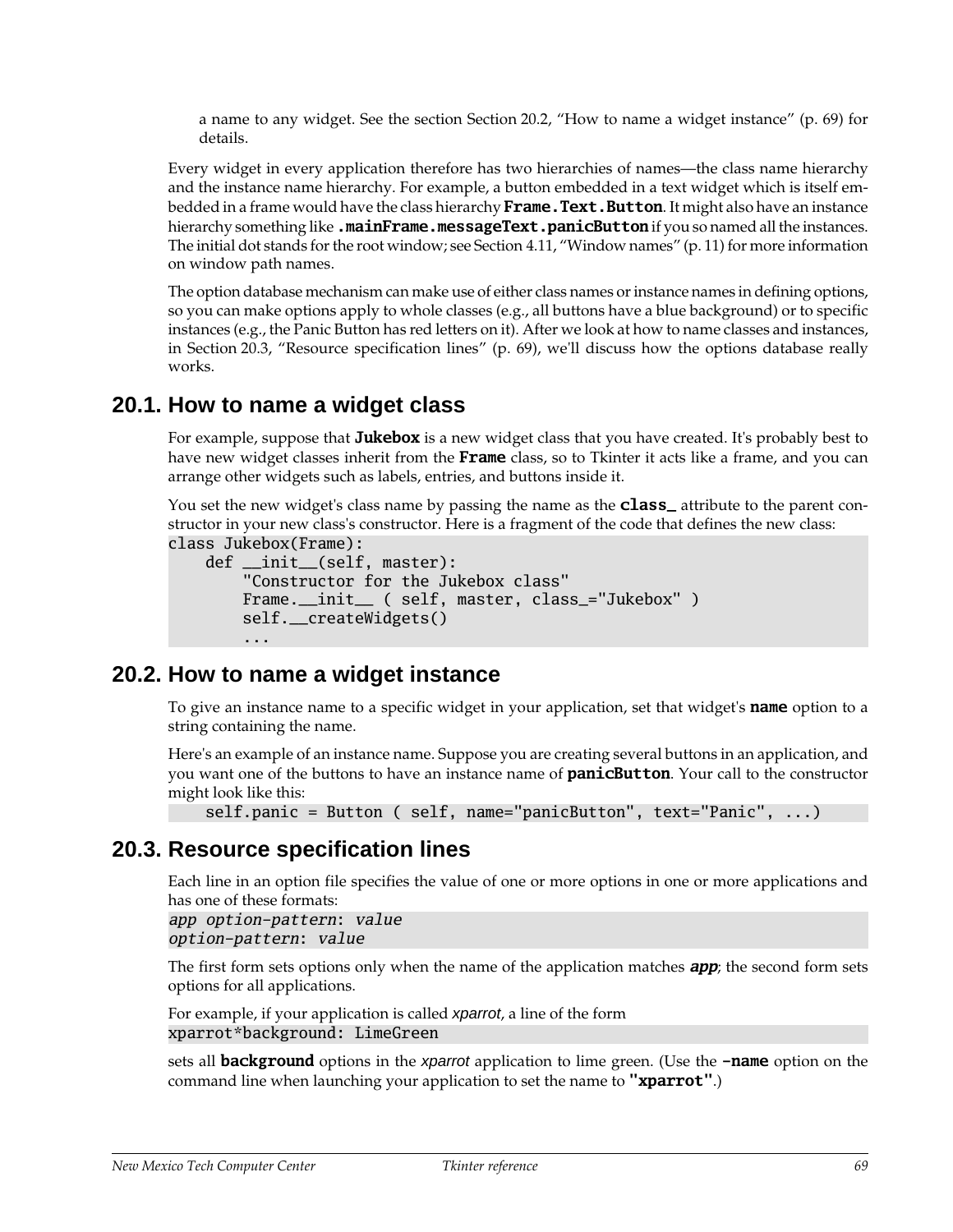## The *option-pattern* part has this syntax:

### {{\*|.}*name*}...*option*

That is, each *option-pattern* is a list of zero or more names, each of which is preceded by an asterisk or period. The last name in the series is the name of the option you are setting. Each of the rest of the names can be either:

- the name of a widget *class* (capitalized), or
- the name of an *instance* (lowercased).

The way the option patterns work is a little complicated. Let's start with a simple example: \*font: times 24

This line says that all **font** options should default to 24-point Times. The **\*** is called the *loose binding* symbol, and means that this option pattern applies to any **font** option anywhere in any application. Compare this example:

\*Listbox.font: lucidatypewriter 14

The period between **Listbox** and **font** is called the *tight binding* symbol, and it means that this rule applies only to **font** options for widgets in class **Listbox**.

As another example, suppose your *xparrot* application has instances of widgets of class **Jukebox**. In order to set up a default background color for all widgets of that class **Jukebox**, you could put a line in your options file like this:

xparrot\*Jukebox\*background: PapayaWhip

The loose-binding (**\***) symbol between **Jukebox** and **background** makes this rule apply to any **background** attribute of any widget anywhere inside a **Jukebox**. Compare this option line: xparrot\*Jukebox.background: NavajoWhite

This rule will apply to the frame constituting the **Jukebox** widget itself, but because of the tight-binding symbol it will not apply to widgets that are inside the **Jukebox** widget.

In the next section we'll talk about how Tkinter figures out exactly which option value to use if there are multiple resource specification lines that apply.

# **20.4. Rules for resource matching**

When you are creating a widget, and you don't specify a value for some option, and two or more resource specifications apply to that option, the most specific one applies.

For example, suppose your options file has these two lines: \*background: LimeGreen \*Listbox\*background: FloralWhite

Both specifications apply to the **background** option in a **Listbox** widget, but the second one is more specific, so it will win.

In general, the names in a resource specification are a sequence  $n_1$ ,  $n_2$ ,  $n_3$ , ...,  $o$  where each  $n_i$  is a class or instance name. The class names are ordered from the highest to the lowest level, and *o* is the name of an option.

However, when Tkinter is creating a widget, all it has is the class name and the instance name of that widget.

Here are the precedence rules for resource specifications:

1. The name of the option must match the *o* part of the *option-pattern*. For example, if the rule is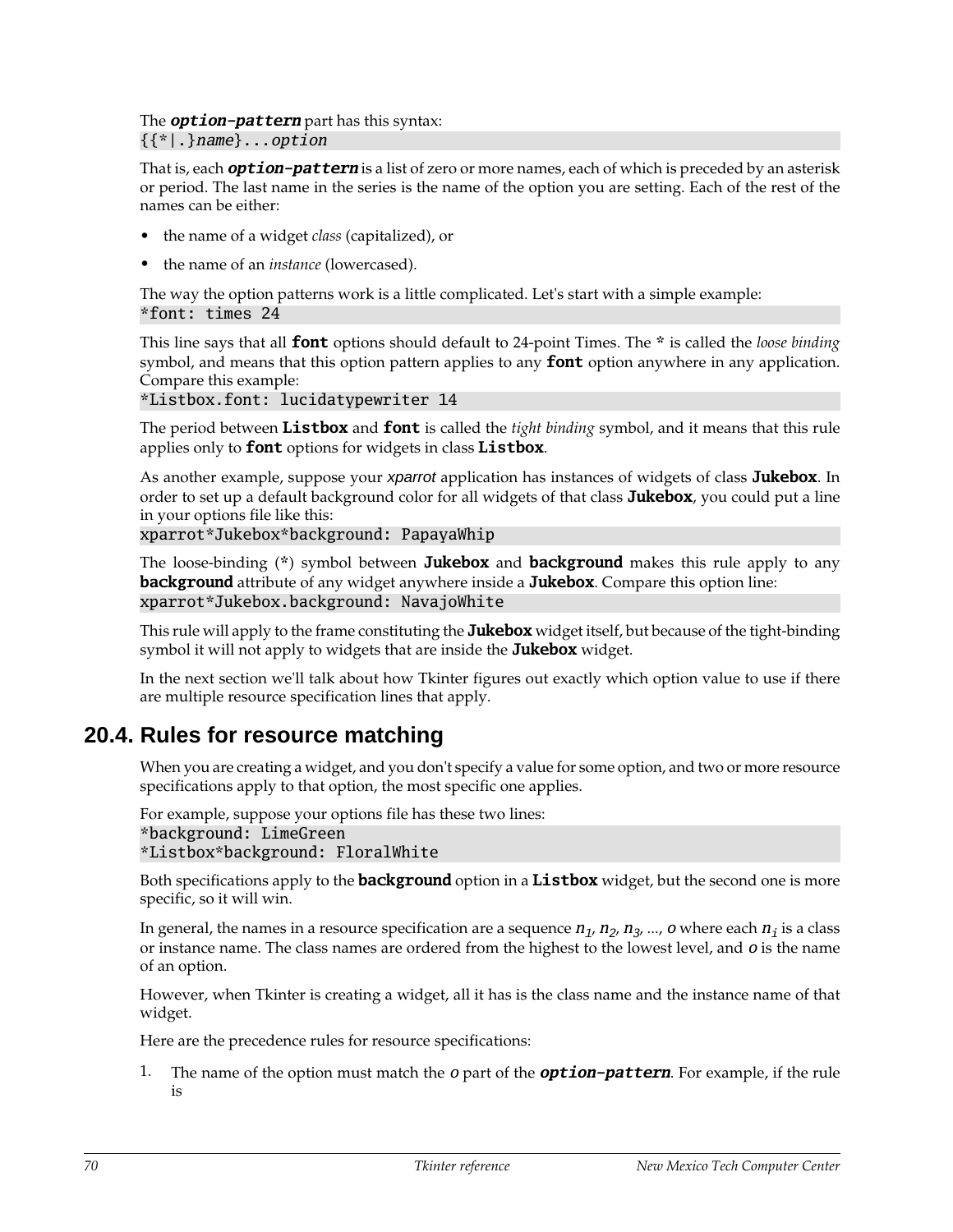xparrot\*indicatoron: 0

this will match only options named **indicatoron**.

- 2. The tight-binding operator (**.**) is more specific than the loose-binding operator (**\***). For example, a line for **\*Button.font** is more specific than a line for **\*Button\*font**.
- 3. References to instances are more specific than references to classes. For example, if you have a button whose instance name is **panicButton**, a rule for **\*panicButton\*font** is more specific than a rule for **\*Button\*font**.
- 4. A rule with more levels is more specific. For example, a rule for **\*Button\*font** is more specific than a rule for **\*font**.
- 5. If two rules have same number of levels, names earlier in the list are more specific than later names. For example, a rule for **xparrot**\*font is more specific than a rule for \*Button\*font.

# **21. Connecting your application logic to the widgets**

The preceding sections talked about how to arrange and configure the widgets—the front panel of the application.

Next, we'll talk about how to connect up the widgets to the logic that carries out the actions that the user requests.

- To make your application respond to events such as mouse clicks or keyboard inputs, there are two methods:
	- Some controls such as buttons have a **command** attribute that lets you specify a procedure, called a *handler*, that will be called whenever the user clicks that control.

The sequence of events for using a **Button** widget is very specific, though. The user must move the mouse pointer onto the widget with mouse button 1 up, then press mouse button 1, and then release mouse button 1 while still on the widget. No other sequence of events will "press" a **Button** widget.

- There is a much more general mechanism that can let your application react to many more kinds of inputs: the press or release of any keyboard key or mouse button; movement of the mouse into, around, or out of a widget; and many other events. As with **command** handlers, in this mechanism you write handler procedures that will be called whenever certain types of events occur. This mechanism is discussed under Section [24, "Events" \(p. 75\)](#page-74-0).
- <span id="page-70-0"></span>• Many widgets require you to use *control variables*, special objects that connect widgets together and to your program, so that you can read and set properties of the widgets. Control variables will be discussed in the next section.

# **22. Control variables: the values behind the widgets**

A Tkinter *control variable* is a special object that acts like a regular Python variable in that it is a container for a value, such as a number or string.

One special quality of a control variable is that it can be shared by a number of different widgets, and the control variable can remember all the widgets that are currently sharing it. This means, in particular, that if your program stores a value *v* into a control variable *c* with its *c*.set(*v*) method, any widgets that are linked to that control variable are automatically updated on the screen.

Tkinter uses control variables for a number of important functions, for example:

• Checkbuttons use a control variable to hold the current state of the checkbutton (on or off).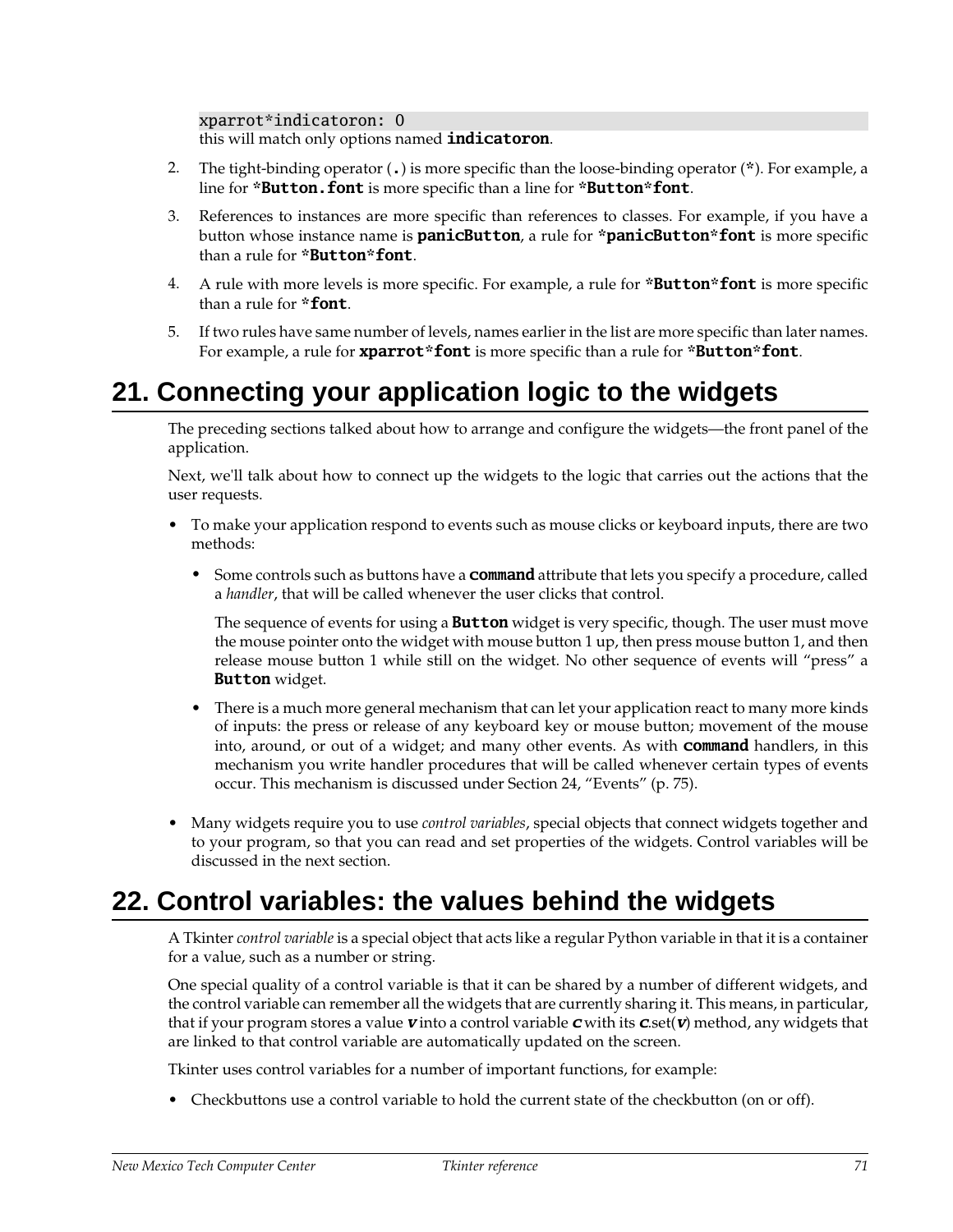- A single control variable is shared by a group of radiobuttons and can be used to tell which one of them is currently set. When the user clicks on one radiobutton in a group, the sharing of this control variable is the mechanism by which Tkinter groups radiobuttons so that when you set one, any other set radiobutton in the group is cleared.
- Control variables hold text string for several applications. Normally the text displayed in an **Entry** widget is linked to a control variable. In several other controls, it is possible to use a string-valued control variable to hold text such as the labels of checkbuttons and radiobuttons and the content of **Label** widgets.

For example, you could link an **Entry** widget to a **Label** widget so that when the user changes the text in the entry and presses the *Enter* key, the label is automatically updated to show that same text.

To get a control variable, use one of these four class constructors, depending on what type of values you need to store in it:

```
v = DoubleVar() # Holds a float; default value 0.0v = IntVar() # Holds an integer; default value 0
v = StringVar() # Holds a string; default value ""
```
All control variables have these two methods:

### **.get()**

Returns the current value of the variable.

#### **.set (** *value* **)**

Changes the current value of the variable. If any widget options are slaved to this variable, those widgets will be updated when the main loop next idles; see [.update\\_idletasks\(\)](#page-64-1) in [Section](#page-60-0) 19, ["Universal widget methods" \(p. 61\)](#page-60-0) for more information on controlling this update cycle.

Here are some comments on how control variables are used with specific widgets:

#### **Button**

You can set its **textvariable** to a **StringVar**. Anytime that variable is changed, the text on the button will be updated to display the new value. This is not necessary unless the button's text is actually going to change: use the **text** attribute if the button's label is static.

### **Checkbutton**

Normally, you will set the widget's **variable** option to an **IntVar**, and that variable will be set to 1 when the checkbutton is turned on and to 0 when it is turned off. However, you can pick different values for those two states with the **onvalue** and **offvalue** options, respectively.

You can even use a **StringVar** as the checkbutton's variable, and supply string values for the **offvalue** and **onvalue**. Here's an example:

```
self.spamVar = StringVar()
self.spamCB = Checkbutton ( self, text="Spam?",
   variable=self.spamVar, onvalue="yes", offvalue="no" )
```
If this checkbutton is on, **self.spamVar.get()** will return the string **"yes"**; if the checkbutton is off, that same call will return the string **"no"**. Furthermore, your program can turn the checkbutton on by calling **.set("yes")**.

You can also the **textvariable** option of a checkbutton to a **StringVar**. Then you can change the text label on that checkbutton using the **.set()** method on that variable.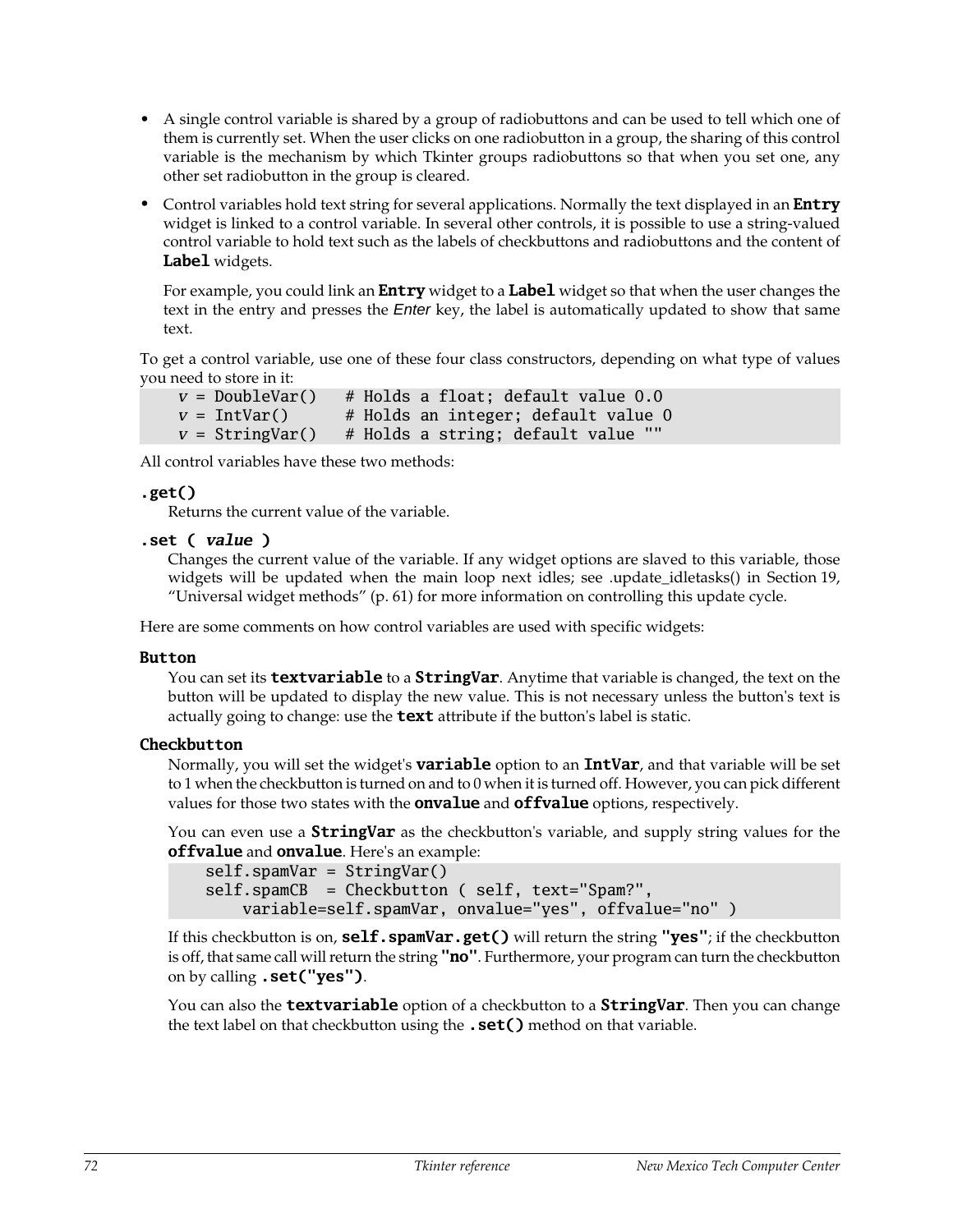#### **Entry**

Set its **textvariable** option to a **StringVar**. Use that variable's **.get()** method to retrieve the text currently displayed in the widget. You can also the variable's **.set()** method to change the text displayed in the widget.

#### **Label**

You can set its **textvariable** option to a **StringVar**. Then any call to the variable's **.set()** method will change the text displayed on the label. This is not necessary if the label's text is static; use the **text** attribute for labels that don't change while the application is running.

#### **Menubutton**

If you want to be able to change the text displayed on the menu button, set its **textvariable** option to a **StringVar** and use that variable's **.set()** method to change the displayed text.

#### **Radiobutton**

The **variable** option must be set to a control variable, either an **IntVar** or a **StringVar**. All the radiobuttons in a functional group must share the same control variable.

Set the **value** option of each radiobutton in the group to a different value. Whenever the user sets a radiobutton, the variable will be set to the **value** option of that radiobutton, and all the other radiobuttons that share the group will be cleared.

You might wonder, what state is a group of radiobuttons in when the control variable has never been set and the user has never clicked on them? Each control variable has a default value: **0** for an **IntVar**, **0.0** for a **DoubleVar**, and **""** for a **StringVar**. If one of the radiobuttons has that **value**, that radiobutton will be set initially. If no radiobutton's **value** option matches the value of the variable, the radiobuttons will all appear to be cleared.

If you want to change the text label on a radiobutton during the execution of your application, set its **textvariable** option to a **StringVar**. Then your program can change the text label by passing the new label text to the variable's **.set()** method.

#### **Scale**

For a scale widget, set its **variable** option to a control variable of any class, and set its **from\_** and **to** options to the limiting values for the opposite ends of the scale.

For example, you could use an **IntVar** and set the scale's **from\_=0** and **to=100**. Then every user change to the widget would change the variable's value to some value between 0 and 100 inclusive.

Your program can also move the slider by using the **.set()** method on the control variable. To continue the above example, **.set(75)** would move the slider to a position three-fourths of the way along its trough.

To set up a **Scale** widget for floating values, use a **DoubleVar**.

<span id="page-72-0"></span>You can use a **StringVar** as the control variable of a **Scale** widget. You will still need to provide numeric **from\_** and **to** values, but the numeric value of the widget will be converted to a string for storage in the **StringVar**. Use the scale's **digits** option to control the precision of this conversion.

## **23. Focus: routing keyboard input**

To say a widget has *focus* means that keyboard input is currently directed to that widget.

- By *focus traversal*, we mean the sequence of widgets that will be visited as the user moves from widget to widget with the *tab* key. See below for the rules for this sequence.
- You can traverse backwards using *shift-tab*.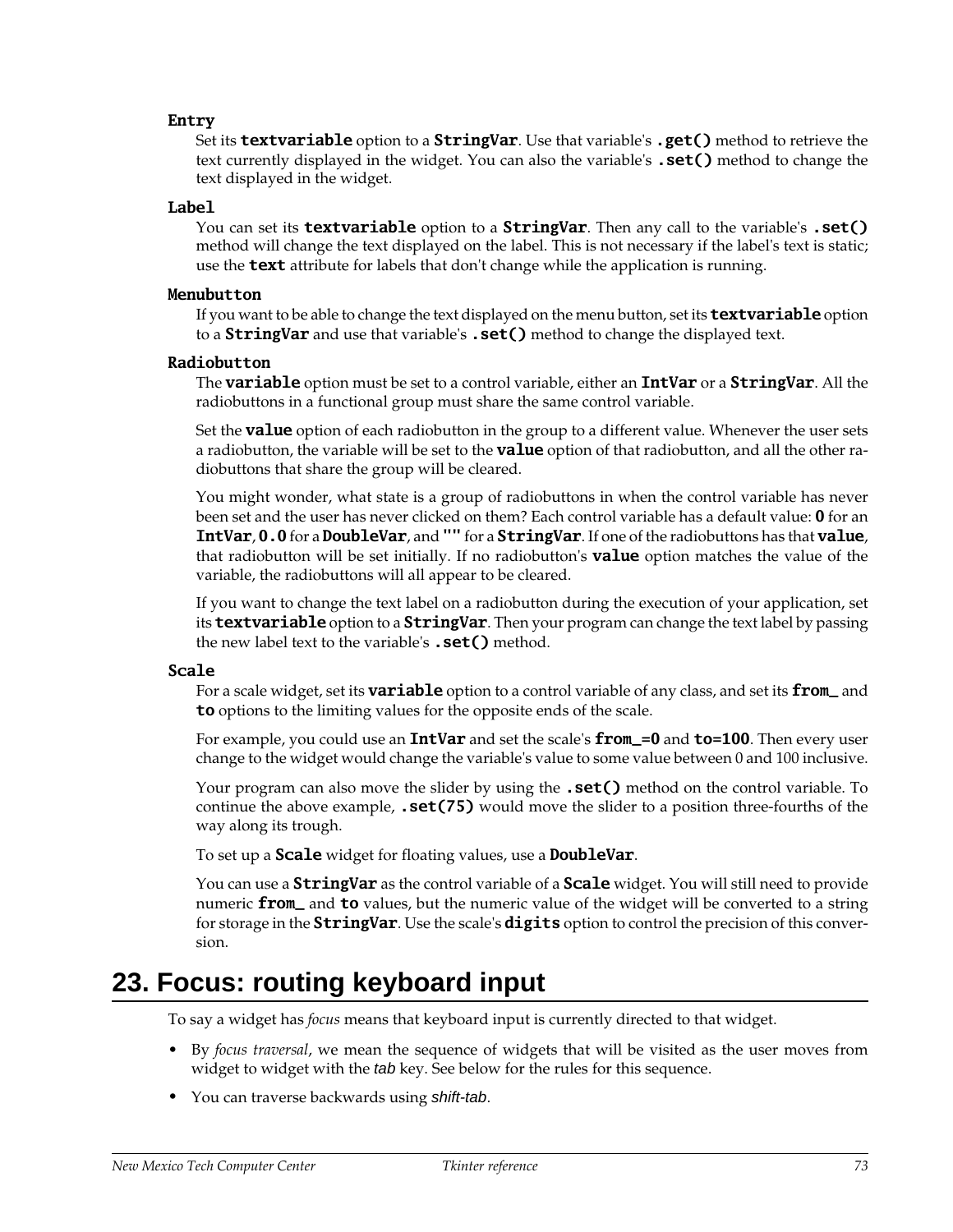- The **Entry** and **Text** widgets are intended to accept keyboard input, and if an entry or text widget currently has the focus, any characters you type into it will be added to its text. The usual editing characters such as  $\leftarrow$  and  $\rightarrow$  will have their usual effects.
- Because **Text** widgets can contain tab characters, you must use the special key sequence *control-tab* to move the focus past a text widget.
- Most of the other types of widgets will normally be visited by focus traversal, and when they have focus:
	- **Button** widgets can be "pressed" by pressing the spacebar.
	- **Checkbutton** widgets can be toggled between set and cleared states using the spacebar.
	- In **Listbox** widgets, the ↑ and ↓ keys scroll up or down one line; the *PageUp* and *PageDown* keys scroll by pages; and the spacebar selects the current line, or de-selects it if it was already selected.
	- You can set a **Radiobutton** widget by pressing the spacebar.
	- Horizontal **Scale** widgets respond to the  $\leftarrow$  and  $\rightarrow$  keys, and vertical ones respond to  $\uparrow$  and  $\downarrow$ .
	- In a **Scrollbar** widget, the *PageUp* and *PageDown* keys move the scrollbar by pageloads. The  $\uparrow$  and  $\downarrow$  keys will move vertical scrollbars by units, and the  $\leftarrow$  and  $\rightarrow$  keys will move horizontal scrollbars by units.
- Many widgets are provided with an outline called the *focus highlight* that shows the user which widget has the highlight. This is normally a thin black frame located just outside the widget's border (if any). For widgets that don't normally have a focus highlight (specifically, frames, labels, and menus), you can set the **highlightthickness** option to a nonzero value to make the focus highlight visible.
- You can also change the color of the focus highlight using the **highlightcolor** option.
- Widgets of class **Frame**, **Label**, and **Menu** are not normally visited by the focus. However, you can set their **takefocus** options to **1** to get them included in focus traversal. You can also take any widget out of focus traversal by setting its **takefocus** option to **0**.

The order in which the *tab* key traverses the widgets is:

- For widgets that are children of the same parent, focus goes in the same order the widgets were created.
- For parent widgets that contain other widgets (such as frames), focus visits the parent widget first (unless its **takefocus** option is **0**), then it visits the child widgets, recursively, in the order they were created.

To sum up: to set up the focus traversal order of your widgets, create them in that order. Remove widgets from the traversal order by setting their **takefocus** options to 0, and for those whose default **takefocus** option is **0**, set it to **1** if you want to add them to the order.

The above describes the default functioning of input focus in Tkinter. There is another, completely different way to handle it—let the focus go wherever the mouse goes. Under Section [19, "Universal widget](#page-60-0) [methods" \(p. 61\),](#page-60-0) refer to the **.tk\_focusFollowsMouse()** method.

You can also add, change or delete the way any key on the keyboard functions inside any widget by using event bindings. See Section [24, "Events" \(p. 75\)](#page-74-0) for the details.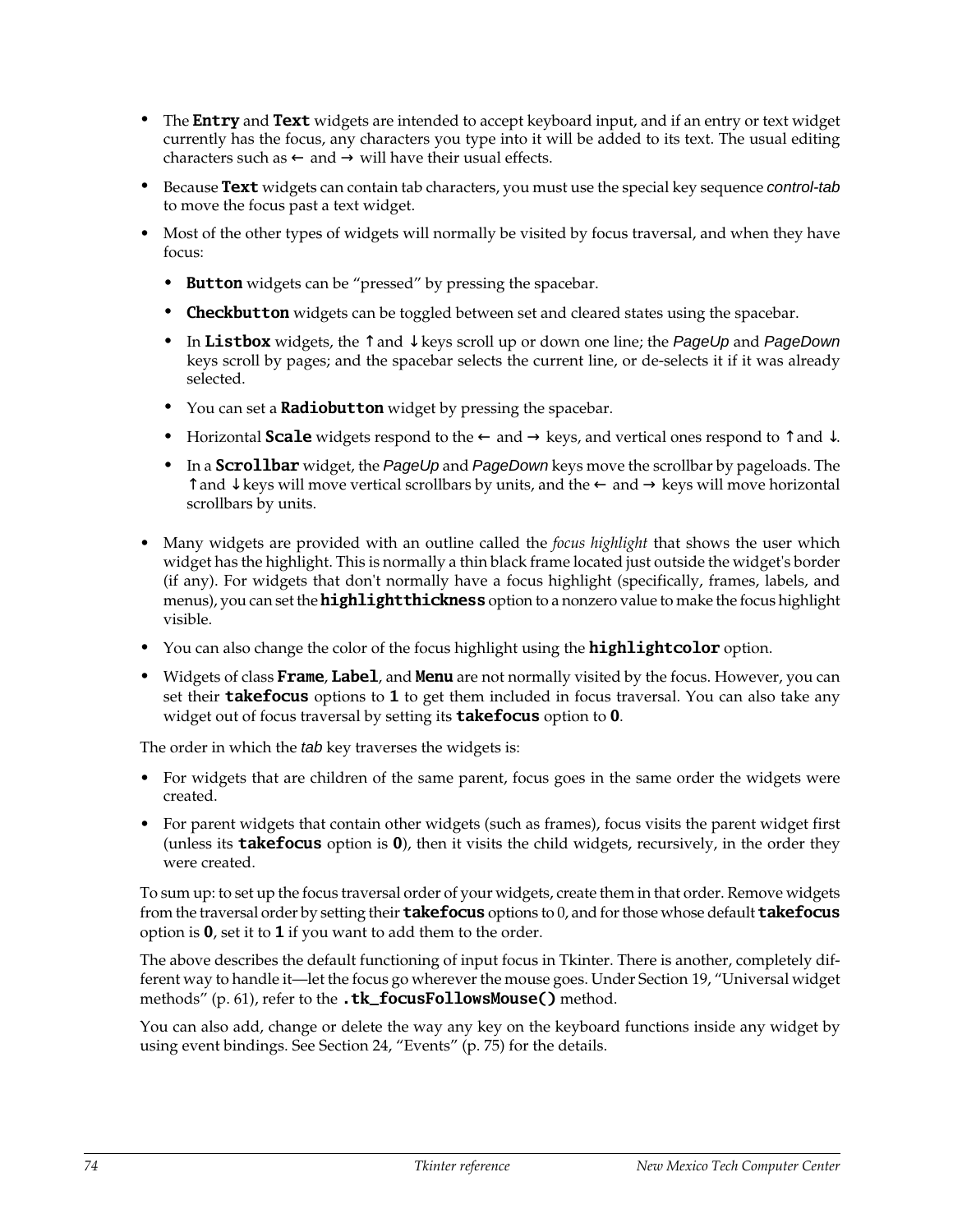# <span id="page-74-0"></span>**24. Events: responding to stimuli**

An *event* is something that happens to your application—for example, the user presses a key or clicks or drags the mouse—to which the application needs to react.

The widgets normally have a lot of built-in behaviors. For example, a button will react to a mouse click by calling its **command** callback. For another example, if you move the focus to an entry widget and press a letter, that letter gets added to the content of the widget.

However, the event binding capability of Tkinter allows you to add, change, or delete behaviors.

First, some definitions:

- An *event* is some occurrence that your application needs to know about.
- An *event handler* is a function in your application that gets called when an event occurs.
- <span id="page-74-1"></span>• We call it *binding* when your application sets up an event handler that gets called when an event happens to a widget.

### **24.1. Levels of binding**

You can bind a handler to an event at any of three levels:

1. Instance binding: You can bind an event to one specific widget. For example, you might bind the *PageUp* key in a canvas widget to a handler that makes the canvas scroll up one page. To bind an event of a widget, call the **[.bind\(\)](#page-60-1)** method on that widget (see Section [19, "Universal widget](#page-60-0) [methods" \(p. 61\)\)](#page-60-0).

For example, suppose you have a canvas widget named **self.canv** and you want to draw an orange blob on the canvas whenever the user clicks the mouse button 2 (the middle button). To implement this behavior:

self.canv.bind ( "<Button-2>", self.\_\_drawOrangeBlob )

The first argument is a *sequence descriptor* that tells Tkinter that whenever the middle mouse button goes down, it is to call the *event handler* named **self.\_\_drawOrangeBlob**. (See [Section](#page-79-0) 24.6, ["Writing your handler" \(p. 80\)](#page-79-0), below, for an overview of how to write handlers such as **.\_\_drawOrangeBlob()**). Note that you omit the parentheses after the handler name, so that Python will pass in a reference the handler instead of trying to call it right away.

2. Class binding: You can bind an event to all widgets of a class. For example, you might set up all **Button** widgets to respond to middle mouse button clicks by changing back and forth between English and Japanese labels. To bind an event to all widgets of a class, call the **[.bind\\_class\(\)](#page-61-0)** method on any widget (see Section [19, "Universal widget methods" \(p. 61\),](#page-60-0) above).

For example, suppose you have several canvases, and you want to set up mouse button 2 to draw an orange blob in any of them. Rather than having to call **.bind()** for every one of them, you can set them all up with one call something like this:

```
self.bind_class ( "Canvas", "<Button-2>",
                   self.__drawOrangeBlob )
```
3. Application binding: You can set up a binding so that a certain event calls a handler no matter what widget has the focus or is under the mouse. For example, you might bind the *PrintScrn* key to all the widgets of an application, so that it prints the screen no matter what widget gets that key. To bind an event at the application level, call the **[.bind\\_all\(\)](#page-61-1)** method on any widget (see [Section](#page-60-0) 19, ["Universal widget methods" \(p. 61\)\)](#page-60-0).

Here's how you might bind the *PrintScrn* key, whose "key name" is **"Print"**: self.bind\_all ( "<Key-Print>", self.\_\_printScreen )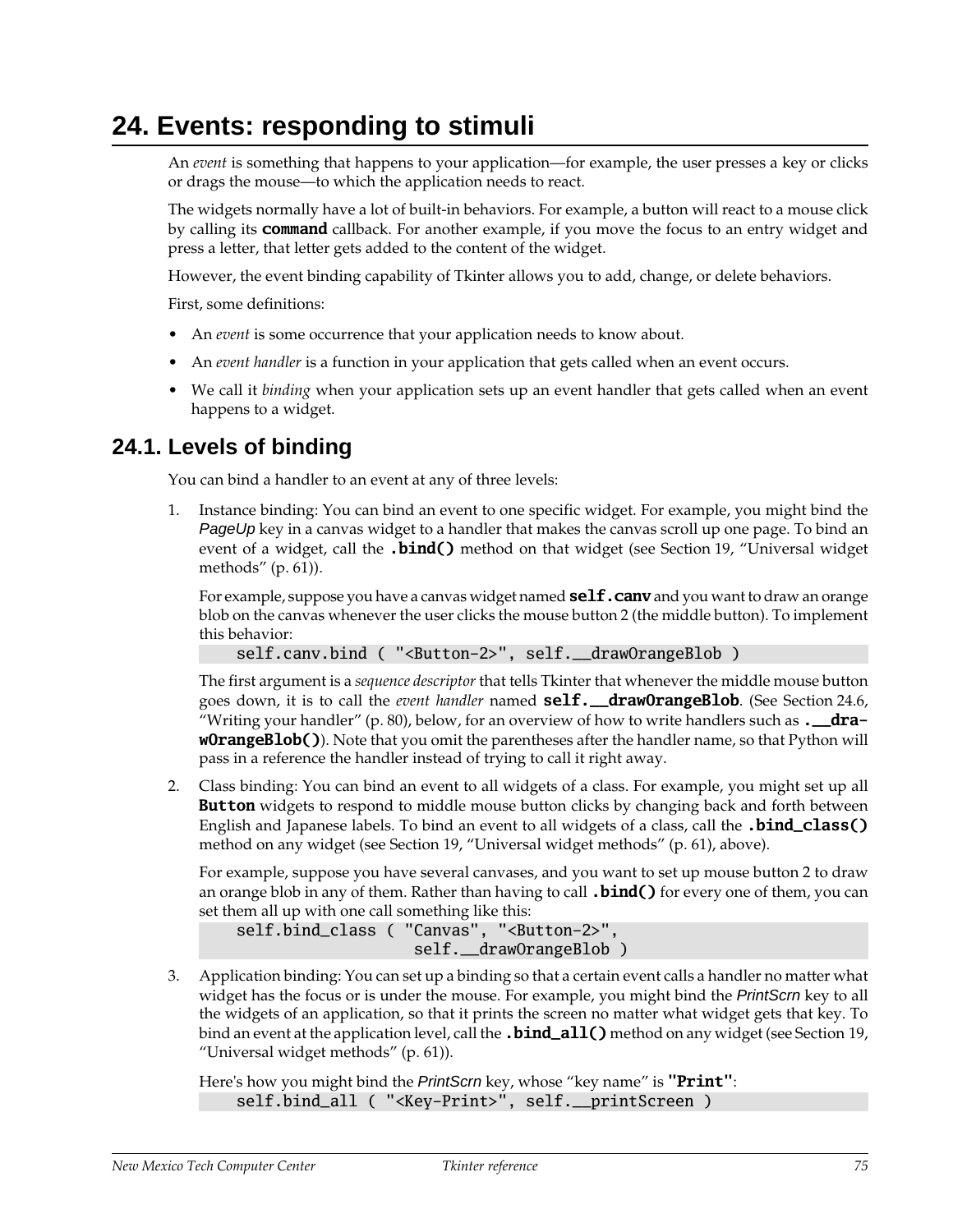### **24.2. Event sequences**

Tkinter has a powerful and general method for allowing you to define exactly which events, both specific and general, you want to bind to handlers.

In general, an event sequence is a string containing one or more *event patterns*. Each event pattern describes one thing that can happen. If there is more than one event pattern in a sequence, the handler will be called only when all the patterns happen in that same sequence.

The general form of an event pattern is:

#### <[*modifier*-]...*type*[-*detail*]>

- The entire pattern is enclosed inside **<…>**.
- The *event type* describes the general kind of event, such as a key press or mouse click. See [Section](#page-75-0) 24.3, ["Event types" \(p. 76\)](#page-75-0).
- You can add optional *modifier* items before the type to specify combinations such as the *shift* or *control* keys being depressed during other key presses or mouse clicks. Section [24.4, "Event modifi](#page-76-0)[ers" \(p. 77\)](#page-76-0)
- You can add optional *detail* items to describe what key or mouse button you're looking for. For mouse buttons, this is 1 for button 1, 2 for button 2, or 3 for button 3.
	- The usual setup has button 1 on the left and button 3 on the right, but left-handers can swap these positions.
	- For keys on the keyboard, this is either the key's character (for single-character keys like the **A** or **\*** key) or the key's name; see Section [24.5, "Key names" \(p. 78\)](#page-77-0) for a list of all key names.

<span id="page-75-0"></span>

| <button-1></button-1>                                 | The user pressed the first mouse button. |  |  |
|-------------------------------------------------------|------------------------------------------|--|--|
| <keypress-h></keypress-h>                             | The user pressed the H key.              |  |  |
| <control-shift-<br>KeyPress-H&gt;</control-shift-<br> | The user pressed control-shift-H.        |  |  |

Here are some examples to give you the flavor of event patterns:

#### **24.3. Event types**

The full set of event types is rather large, but a lot of them are not commonly used. Here are most of the ones you'll need:

| Activate             | A widget is changing from being inactive to being active. This refers to<br>changes in the state option of a widget such as a button changing from<br>inactive (grayed out) to active.                                                     |
|----------------------|--------------------------------------------------------------------------------------------------------------------------------------------------------------------------------------------------------------------------------------------|
| <b>Button</b>        | The user pressed one of the mouse buttons. The <b>detail</b> part specifies<br>which button.                                                                                                                                               |
| <b>ButtonRelease</b> | The user let up on a mouse button. This is probably a better choice in<br>most cases than the <b>Button</b> event, because if the user accidentally presses<br>the button, they can move it off the widget to avoid setting off the event. |
| Configure            | The user changed the size of a widget, for example by dragging a corner<br>or side of the window.                                                                                                                                          |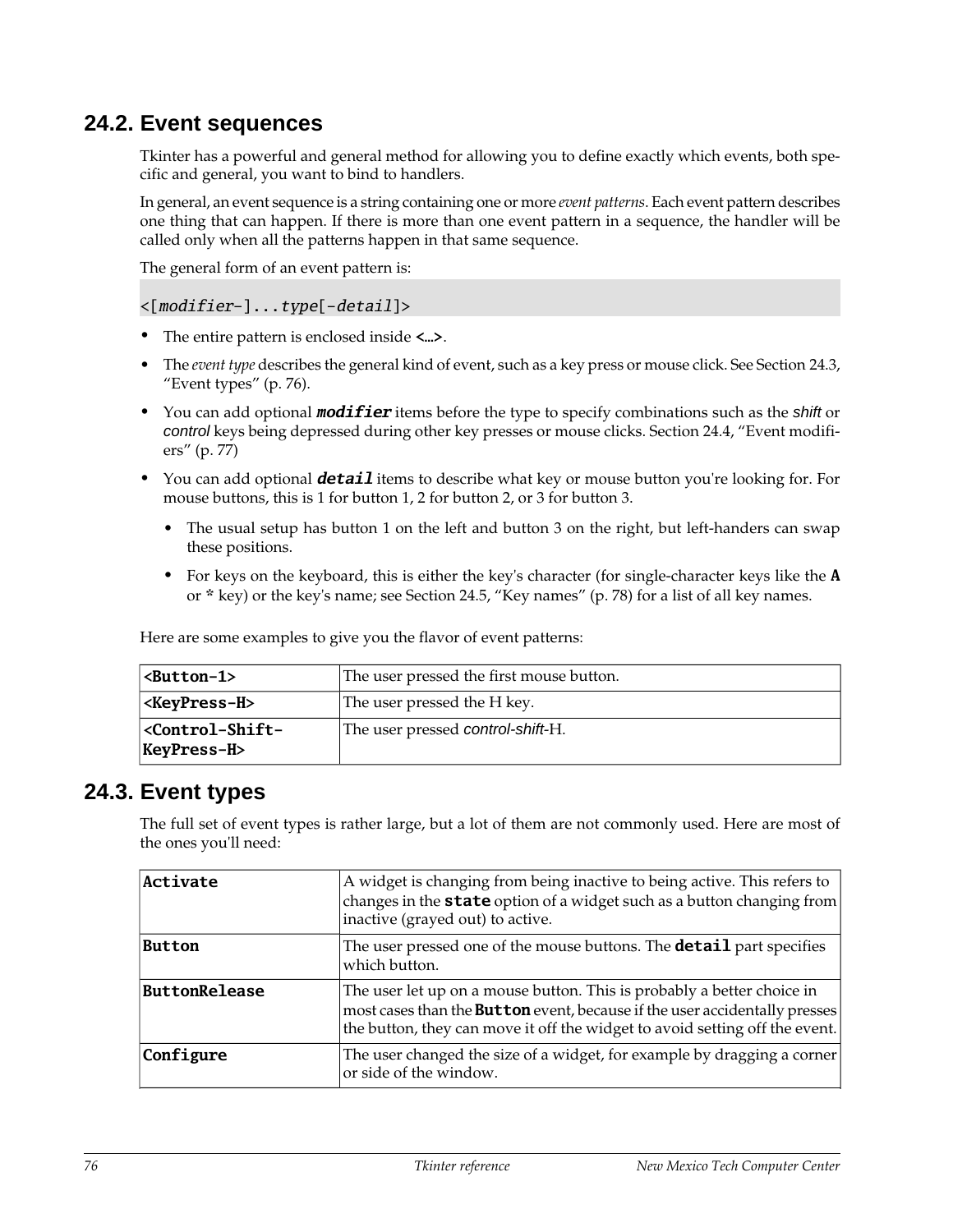| Deactivate        | A widget is changing from being active to being inactive. This refers to<br>changes in the state option of a widget such as a radiobutton changing<br>from active to inactive (grayed out).                                                                                                                                                  |  |
|-------------------|----------------------------------------------------------------------------------------------------------------------------------------------------------------------------------------------------------------------------------------------------------------------------------------------------------------------------------------------|--|
| Destroy           | A widget is being destroyed.                                                                                                                                                                                                                                                                                                                 |  |
| Enter             | The user moved the mouse pointer into a visible part of a widget. (This<br>is different than the enter key, which is a <b>KeyPress</b> event for a key whose<br>name is actually "return".)                                                                                                                                                  |  |
| <b>Expose</b>     | This event occurs whenever at least some part of your application or<br>widget becomes visible after having been covered up by another window.                                                                                                                                                                                               |  |
| FocusIn           | A widget got the input focus (see Section 23, "Focus: routing keyboard<br>input" (p. 73) for a general introduction to input focus.) This can happen<br>either in response to a user event (like using the tab key to move focus<br>between widgets) or programmatically (for example, your program calls<br>the . focus_set() on a widget). |  |
| Focus0ut          | The input focus was moved out of a widget. As with FocusIn, the user<br>can cause this event, or your program can cause it.                                                                                                                                                                                                                  |  |
| <b>KeyPress</b>   | The user pressed a key on the keyboard. The <b>detail</b> part specifies which<br>key. This keyword may be abbreviated Key.                                                                                                                                                                                                                  |  |
| <b>KeyRelease</b> | The user let up on a key.                                                                                                                                                                                                                                                                                                                    |  |
| Leave             | The user moved the mouse pointer out of a widget.                                                                                                                                                                                                                                                                                            |  |
| Map               | A widget is being mapped, that is, made visible in the application. This<br>will happen, for example, when you call the widget's .grid() method.                                                                                                                                                                                             |  |
| Motion            | The user moved the mouse pointer entirely within a widget.                                                                                                                                                                                                                                                                                   |  |
| Unmap             | A widget is being unmapped and is no longer visible. This happens, for<br>example, when you use the widget's .grid_remove() method.                                                                                                                                                                                                          |  |
| Visibility        | Happens when at least some part of the application window becomes<br>visible on the screen.                                                                                                                                                                                                                                                  |  |

# <span id="page-76-0"></span>**24.4. Event modifiers**

The modifier names that you can use in event sequences include:

| Alt     | True when the user is holding the alt key down.                                                                                                                         |  |
|---------|-------------------------------------------------------------------------------------------------------------------------------------------------------------------------|--|
| Any     | This modifier generalizes an event type. For example, the event pattern<br>" <any-keypress>" applies to the pressing of any key.</any-keypress>                         |  |
| Control | True when the user is holding the control key down.                                                                                                                     |  |
| Double  | Specifies two events happening close together in time. For example,<br><double-button-1> describes two presses of button 1 in rapid succes-<br/>sion.</double-button-1> |  |
| Lock    | True when the user has pressed shift lock.                                                                                                                              |  |
| Shift   | True when the user is holding down the shift key.                                                                                                                       |  |
| Triple  | Like <b>Double</b> , but specifies three events in rapid succession.                                                                                                    |  |

You can use shorter forms of the events. Here are some examples:

• **"<1>"** is the same as **"<Button-1>"**.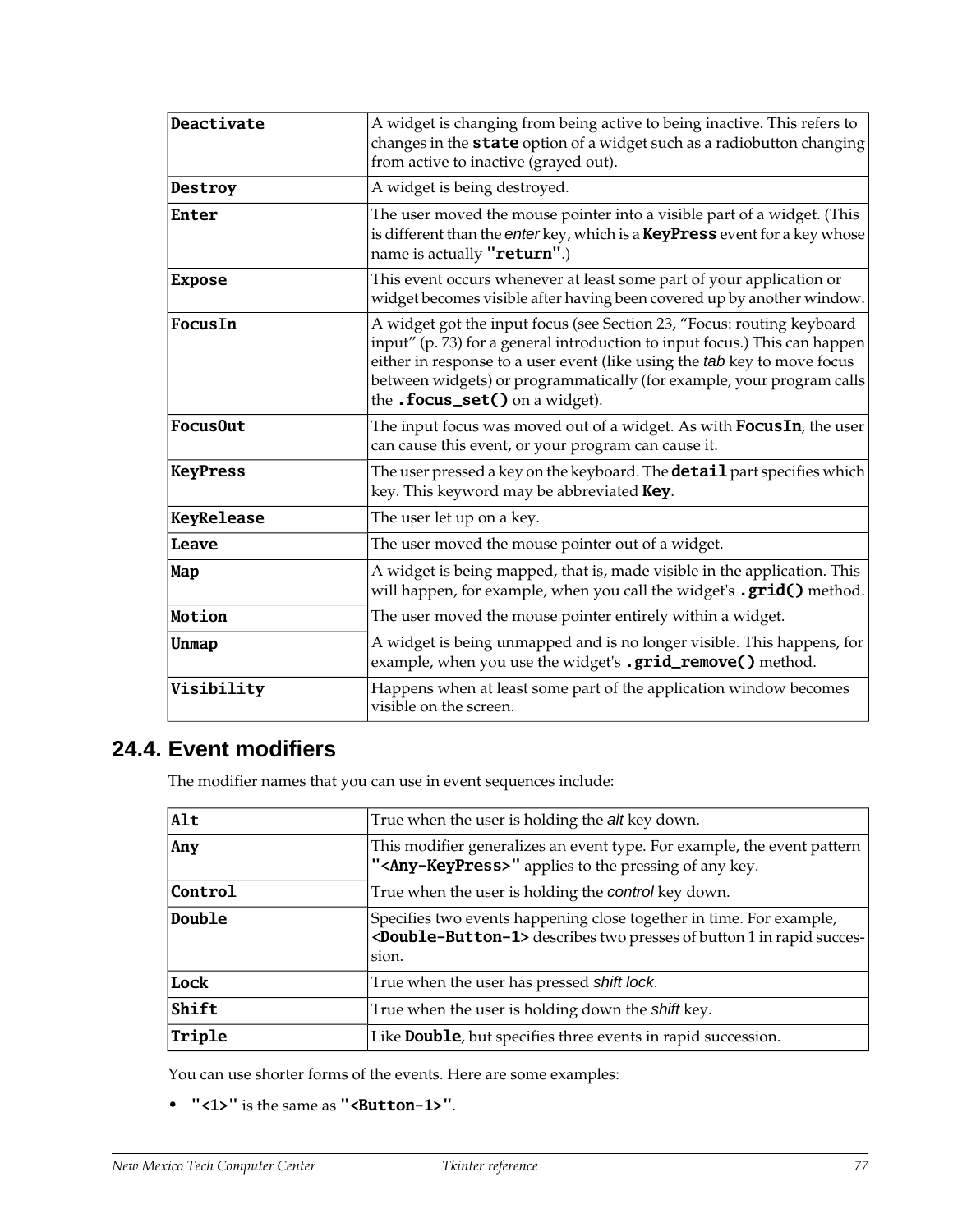• **"x"** is the same as **"<KeyPress-x>"**.

<span id="page-77-0"></span>Note that you can leave out the enclosing **"<…>"** for most single-character keypresses, but you can't do that for the space character (whose name is **"<space>"**) or the less-than (**<**) character (whose name is **"<less>"**).

### **24.5. Key names**

The detail part of an event pattern for a **KeyPress** or **KeyRelease** event specifies which key you're binding. (See the **Any** modifier, above, if you want to get all keypresses or key releases).

The table below shows several different ways to name keys. See Section [24.6, "Writing your hand](#page-79-0)[ler" \(p. 80\)](#page-79-0), below, for more information on **Event** objects, whose attributes will describe keys in these same ways.

- The **.keysym** column shows the "key symbol", a string name for the key. This corresponds to the **.keysym** attribute of the **Event** object.
- The **.keycode** column is the "key code." This identifies which key was pressed, but the code does not reflect the state of various modifiers like the shift and control keys and the *NumLock* key. So, for example, both **a** and **A** have the same key code.
- The **.keysym\_num** column shows a numeric code equivalent to the key symbol. Unlike **.keycode**, these codes are different for different modifiers. For example, the digit 2 on the numeric keypad (key symbol **KP\_2**) and the down arrow on the numeric keypad (key symbol **KP\_Down**) have the same key code (88), but different **.keysym\_num** values (65433 and 65458, respectively).
- The "Key" column shows the text you will usually find on the physical key, such as *tab*.

There are many more key names for international character sets. This table shows only the "Latin-1" set for the usual USA-type 101-key keyboard.

| .keysym          | .keycode | .keysym_num | Key                        |
|------------------|----------|-------------|----------------------------|
| Alt_L            | 64       | 65513       | The left-hand alt key      |
| Alt_R            | 113      | 65514       | The right-hand alt key     |
| <b>BackSpace</b> | 22       | 65288       | backspace                  |
| Cancel           | 110      | 65387       | break                      |
| Caps_Lock        | 66       | 65549       | CapsLock                   |
| Control_L        | 37       | 65507       | The left-hand control key  |
| Control_R        | 109      | 65508       | The right-hand control key |
| Delete           | 107      | 65535       | Delete                     |
| Down             | 104      | 65364       | ↓                          |
| End              | 103      | 65367       | end                        |
| <b>Escape</b>    | 9        | 65307       | esc                        |
| <b>Execute</b>   | 111      | 65378       | <b>SysReq</b>              |
| F1               | 67       | 65470       | Function key F1            |
| F <sub>2</sub>   | 68       | 65471       | Function key F2            |
| $F_{1}$          | $66+ i$  | 65469+i     | Function key $F_i$         |
| F <sub>12</sub>  | 96       | 65481       | Function key F12           |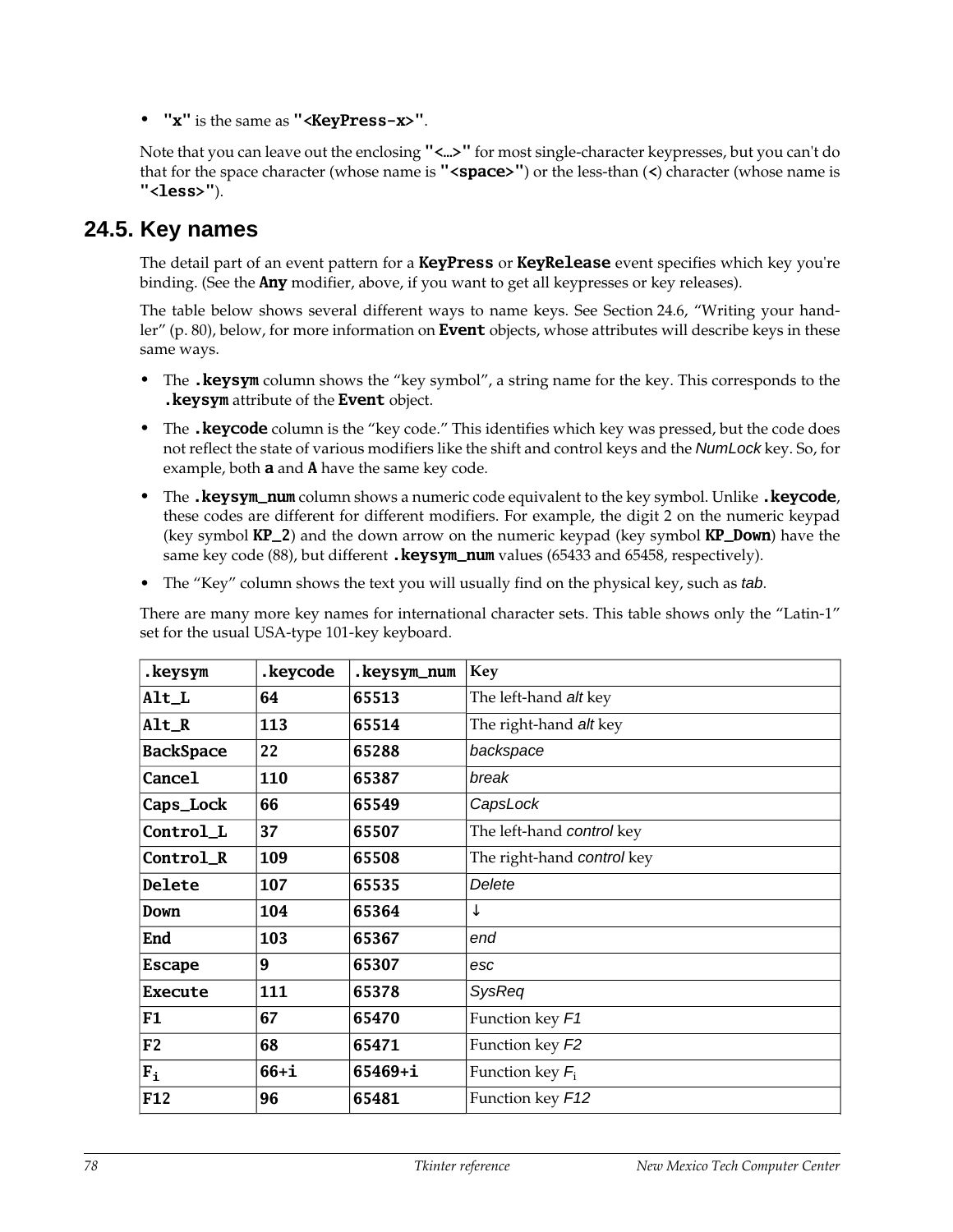| .keysym          | .keycode | .keysym_num | <b>Key</b>                                   |
|------------------|----------|-------------|----------------------------------------------|
| Home             | 97       | 65360       | home                                         |
| <b>Insert</b>    | 106      | 65379       | insert                                       |
| Left             | 100      | 65361       | $\leftarrow$                                 |
| Linefeed         | 54       | 106         | Linefeed (control-J)                         |
| $KP_0$           | 90       | 65438       | 0 on the keypad                              |
| $KP_1$           | 87       | 65436       | 1 on the keypad                              |
| $KP_2$           | 88       | 65433       | 2 on the keypad                              |
| $KP_3$           | 89       | 65435       | 3 on the keypad                              |
| $KP_4$           | 83       | 65430       | 4 on the keypad                              |
| $KP_5$           | 84       | 65437       | 5 on the keypad                              |
| $KP_6$           | 85       | 65432       | 6 on the keypad                              |
| $KP_7$           | 79       | 65429       | 7 on the keypad                              |
| $KP_8$           | 80       | 65431       | 8 on the keypad                              |
| $KP_9$           | 81       | 65434       | 9 on the keypad                              |
| KP_Add           | 86       | 65451       | + on the keypad                              |
| KP_Begin         | 84       | 65437       | The center key (same key as 5) on the keypad |
| KP_Decimal       | 91       | 65439       | Decimal (.) on the keypad                    |
| <b>KP_Delete</b> | 91       | 65439       | delete on the keypad                         |
| <b>KP_Divide</b> | 112      | 65455       | / on the keypad                              |
| <b>KP_Down</b>   | 88       | 65433       | $\downarrow$ on the keypad                   |
| KP_End           | 87       | 65436       | end on the keypad                            |
| <b>KP_Enter</b>  | 108      | 65421       | enter on the keypad                          |
| <b>KP_Home</b>   | 79       | 65429       | home on the keypad                           |
| <b>KP_Insert</b> | 90       | 65438       | insert on the keypad                         |
| KP_Left          | 83       | 65430       | $\leftarrow$ on the keypad                   |
| KP_Multiply      | 63       | 65450       | x on the keypad                              |
| <b>KP_Next</b>   | 89       | 65435       | PageDown on the keypad                       |
| <b>KP_Prior</b>  | 81       | 65434       | PageUp on the keypad                         |
| <b>KP_Right</b>  | 85       | 65432       | $\rightarrow$ on the keypad                  |
| KP_Subtract      | 82       | 65453       | - on the keypad                              |
| KP_Up            | 80       | 65431       | $\uparrow$ on the keypad                     |
| <b>Next</b>      | 105      | 65366       | PageDown                                     |
| Num_Lock         | 77       | 65407       | NumLock                                      |
| Pause            | 110      | 65299       | pause                                        |
| Print            | 111      | 65377       | <b>PrintScrn</b>                             |
| Prior            | 99       | 65365       | PageUp                                       |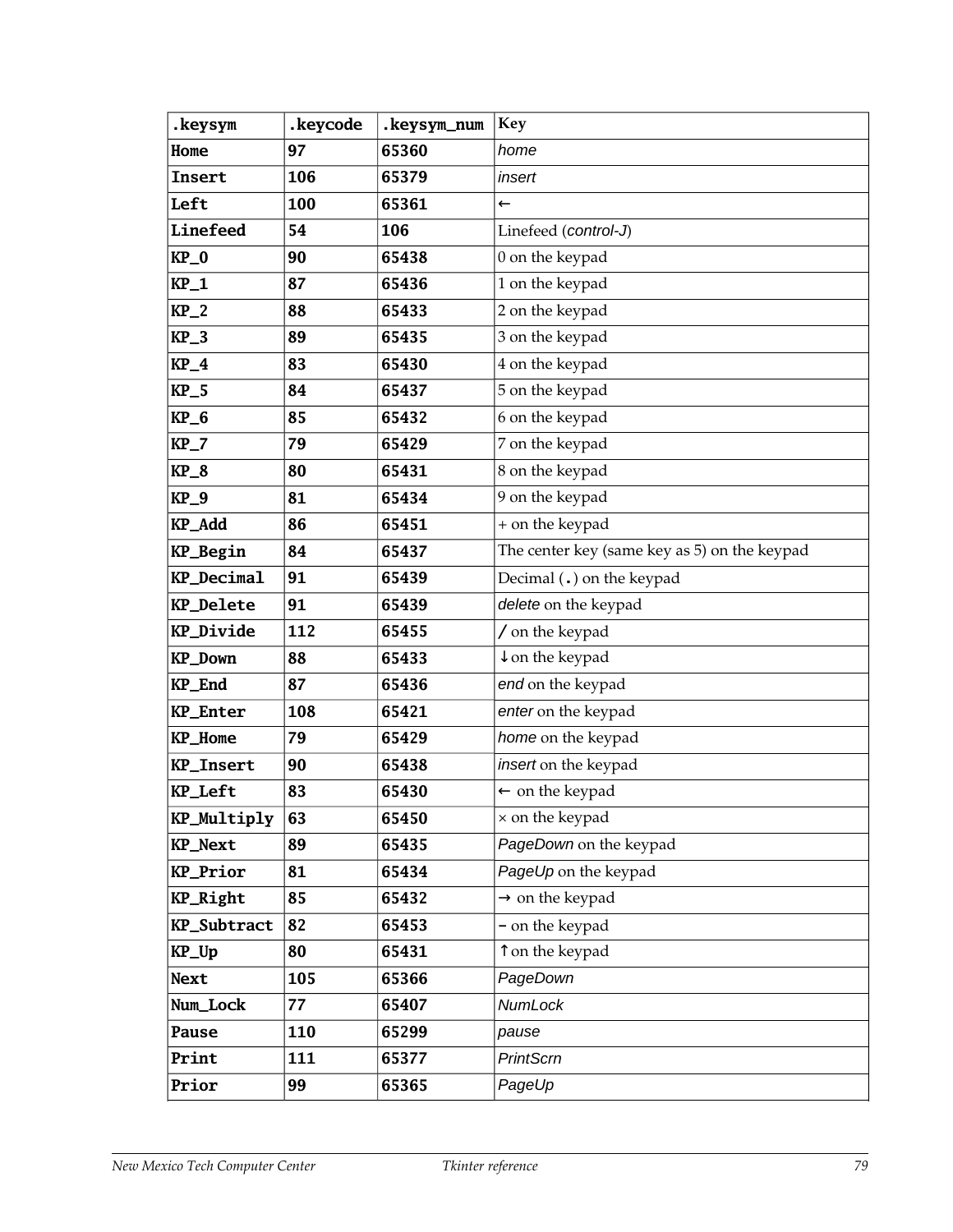| .keysym     | .keycode | .keysym_num | Key                                                                                                                                        |
|-------------|----------|-------------|--------------------------------------------------------------------------------------------------------------------------------------------|
| Return      | 36       | 65293       | The enter key (control-M). The name <b>Enter</b> refers to<br>a mouse-related event, not a keypress; see Section 24,<br>"Events" $(p. 75)$ |
| Right       | 102      | 65363       | $\rightarrow$                                                                                                                              |
| Scroll_Lock | 78       | 65300       | ScrollLock                                                                                                                                 |
| Shift_L     | 50       | 65505       | The left-hand shift key                                                                                                                    |
| Shift_R     | 62       | 65506       | The right-hand shift key                                                                                                                   |
| Tab         | 23       | 65289       | The <i>tab</i> key                                                                                                                         |
| Up          | 98       | 65362       |                                                                                                                                            |

### <span id="page-79-0"></span>**24.6. Writing your handler**

The sections above tell you how to describe what events you want to handle, and how to bind them. Now let us turn to the writing of the handler that will be called when the event actually happens.

The handler will be passed an **Event** object that describes what happened. The handler can be either a function or a method. Here is the calling sequence for a regular function:

def *handlerName* ( *event* ):

And as a method:

def *handlerName* ( self, *event* ):

The attributes of the **Event** object passed to the handler are described below. Some of these attributes are always set, but some are set only for certain types of events.

| .char       | If the event was related to a <b>KeyPress</b> or <b>KeyRelease</b> for a key that<br>produces a regular ASCII character, this string will be set to that character.<br>(For special keys like delete, see the . keysym attribute, below.)                                           |
|-------------|-------------------------------------------------------------------------------------------------------------------------------------------------------------------------------------------------------------------------------------------------------------------------------------|
| .height     | If the event was a <b>Configure</b> , this attribute is set to the widget's new<br>height in pixels.                                                                                                                                                                                |
| .keysym     | For KeyPress or KeyRelease events involving a special key, this attrib-<br>ute is set to the key's string name, e.g., "Prior" for the PageUp key. See<br>Section 24.5, "Key names" (p. 78) for a complete list of . keysym names.                                                   |
| .keysym_num | For KeyPress or KeyRelease events, this is set to a numeric version of<br>the . keysym field. For regular keys that produce a single character, this<br>field is set to the integer value of the key's ASCII code. For special keys,<br>refer to Section 24.5, "Key names" (p. 78). |
| .num        | If the event was related to a mouse button, this attribute is set to the button<br>number (1, 2, or 3).                                                                                                                                                                             |
| .serial     | An integer serial number that is incremented every time the server pro-<br>cesses a client request. You can use . serial values to find the exact time<br>sequence of events: those with lower values happened sooner.                                                              |
| .time       | This attribute is set to an integer which has no absolute meaning, but is<br>incremented every millisecond. This allows your application to determine,<br>for example, the length of time between two mouse clicks.                                                                 |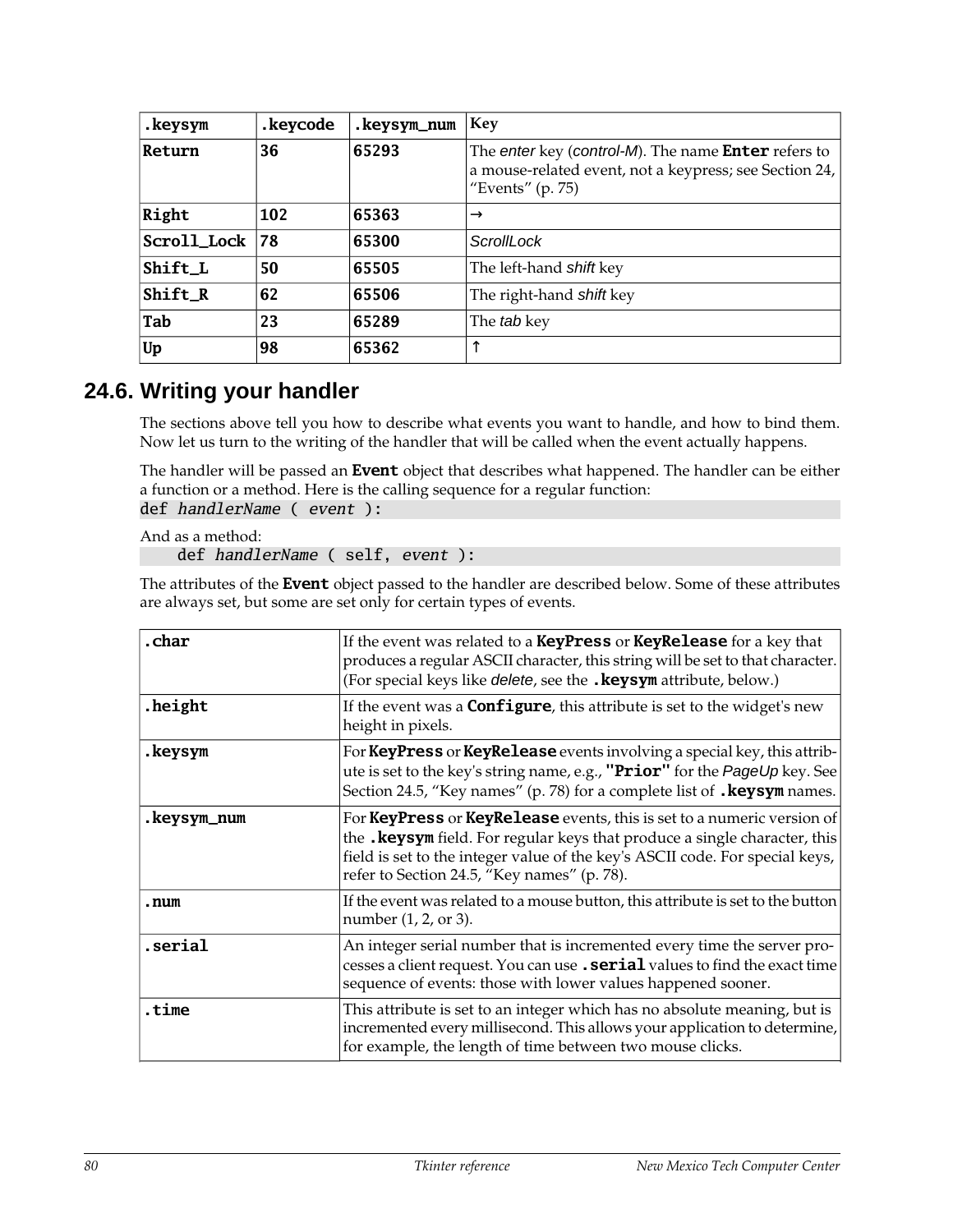| .widget      | Always set to the widget that caused the event. For example, if the event<br>was a mouse click that happened on a canvas, this attribute will be the<br>actual <b>Canvas</b> widget. |
|--------------|--------------------------------------------------------------------------------------------------------------------------------------------------------------------------------------|
| .width       | If the event was a <b>Configure</b> , this attribute is set to the widget's new<br>width in pixels.                                                                                  |
| $\mathbf{x}$ | The $x$ coordinate of the mouse at the time of the event, relative to the<br>upper left corner of the widget.                                                                        |
| . у          | The $y$ coordinate of the mouse at the time of the event, relative to the<br>upper left corner of the widget.                                                                        |
| .x_root      | The $x$ coordinate of the mouse at the time of the event, relative to the<br>upper left corner of the screen.                                                                        |
| .y_root      | The $\boldsymbol{y}$ coordinate of the mouse at the time of the event, relative to the<br>upper left corner of the screen.                                                           |

Here's an example of an event handler. Under Section [24.1, "Levels of binding" \(p. 75\)](#page-74-1), above, there is an example showing how to bind mouse button 2 clicks on a canvas named **self.canv** to a handler called **self.\_\_drawOrangeBlob()**. Here is that handler:

```
def __drawOrangeBlob ( self, event ):
    "Draws an orange blob in self.canv where the mouse is."
   r = 5 # Blob radius
    self.canv.create_oval ( event.x-r, event.y-r,
       event.x+r, event.y+r, fill="orange" )
```
When this handler is called, the current mouse position is **(event.x, event.y)**. The **.create\_oval()** method draws a circle whose bounding box is square and centered on that position and has sides of length **2\*r**.

### **24.7. The extra arguments trick**

Sometimes you would like to pass other arguments to a handler besides the event.

Here is an example. Suppose your application has an array of ten checkbuttons whose widgets are stored in a list **self.cbList**, indexed by the checkbutton number in **range(10)**.

Suppose further that you want to write one handler named **.\_\_cbHandler** for **<Button-1>** events in all ten of these checkbuttons. The handler can get the actual **Checkbutton** widget that triggered it by referring to the **.widget** attribute of the **Event** object that gets passed in, but how does it find out that checkbutton's index in **self.cbList**?

It would be nice to write our handler with an extra argument for the checkbutton number, something like this:

def \_\_cbHandler ( self, event, cbNumber ):

But event handlers are passed only one argument, the event. So we can't use the function above because of a mismatch in the number of arguments.

Fortunately, Python's ability to provide default values for function arguments gives us a way out. Have a look at this code:

```
def __createWidgets ( self ):
     …
    self.cbList = \begin{bmatrix} 1 \\ 4 \end{bmatrix} # Create the checkbutton list
    for i in range(10):
         cb = Checkbutton ( self, … )
         self.cbList.append ( cb )
```